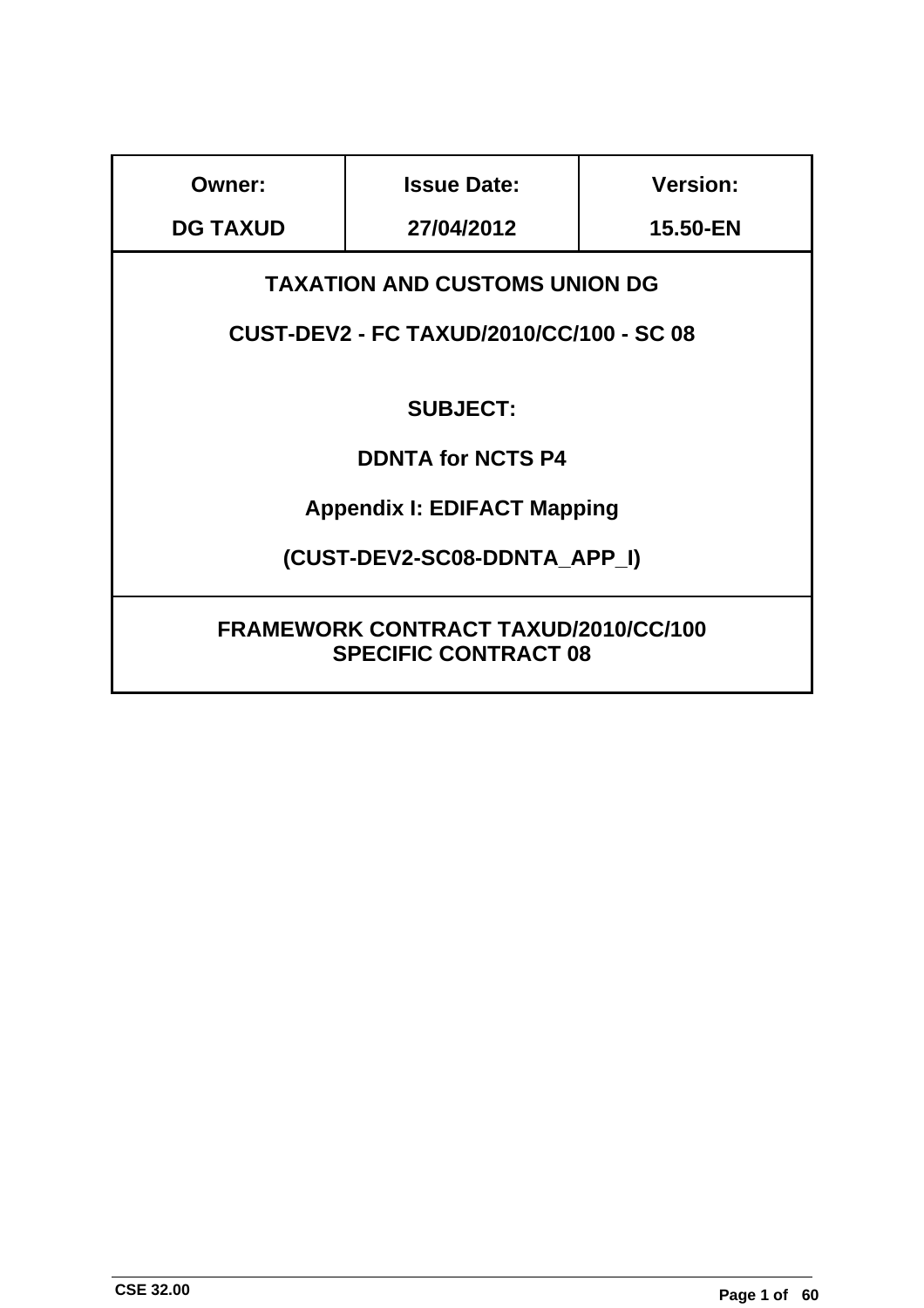#### **ALIGNED TO DDNA KEL 0.24**

**REF:CUST-DEV2-SC08-DDNTA\_APP\_I**

**Appendix I: EDIFACT Mapping**

**1. Introduction**

# **1. Introduction**

The Appendix I EDIFACT Mapping for NCTS P4 contains the EDIFACT mapping for all the Information Exchanges that are to be sent in EDIFACT-format in NCTS P4.It provides per EDIFACT

template used, the list of Data Groups and Data Items and the EDIFACT element to which they are mapped. It is in a way another representation of the EDIFACT Mapping as defined in Appendix H

of this DDNTA for NCTS P4).

# **Content of the Tables**

The tables contain the following columns:

| <b>Column name</b>     | Description                                                                                                                                                                        |
|------------------------|------------------------------------------------------------------------------------------------------------------------------------------------------------------------------------|
| <b>SAD Box</b>         | The number and name of the corresponding box on the Single Administrative Document for this data item. This information is only shown for CUSDEC and<br>CUSRES correlation tables. |
| Message Element        | The full name of the data item, consisting of the data group name (full hierarchical name) to which the data item belongs and the name of the data item itself.                    |
| Data Type              | The format of the data item.                                                                                                                                                       |
| <b>Pos</b>             | The position of the EDIFACT-segment in the UNSM. This position refers to the branching diagram (DDNTA Appendix G).                                                                 |
| <b>EDIFACT</b> mapping | The mapping information for a data item on a particular EDIFACT segment.                                                                                                           |

# **Content of the report**

The report contains 6 message-related sections, namely:

- CONTRL

- CUSDEC

- CUSRES

- FUNACK (CUSRES functional errors)

- GESMES

- PARTTC (PARTIN modified)

# **DDNA KEL Alignment**

The specific Appendix is aligned to DDNA KEL V0.24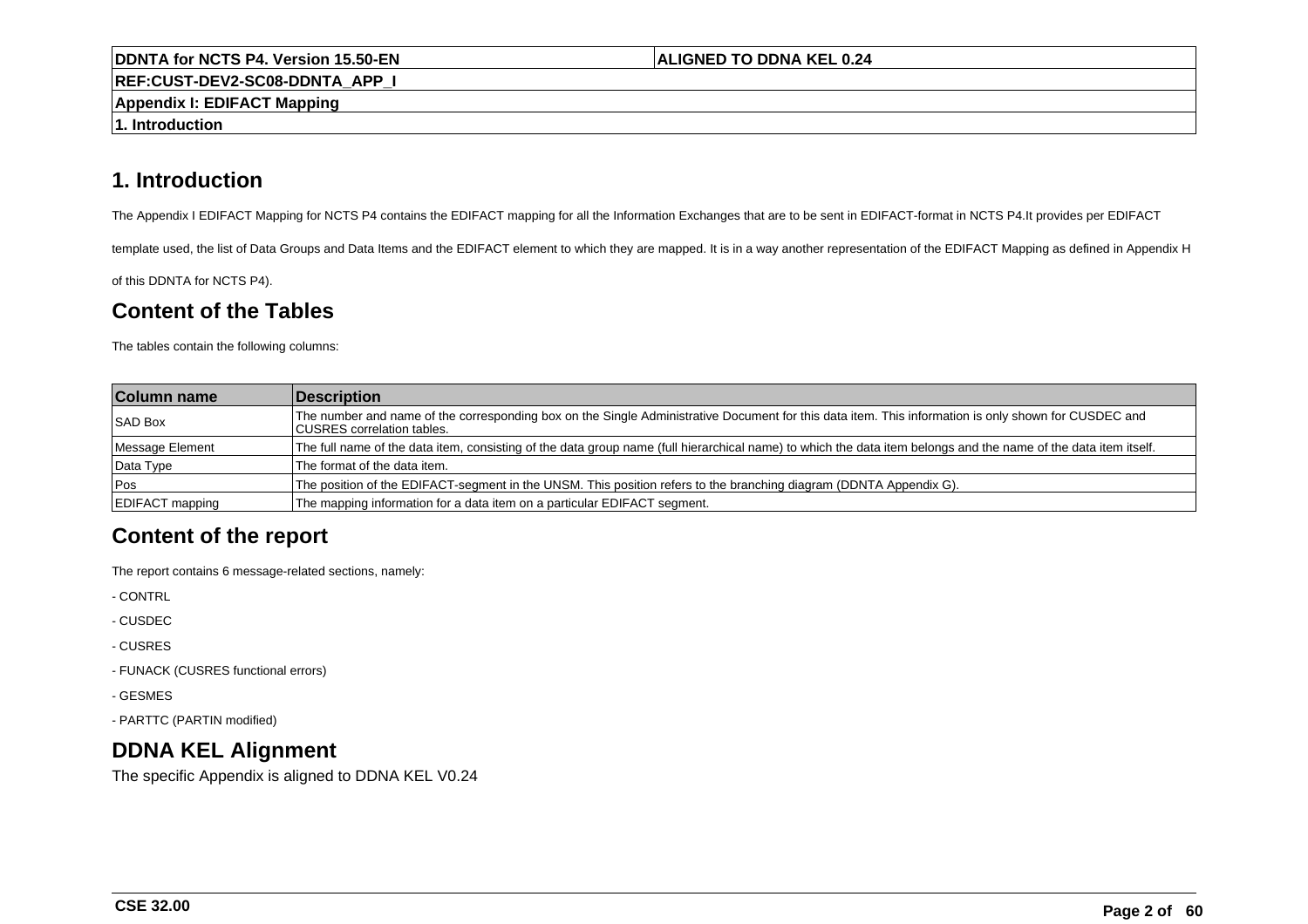## **ALIGNED TO DDNA KEL 0.24**

# **REF:CUST-DEV2-SC08-DDNTA\_APP\_I**

## **Appendix I: EDIFACT Mapping**

**1. Introduction**

| IE           | <b>REF</b> | <b>GESMES</b> | <b>PARTTC</b> |
|--------------|------------|---------------|---------------|
| <b>IE030</b> | IC COL COM |               |               |
| <b>IE031</b> | IC COL NAT |               |               |
| IE032        | C REF MOD  |               |               |

| IE           | <b>REF</b> | <b>CONTRL</b> | <b>CUSDEC</b> | <b>CUSRES</b> | <b>FUNACK</b> | <b>GESMES</b> | <b>PARTTC</b> | <b>XML</b> |
|--------------|------------|---------------|---------------|---------------|---------------|---------------|---------------|------------|
| <b>IE001</b> | C_AAR_SND  |               | $\mathsf X$   |               |               |               |               |            |
| IE002        | C_AAR_REQ  |               | $\mathsf X$   |               |               |               |               |            |
| <b>IE003</b> | C_AAR_RSP  |               | $\mathsf X$   |               |               |               |               |            |
| <b>IE004</b> | E_AMD_ACC  |               | $\mathsf X$   |               |               |               |               |            |
| <b>IE005</b> | E_AMD_REJ  |               |               |               | $\mathsf X$   |               |               |            |
| IE006        | C_ARR_ADV  |               |               | $\mathsf X$   |               |               |               |            |
| <b>IE007</b> | E_ARR_NOT  |               | $\mathsf X$   |               |               |               |               |            |
| <b>IE008</b> | E_ARR_REJ  |               |               |               | $\mathsf X$   |               |               |            |
| <b>IE009</b> | E_CAN_DEC  |               |               | $\mathsf X$   |               |               |               |            |
| <b>IE010</b> | C_CAN_NOT  |               | $\mathsf X$   |               |               |               |               |            |
| <b>IE011</b> | C_SGI_NOT  |               | $\mathsf X$   |               |               |               |               |            |
| <b>IE012</b> | C_AAR_SPD  |               | $\mathsf X$   |               |               |               |               |            |
| <b>IE013</b> | E_DEC_AMD  |               | X             |               |               |               |               |            |
| <b>IE014</b> | E_DEC_CAN  |               | $\mathsf X$   |               |               |               |               |            |
| <b>IE015</b> | E_DEC_DAT  |               | $\mathsf X$   |               |               |               |               |            |
| <b>IE016</b> | E_DEC_REJ  |               |               |               | $\mathsf X$   |               |               |            |
| IE017        | N_DEP_CON  |               | $\mathsf X$   |               |               |               |               |            |
| <b>IE018</b> | C_DES_CON  |               | X             |               |               |               |               |            |
| <b>IE019</b> | E_DIS_SND  |               | X             |               |               |               |               |            |
| <b>IE020</b> | C_DIS_SOL  |               | $\mathsf X$   |               |               |               |               |            |
| IE021        | E_REJ_NOT  |               | $\mathsf X$   |               |               |               |               |            |
| IE023        | E_GUA_NOT  |               | $\mathsf X$   |               |               |               |               |            |
| IE024        | C_FWD_ARR  |               |               | $\mathsf X$   |               |               |               |            |
| IE025        | E_GDS_REL  |               |               | $\mathsf X$   |               |               |               |            |
| <b>IE026</b> | E_ACC_COD  |               |               |               |               |               |               |            |
| <b>IE027</b> | C_MVT_QUE  |               | $\mathsf X$   |               |               |               |               |            |
| <b>IE028</b> | E_MRN_ALL  |               |               | $\mathsf X$   |               |               |               |            |
| IE029        | E_REL_TRA  |               | $\mathsf X$   |               |               |               |               |            |
| IE034        | C_GUA_QUE  |               |               |               |               |               |               |            |
| IE035        | E_REC_NOT  |               |               | $\mathsf X$   |               |               |               |            |
| <b>IE037</b> | C_GUA_RSP  |               |               |               |               |               |               |            |
| IE038        | C_MVT_RSP  |               | $\mathsf X$   |               |               |               |               |            |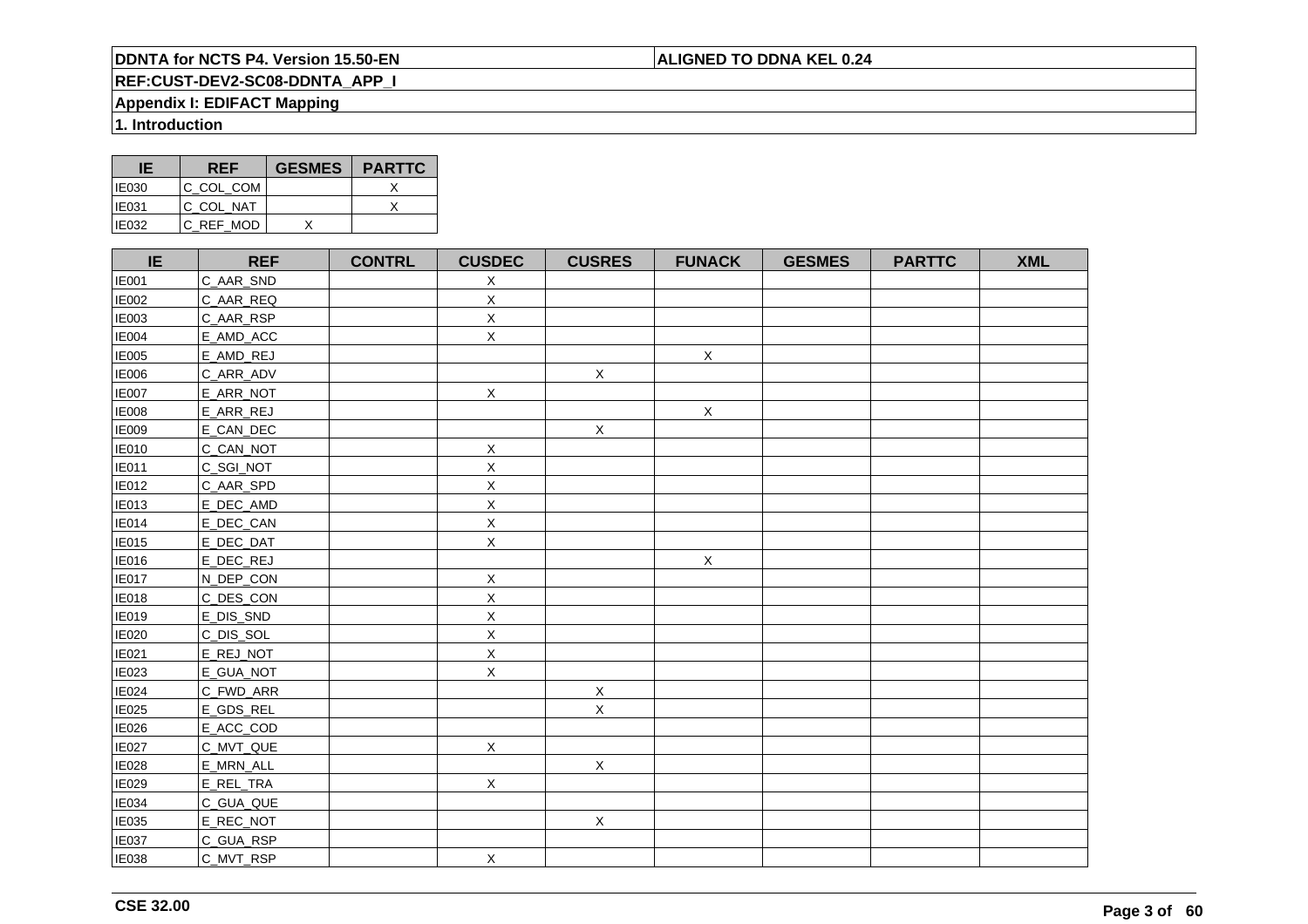## **ALIGNED TO DDNA KEL 0.24**

## **REF:CUST-DEV2-SC08-DDNTA\_APP\_I**

## **Appendix I: EDIFACT Mapping**

**1. Introduction**

| IE043             | E_ULD_PER | $\mathsf X$    |             |             |  |             |
|-------------------|-----------|----------------|-------------|-------------|--|-------------|
| <b>IE044</b>      | E_ULD_REM | X              |             |             |  |             |
| IE045             | E_WRT_NOT | $\mathsf X$    |             |             |  |             |
| IE050             | C_ATR_SND | X              |             |             |  |             |
| IE051             | E_REL_NOT | $\mathsf X$    |             |             |  |             |
| IE054             | E_REQ_REL | $\mathsf X$    |             |             |  |             |
| <b>IE055</b>      | E_GUA_INV | $\mathsf X$    |             |             |  |             |
| IE058             | E_ULD_REJ |                |             | $\mathsf X$ |  |             |
| IE059             | C_CAN_ENQ | $\mathsf X$    |             |             |  |             |
| IE060             | E_CTR_DEC |                | $\mathsf X$ |             |  |             |
| IE062             | E_REQ_REJ |                |             | $\mathsf X$ |  |             |
| IE063             | C_REC_COM |                | $\mathsf X$ |             |  |             |
| IE070             | C_UNA_COM |                |             |             |  | $\mathsf X$ |
| IE071             | C_UNA_NAT |                |             |             |  | $\mathsf X$ |
| IE100             | E_ASK_DOC | $\mathsf X$    |             |             |  |             |
| IE111             | C_AUT_QUE |                |             |             |  |             |
| IE112             | C_AUT_RSP |                |             |             |  |             |
| IE114             | C_ATR_REQ | $\mathsf X$    |             |             |  |             |
| E115              | C_ATR_RSP | $\mathsf X$    |             |             |  |             |
| IE118             | C_NCF_NOT | $\mathsf X$    |             |             |  |             |
| IE140             | E_REQ_MOV | $\mathsf X$    |             |             |  |             |
| IE141             | E_MOV_RSP |                | $\mathsf X$ |             |  |             |
| IE142             | C_ENQ_REQ | $\mathsf{X}$   |             |             |  |             |
| IE143             | C_ENQ_NEG |                | $\mathsf X$ |             |  |             |
| <b>IE144</b>      | C_ENQ_INF | $\mathsf X$    |             |             |  |             |
| IE145             | C_INF_REQ | $\mathsf X$    |             |             |  |             |
| IE150             | C_REC_REQ | $\overline{X}$ |             |             |  |             |
| IE <sub>151</sub> | C_REC_ACC |                | $\mathsf X$ |             |  |             |
| IE152             | C_REC_DIS | $\mathsf X$    |             |             |  |             |
| <b>IE200</b>      | C_GUA_CHE | $\sf X$        |             |             |  |             |
| <b>IE201</b>      | C_GUA_RES |                | X           |             |  |             |
| IE203             | C_GUA_USE | $\mathsf X$    |             |             |  |             |
| IE204             | C_GUA_CAN | $\mathsf X$    |             |             |  |             |
| IE205             | C_GUA_USR |                | $\mathsf X$ |             |  |             |
| IE209             | C_GUA_CRE | $\mathsf{X}$   |             |             |  |             |
| IE224             | E_IGV_INF |                |             |             |  |             |
| IE225             | E_GUA_WUP |                |             |             |  |             |
| IE228             | E_GOG_CNL |                |             |             |  |             |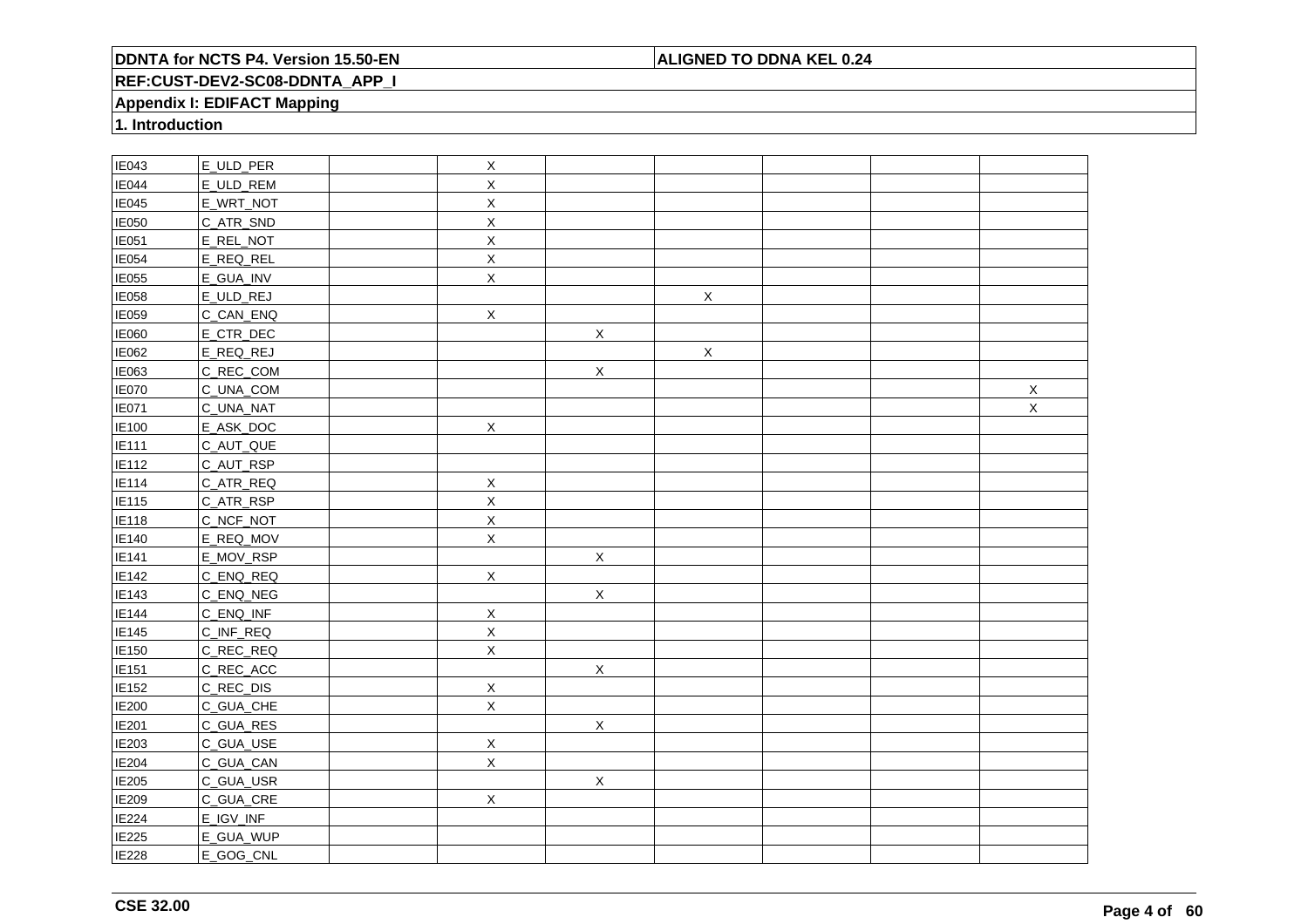## **ALIGNED TO DDNA KEL 0.24**

## **REF:CUST-DEV2-SC08-DDNTA\_APP\_I**

## **Appendix I: EDIFACT Mapping**

**1. Introduction**

| IE229        | E_IGV_RNG |          |   |   |              |              |   |   |
|--------------|-----------|----------|---|---|--------------|--------------|---|---|
| <b>IE231</b> | E_COG_CNP |          |   |   |              |              |   |   |
| IE411        | C_STA_SND |          |   |   |              | $\mathsf X$  |   |   |
| IE412        | C_STA_GEN |          |   |   |              |              |   | X |
| IE413        | C_STA_OTS |          |   |   |              |              |   | X |
| IE901        | C_CAN_ACK |          |   | Χ |              |              |   |   |
| IE904        | C_STD_REQ |          | X |   |              |              |   |   |
| IE905        | C_STD_RSP |          |   | X |              |              |   |   |
| IE906        | C_FUN_NCK |          |   |   | $\mathsf{X}$ |              |   |   |
| <b>IE907</b> | C_EDI_NCK | $\times$ |   |   |              |              |   |   |
| IE912        | C_AVL_MTX |          |   |   |              |              |   | X |
| IE913        | C_UPL_RSP |          |   | X |              |              |   |   |
| IE914        | C_COL_REQ |          |   |   |              |              | X |   |
| IE916        | C_REF_REQ |          |   |   |              | $\mathsf{X}$ |   |   |
| IE918        | C_MRN_QUE |          |   |   |              |              |   |   |
| IE919        | C_MRN_RSP |          |   |   |              |              |   |   |
| IE928        | E_POS_ACK |          |   | X |              |              |   |   |
| IE931        | C_COL_DAT |          |   |   |              |              | X |   |
| IE932        | C_REF_DAT |          |   |   |              | X            |   |   |
| <b>IE971</b> | C_UNA_DAT |          |   |   |              |              |   | X |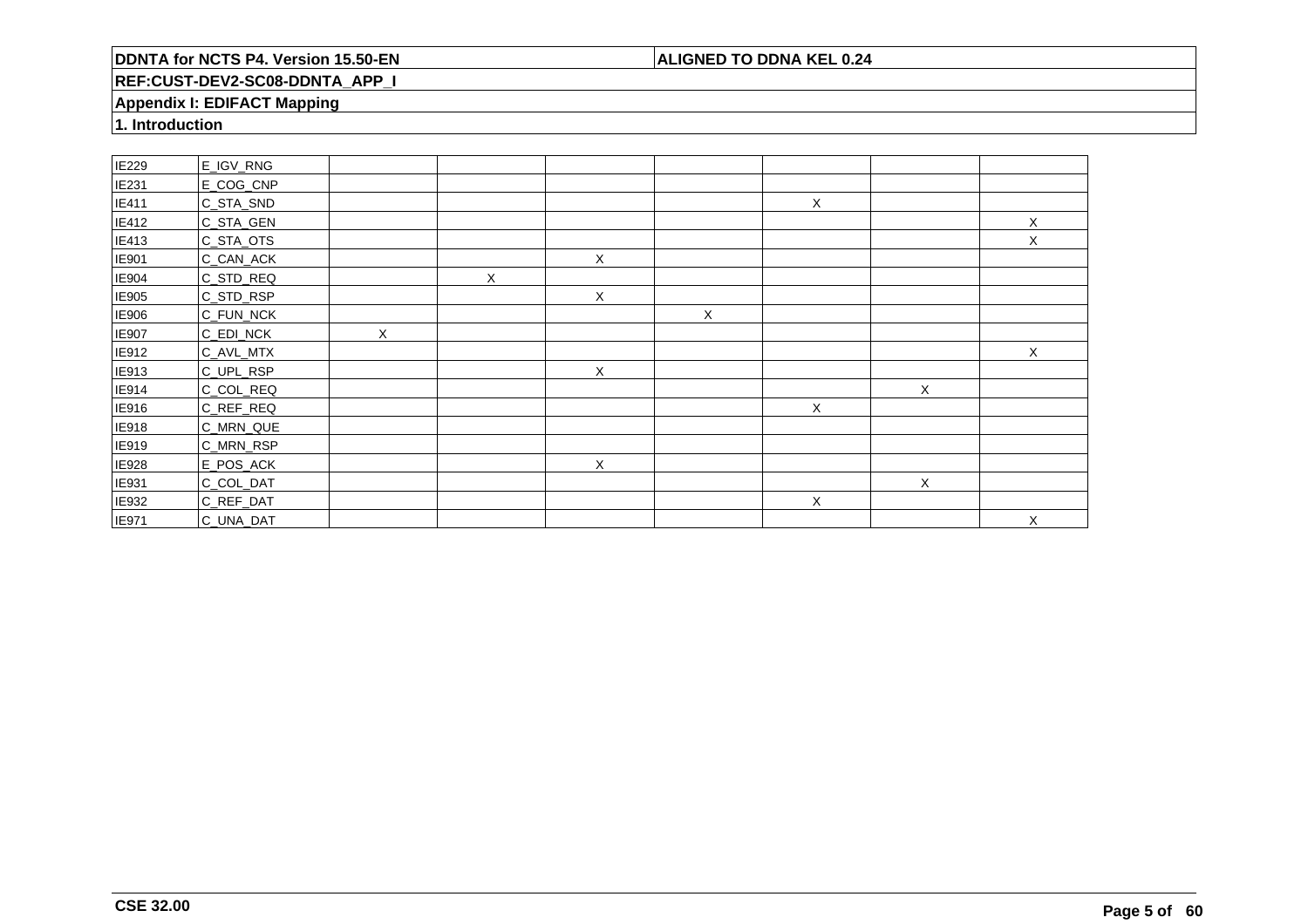## **ALIGNED TO DDNA KEL 0.24**

**REF:CUST-DEV2-SC08-DDNTA\_APP\_I**

**Appendix I: EDIFACT Mapping**

**3. BANSTA**

| <b>SAD Box Message Element</b>                                       | <b>Data</b><br><b>Type</b> | <b>Codelist</b> |                | <b>Pos EDIFACT Mapping</b>                                                   |
|----------------------------------------------------------------------|----------------------------|-----------------|----------------|------------------------------------------------------------------------------|
| <b>MESSAGE</b>                                                       |                            |                 |                |                                                                              |
| MESSAGE.Syntax identifier                                            | a4                         | 21              | $\mathbf 0$    | UNB[0].S001.0001                                                             |
| MESSAGE.Syntax version number                                        | n1                         | 22              | $\mathbf 0$    | UNB[0].S001.0002                                                             |
| MESSAGE.Message sender                                               | an35                       |                 | $\mathbf 0$    | UNB[0].S002.0004                                                             |
| MESSAGE.Sender identification code qualifier                         | an.4                       |                 | $\Omega$       | UNB[0].S002.0007                                                             |
| MESSAGE.Message recipient                                            | an35                       |                 | $\mathbf{0}$   | UNB[0].S003.0010                                                             |
| MESSAGE.Recipient identification code qualifier                      | an.4                       |                 | $\mathbf 0$    | UNB[0].S003.0007                                                             |
| MESSAGE.Date of preparation                                          | n6                         |                 | $\mathbf 0$    | UNB[0].S004.0017                                                             |
| MESSAGE. Time of preparation                                         | n4                         |                 | $\Omega$       | UNB[0].S004.0019                                                             |
| MESSAGE.Interchange control reference                                | an14                       |                 | $\mathbf{0}$   | UNB[0].0020                                                                  |
| MESSAGE.Interchange control reference                                | an14                       |                 | 34             | UNZ[34].0020                                                                 |
| MESSAGE.Recipient's reference/password                               | an14                       |                 | $\Omega$       | UNB[0].S005.0022                                                             |
| MESSAGE.Recipient's reference/password qualifier                     | an2                        |                 | $\mathbf 0$    | UNB[0].S005.0025                                                             |
| MESSAGE.Application reference                                        | an14                       |                 | $\mathbf 0$    | UNB[0].0026                                                                  |
| MESSAGE.Priority                                                     | a1                         |                 | $\mathbf 0$    | UNB[0].0029                                                                  |
| MESSAGE.Acknowledgement request                                      | n1                         | 27              | $\Omega$       | UNB[0].0031                                                                  |
| MESSAGE.Communications agreement id                                  | an35                       |                 | $\Omega$       | UNB[0].0032                                                                  |
| MESSAGE.Test indicator                                               | n1                         | 27              | $\overline{0}$ | UNB[0].0035                                                                  |
| MESSAGE.Message identification                                       | an14                       |                 |                | UNH[1](S009.0065=BANSTA)(S009.0052=D)(S009.0054=96B)(S009.0051=UN).0062      |
| MESSAGE.Message identification                                       | an14                       |                 | 33             | UNT[33].0062                                                                 |
| MESSAGE.Message type                                                 | an.6                       | 60              |                | UNH[1](S009.0065=BANSTA)(S009.0052=D)(S009.0054=96B)(S009.0051=UN).S009.0057 |
| MESSAGE.Common access reference                                      | an35                       |                 |                | UNH[1](S009.0065=BANSTA)(S009.0052=D)(S009.0054=96B)(S009.0051=UN).0068      |
| MESSAGE.Original message identification                              | an14                       |                 | $\mathcal{P}$  | BGM[2](1225=13).C106.1004                                                    |
| MESSAGE.Message sequence number                                      | n.2                        |                 |                | UNH[1](S009.0065=BANSTA)(S009.0052=D)(S009.0054=96B)(S009.0051=UN).S010.0070 |
| MESSAGE.First and last transfer                                      | a1                         | 28              |                | UNH[1](S009.0065=BANSTA)(S009.0052=D)(S009.0054=96B)(S009.0051=UN).S010.0073 |
| MESSAGE - (REQUESTER PRINCIPAL) TRADER                               |                            |                 |                |                                                                              |
| MESSAGE - (REQUESTER PRINCIPAL) TRADER.TIN                           | an17                       |                 | 10             | NAD[10](3035=AF).C082.3039                                                   |
| MESSAGE - (GUARANTEE) CUSTOMS OFFICE                                 |                            |                 |                |                                                                              |
| MESSAGE - (GUARANTEE) CUSTOMS OFFICE.Reference number                | an8                        |                 | 10             | NAD[10](3035=GU).C082.3039                                                   |
| MESSAGE - (GUARANTEE) COUNTRY                                        |                            |                 |                |                                                                              |
| MESSAGE - (GUARANTEE) COUNTRY.Country code                           | a2                         | 70              | 10             | NAD[10](3035=GF).C082.3039                                                   |
| MESSAGE - (REQUESTER) CUSTOMS OFFICE                                 |                            |                 |                |                                                                              |
| MESSAGE - (REQUESTER) CUSTOMS OFFICE.Reference number                | an8                        |                 | 10             | NAD[10](3035=CM).C082.3039                                                   |
| MESSAGE - (GUARANTEE SIMPLIFICATION) CUSTOMS OFFICE                  |                            |                 |                |                                                                              |
| MESSAGE - (GUARANTEE SIMPLIFICATION) CUSTOMS OFFICE.Reference number | an8                        |                 | 10             | NAD[10](3035=AM).C082.3039                                                   |
| MESSAGE - (RECOVERY) CUSTOMS OFFICE                                  |                            |                 |                |                                                                              |
| MESSAGE - (RECOVERY) CUSTOMS OFFICE.Reference number                 | an8                        |                 | 10             | NAD[10](3035=RE).C082.3039                                                   |
| <b>MESSAGE - MRNLIST</b>                                             |                            |                 |                |                                                                              |
| MESSAGE - MRNLIST.Document/reference number                          | an21                       |                 | 13             | LIN[13](1082=10).C212.7140                                                   |
| MESSAGE - MRNLIST.Country code A                                     | a2                         | 70              | 13             | LIN[13](1082=10).C212.7143                                                   |
| MESSAGE - MRNLIST.Role A                                             | a2                         | 83              | 13             | LIN[13](1082=10).C212.1131                                                   |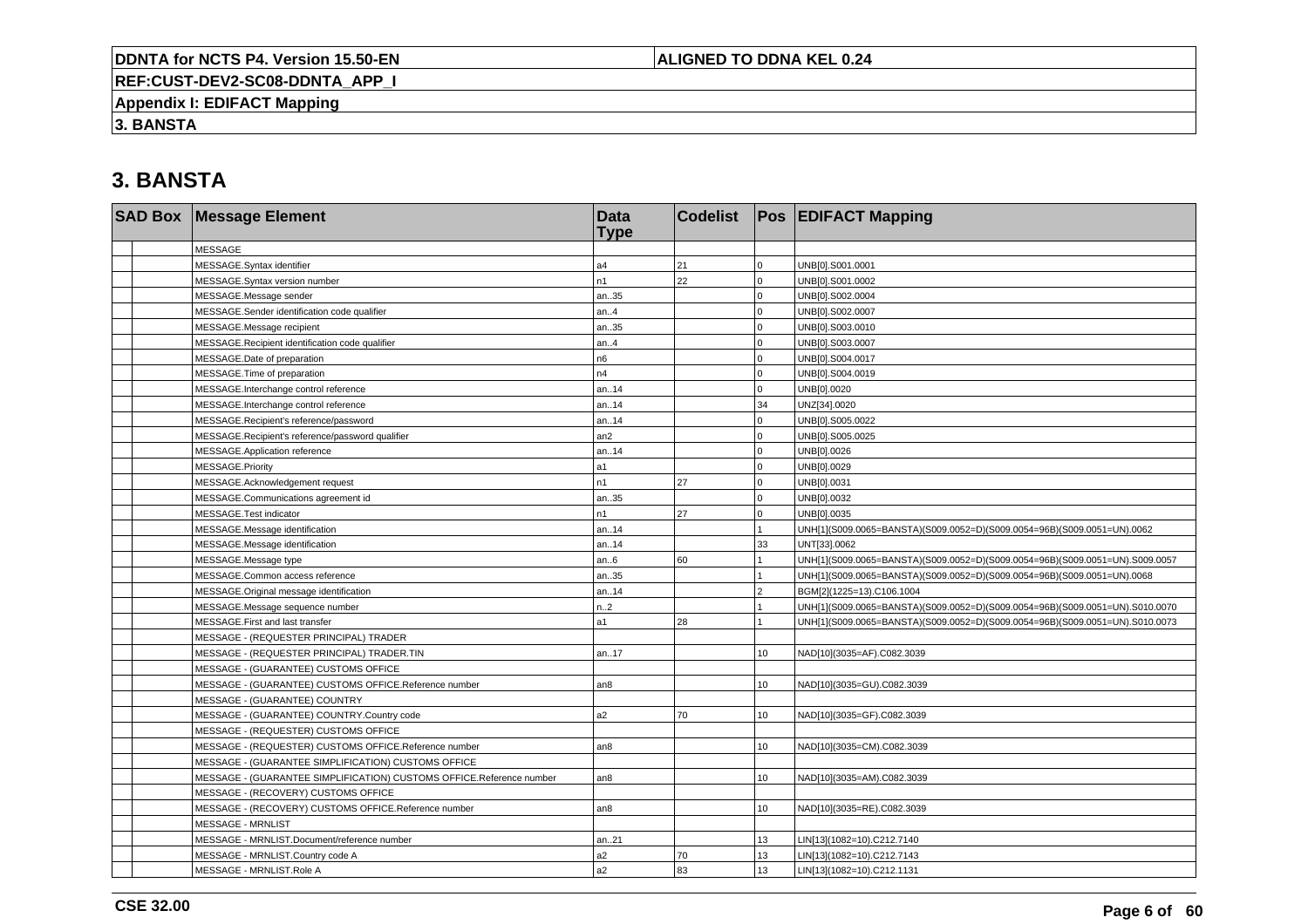## **ALIGNED TO DDNA KEL 0.24**

# **REF:CUST-DEV2-SC08-DDNTA\_APP\_I**

## **Appendix I: EDIFACT Mapping**

|  | MESSAGE - MRNLIST.Country code B                                                  | a2             | 70 | 13 | LIN[13](1082=10).C212.3055                                       |
|--|-----------------------------------------------------------------------------------|----------------|----|----|------------------------------------------------------------------|
|  | MESSAGE - MRNLIST.Role B                                                          | a2             | 83 | 13 | LIN[13](1082=10).C829.5495                                       |
|  | MESSAGE - MRNLIST - MSGTYPE                                                       |                |    |    |                                                                  |
|  | MESSAGE - MRNLIST - MSGTYPE.Message type                                          | an.6           | 60 | 24 | LIN(1082=10).SEQ(1245=8).FII[24](3035=CJ).C078.3194              |
|  | MESSAGE - MRNLIST - PERIOD OF REQUEST                                             |                |    |    |                                                                  |
|  | MESSAGE - MRNLIST - PERIOD OF REQUEST.Day period from                             | n8             |    | 18 | LIN(1082=10).SEQ(1245=9).DTM[18](C507.2005=147).C507.2380        |
|  | MESSAGE - MRNLIST - PERIOD OF REQUEST. Time period from                           | n6             |    | 18 | LIN(1082=10).SEQ(1245=9).DTM[18](C507.2005=10).C507.2380         |
|  | MESSAGE - MRNLIST - PERIOD OF REQUEST.Day period to                               | n8             |    | 18 | LIN(1082=10).SEQ(1245=9).DTM[18](C507.2005=156).C507.2380        |
|  | MESSAGE - MRNLIST - PERIOD OF REQUEST. Time period to                             | n6             |    | 18 | LIN(1082=10).SEQ(1245=9).DTM[18](C507.2005=180).C507.2380        |
|  | <b>MESSAGE - MRNINFO</b>                                                          |                |    |    |                                                                  |
|  | MESSAGE - MRNINFO.Document/reference number                                       | an21           |    | 13 | LIN[13](1082=10).C212.7140                                       |
|  | MESSAGE - MRNINFO.CSMIS status                                                    | an2            | 81 | 13 | LIN[13](1082=10).7083                                            |
|  | MESSAGE - MRNINFO.CSMIS status explanation code                                   | n.2            | 84 | 13 | LIN[13](1082=10).1222                                            |
|  | MESSAGE - MRNINFO - MSGINFO                                                       |                |    |    |                                                                  |
|  | MESSAGE - MRNINFO - MSGINFO.Message type                                          | an.6           | 60 | 24 | LIN(1082=10).SEQ(1245=8).FII[24](3035=CJ).C078.3194              |
|  | MESSAGE - MRNINFO - MSGINFO.Sequence id                                           | n8             |    | 19 | LIN(1082=10).SEQ(1245=9).MOA[19](C516.5025=168).C516.5004        |
|  | MESSAGE - MRNINFO - MSGINFO.Reply to                                              | n.8            |    | 19 | LIN(1082=10).SEQ(1245=9).MOA[19](C516.5025=167).C516.5004        |
|  | MESSAGE - MRNINFO - MSGINFO.Country code A                                        | a2             | 70 | 24 | LIN(1082=10).SEQ(1245=8).FII[24](3035=CU).3207                   |
|  | MESSAGE - MRNINFO - MSGINFO.Sent Date                                             | n14            |    | 18 | LIN(1082=10).SEQ(1245=9).DTM[18](C507.2005=147).C507.2380        |
|  | MESSAGE - MRNINFO - MSGINFO.Country code B                                        | a2             | 70 | 24 | LIN(1082=10).SEQ(1245=8).FII[24](3035=CV).3207                   |
|  | MESSAGE - MRNINFO - MSGINFO.Received Date                                         | n14            |    | 18 | LIN(1082=10).SEQ(1245=9).DTM[18](C507.2005=185).C507.2380        |
|  | MESSAGE - MRNINFO - MSGINFO.Reception return code                                 | n1             | 27 | 17 | LIN(1082=10).SEQ(1245=4).GIS[17](C529.7365=5).C529.1131          |
|  | MESSAGE - MRNINFO - MSGINFO.CoA report                                            | n1             | 82 | 17 | LIN(1082=10).SEQ(1245=4).GIS[17](C529.7365=7).C529.1131          |
|  | MESSAGE - MRNINFO - MSGINFO.CoD report                                            | n1             | 82 | 17 | LIN(1082=10).SEQ(1245=4).GIS[17](C529.7365=9).C529.1131          |
|  | MESSAGE - MRNINFO - MSGINFO.EXP report                                            | n1             | 82 | 17 | LIN(1082=10).SEQ(1245=4).GIS[17](C529.7365=11).C529.1131         |
|  | MESSAGE - MRNINFO - MSGINFO.EXC report                                            | n <sub>1</sub> | 82 | 17 | LIN(1082=10).SEQ(1245=4).GIS[17](C529.7365=13).C529.1131         |
|  | MESSAGE - GUARANTEE REFERENCE                                                     |                |    |    |                                                                  |
|  | MESSAGE - GUARANTEE REFERENCE.Guarantee reference number (GRN)                    | an24           |    | 13 | LIN[13](1229=10).C212.7140                                       |
|  | MESSAGE - GUARANTEE REFERENCE.Acceptance date                                     | n8             |    | 15 | LIN(1229=10).RFF(C506.1153=ABL).DTM[15](C507.2005=143).C507.2380 |
|  | MESSAGE - GUARANTEE REFERENCE.Guarantee type                                      | an1            | 51 | 13 | LIN[13](1229=10).C212.7143                                       |
|  | MESSAGE - GUARANTEE REFERENCE.Guarantee monitoring code                           | n <sub>1</sub> | 50 | 13 | LIN[13](1229=10).C212.1131                                       |
|  | MESSAGE - GUARANTEE REFERENCE - GUARANTEE QUERY                                   |                |    |    |                                                                  |
|  | MESSAGE - GUARANTEE REFERENCE - GUARANTEE QUERY.Query identifier                  | n1             | 54 | 17 | LIN(1229=10).SEQ(1245=6).GIS[17](C529.7365=3).C529.1131          |
|  | MESSAGE - GUARANTEE REFERENCE - GUARANTEE QUERY.Period from date                  | n <sub>8</sub> |    | 18 | LIN(1229=10).SEQ(1245=6).DTM[18](C507.2005=273).C507.2380        |
|  | MESSAGE - GUARANTEE REFERENCE - GUARANTEE QUERY.Period to date                    | n8             |    | 18 | LIN(1229=10).SEQ(1245=6).DTM[18](C507.2005=206).C507.2380        |
|  | MESSAGE - GUARANTEE REFERENCE - (OWNER PRINCIPAL) TRADER                          |                |    |    |                                                                  |
|  | MESSAGE - GUARANTEE REFERENCE - (OWNER PRINCIPAL) TRADER.Name                     | an35           |    | 27 |                                                                  |
|  |                                                                                   |                |    | 27 | LIN(1229=10).SEQ(1245=1).NAD[27](3035=AF).C080.3036#1            |
|  | MESSAGE - GUARANTEE REFERENCE - (OWNER PRINCIPAL) TRADER.Street and number   an35 |                |    | 27 | LIN(1229=10).SEQ(1245=1).NAD[27](3035=AF).C059.3042#1            |
|  | MESSAGE - GUARANTEE REFERENCE - (OWNER PRINCIPAL) TRADER.Postal code              | an9            |    |    | LIN(1229=10).SEQ(1245=1).NAD[27](3035=AF).3251                   |
|  | MESSAGE - GUARANTEE REFERENCE - (OWNER PRINCIPAL) TRADER.City                     | an35           |    | 27 | LIN(1229=10).SEQ(1245=1).NAD[27](3035=AF).3164                   |
|  | MESSAGE - GUARANTEE REFERENCE - (OWNER PRINCIPAL) TRADER.Country code             | a2             | 8  | 27 | LIN(1229=10).SEQ(1245=1).NAD[27](3035=AF).3207                   |
|  | MESSAGE - GUARANTEE REFERENCE - (OWNER PRINCIPAL) TRADER.NAD LNG                  | a2             | 12 | 27 | LIN(1229=10).SEQ(1245=1).NAD[27](3035=AF).3229                   |
|  | MESSAGE - GUARANTEE REFERENCE - (OWNER PRINCIPAL) TRADER.TIN                      | an17           |    | 27 | LIN(1229=10).SEQ(1245=1).NAD[27](3035=AF).C082.3039              |
|  | MESSAGE - GUARANTEE REFERENCE - USAGE                                             |                |    |    |                                                                  |
|  | MESSAGE - GUARANTEE REFERENCE - USAGE.Document/reference number                   | an21           |    | 23 | LIN(1229=10).SEQ(1245=10).DOC[23](C002.1001=101).C002.1000       |
|  | MESSAGE - GUARANTEE REFERENCE - USAGE.Covered amount                              | n.15,2         |    | 19 | LIN(1229=10).SEQ(1245=10).MOA[19](C516.5025=6).C516.5004         |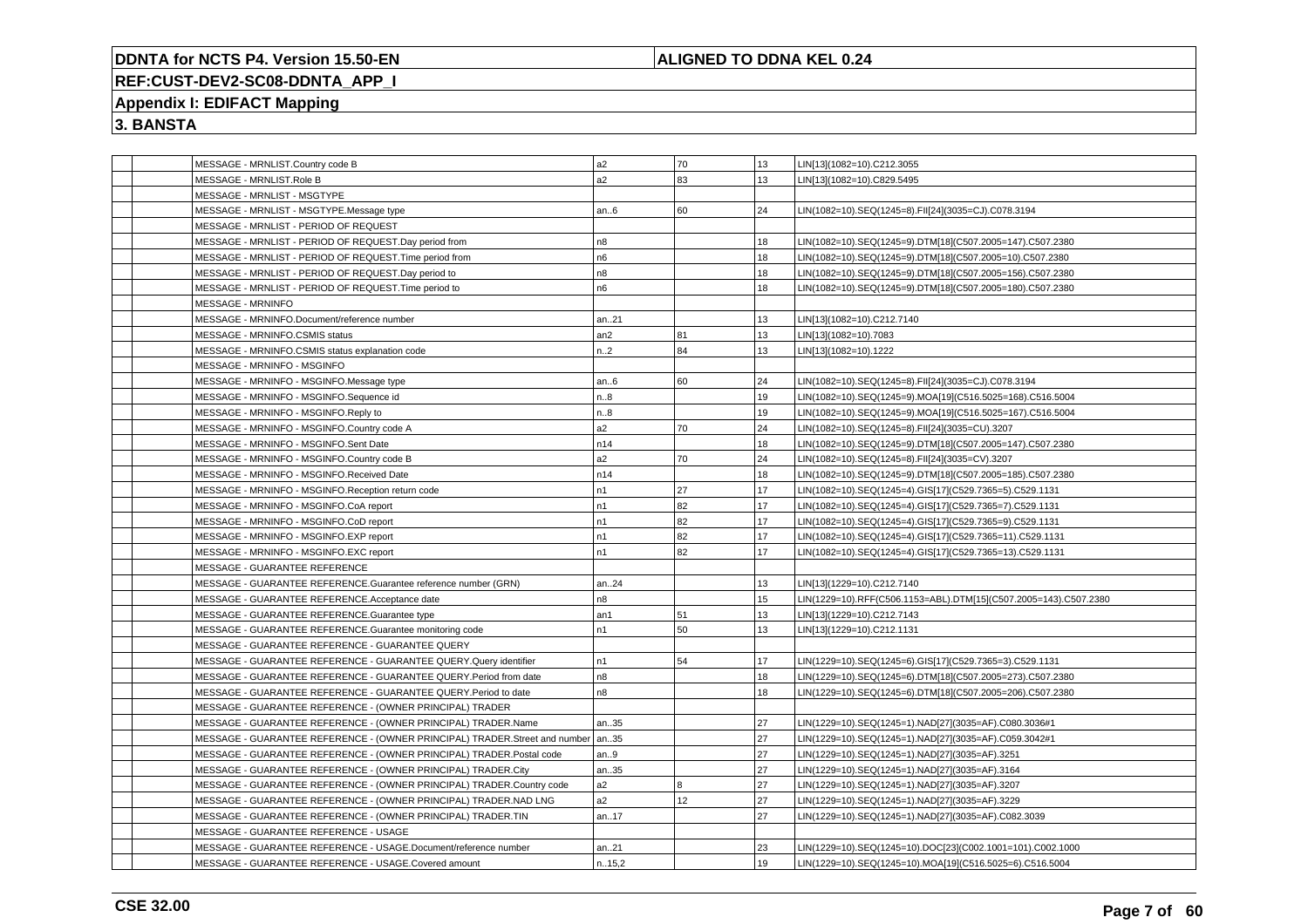## **ALIGNED TO DDNA KEL 0.24**

# **REF:CUST-DEV2-SC08-DDNTA\_APP\_I**

## **Appendix I: EDIFACT Mapping**

| MESSAGE - GUARANTEE REFERENCE - USAGE.Currency                                             | an3            | 48 | 20 | LIN(1229=10).SEQ(1245=10).CUX[20](C504#1.6347=7).C504#1.6345 |
|--------------------------------------------------------------------------------------------|----------------|----|----|--------------------------------------------------------------|
| MESSAGE - GUARANTEE REFERENCE - USAGE.Lock date                                            | n8             |    | 18 | LIN(1229=10).SEQ(1245=10).DTM[18](C507.2005=109).C507.2380   |
| MESSAGE - GUARANTEE REFERENCE - USAGE.Arrival date                                         | n8             |    | 18 | IN(1229=10).SEQ(1245=10).DTM[18](C507.2005=132).C507.2380    |
| MESSAGE - GUARANTEE REFERENCE - USAGE.Date of release                                      | n <sub>8</sub> |    | 18 | LIN(1229=10).SEQ(1245=10).DTM[18](C507.2005=161).C507.2380   |
| MESSAGE - GUARANTEE REFERENCE - EXPOSURE                                                   |                |    |    |                                                              |
| MESSAGE - GUARANTEE REFERENCE - EXPOSURE.Exposure                                          | n.15,2         |    | 19 | LIN(1229=10).SEQ(1245=7).MOA[19](C516.5025=14).C516.5004     |
| MESSAGE - GUARANTEE REFERENCE - EXPOSURE.Exposure counter                                  | n.8            |    | 16 | LIN(1229=10).SEQ[16](1245=7).C286.1050                       |
| MESSAGE - GUARANTEE REFERENCE - EXPOSURE.Balance                                           | n15,2          |    | 19 | LIN(1229=10).SEQ(1245=7).MOA[19](C516.5025=34).C516.5004     |
| MESSAGE - GUARANTEE REFERENCE - EXPOSURE.Currency                                          | an3            | 48 | 20 | LIN(1229=10).SEQ(1245=7).CUX[20](C504#1.6347=7).C504#1.6345  |
| MESSAGE - GUARANTEE REFERENCE - GUARANTOR                                                  |                |    |    |                                                              |
| MESSAGE - GUARANTEE REFERENCE - GUARANTOR.Name                                             | an35           |    | 22 | LIN(1229=10).SEQ(1245=4).FTX[22](4451=ACB).C108.4440#1       |
| MESSAGE - GUARANTEE REFERENCE - GUARANTOR.Street and number                                | l an35         |    | 22 | LIN(1229=10).SEQ(1245=4).FTX[22](4451=ACB).C108.4440#2       |
| MESSAGE - GUARANTEE REFERENCE - GUARANTOR.Postal code                                      | an9            |    | 22 | LIN(1229=10).SEQ(1245=4).FTX[22](4451=ACB).C107.4441         |
| MESSAGE - GUARANTEE REFERENCE - GUARANTOR.City                                             | an35           |    | 22 | LIN(1229=10).SEQ(1245=4).FTX[22](4451=ACB).C108.4440#3       |
| MESSAGE - GUARANTEE REFERENCE - GUARANTOR.Country code                                     | a2             | 70 | 22 | LIN(1229=10).SEQ(1245=4).FTX[22](4451=ACB).C107.3055         |
| MESSAGE - GUARANTEE REFERENCE - GUARANTOR.NAD LNG                                          | a <sub>2</sub> | 12 | 22 | LIN(1229=10).SEQ(1245=4).FTX[22](4451=ACB).3453              |
| MESSAGE - GUARANTEE REFERENCE - GUARANTOR.Contact person                                   | an35           |    | 23 | LIN(1229=10).SEQ(1245=4).DOC[23](C002.1001=10).C503.1004     |
| MESSAGE - GUARANTEE REFERENCE - GUARANTOR.Phone number                                     | an35           |    | 23 | LIN(1229=10).SEQ(1245=4).DOC[23](C002.1001=10).C503.1366     |
| MESSAGE - GUARANTEE REFERENCE - GUARANTOR.Fax number                                       | an35           |    | 23 | LIN(1229=10).SEQ(1245=4).DOC[23](C002.1001=10).C002.1000     |
| MESSAGE - GUARANTEE REFERENCE - GUARANTOR. Telex number                                    | an35           |    | 22 | LIN(1229=10).SEQ(1245=4).FTX[22](4451=ACB).C108.4440#5       |
| MESSAGE - GUARANTEE REFERENCE - GUARANTOR.E-mail address                                   | an70           |    | 22 | LIN(1229=10).SEQ(1245=4).FTX[22](4451=ACB).C108.4440#4       |
| MESSAGE - GUARANTEE REFERENCE - GUARANTOR.Language code                                    | a2             | 12 | 22 | LIN(1229=10).SEQ(1245=4).FTX[22](4451=ACB).4453              |
| MESSAGE - GUARANTEE REFERENCE - GUARANTOR.TIN                                              | an17           |    | 17 | LIN(1229=10).SEQ(1245=4).GIS[17](C529.7365=10).C529.7187     |
| MESSAGE - GUARANTEE REFERENCE - GUARANTOR - GUARANTOR OTHER<br>ADDRESSES                   |                |    |    |                                                              |
| MESSAGE - GUARANTEE REFERENCE - GUARANTOR - GUARANTOR OTHER<br>ADDRESSES.Address type      | l a1           | 25 | 27 | LIN(1229=10).SEQ(1245=4).NAD[27](3035=AH).C058.3124#1        |
| MESSAGE - GUARANTEE REFERENCE - GUARANTOR - GUARANTOR OTHER<br>ADDRESSES.Name              | an35           |    | 27 | LIN(1229=10).SEQ(1245=4).NAD[27](3035=AH).C080.3036#1        |
| MESSAGE - GUARANTEE REFERENCE - GUARANTOR - GUARANTOR OTHER<br>ADDRESSES.Street and number | an35           |    | 27 | LIN(1229=10).SEQ(1245=4).NAD[27](3035=AH).C059.3042#1        |
| MESSAGE - GUARANTEE REFERENCE - GUARANTOR - GUARANTOR OTHER<br>ADDRESSES.Postal code       | an.9           |    | 27 | LIN(1229=10).SEQ(1245=4).NAD[27](3035=AH).3251               |
| MESSAGE - GUARANTEE REFERENCE - GUARANTOR - GUARANTOR OTHER<br>ADDRESSES.City              | an35           |    | 27 | LIN(1229=10).SEQ(1245=4).NAD[27](3035=AH).3164               |
| MESSAGE - GUARANTEE REFERENCE - GUARANTOR - GUARANTOR OTHER<br>ADDRESSES.Country code      | a <sub>2</sub> | 70 | 27 | LIN(1229=10).SEQ(1245=4).NAD[27](3035=AH).3207               |
| MESSAGE - GUARANTEE REFERENCE - GUARANTOR - GUARANTOR OTHER<br>ADDRESSES.NAD LNG           | a <sub>2</sub> | 12 | 27 | LIN(1229=10).SEQ(1245=4).NAD[27](3035=AH).3229               |
| MESSAGE - GUARANTEE REFERENCE - GUARANTOR - GUARANTOR OTHER<br>ADDRESSES.Contact person    | an35           |    | 27 | LIN(1229=10).SEQ(1245=4).NAD[27](3035=AH).C080.3036#2        |
| MESSAGE - GUARANTEE REFERENCE - GUARANTOR - GUARANTOR OTHER<br>ADDRESSES.Phone number      | an35           |    | 27 | LIN(1229=10).SEQ(1245=4).NAD[27](3035=AH).C058.3124#3        |
| MESSAGE - GUARANTEE REFERENCE - GUARANTOR - GUARANTOR OTHER<br>ADDRESSES.Fax number        | an35           |    | 27 | LIN(1229=10).SEQ(1245=4).NAD[27](3035=AH).C058.3124#4        |
| MESSAGE - GUARANTEE REFERENCE - GUARANTOR - GUARANTOR OTHER<br>ADDRESSES.Telex number      | an35           |    | 27 | LIN(1229=10).SEQ(1245=4).NAD[27](3035=AH).C058.3124#5        |
| MESSAGE - GUARANTEE REFERENCE - GUARANTOR - GUARANTOR OTHER<br>ADDRESSES.E-mail address    | an70           |    | 27 | LIN(1229=10).SEQ(1245=4).NAD[27](3035=AH).C059.3042#3        |
| MESSAGE - GUARANTEE REFERENCE - GUARANTOR - GUARANTOR OTHER<br>ADDRESSES.Language code     | a <sub>2</sub> | 12 | 27 | LIN(1229=10).SEQ(1245=4).NAD[27](3035=AH).C082.3039          |
| MESSAGE - GUARANTEE REFERENCE - COMPREHENSIVE GUARANTEE                                    |                |    |    |                                                              |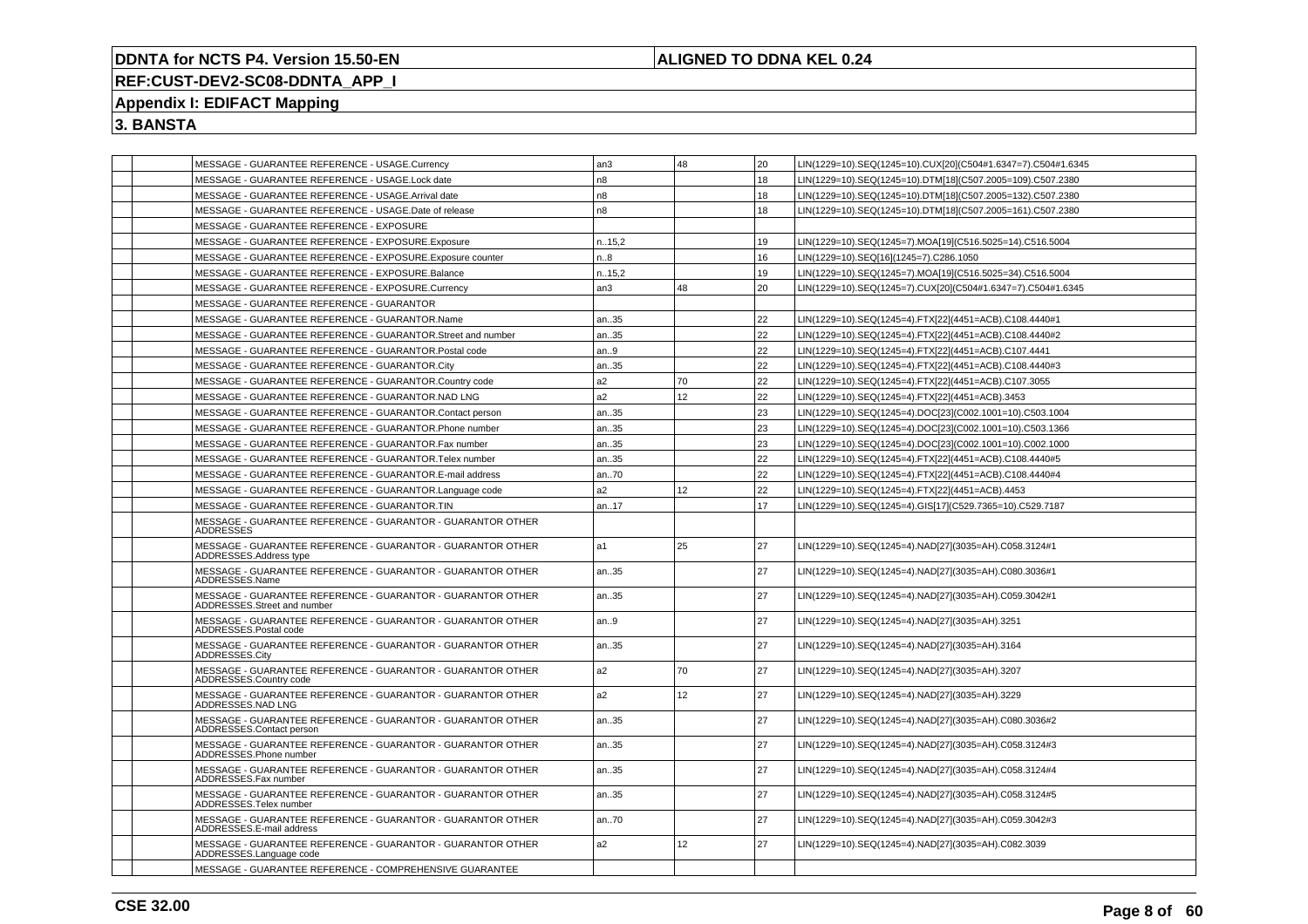## **ALIGNED TO DDNA KEL 0.24**

# **REF:CUST-DEV2-SC08-DDNTA\_APP\_I**

## **Appendix I: EDIFACT Mapping**

| MESSAGE - GUARANTEE REFERENCE - COMPREHENSIVE GUARANTEE.Reference<br>amount                                                     | n.15,2           |    | 19 | LIN(1229=10).SEQ(1245=5).MOA[19](C516.5025=6).C516.5004     |
|---------------------------------------------------------------------------------------------------------------------------------|------------------|----|----|-------------------------------------------------------------|
| MESSAGE - GUARANTEE REFERENCE - COMPREHENSIVE GUARANTEE.Percentage of<br>reference amount                                       | n.3              |    | 21 | LIN(1229=10).SEQ(1245=5).PCD[21](C501.5245=7).C501.5482     |
| MESSAGE - GUARANTEE REFERENCE - COMPREHENSIVE GUARANTEE.Guarantee<br>amount                                                     | n.15,2           |    | 19 | LIN(1229=10).SEQ(1245=5).MOA[19](C516.5025=166).C516.5004   |
| MESSAGE - GUARANTEE REFERENCE - COMPREHENSIVE GUARANTEE.Currency                                                                | an3              | 48 | 20 | LIN(1229=10).SEQ(1245=5).CUX[20](C504#1.6347=7).C504#1.6345 |
| MESSAGE - GUARANTEE REFERENCE - COMPREHENSIVE GUARANTEE.Number of<br>certificates                                               | n.8              |    | 23 | LIN(1229=10).SEQ(1245=5).DOC[23](C002.1001=16).C503.1004    |
| MESSAGE - GUARANTEE REFERENCE - COMPREHENSIVE GUARANTEE. Validity date                                                          | n8               |    | 18 | LIN(1229=10).SEQ(1245=5).DTM[18](C507.2005=157).C507.2380   |
| MESSAGE - GUARANTEE REFERENCE - COMPREHENSIVE GUARANTEE.Invalidity date                                                         | n <sub>8</sub>   |    | 18 | LIN(1229=10).SEQ(1245=5).DTM[18](C507.2005=192).C507.2380   |
| MESSAGE - GUARANTEE REFERENCE - COMPREHENSIVE GUARANTEE.Invalidity reason<br>code                                               | an <sub>3</sub>  |    | 22 | LIN(1229=10).SEQ(1245=5).FTX[22](4451=ACD).4453             |
| MESSAGE - GUARANTEE REFERENCE - COMPREHENSIVE GUARANTEE.Invalidity reason                                                       | an350            |    | 22 | LIN(1229=10).SEQ(1245=5).FTX[22](4451=ACD).C108.4440#1      |
| MESSAGE - GUARANTEE REFERENCE - COMPREHENSIVE GUARANTEE.Invalidity reason<br>LNG                                                | a2               | 12 | 22 | LIN(1229=10).SEQ(1245=5).FTX[22](4451=ACD).3453             |
| MESSAGE - GUARANTEE REFERENCE - COMPREHENSIVE GUARANTEE.Liability<br>liberation date                                            | n8               |    | 18 | LIN(1229=10).SEQ(1245=5).DTM[18](C507.2005=261).C507.2380   |
| MESSAGE - GUARANTEE REFERENCE - COMPREHENSIVE GUARANTEE.Limited validity<br>(sensitive goods)                                   | n1               | 27 | 17 | LIN(1229=10).SEQ(1245=5).GIS[17](C529.7365=5).C529.1131     |
| MESSAGE - GUARANTEE REFERENCE - COMPREHENSIVE GUARANTEE.Restricted use<br>(suspended goods)                                     | n <sub>1</sub>   | 27 | 17 | LIN(1229=10).SEQ(1245=5).GIS[17](C529.7365=6).C529.1131     |
| MESSAGE - GUARANTEE REFERENCE - COMPREHENSIVE GUARANTEE - GOODS ITEM                                                            |                  |    |    |                                                             |
| MESSAGE - GUARANTEE REFERENCE - COMPREHENSIVE GUARANTEE - GOODS<br><b>ITEM.Commodity code</b>                                   | an22             |    | 24 | LIN(1229=10).SEQ(1245=5).FII[24](3035=CG).C088.3433         |
| MESSAGE - GUARANTEE REFERENCE - COMPREHENSIVE GUARANTEE - GOODS<br>ITEM.Sensitive goods code                                    | n.2              | 64 | 24 | LIN(1229=10).SEQ(1245=5).FII[24](3035=CG).3207              |
| MESSAGE - GUARANTEE REFERENCE - COMPREHENSIVE GUARANTEE - GOODS<br><b>ITEM.Goods description</b>                                | an280            |    | 26 | LIN(1229=10).SEQ(1245=5).FII(3035=CG).COM[26].C076.3148     |
| MESSAGE - GUARANTEE REFERENCE - COMPREHENSIVE GUARANTEE - GOODS<br><b>ITEM.Goods description LNG</b>                            | a2               | 12 | 26 | LIN(1229=10).SEQ(1245=5).FII(3035=CG).COM[26].C076.3155     |
| MESSAGE - GUARANTEE REFERENCE - COMPREHENSIVE GUARANTEE - VALIDITY<br><b>LIMITATION EC</b>                                      |                  |    |    |                                                             |
| MESSAGE - GUARANTEE REFERENCE - COMPREHENSIVE GUARANTEE - VALIDITY<br><b>LIMITATION EC.Not valid for EC</b>                     | n <sub>1</sub>   | 27 | 24 | LIN(1229=10).SEQ(1245=5).FII[24](3035=AN).C078.6345         |
| MESSAGE - GUARANTEE REFERENCE - COMPREHENSIVE GUARANTEE - VALIDITY<br><b>LIMITATION NON EC</b>                                  |                  |    |    |                                                             |
| MESSAGE - GUARANTEE REFERENCE - COMPREHENSIVE GUARANTEE - VALIDITY<br>LIMITATION NON EC.Not valid for other contracting parties | a <sub>2</sub>   | 71 | 24 | LIN(1229=10).SEQ(1245=5).FII[24](3035=IU).3207              |
| MESSAGE - GUARANTEE REFERENCE - INDIVIDUAL GUARANTEE BY GUARANTOR                                                               |                  |    |    |                                                             |
| MESSAGE - GUARANTEE REFERENCE - INDIVIDUAL GUARANTEE BY<br><b>GUARANTOR.Guarantee amount</b>                                    | n.15,2           |    | 19 | LIN(1229=10).SEQ(1245=8).MOA[19](C516.5025=166).C516.5004   |
| MESSAGE - GUARANTEE REFERENCE - INDIVIDUAL GUARANTEE BY<br><b>GUARANTOR.Currency</b>                                            | an3              | 48 | 20 | LIN(1229=10).SEQ(1245=8).CUX[20](C504#1.6347=7).C504#1.6345 |
| MESSAGE - GUARANTEE REFERENCE - INDIVIDUAL GUARANTEE BY GUARANTOR -<br>GOODS ITEM                                               |                  |    |    |                                                             |
| MESSAGE - GUARANTEE REFERENCE - INDIVIDUAL GUARANTEE BY GUARANTOR -<br>GOODS ITEM.Commodity code                                | an22             |    | 24 | LIN(1229=10).SEQ(1245=8).FII[24](3035=GG).C088.3433         |
| MESSAGE - GUARANTEE REFERENCE - INDIVIDUAL GUARANTEE BY GUARANTOR -<br>GOODS ITEM.Sensitive goods code                          | n <sub>1</sub> 2 | 64 | 24 | LIN(1229=10).SEQ(1245=8).FII[24](3035=GG).3207              |
| MESSAGE - GUARANTEE REFERENCE - INDIVIDUAL GUARANTEE BY GUARANTOR -<br>GOODS ITEM.Goods description                             | an280            |    | 26 | LIN(1229=10).SEQ(1245=8).FII(3035=GG).COM[26].C076.3148     |
| MESSAGE - GUARANTEE REFERENCE - INDIVIDUAL GUARANTEE BY GUARANTOR -<br>GOODS ITEM.Goods description LNG                         | a2               | 12 | 26 | LIN(1229=10).SEQ(1245=8).FII(3035=GG).COM[26].C076.3155     |
| MESSAGE - GUARANTEE REFERENCE - INDIVIDUAL GUARANTEE BY GUARANTOR -<br>(DEPARTURE) CUSTOMS OFFICE                               |                  |    |    |                                                             |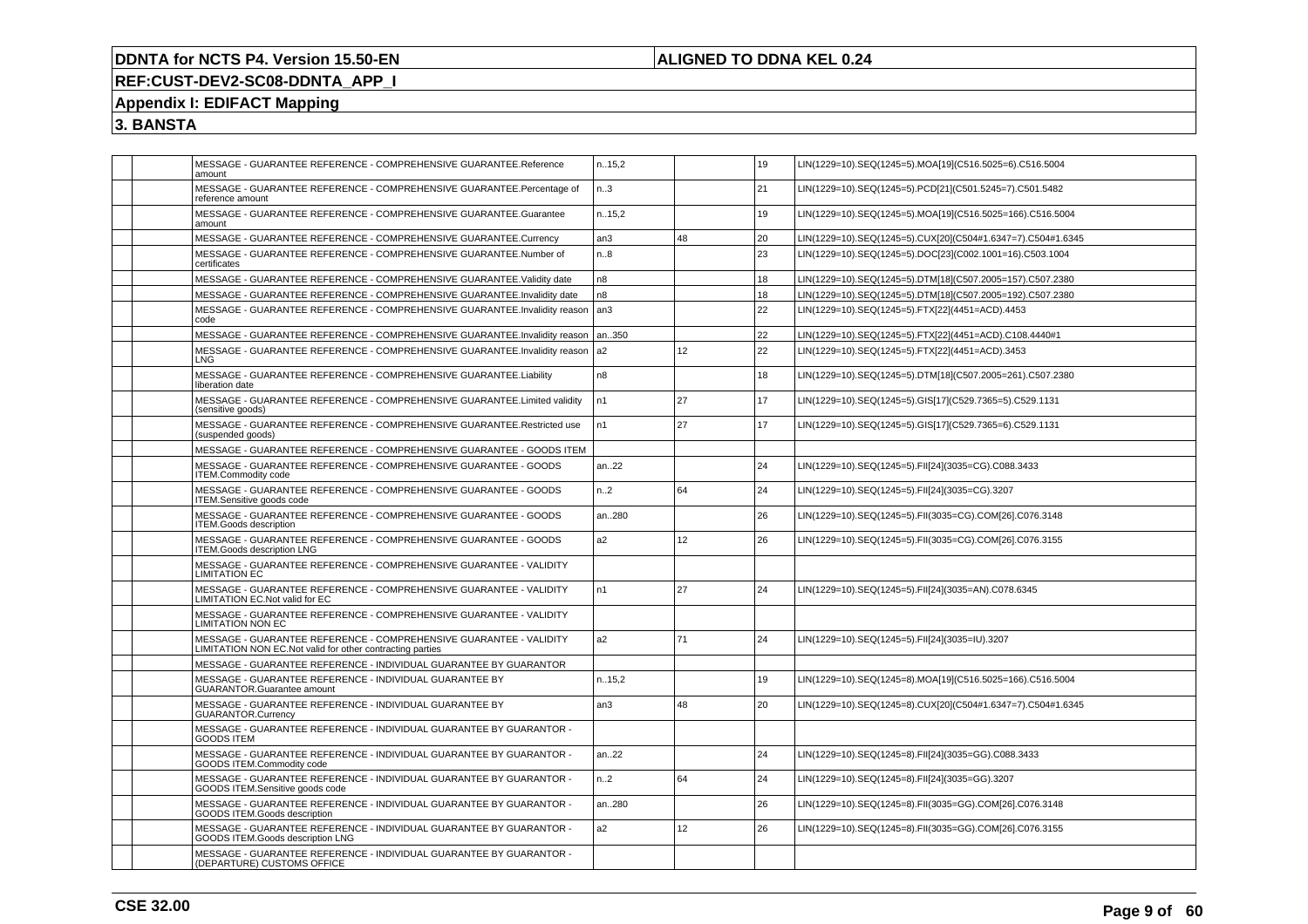## **ALIGNED TO DDNA KEL 0.24**

## **REF:CUST-DEV2-SC08-DDNTA\_APP\_I**

## **Appendix I: EDIFACT Mapping**

|  | MESSAGE - GUARANTEE REFERENCE - INDIVIDUAL GUARANTEE BY GUARANTOR -<br>(DEPARTURE) CUSTOMS OFFICE.Reference number                         | l an8          |    | 24 | LIN(1229=10).SEQ(1245=8).FII[24](3035=CM).C078.3194         |
|--|--------------------------------------------------------------------------------------------------------------------------------------------|----------------|----|----|-------------------------------------------------------------|
|  | MESSAGE - GUARANTEE REFERENCE - INDIVIDUAL GUARANTEE BY GUARANTOR -<br>(DESTINATION) CUSTOMS OFFICE                                        |                |    |    |                                                             |
|  | MESSAGE - GUARANTEE REFERENCE - INDIVIDUAL GUARANTEE BY GUARANTOR -<br>(DESTINATION) CUSTOMS OFFICE.Reference number                       | l an8          |    | 24 | LIN(1229=10).SEQ(1245=8).FII[24](3035=CPD).C078.3194        |
|  | MESSAGE - GUARANTEE REFERENCE - INDIVIDUAL GUARANTEE BY GUARANTOR -<br><b>VALIDITY LIMITATION EC</b>                                       |                |    |    |                                                             |
|  | MESSAGE - GUARANTEE REFERENCE - INDIVIDUAL GUARANTEE BY GUARANTOR -<br>VALIDITY LIMITATION EC. Not valid for EC                            | n1             | 27 | 24 | LIN(1229=10).SEQ(1245=8).FII[24](3035=AN).C078.6345         |
|  | MESSAGE - GUARANTEE REFERENCE - INDIVIDUAL GUARANTEE BY GUARANTOR -<br>VALIDITY LIMITATION NON EC                                          |                |    |    |                                                             |
|  | MESSAGE - GUARANTEE REFERENCE - INDIVIDUAL GUARANTEE BY GUARANTOR -<br>VALIDITY LIMITATION NON EC. Not valid for other contracting parties | a <sub>2</sub> | 71 | 24 | LIN(1229=10).SEQ(1245=8).FII[24](3035=IU).3207              |
|  | MESSAGE - GUARANTEE REFERENCE - INDIVIDUAL GUARANTEE VOUCHER                                                                               |                |    |    |                                                             |
|  | MESSAGE - GUARANTEE REFERENCE - INDIVIDUAL GUARANTEE VOUCHER. Date of<br>issue                                                             | n8             |    | 18 | LIN(1229=10).SEQ(1245=9).DTM[18](C507.2005=182).C507.2380   |
|  | MESSAGE - GUARANTEE REFERENCE - INDIVIDUAL GUARANTEE VOUCHER. Expiry date   n8                                                             |                |    | 18 | LIN(1229=10).SEQ(1245=9).DTM[18](C507.2005=36).C507.2380    |
|  | MESSAGE - GUARANTEE REFERENCE - INDIVIDUAL GUARANTEE VOUCHER. Hard copy<br>given to Principal                                              | n1             | 27 | 17 | LIN(1229=10).SEQ(1245=9).GIS[17](C529.7365=15).C529.1131    |
|  | MESSAGE - GUARANTEE REFERENCE - INDIVIDUAL GUARANTEE VOUCHER.Limited<br>validity (sensitive goods)                                         | n1             | 27 | 17 | LIN(1229=10).SEQ(1245=9).GIS[17](C529.7365=5).C529.1131     |
|  | MESSAGE - GUARANTEE REFERENCE - INDIVIDUAL GUARANTEE VOUCHER.TIR carnet                                                                    | n1             | 27 | 17 | LIN(1229=10).SEQ(1245=9).GIS[17](C529.7365=13).C529.1131    |
|  | MESSAGE - GUARANTEE REFERENCE - INDIVIDUAL GUARANTEE VOUCHER.Voucher<br>amount                                                             | n15,2          |    | 19 | LIN(1229=10).SEQ(1245=9).MOA[19](C516.5025=229).C516.5004   |
|  | MESSAGE - GUARANTEE REFERENCE - INDIVIDUAL GUARANTEE VOUCHER.Currency                                                                      | l an3          | 48 | 20 | LIN(1229=10).SEQ(1245=9).CUX[20](C504#1.6347=7).C504#1.6345 |
|  | MESSAGE - GUARANTEE REFERENCE - ACCESS CODE                                                                                                |                |    |    |                                                             |
|  | MESSAGE - GUARANTEE REFERENCE - ACCESS CODE.Access code                                                                                    | l an4          |    | 14 | LIN(1229=10).RFF[14](C506.1153=ABL).C506.1154               |
|  |                                                                                                                                            |                |    |    |                                                             |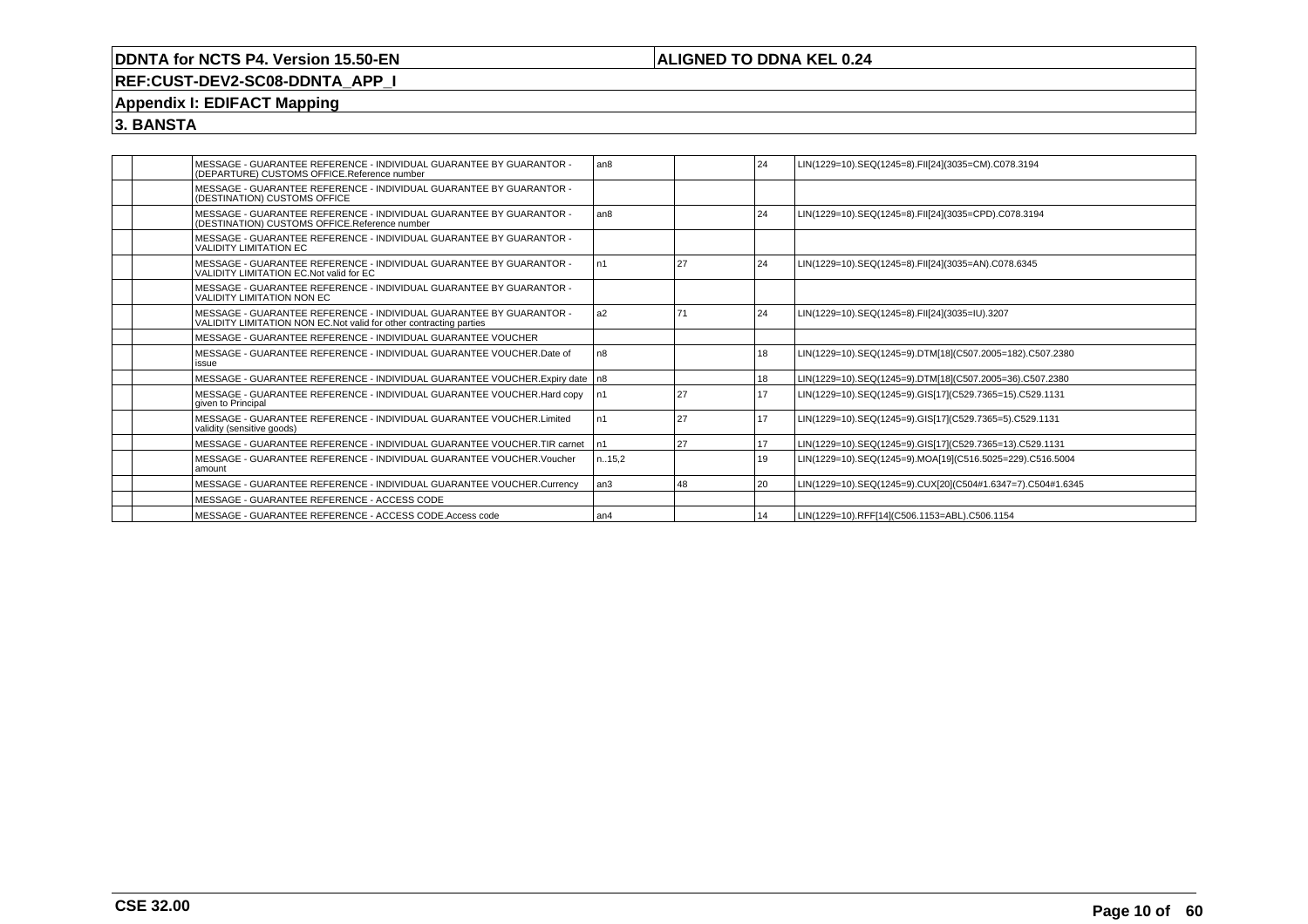## **ALIGNED TO DDNA KEL 0.24**

**REF:CUST-DEV2-SC08-DDNTA\_APP\_I**

**Appendix I: EDIFACT Mapping**

**4. CONTRL**

# **4. CONTRL**

| <b>SAD Box Message Element</b>                                     | <b>Data</b><br><b>Type</b> | <b>Codelist</b> |                | <b>Pos EDIFACT Mapping</b>                                                 |
|--------------------------------------------------------------------|----------------------------|-----------------|----------------|----------------------------------------------------------------------------|
| <b>MESSAGE</b>                                                     |                            |                 |                |                                                                            |
| MESSAGE.Syntax identifier                                          | a <sub>4</sub>             | 21              | $\Omega$       | UNB[0].S001.0001                                                           |
| MESSAGE.Syntax version number                                      | n1                         | 22              | $\Omega$       | UNB[0].S001.0002                                                           |
| MESSAGE.Message sender                                             | an35                       |                 | $\Omega$       | UNB[0].S002.0004                                                           |
| MESSAGE.Sender identification code qualifier                       | an.4                       |                 |                | UNB[0].S002.0007                                                           |
| MESSAGE.Message recipient                                          | an35                       |                 | $\Omega$       | UNB[0].S003.0010                                                           |
| MESSAGE.Recipient identification code qualifier                    | an4                        |                 | $\Omega$       | UNB[0].S003.0007                                                           |
| MESSAGE.Date of preparation                                        | n6                         |                 | $\Omega$       | UNB[0].S004.0017                                                           |
| MESSAGE.Time of preparation                                        | n4                         |                 | $\Omega$       | UNB[0].S004.0019                                                           |
| MESSAGE.Interchange control reference                              | an14                       |                 | $\Omega$       | UNB[0].0020                                                                |
| MESSAGE.Interchange control reference                              | an14                       |                 | 11             | UNZ[11].0020                                                               |
| MESSAGE.Recipient's reference/password                             | an14                       |                 |                | UNB[0].S005.0022                                                           |
| MESSAGE.Recipient's reference/password qualifier                   | an2                        |                 | $\Omega$       | UNB[0].S005.0025                                                           |
| MESSAGE.Application reference                                      | an14                       |                 | $\Omega$       | UNB[0].0026                                                                |
| MESSAGE.Priority                                                   | a1                         |                 | $\Omega$       | UNB[0].0029                                                                |
| MESSAGE.Acknowledgement request                                    | n1                         | 27              | $\Omega$       | UNB[0].0031                                                                |
| MESSAGE.Communications agreement id                                | an35                       |                 | $\Omega$       | UNB[0].0032                                                                |
| MESSAGE.Test indicator                                             | n1                         | 27              | 0              | UNB[0].0035                                                                |
| MESSAGE.Message identification                                     | an14                       |                 |                | UNH[1](S009.0065=CONTRL)(S009.0052=D)(S009.0054=3)(S009.0051=UN).0062      |
| MESSAGE.Message identification                                     | an14                       |                 | 10             | UNT[10].0062                                                               |
| MESSAGE.Message type                                               | an6                        | 60              |                | UNH[1](S009.0065=CONTRL)(S009.0052=D)(S009.0054=3)(S009.0051=UN).S009.0057 |
| MESSAGE.Common access reference                                    | an35                       |                 |                | UNH[1](S009.0065=CONTRL)(S009.0052=D)(S009.0054=3)(S009.0051=UN).0068      |
| <b>MESSAGE - INTERCHANGE ERRORS</b>                                |                            |                 |                |                                                                            |
| MESSAGE - INTERCHANGE ERRORS.Interchange control reference         | an14                       |                 | っ              | UCI[2].0020                                                                |
| MESSAGE - INTERCHANGE ERRORS.Message sender                        | an35                       |                 | $\mathfrak{p}$ | UCI[2].S002.0004                                                           |
| MESSAGE - INTERCHANGE ERRORS.Message recipient                     | an35                       |                 | <sup>2</sup>   | UCI[2].S003.0010                                                           |
| MESSAGE - INTERCHANGE ERRORS.Action taken by recipient             | an.3                       | 32              | $\mathfrak{p}$ | UCI[2].0083                                                                |
| MESSAGE - INTERCHANGE ERRORS.Syntax error                          | n.2                        | 23              | $\mathcal{P}$  | UCI[2].0085                                                                |
| MESSAGE - INTERCHANGE ERRORS.Interchange service segment           | a3                         | 33              | $\mathcal{P}$  | UCI[2].0013                                                                |
| MESSAGE - INTERCHANGE ERRORS. Position of erroneous data element   | n.3                        |                 | $\mathfrak{p}$ | UCI[2].S011.0098                                                           |
| MESSAGE - INTERCHANGE ERRORS. Position of erroneous data component | n.3                        |                 | っ              | UCI[2].S011.0104                                                           |
| MESSAGE - MESSAGE ERRORS                                           |                            |                 |                |                                                                            |
| MESSAGE - MESSAGE ERRORS.Message identification                    | an14                       |                 | 3              | UCM[3].0062                                                                |
| MESSAGE - MESSAGE ERRORS.Message type                              | an.6                       |                 | 3              | UCM[3].S009.0065                                                           |
| MESSAGE - MESSAGE ERRORS.Message version                           | an3                        | 35              | 3              | UCM[3].S009.0052                                                           |
| MESSAGE - MESSAGE ERRORS.Message release number                    | an.3                       | 36              | 3              | UCM[3].S009.0054                                                           |
| MESSAGE - MESSAGE ERRORS.Controlling agency                        | an.2                       | 37              | 3              | UCM[3].S009.0051                                                           |
| MESSAGE - MESSAGE ERRORS.Association assigned code                 | an.6                       |                 | 3              | UCM[3].S009.0057                                                           |
| MESSAGE - MESSAGE ERRORS.Action taken by recipient                 | an3                        | 32              | 3              | UCM[3].0083                                                                |
| MESSAGE - MESSAGE ERRORS.Error                                     | n.2                        | 23              | 3              | UCM[3].0085                                                                |
| MESSAGE - MESSAGE ERRORS.Message service segment                   | a <sub>3</sub>             | 34              | 3              | UCM[3].0013                                                                |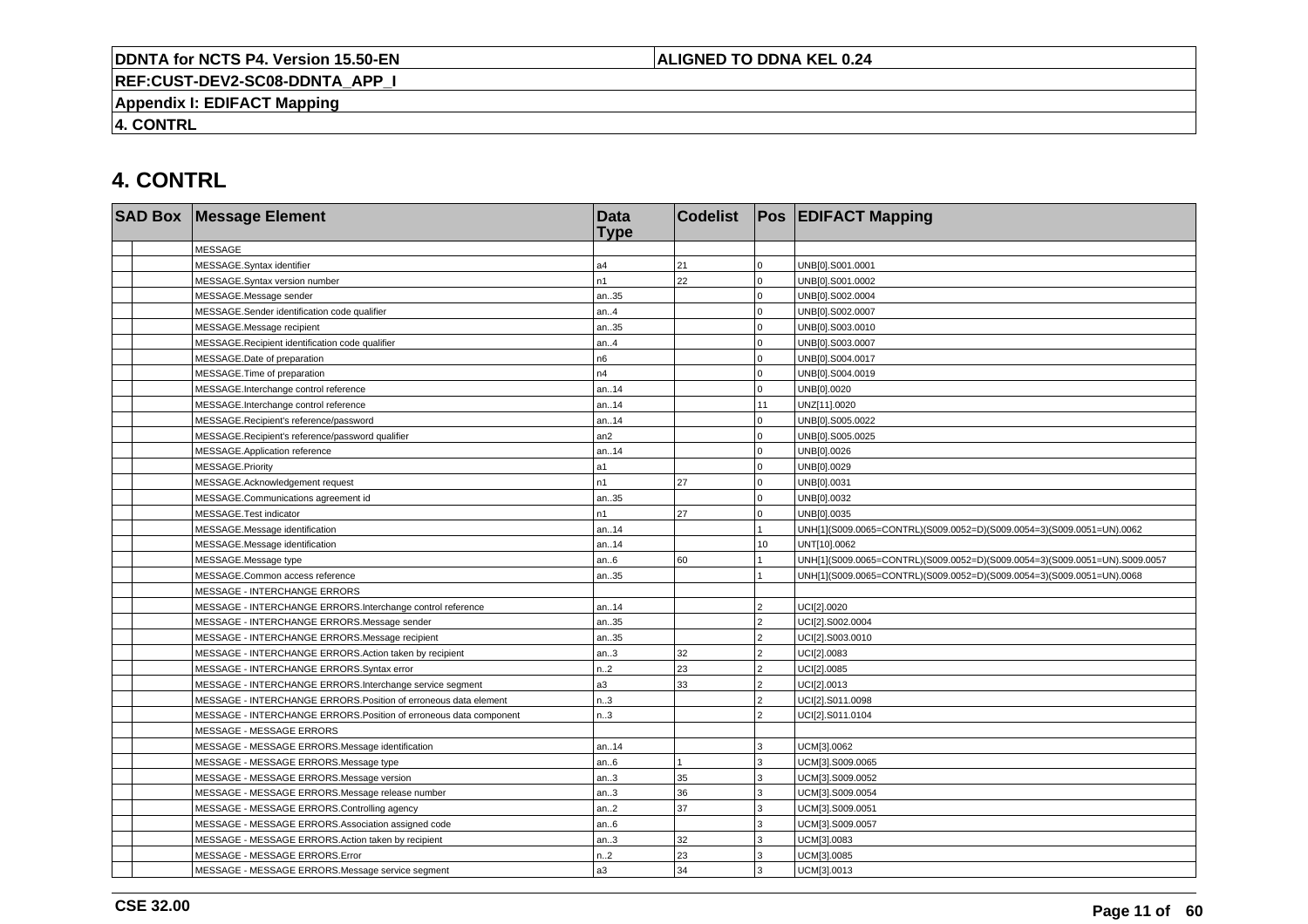## **ALIGNED TO DDNA KEL 0.24**

**REF:CUST-DEV2-SC08-DDNTA\_APP\_I**

## **Appendix I: EDIFACT Mapping**

**4. CONTRL**

| MESSAGE - MESSAGE ERRORS. Position of erroneous data element                                                   | کا   |  | UCM[3].S011.0098         |
|----------------------------------------------------------------------------------------------------------------|------|--|--------------------------|
| MESSAGE - MESSAGE ERRORS. Position of erroneous data component                                                 | د۱   |  | UCM[3].S011.0104         |
| MESSAGE - MESSAGE ERRORS - SEGMENT ERRORS                                                                      |      |  |                          |
| MESSAGE - MESSAGE ERRORS - SEGMENT ERRORS.Segment position in message                                          | n. 6 |  | UCM.UCS[4].0096          |
| MESSAGE - MESSAGE ERRORS - SEGMENT ERRORS.Error                                                                | ı. 2 |  | UCM.UCS[4].0085          |
| MESSAGE - MESSAGE ERRORS - SEGMENT ERRORS - DATA ELEMENT ERRORS                                                |      |  |                          |
| MESSAGE - MESSAGE ERRORS - SEGMENT ERRORS - DATA ELEMENT ERRORS. Error                                         | n2   |  | UCM.UCS.UCD[5].0085      |
| MESSAGE - MESSAGE ERRORS - SEGMENT ERRORS - DATA ELEMENT<br><b>ERRORS.Position of erroneous data element</b>   | า3   |  | UCM.UCS.UCD[5].S011.0098 |
| MESSAGE - MESSAGE ERRORS - SEGMENT ERRORS - DATA ELEMENT<br><b>ERRORS.Position of erroneous data component</b> | n3   |  | UCM.UCS.UCD[5].S011.0104 |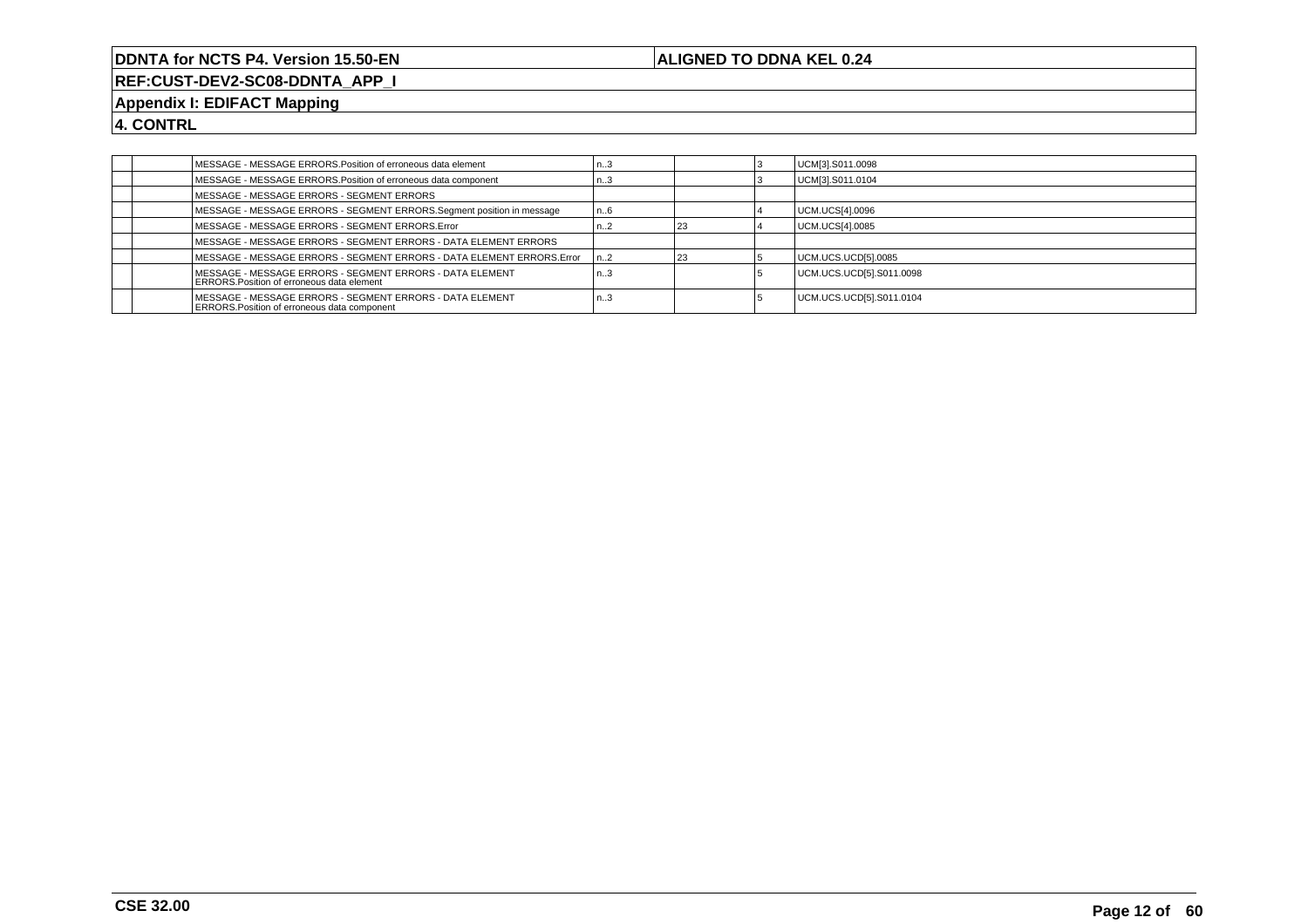## **ALIGNED TO DDNA KEL 0.24**

**REF:CUST-DEV2-SC08-DDNTA\_APP\_I**

**Appendix I: EDIFACT Mapping**

**5. CUSDEC**

|                   |                                              | <b>SAD Box Message Element</b>                   | <b>Data</b><br><b>Type</b> | <b>Codelist</b> |                         | <b>Pos EDIFACT Mapping</b>                                                   |
|-------------------|----------------------------------------------|--------------------------------------------------|----------------------------|-----------------|-------------------------|------------------------------------------------------------------------------|
|                   |                                              | <b>MESSAGE</b>                                   |                            |                 |                         |                                                                              |
|                   |                                              | MESSAGE.Syntax identifier                        | a4                         | 21              | $\mathbf 0$             | UNB[0].S001.0001                                                             |
|                   |                                              | MESSAGE.Syntax version number                    | n1                         | 22              | $\overline{0}$          | UNB[0].S001.0002                                                             |
|                   |                                              | MESSAGE.Message sender                           | an35                       |                 | $\Omega$                | UNB[0].S002.0004                                                             |
|                   |                                              | MESSAGE.Sender identification code qualifier     | an.4                       |                 | $\overline{0}$          | UNB[0].S002.0007                                                             |
|                   |                                              | MESSAGE.Message recipient                        | an35                       |                 | $\mathbf 0$             | UNB[0].S003.0010                                                             |
|                   |                                              | MESSAGE.Recipient identification code qualifier  | an.4                       |                 | $\mathbf 0$             | UNB[0].S003.0007                                                             |
|                   |                                              | MESSAGE.Date of preparation                      | n <sub>6</sub>             |                 | $\Omega$                | UNB[0].S004.0017                                                             |
|                   |                                              | MESSAGE.Time of preparation                      | n4                         |                 | $\overline{0}$          | UNB[0].S004.0019                                                             |
|                   |                                              | MESSAGE.Interchange control reference            | an.14                      |                 | $\overline{0}$          | UNB[0].0020                                                                  |
|                   |                                              | MESSAGE.Interchange control reference            | an.14                      |                 | 152                     | UNZ[152].0020                                                                |
|                   |                                              | MESSAGE.Recipient's reference/password           | an14                       |                 | $\Omega$                | UNB[0].S005.0022                                                             |
|                   |                                              | MESSAGE.Recipient's reference/password qualifier | an2                        |                 | $\overline{0}$          | UNB[0].S005.0025                                                             |
|                   |                                              | MESSAGE.Application reference                    | an14                       |                 | $\Omega$                | UNB[0].0026                                                                  |
|                   |                                              | MESSAGE.Priority                                 | a1                         |                 | $\overline{0}$          | UNB[0].0029                                                                  |
|                   |                                              | MESSAGE.Acknowledgement request                  | n1                         | 27              | $\overline{0}$          | UNB[0].0031                                                                  |
|                   |                                              | MESSAGE.Communications agreement id              | an35                       |                 | $\mathbf 0$             | UNB[0].0032                                                                  |
|                   |                                              | MESSAGE.Test indicator                           | n1                         | 27              | $\mathbf 0$             | UNB[0].0035                                                                  |
|                   |                                              | MESSAGE.Message identification                   | an14                       |                 |                         | UNH[1](S009.0065=CUSDEC)(S009.0052=D)(S009.0054=96B)(S009.0051=UN).0062      |
|                   |                                              | MESSAGE.Message identification                   | an14                       |                 | 151                     | UNT[151].0062                                                                |
|                   |                                              | MESSAGE.Message type                             | an.6                       | 60              |                         | UNH[1](S009.0065=CUSDEC)(S009.0052=D)(S009.0054=96B)(S009.0051=UN).S009.0057 |
|                   |                                              | MESSAGE.Common access reference                  | an35                       |                 |                         | UNH[1](S009.0065=CUSDEC)(S009.0052=D)(S009.0054=96B)(S009.0051=UN).0068      |
|                   |                                              | MESSAGE.Message sequence number                  | n.2                        |                 |                         | UNH[1](S009.0065=CUSDEC)(S009.0052=D)(S009.0054=96B)(S009.0051=UN).S010.0070 |
|                   |                                              | MESSAGE.First and last transfer                  | a1                         | 28              |                         | UNH[1](S009.0065=CUSDEC)(S009.0052=D)(S009.0054=96B)(S009.0051=UN).S010.0073 |
|                   |                                              | MESSAGE - HEADER                                 |                            |                 |                         |                                                                              |
|                   | Reference<br>number of<br>the<br>declaration | MESSAGE - HEADER.Reference number                | an22                       |                 | 12 <sup>°</sup>         | RFF[12](C506.1153=ABE).C506.1154                                             |
| l c               | Document/re<br>ference<br>number             | MESSAGE - HEADER.Document/reference number       | an21                       |                 | $\overline{2}$          | BGM[2].C106.1004                                                             |
| $\mathbf{1}$      | Type of<br>declaration                       | MESSAGE - HEADER. Type of declaration            | an.9                       | 31              | $\overline{2}$          | BGM[2].C002.1000                                                             |
| $^{17}_{\Lambda}$ | Country of<br>destination,<br>code           | MESSAGE - HEADER.Country of destination code     | a2                         | $\mathsf{R}$    | 4                       | LOC[4](3227=36).C517.3225                                                    |
| 30                | Agreed<br>location of<br>goods               | MESSAGE - HEADER.Agreed location of goods, code  | an17                       |                 | $\Delta$                | LOC[4](3227=14).C517.3225                                                    |
| 30                | Agreed<br>location of<br>goods               | MESSAGE - HEADER.Agreed location of goods        | an35                       |                 | 4                       | LOC[4](3227=14).C517.3224                                                    |
|                   |                                              | MESSAGE - HEADER.Agreed location of goods LNG    | a2                         | 12              | $\overline{\mathbf{A}}$ | LOC[4](3227=14).5479                                                         |
|                   |                                              |                                                  |                            |                 |                         |                                                                              |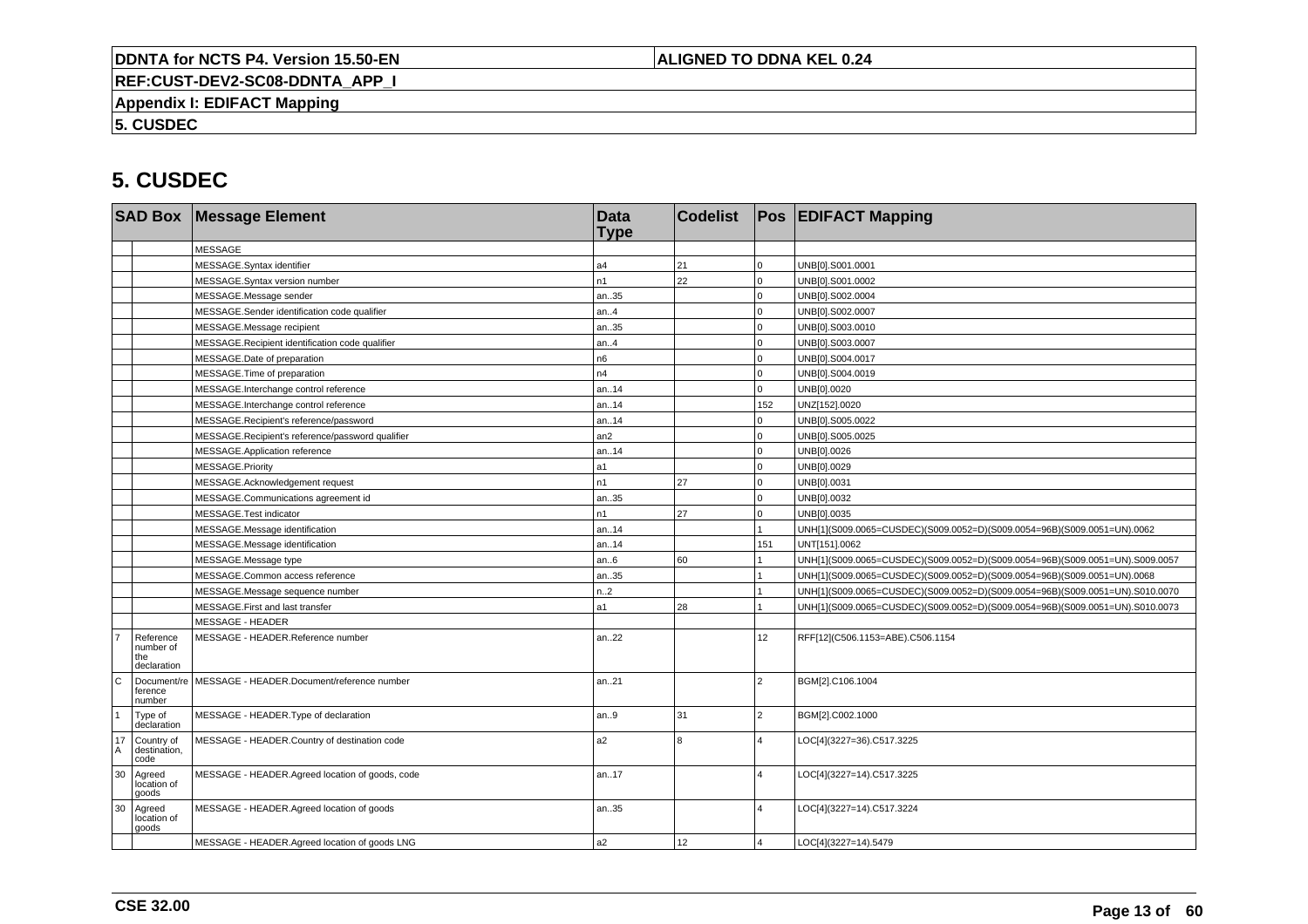## **ALIGNED TO DDNA KEL 0.24**

## **REF:CUST-DEV2-SC08-DDNTA\_APP\_I**

## **Appendix I: EDIFACT Mapping**

| 30                | Authorised<br>location of<br>the goods                | MESSAGE - HEADER.Authorised location of goods, code                      | an17           |    |                | LOC[4](3227=14).C519.3223                               |
|-------------------|-------------------------------------------------------|--------------------------------------------------------------------------|----------------|----|----------------|---------------------------------------------------------|
| 27                | Place of<br>loading                                   | MESSAGE - HEADER.Place of loading, code                                  | an17           |    | $\overline{4}$ | LOC[4](3227=9).C517.3225                                |
| $^{15}_{\Lambda}$ | Country of<br>dispatch/exp<br>ort, code               | MESSAGE - HEADER.Country of dispatch/export code                         | a2             | 8  |                | LOC[4](3227=35).C517.3225                               |
|                   |                                                       | MESSAGE - HEADER.Customs sub place                                       | an17           |    |                | LOC[4](3227=26).C517.3225                               |
| 26                | Inland<br>transport<br>mode                           | MESSAGE - HEADER.Inland transport mode                                   | n2             | 18 | 17             | TDT[17](8051=1).C220.8067                               |
| 25                | Mode of<br>transport at<br>border                     | MESSAGE - HEADER.Transport mode at border                                | n2             | 18 | 17             | TDT[17](8051=11).C220.8067                              |
| 18                | Id. of means<br>of transport<br>at departure          | MESSAGE - HEADER.Identity of means of transport at departure (exp/trans) | an27           |    | 17             | TDT[17](8051=12).C222.8212                              |
| 18                | Id. of means<br>of trans. at<br>dep.languag<br>e      | MESSAGE - HEADER.Identity of means of transport at departure LNG         | 12<br>a2       |    | 18             | TDT(8051=12).TPL[18].C222.8453                          |
|                   |                                                       | MESSAGE - HEADER. Nationality of means of transport at departure         | a <sub>2</sub> | 8  | 17             | TDT[17](8051=12).C222.8453                              |
| 21                | Id. of active<br>means o.t.<br>crossing<br>border     | MESSAGE - HEADER.Identity of means of transport crossing border          | an27           |    | 17             | TDT[17](8051=11).C222.8212                              |
|                   |                                                       | MESSAGE - HEADER.Identity of means of transport crossing border LNG      | a <sub>2</sub> | 12 | 18             | TDT(8051=11).TPL[18].C222.8453                          |
| 21                | Nat. of<br>active<br>means o.t.<br>crossing<br>border | MESSAGE - HEADER. Nationality of means of transport crossing border      | a2             | 8  | 17             | TDT[17](8051=11).C222.8453                              |
|                   |                                                       | MESSAGE - HEADER. Type of means of transport crossing border             | n2             |    | 17             | TDT[17](8051=11).C228.8179                              |
| 19                | Containerise<br>d indicator                           | MESSAGE - HEADER.Containerised indicator                                 | n <sub>1</sub> | 27 | 6              | GIS[6](C529.1131=109).C529.7365                         |
|                   |                                                       | MESSAGE - HEADER.NCTS return copy                                        | n <sub>1</sub> | 27 | 6              | GIS[6](C529.1131=62).C529.7365                          |
|                   |                                                       | MESSAGE - HEADER.Acceptance date                                         | n8             |    | 5              | DTM[5](C507.2005=148).C507.2380                         |
|                   |                                                       | MESSAGE - HEADER.Issuing date                                            | n8             |    | 5              | DTM[5](C507.2005=182).C507.2380                         |
|                   |                                                       | MESSAGE - HEADER.Dialog language indicator at departure                  | a2             | 12 | 11             | FTX[11](4451=ACB).3453                                  |
|                   |                                                       | MESSAGE - HEADER.NCTS accompanying document language code                | a2             | 12 | 11             | FTX[11](4451=ALL).3453                                  |
|                   |                                                       | MESSAGE - HEADER.Country of departure code                               | a2             | 9  | $\overline{a}$ | LOC[4](3227=5).C517.3225                                |
|                   |                                                       | MESSAGE - HEADER.Release requested                                       | n <sub>1</sub> | 27 | 6              | GIS[6](C529.1131=148).C529.7365                         |
|                   |                                                       | MESSAGE - HEADER.Date of release request                                 | n8             |    | 5              | DTM[5](C507.2005=261).C507.2380                         |
|                   |                                                       | MESSAGE - HEADER.Date of usage cancellation                              | n8             |    | 5              | DTM[5](C507.2005=153).C507.2380                         |
|                   |                                                       | MESSAGE - HEADER.Date of release                                         | n8             |    | 5              | DTM[5](C507.2005=296).C507.2380                         |
|                   |                                                       | MESSAGE - HEADER.Date limit for response                                 | n8             |    | 5              | DTM[5](C507.2005=2).C507.2380                           |
|                   |                                                       | MESSAGE - HEADER.Date of request on non-arrived movement                 | n8             |    | 5              | DTM[5](C507.2005=153).C507.2380                         |
| 5                 | Total<br>number of<br>items                           | MESSAGE - HEADER.Total number of items                                   | n.5            |    | 145            | CNT[145](C270.6069=5).C270.6066                         |
| 6                 | Total<br>number of<br>packages                        | MESSAGE - HEADER. Total number of packages                               | n.7            |    | 145            | CNT[145](C270.6069=11).C270.6066                        |
| 35                | <b>Total gross</b><br>mass                            | MESSAGE - HEADER. Total gross mass                                       | n.11,3         |    | 8              | MEA[8](6311=WT)(C502.6313=AAD)(C174.6411=KGM).C174.6314 |
|                   |                                                       | MESSAGE - HEADER.Binding itinerary                                       | n <sub>1</sub> | 27 | 11             | FTX[11](4451=ABL).C108.4440#1                           |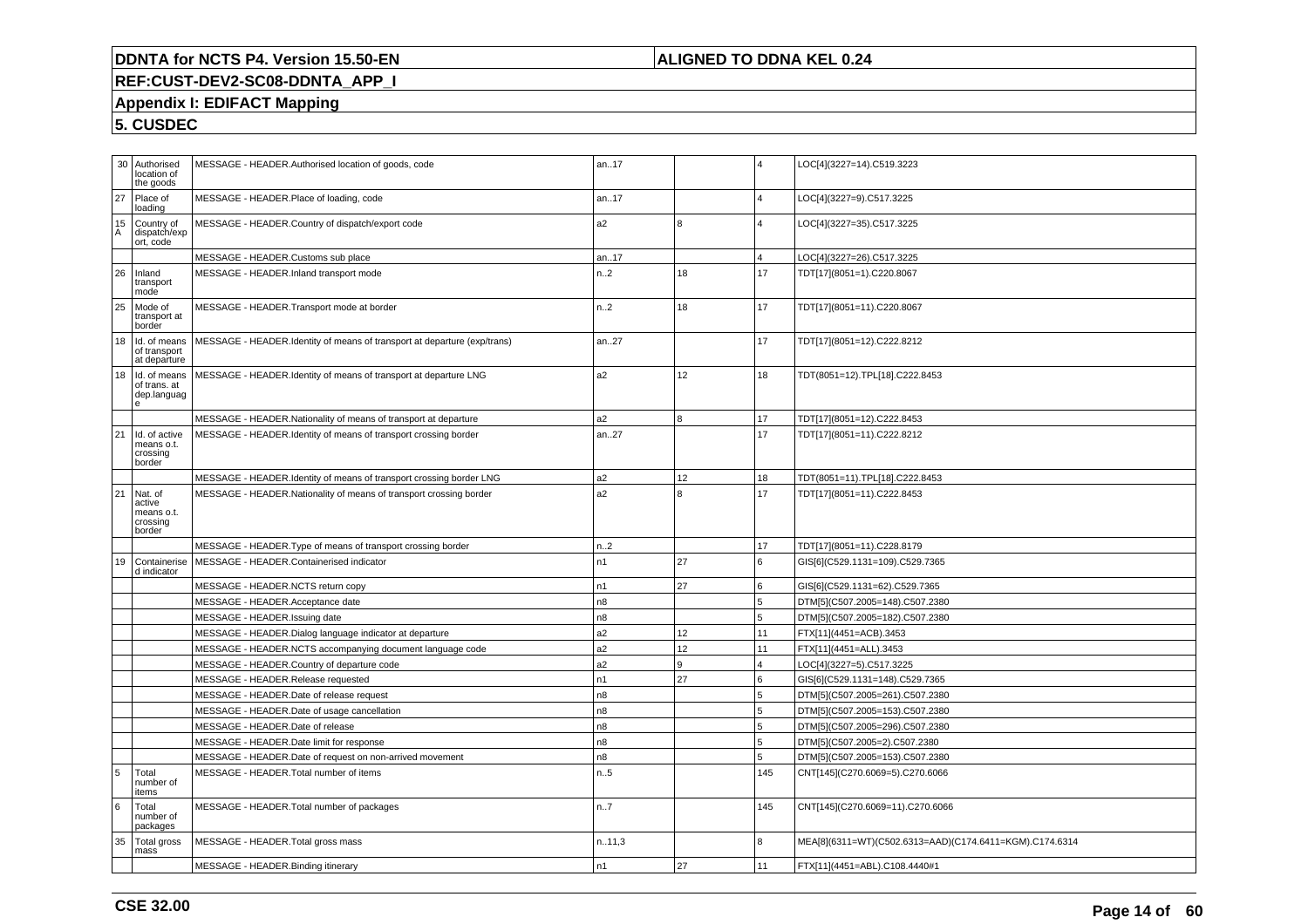## **ALIGNED TO DDNA KEL 0.24**

# **REF:CUST-DEV2-SC08-DDNTA\_APP\_I**

## **Appendix I: EDIFACT Mapping**

|    |                                                 | MESSAGE - HEADER.Authorisation id                           | an17           |    | 12             | RFF[12](C506.1153=LAN).C506.1154 |
|----|-------------------------------------------------|-------------------------------------------------------------|----------------|----|----------------|----------------------------------|
|    |                                                 | MESSAGE - HEADER.Amendment place                            | an35           |    | 4              | LOC[4](3227=112).C517.3224       |
|    |                                                 | MESSAGE - HEADER.Amendment place LNG                        | a2             | 12 | 4              | LOC[4](3227=112).5479            |
|    |                                                 | MESSAGE - HEADER.Security code                              | an.8           |    | 12             | RFF[12](C506.1153=ABP).C506.1154 |
|    |                                                 | MESSAGE - HEADER.ATR rejection reason code                  | n.2            | 44 | 11             | FTX[11](4451=ACD).C107.4441      |
|    |                                                 | MESSAGE - HEADER.ATR rejection reason                       | an350          |    | 11             | FTX[11](4451=ACD).C108.4440#1    |
|    |                                                 | MESSAGE - HEADER.ATR rejection reason LNG                   | a2             | 12 | 11             | FTX[11](4451=ACD).3453           |
|    |                                                 | MESSAGE - HEADER.Date of amendment                          | n <sub>8</sub> |    | 5              | DTM[5](C507.2005=318).C507.2380  |
|    |                                                 | MESSAGE - HEADER.Amendment acceptance date                  | n8             |    | 5              | DTM[5](C507.2005=184).C507.2380  |
|    |                                                 | MESSAGE - HEADER.Amendment rejection date                   | n8             |    | 5              | DTM[5](C507.2005=317).C507.2380  |
|    |                                                 | MESSAGE - HEADER.Amendment rejection motivation code        | n1             | 45 | 11             | FTX[11](4451=ACD).C107.4441      |
|    |                                                 | MESSAGE - HEADER.Amendment rejection motivation text        | an350          |    | 11             | FTX[11](4451=ACD).C108.4440#1    |
|    |                                                 | MESSAGE - HEADER.Amendment rejection motivation text LNG    | a2             | 12 | 11             | FTX[11](4451=ACD).3453           |
|    |                                                 | MESSAGE - HEADER.Arrival date                               | n8             |    | 5              | DTM[5](C507.2005=178).C507.2380  |
|    |                                                 | MESSAGE - HEADER.Arrival notification place                 | an35           |    | 4              | LOC[4](3227=60).C517.3224        |
|    |                                                 | MESSAGE - HEADER.Arrival notification place LNG             | a2             | 12 | $\overline{4}$ | LOC[4](3227=60).5479             |
|    |                                                 | MESSAGE - HEADER.Arrival agreed Location code               | an17           |    |                | LOC[4](3227=20).C517.3225        |
|    |                                                 | MESSAGE - HEADER.Arrival agreed Location of goods           | an35           |    |                | LOC[4](3227=20).C517.3224        |
|    |                                                 | MESSAGE - HEADER.Arrival agreed Location of goods LNG       | a2             | 12 | Δ              | LOC[4](3227=20).5479             |
|    |                                                 | MESSAGE - HEADER.Arrival authorised location of goods       | an17           |    | 4              | LOC[4](3227=84).C517.3225        |
|    |                                                 | MESSAGE - HEADER.Simplified procedure flag                  | n1             | 27 | 6              | GIS[6](C529.1131=119).C529.7365  |
|    |                                                 | MESSAGE - HEADER.Arrival notification date                  | n8             |    | 5              | DTM[5](C507.2005=132).C507.2380  |
|    |                                                 | MESSAGE - HEADER.Dialog language indicator at destination   | a2             | 12 | 11             | FTX[11](4451=ACB).3453           |
|    |                                                 | MESSAGE - HEADER.Date of cancellation request               | n8             |    | 5              | DTM[5](C507.2005=318).C507.2380  |
|    |                                                 | MESSAGE - HEADER.Cancellation reason                        | an350          |    | 11             | FTX[11](4451=ACD).C108.4440#1    |
|    |                                                 | MESSAGE - HEADER.Cancellation reason LNG                    | a2             | 12 | 11             | FTX[11](4451=ACD).3453           |
|    |                                                 | MESSAGE - HEADER.Date of cancellation                       | n8             |    | 5              | DTM[5](C507.2005=46).C507.2380   |
| 50 | Declarant:<br>date of the                       | MESSAGE - HEADER.Declaration date                           | n8             |    | 5              | DTM[5](C507.2005=137).C507.2380  |
|    | declaration                                     |                                                             |                |    |                |                                  |
| 50 | Declarant:<br>place of<br>signature             | MESSAGE - HEADER.Declaration place                          | an35           |    | $\overline{4}$ | LOC[4](3227=91).C517.3224        |
| 50 | Declarant:<br>place of<br>signature<br>language | MESSAGE - HEADER.Declaration place LNG                      | a <sub>2</sub> | 12 | $\overline{4}$ | LOC[4](3227=91).5479             |
|    |                                                 | MESSAGE - HEADER.Discrepancies notification date            | n8             |    | 5              | DTM[5](C507.2005=226).C507.2380  |
|    |                                                 | MESSAGE - HEADER.Discrepancies notification text            | an350          |    | 11             | FTX[11](4451=ABO).C108.4440#1    |
|    |                                                 | MESSAGE - HEADER.Discrepancies notification text LNG        | a2             | 12 | 11             | FTX[11](4451=ABO).3453           |
|    |                                                 | MESSAGE - HEADER.Discrepancies solved notification date     | n8             |    | 5              | DTM[5](C507.2005=218).C507.2380  |
|    |                                                 | MESSAGE - HEADER.Discrepancies solved notification code     | an.2           | 69 | 11             | FTX[11](4451=ABO).C107.4441      |
|    |                                                 | MESSAGE - HEADER.Discrepancies solved notification text     | an350          |    | 11             | FTX[11](4451=ABO).C108.4440#1    |
|    |                                                 | MESSAGE - HEADER.Discrepancies solved notification text LNG | a2             | 12 | 11             | FTX[11](4451=ABO).3453           |
|    |                                                 | MESSAGE - HEADER.Diversion rejection code                   | n2             | 46 | 11             | FTX[11](4451=ACD).C107.4441      |
|    |                                                 | MESSAGE - HEADER.Diversion rejection text                   | an350          |    | 11             | FTX[11](4451=ACD).C108.4440#1    |
|    |                                                 | MESSAGE - HEADER. Diversion rejection text LNG              | a2             | 12 | 11             | FTX[11](4451=ACD).3453           |
|    |                                                 | MESSAGE - HEADER.Guarantor notification text                | an350          |    | 11             | FTX[11](4451=AAG).C108.4440#1    |
|    |                                                 | MESSAGE - HEADER.Guarantor notification text LNG            | a2             | 12 | 11             | FTX[11](4451=AAG).3453           |
|    |                                                 |                                                             |                |    |                |                                  |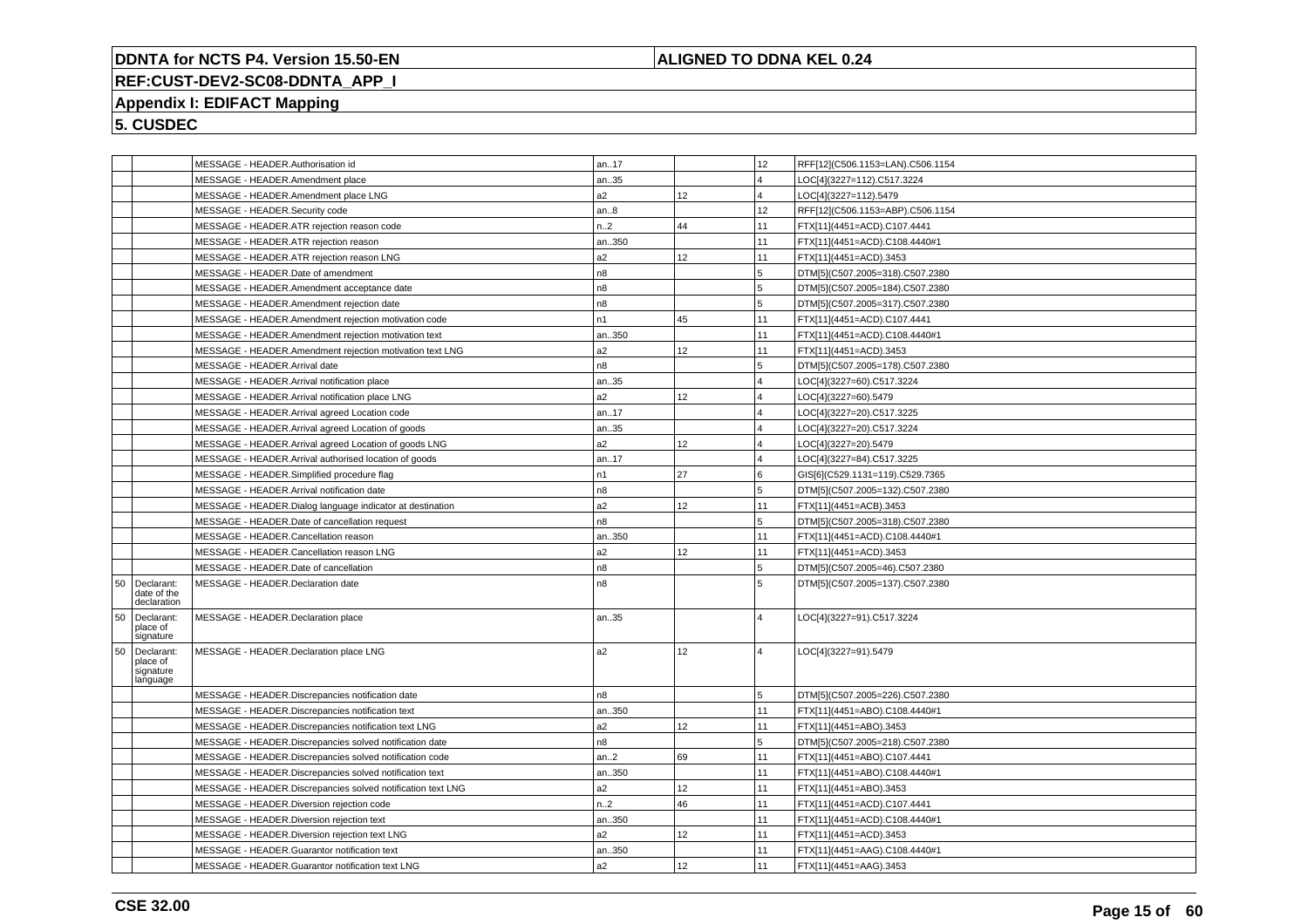## **ALIGNED TO DDNA KEL 0.24**

# **REF:CUST-DEV2-SC08-DDNTA\_APP\_I**

## **Appendix I: EDIFACT Mapping**

|                      |                                       | MESSAGE - HEADER.Guarantor notification date             | n <sub>8</sub>       |     | 5              | DTM[5](C507.2005=89).C507.2380   |
|----------------------|---------------------------------------|----------------------------------------------------------|----------------------|-----|----------------|----------------------------------|
|                      |                                       | MESSAGE - HEADER.Cancel enquiry notification date        | n8                   |     | 5              | DTM[5](C507.2005=46).C507.2380   |
|                      |                                       | MESSAGE - HEADER.Cancel enquiry notification remarks     | an350                |     | 11             | FTX[11](4451=ABG).C108.4440#1    |
|                      |                                       | MESSAGE - HEADER.Cancel enquiry notification remarks LNG | a2                   | 12  | 11             | FTX[11](4451=ABG).3453           |
|                      |                                       | MESSAGE - HEADER.No release motivation                   | an350                |     | 11             | FTX[11](4451=ABQ).C108.4440#1    |
|                      |                                       | MESSAGE - HEADER.No release motivation LNG               | a <sub>2</sub>       | 12  | 11             | FTX[11](4451=ABQ).3453           |
|                      |                                       | MESSAGE - HEADER.Ask for documents text                  | an350                |     | 11             | FTX[11](4451=ABX).C108.4440#1    |
|                      |                                       | MESSAGE - HEADER.Ask for documents text LNG              | a2                   | 12  | 11             | FTX[11](4451=ABX).3453           |
|                      |                                       | MESSAGE - HEADER.Status                                  | an <sub>3</sub>      | 58  | 6              | GIS[6](C529.1131=120).C529.7365  |
|                      |                                       | MESSAGE - HEADER.Write-off date<br>n8                    |                      |     | 5              | DTM[5](C507.2005=204).C507.2380  |
|                      |                                       | MESSAGE - HEADER.Specific Circumstance Indicator         | a1                   | 96  | 12             | RFF[12](C506.1153=AMJ).C506.1154 |
|                      |                                       | MESSAGE - HEADER. Transport charges/ Method of Payment   | a1                   | 116 | 11             | FTX[11](4451=PAI).4453           |
|                      |                                       | MESSAGE - HEADER.Commercial Reference Number             | an70                 |     | $\overline{ }$ | FII[7](3035=XX).C088.3436        |
|                      |                                       | MESSAGE - HEADER.AAR rejection reason code               | n2                   | 43  | 11             | FTX[11](4451=ACD).C107.4441      |
|                      |                                       | MESSAGE - HEADER.AAR rejection reason                    | an350                |     | 11             | FTX[11](4451=ACD).C108.4440#1    |
|                      |                                       | MESSAGE - HEADER.AAR rejection reason LNG                | a <sub>2</sub>       | 12  | 11             | FTX[11](4451=ACD).3453           |
|                      |                                       | MESSAGE - HEADER.Security                                | n <sub>1</sub>       | 117 | 6              | GIS[6](C529.1131=187).C529.7365  |
|                      |                                       | MESSAGE - HEADER.Conveyance reference number             | an35                 |     | 11             | FTX[11](4451=ACR).C108.4440#1    |
|                      |                                       | MESSAGE - HEADER.Place of unloading, code                | an35                 |     | 4              | LOC[4](3227=58).C517.3224        |
|                      |                                       | MESSAGE - HEADER.Place of unloading LNG                  | a <sub>2</sub>       | 12  | 4              | LOC[4](3227=58).C517.3225        |
|                      |                                       | MESSAGE - (PRINCIPAL) TRADER                             |                      |     |                |                                  |
|                      |                                       | MESSAGE - (PRINCIPAL) TRADER.Name                        | an35                 |     | 22             | NAD[22](3035=AF).C080.3036#1     |
|                      |                                       | MESSAGE - (PRINCIPAL) TRADER.Street and number           | an35                 |     | 22             | NAD[22](3035=AF).C059.3042#1     |
|                      |                                       | MESSAGE - (PRINCIPAL) TRADER.Postal code                 | an9                  |     | 22             | NAD[22](3035=AF).3251            |
|                      |                                       | MESSAGE - (PRINCIPAL) TRADER.City                        | an35                 |     | 22             | NAD[22](3035=AF).3164            |
|                      |                                       | MESSAGE - (PRINCIPAL) TRADER.Country code                | a2                   | 8   | 22             | NAD[22](3035=AF).3207            |
|                      |                                       | MESSAGE - (PRINCIPAL) TRADER.NAD LNG                     | a <sub>2</sub>       | 12  | 22             | NAD[22](3035=AF).3229            |
|                      |                                       | MESSAGE - (PRINCIPAL) TRADER.TIN                         | an17                 |     | 22             | NAD[22](3035=AF).C082.3039       |
|                      |                                       | MESSAGE - (PRINCIPAL) TRADER.Holder ID TIR               | an17                 |     | 22             | NAD[22](3035=AF).C080.3036#2     |
|                      |                                       | MESSAGE - (CONSIGNOR) TRADER                             |                      |     |                |                                  |
| $\vert$ <sub>2</sub> | Consignor<br>name                     | MESSAGE - (CONSIGNOR) TRADER.Name                        | an35                 |     | 22             | NAD[22](3035=CZ).C080.3036#1     |
| $\vert$ <sub>2</sub> | Consignor<br>street and<br>number     | MESSAGE - (CONSIGNOR) TRADER.Street and number           | an35                 |     | 22             | NAD[22](3035=CZ).C059.3042#1     |
| $\vert$ <sub>2</sub> | Consignor<br>postal code              | MESSAGE - (CONSIGNOR) TRADER.Postal code                 | an9                  |     | 22             | NAD[22](3035=CZ).3251            |
| $\overline{2}$       | Consignor<br>city                     | MESSAGE - (CONSIGNOR) TRADER.City                        | an35                 |     | 22             | NAD[22](3035=CZ).3164            |
| $\vert$ 2            | Consignor<br>country                  | MESSAGE - (CONSIGNOR) TRADER.Country code                | a <sub>2</sub>       | 8   | 22             | NAD[22](3035=CZ).3207            |
| $\overline{2}$       | Consignor<br><b>NAD</b><br>language   | MESSAGE - (CONSIGNOR) TRADER.NAD LNG                     | 12<br>a <sub>2</sub> |     | 22             | NAD[22](3035=CZ).3229            |
| $\vert$ 2            | Consignor<br>identification<br>number | MESSAGE - (CONSIGNOR) TRADER.TIN                         | an17                 |     | 22             | NAD[22](3035=CZ).C082.3039       |
|                      |                                       | MESSAGE - (CONSIGNEE) TRADER                             |                      |     |                |                                  |
| 8                    | Consignee<br>name                     | MESSAGE - (CONSIGNEE) TRADER.Name                        | an35                 |     | 22             | NAD[22](3035=CN).C080.3036#1     |
|                      |                                       |                                                          |                      |     |                |                                  |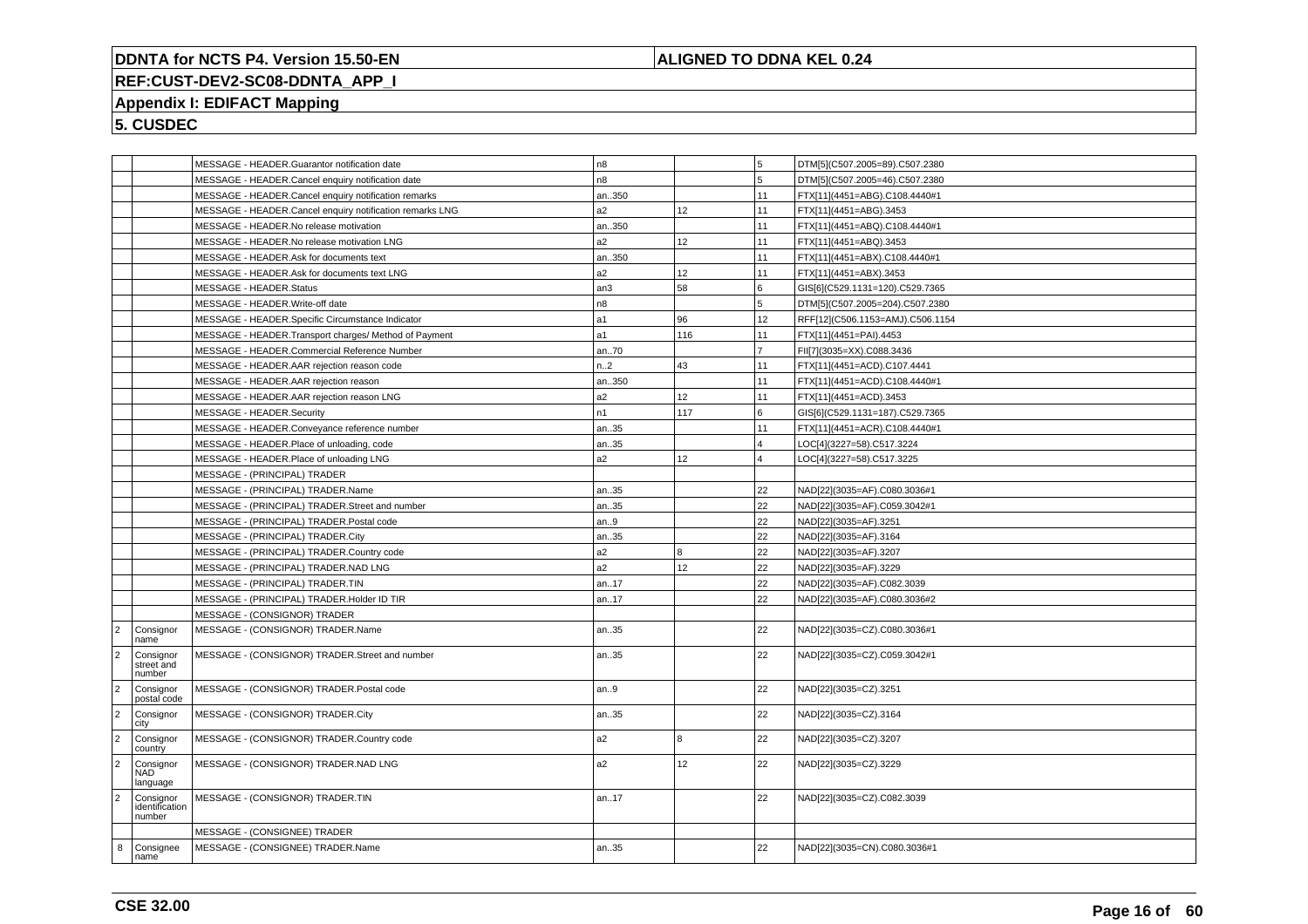## **ALIGNED TO DDNA KEL 0.24**

# **REF:CUST-DEV2-SC08-DDNTA\_APP\_I**

## **Appendix I: EDIFACT Mapping**

| 8          | Consignee<br>street and<br>number     | MESSAGE - (CONSIGNEE) TRADER.Street and number                                  | an35            |    | 22             | NAD[22](3035=CN).C059.3042#1  |
|------------|---------------------------------------|---------------------------------------------------------------------------------|-----------------|----|----------------|-------------------------------|
| 8          | Consignee<br>postal code              | MESSAGE - (CONSIGNEE) TRADER.Postal code                                        | an9             |    | 22             | NAD[22](3035=CN).3251         |
| $\sqrt{8}$ | Consignee<br>city                     | MESSAGE - (CONSIGNEE) TRADER.City                                               | an35            |    | 22             | NAD[22](3035=CN).3164         |
| 8          | Consignee<br>country                  | MESSAGE - (CONSIGNEE) TRADER.Country code                                       | a <sub>2</sub>  | 8  | 22             | NAD[22](3035=CN).3207         |
| $ _8$      | Consignee<br><b>NAD</b><br>language   | MESSAGE - (CONSIGNEE) TRADER.NAD LNG                                            | a <sub>2</sub>  | 12 | 22             | NAD[22](3035=CN).3229         |
| 8          | Consignee<br>identification<br>number | MESSAGE - (CONSIGNEE) TRADER.TIN                                                | an17            |    | 22             | NAD[22](3035=CN).C082.3039    |
|            |                                       | MESSAGE - (AUTHORISED CONSIGNEE) TRADER                                         |                 |    |                |                               |
|            |                                       | MESSAGE - (AUTHORISED CONSIGNEE) TRADER.TIN                                     | an17            |    | 22             | NAD[22](3035=TD).C082.3039    |
|            |                                       | MESSAGE - (DESTINATION) TRADER                                                  |                 |    |                |                               |
|            |                                       | MESSAGE - (DESTINATION) TRADER.Name                                             | an35            |    | 22             | NAD[22](3035=CPD).C080.3036#1 |
|            |                                       | MESSAGE - (DESTINATION) TRADER.Street and number                                | an35            |    | 22             | NAD[22](3035=CPD).C059.3042#1 |
|            |                                       | MESSAGE - (DESTINATION) TRADER.Postal code                                      | an9             |    | 22             | NAD[22](3035=CPD).3251        |
|            |                                       | MESSAGE - (DESTINATION) TRADER.City                                             | an35            |    | 22             | NAD[22](3035=CPD).3164        |
|            |                                       | MESSAGE - (DESTINATION) TRADER.Country code                                     | a2              | R. | 22             | NAD[22](3035=CPD).3207        |
|            |                                       | MESSAGE - (DESTINATION) TRADER.NAD LNG                                          | a2              | 12 | 22             | NAD[22](3035=CPD).3229        |
|            |                                       | MESSAGE - (DESTINATION) TRADER.TIN                                              | an17            |    | 22             | NAD[22](3035=CPD).C082.3039   |
|            |                                       | <b>MESSAGE - GUARANTOR</b>                                                      |                 |    |                |                               |
|            |                                       | MESSAGE - GUARANTOR.Name                                                        | an35            |    | 22             | NAD[22](3035=SX).C080.3036#1  |
|            |                                       | MESSAGE - GUARANTOR.Street and number                                           | an35            |    | 22             | NAD[22](3035=SX).C059.3042#1  |
|            |                                       | MESSAGE - GUARANTOR.Postal code<br>an9                                          |                 |    | 22             | NAD[22](3035=SX).3251         |
|            |                                       | MESSAGE - GUARANTOR.City                                                        | an35            |    | 22             | NAD[22](3035=SX).3164         |
|            |                                       | MESSAGE - GUARANTOR.Country code                                                | a2              | 70 | 22             | NAD[22](3035=SX).3207         |
|            |                                       | MESSAGE - GUARANTOR.NAD LNG                                                     | a <sub>2</sub>  | 12 | 22             | NAD[22](3035=SX).3229         |
|            |                                       | MESSAGE - GUARANTOR.Contact details in country of competent authority           | an140           |    | 22             | NAD[22](3035=SX).C058.3124#1  |
|            |                                       | MESSAGE - GUARANTOR.TIN                                                         | an17            |    | 22             | NAD[22](3035=SX).C082.3039    |
|            |                                       | MESSAGE - (DEPARTURE) CUSTOMS OFFICE                                            |                 |    |                |                               |
|            |                                       | MESSAGE - (DEPARTURE) CUSTOMS OFFICE.Reference number                           | an <sub>8</sub> |    | $\overline{4}$ | LOC[4](3227=118).C517.3225    |
|            |                                       | MESSAGE - (DEPARTURE) CUSTOMS OFFICE.Address                                    | an140           |    | 11             | FTX[11](4451=SPH).C108.4440#1 |
|            |                                       | MESSAGE - (DEPARTURE) CUSTOMS OFFICE.Address LNG                                | a2              | 12 | 11             | FTX[11](4451=SPH).3453        |
|            |                                       | MESSAGE - (DEPARTURE) CUSTOMS OFFICE.Contact person Details                     | an140           |    | 11             | FTX[11](4451=SSR).C108.4440#1 |
|            |                                       | MESSAGE - (DEPARTURE) CUSTOMS OFFICE.Contact person Details LNG                 | a <sub>2</sub>  | 12 | 11             | FTX[11](4451=SSR).3453        |
|            |                                       | MESSAGE - (INVOLVED) COUNTRY                                                    |                 |    |                |                               |
|            |                                       | MESSAGE - (INVOLVED) COUNTRY.Country code                                       | a <sub>2</sub>  | 8  |                | OC[4](3227=25).C517.3225      |
|            |                                       | MESSAGE - (GUARANTEE) CUSTOMS OFFICE                                            |                 |    |                |                               |
|            |                                       | MESSAGE - (GUARANTEE) CUSTOMS OFFICE.Reference number                           | an <sub>8</sub> |    |                | LOC[4](3227=119).C517.3225    |
|            |                                       | MESSAGE - (COMPETENT AUTHORITY OF DEPARTURE) CUSTOMS OFFICE                     |                 |    |                |                               |
|            |                                       | MESSAGE - (COMPETENT AUTHORITY OF DEPARTURE) CUSTOMS OFFICE.Reference<br>number | an8             |    | 4              | LOC[4](3227=120).C517.3225    |
|            |                                       | MESSAGE - (COMPETENT AUTHORITY OF DEPARTURE) CUSTOMS OFFICE.Address             | an140           |    | 11             | FTX[11](4451=CUS).C108.4440#1 |
|            |                                       | MESSAGE - (COMPETENT AUTHORITY OF DEPARTURE) CUSTOMS OFFICE.Address<br>LNG      | a <sub>2</sub>  | 12 | 11             | FTX[11](4451=CUS).3453        |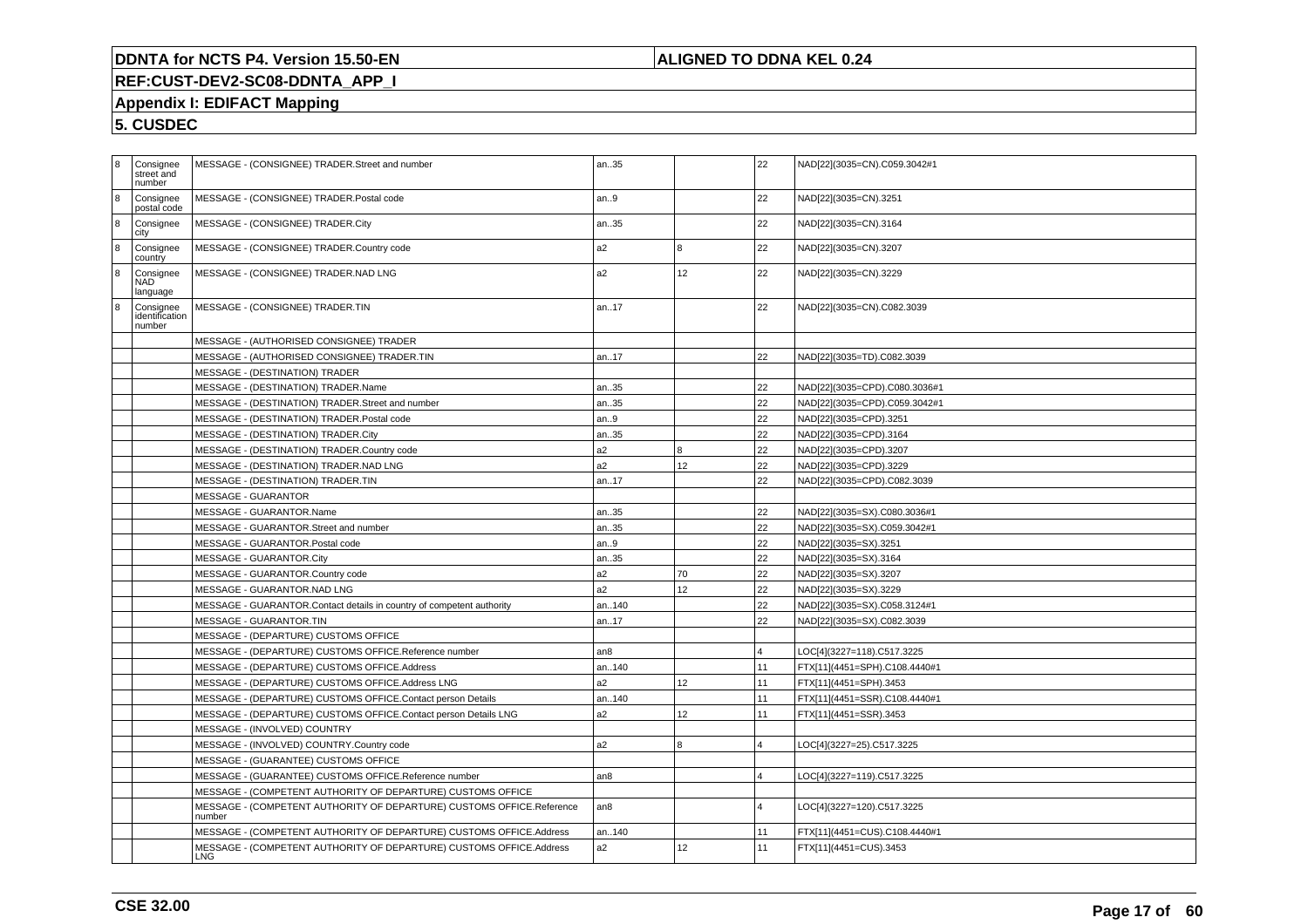## **ALIGNED TO DDNA KEL 0.24**

## **REF:CUST-DEV2-SC08-DDNTA\_APP\_I**

## **Appendix I: EDIFACT Mapping**

|    |                                                   | MESSAGE - (COMPETENT AUTHORITY OF DEPARTURE) CUSTOMS OFFICE.Contact<br>person Details     | an140           |     | 11             | FTX[11](4451=CHG).C108.4440#3   |
|----|---------------------------------------------------|-------------------------------------------------------------------------------------------|-----------------|-----|----------------|---------------------------------|
|    |                                                   | MESSAGE - (COMPETENT AUTHORITY OF DEPARTURE) CUSTOMS OFFICE.Contact<br>person Details LNG | a2              | 12  | 11             | FTX[11](4451=CHG).3453          |
|    |                                                   | MESSAGE - (COMPETENT AUTHORITY FOR RECOVERY) CUSTOMS OFFICE                               |                 |     |                |                                 |
|    |                                                   | MESSAGE - (COMPETENT AUTHORITY FOR RECOVERY) CUSTOMS OFFICE.Reference<br>number           | an <sub>8</sub> |     | $\overline{4}$ | LOC[4](3227=158).C517.3225      |
|    |                                                   | MESSAGE - (GUARANTEE) COUNTRY                                                             |                 |     |                |                                 |
|    |                                                   | MESSAGE - (GUARANTEE) COUNTRY.Country code                                                | a <sub>2</sub>  | 170 | 4              | LOC[4](3227=86).C517.3225       |
|    |                                                   | MESSAGE - (PRESENTATION OFFICE) CUSTOMS OFFICE                                            |                 |     |                |                                 |
|    |                                                   | MESSAGE - (PRESENTATION OFFICE) CUSTOMS OFFICE.Reference number                           | l an8           |     | $\overline{4}$ | LOC[4](3227=22).C517.3225       |
|    |                                                   | MESSAGE - (EXPORT) CUSTOMS OFFICE                                                         |                 |     |                |                                 |
|    |                                                   | MESSAGE - (EXPORT) CUSTOMS OFFICE.Reference number                                        | an8             |     | 4              | LOC[4](3227=116).C517.3225      |
|    |                                                   | MESSAGE - (TRANSIT) CUSTOMS OFFICE                                                        |                 |     |                |                                 |
|    |                                                   | MESSAGE - (TRANSIT) CUSTOMS OFFICE.Reference number                                       | an <sub>8</sub> |     | 4              | LOC[4](3227=50).C517.3225       |
|    |                                                   | MESSAGE - (TRANSIT) CUSTOMS OFFICE.Arrival Time                                           | n12             |     | $\overline{4}$ | LOC[4](3227=50).C519.3223       |
|    |                                                   | MESSAGE - (TRANSIT DECLARED) CUSTOMS OFFICE                                               |                 |     |                |                                 |
|    |                                                   | MESSAGE - (TRANSIT DECLARED) CUSTOMS OFFICE.Reference number                              | an <sub>8</sub> |     | $\overline{4}$ | LOC[4](3227=52).C517.3225       |
|    |                                                   | MESSAGE - (EXIT DECLARED) CUSTOMS OFFICE                                                  |                 |     |                |                                 |
|    |                                                   | MESSAGE - (EXIT DECLARED) CUSTOMS OFFICE.Reference number                                 | an8             |     | 4              | LOC[4](3227=115).C517.3225      |
|    |                                                   | MESSAGE - (DESTINATION) CUSTOMS OFFICE                                                    |                 |     |                |                                 |
| 53 | Customs<br>office of<br>destination:<br>reference | MESSAGE - (DESTINATION) CUSTOMS OFFICE.Reference number                                   | an8             |     | $\overline{4}$ | LOC[4](3227=45).C517.3225       |
|    |                                                   | MESSAGE - (DESTINATION DECLARED) CUSTOMS OFFICE                                           |                 |     |                |                                 |
|    |                                                   | MESSAGE - (DESTINATION DECLARED) CUSTOMS OFFICE.Reference number                          | an <sub>8</sub> |     | 4              | LOC[4](3227=122).C517.3225      |
|    |                                                   | MESSAGE - (ACTUAL OFFICE OF TRANSIT) CUSTOMS OFFICE                                       |                 |     |                |                                 |
|    |                                                   | MESSAGE - (ACTUAL OFFICE OF TRANSIT) CUSTOMS OFFICE.Reference number                      | an <sub>8</sub> |     |                | LOC[4](3227=65).C517.3225       |
|    |                                                   | MESSAGE - (ACTUAL OFFICE OF TRANSIT) CUSTOMS OFFICE.Guarantee not valid for<br>country    | n1              | 27  | $\overline{4}$ | LOC[4](3227=65).C517.1131       |
|    |                                                   | MESSAGE - (REQUESTER) CUSTOMS OFFICE                                                      |                 |     |                |                                 |
|    |                                                   | MESSAGE - (REQUESTER) CUSTOMS OFFICE.Reference number                                     | an <sub>8</sub> |     | $\overline{4}$ | LOC[4](3227=95).C517.3225       |
|    |                                                   | MESSAGE - (REQUESTED) CUSTOMS OFFICE                                                      |                 |     |                |                                 |
|    |                                                   | MESSAGE - (REQUESTED) CUSTOMS OFFICE.Reference number                                     | an <sub>8</sub> |     |                | LOC[4](3227=96).C517.3225       |
|    |                                                   | MESSAGE - (RETURN COPIES) CUSTOMS OFFICE                                                  |                 |     |                |                                 |
|    |                                                   | MESSAGE - (RETURN COPIES) CUSTOMS OFFICE.Reference number                                 | an8             |     | 4              | LOC[4](3227=168).C517.3225      |
|    |                                                   | MESSAGE - (RETURN COPIES) CUSTOMS OFFICE.Customs office name                              | an35            |     | 4              | LOC[4](3227=168).C517.3224      |
|    |                                                   | MESSAGE - (RETURN COPIES) CUSTOMS OFFICE.Street and number                                | an35            |     | $\overline{4}$ | LOC[4](3227=168).C519.3222      |
|    |                                                   | MESSAGE - (RETURN COPIES) CUSTOMS OFFICE.Country code                                     | a2              | l 9 | $\overline{4}$ | LOC[4](3227=168).C519.3223      |
|    |                                                   | MESSAGE - (RETURN COPIES) CUSTOMS OFFICE.Postal code                                      | an9             |     | 4              | LOC[4](3227=168).C553.3233      |
|    |                                                   | MESSAGE - (RETURN COPIES) CUSTOMS OFFICE.City                                             | an35            |     | $\overline{4}$ | LOC[4](3227=168).C553.3232      |
|    |                                                   | MESSAGE - (RETURN COPIES) CUSTOMS OFFICE.NAD LNG                                          | a2              | 12  | $\overline{4}$ | LOC[4](3227=168).5479           |
|    |                                                   | MESSAGE - PASSAGE                                                                         |                 |     |                |                                 |
|    |                                                   | MESSAGE - PASSAGE.Date of passage                                                         | n8              |     | 5              | DTM[5](C507.2005=219).C507.2380 |
|    |                                                   | MESSAGE - CTL_CONTROL                                                                     |                 |     |                |                                 |
|    |                                                   | MESSAGE - CTL_CONTROL.Amendment type flag                                                 | n <sub>1</sub>  | 27  | 6              | GIS[6](C529.1131=165).C529.7365 |
|    |                                                   | MESSAGE - CTL CONTROL.Continue unloading                                                  | n1              |     | 6              | GIS[6](C529.1131=63).C529.7365  |
|    |                                                   | MESSAGE - CTL CONTROL.Transhipment notified                                               | n <sub>1</sub>  | 27  | 11             | FTX[11](4451=AAP).C107.3055     |
|    |                                                   |                                                                                           |                 |     |                |                                 |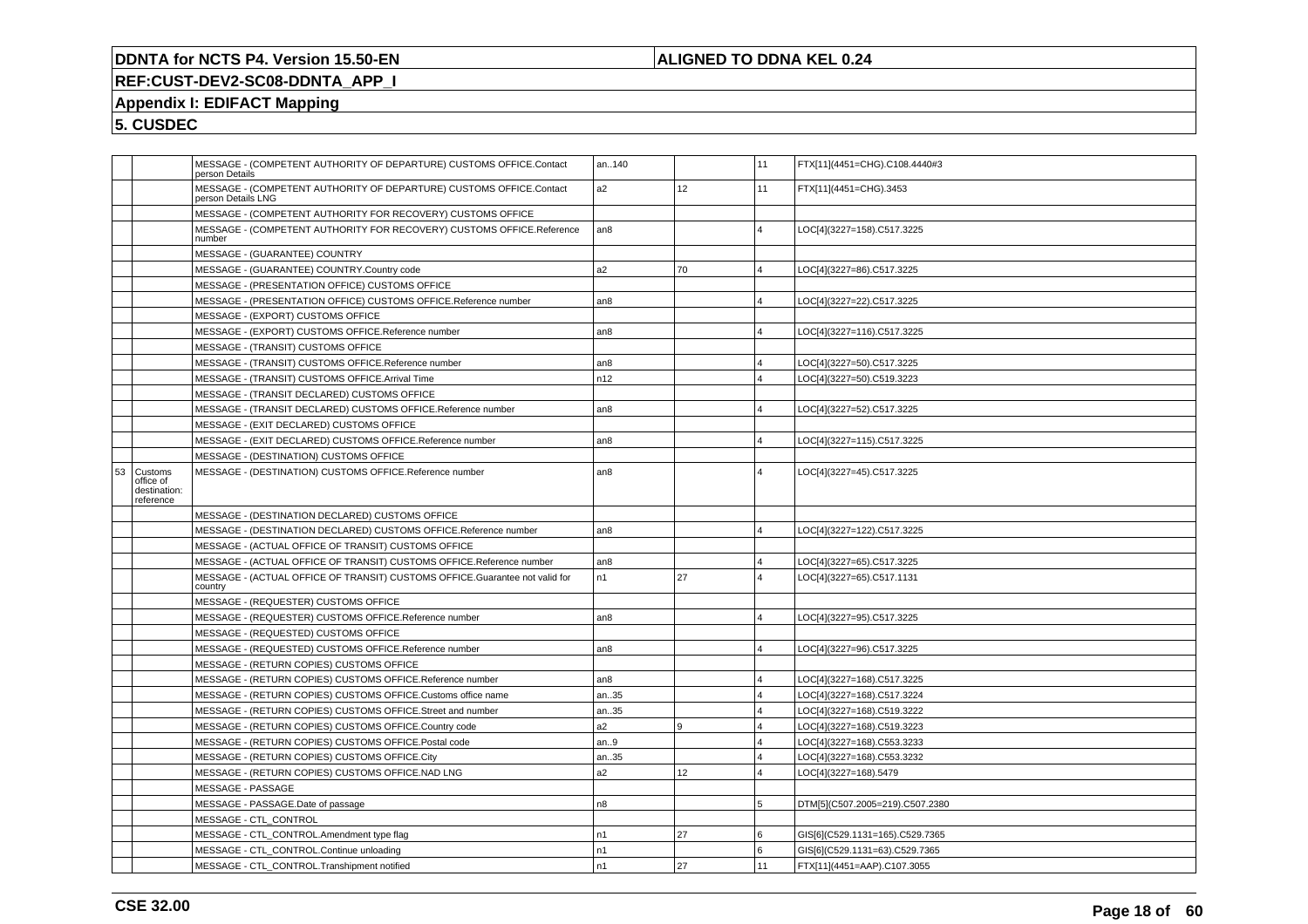## **ALIGNED TO DDNA KEL 0.24**

## **REF:CUST-DEV2-SC08-DDNTA\_APP\_I**

## **Appendix I: EDIFACT Mapping**

| MESSAGE - CTL_CONTROL.Incident notified                                    | n <sub>1</sub> | 27              | 11  | FTX[11](4451=AAP).C107.4441                    |
|----------------------------------------------------------------------------|----------------|-----------------|-----|------------------------------------------------|
| MESSAGE - CTL_CONTROL.Transit operation state type                         | an.3           | 58              | 11  | FTX[11](4451=AAP).C107.4441                    |
| MESSAGE - CTL_CONTROL.Other movement information response                  | an350          |                 | 11  | FTX[11](4451=AAP).C108.4440#1                  |
| MESSAGE - CTL_CONTROL.Other movement information response LNG              | a2             | 12              | 11  | FTX[11](4451=AAP).3453                         |
| MESSAGE - CTL_CONTROL.Other movement information request                   | an350          |                 | 11  | FTX[11](4451=AAP).C108.4440#1                  |
| MESSAGE - CTL_CONTROL.Other movement information request LNG               | a2             | 12              | 11  | FTX[11](4451=AAP).3453                         |
| MESSAGE - CTL_CONTROL.Sensitive goods flag                                 | n1             | 27              | 6   | GIS[6](C529.1131=64).C529.7365                 |
| MESSAGE - CTL_CONTROL.Suspended goods flag                                 | n1             | 27              | l 6 | GIS[6](C529.1131=5).C529.7365                  |
| MESSAGE - CONTROL RESULT                                                   |                |                 |     |                                                |
| MESSAGE - CONTROL RESULT.Control date                                      | n8             |                 | 5   | DTM[5](C507.2005=9).C507.2380                  |
| MESSAGE - CONTROL RESULT.Control result code                               | an2            | 47              | 11  | FTX[11](4451=ADO).C107.4441                    |
| MESSAGE - CONTROL RESULT.Controlled by                                     | an35           |                 | 22  | NAD[22](3035=EI).C082.3039                     |
| MESSAGE - CONTROL RESULT.Controlled by LNG                                 | a2             | 12 <sup>°</sup> | 22  | NAD[22](3035=EI).3207                          |
| MESSAGE - CONTROL RESULT.Remark                                            | an350          |                 | 11  | FTX[11](4451=CUR).C108.4440#1                  |
| MESSAGE - CONTROL RESULT.Remark LNG                                        | a2             | 12              | 11  | FTX[11](4451=CUR).3453                         |
| MESSAGE - CONTROL RESULT.Date limit                                        | n8             |                 | 5   | DTM[5](C507.2005=268).C507.2380                |
| MESSAGE - CONTROL RESULT. Waiting for discrepancies resolution             | n1             | 27              | l 6 | GIS[6](C529.1131=128).C529.7365                |
| MESSAGE - CONTROL RESULT.State of seals ok                                 | n <sub>1</sub> | 27              | 6   | GIS[6](C529.1131=131).C529.7365                |
| MESSAGE - UNLOADING REMARK                                                 |                |                 |     |                                                |
| MESSAGE - UNLOADING REMARK.State of seals ok                               | n1             | 27              | 28  | TOD(4055=5).FTX[28](4451=CLR).C107.4441        |
| MESSAGE - UNLOADING REMARK.Unloading remark                                | an350          |                 | 28  | TOD(4055=5).FTX[28](4451=CLR).C108.4440#1      |
| MESSAGE - UNLOADING REMARK.Unloading remark LNG                            | a <sub>2</sub> | 12              | 28  | TOD(4055=5).FTX[28](4451=CLR).3453             |
| MESSAGE - UNLOADING REMARK.Conform                                         | n1             |                 | 26  | TOD[26](4055=5).4215                           |
| MESSAGE - UNLOADING REMARK.Unloading completion                            | n1             | 27              | 26  | TOD[26](4055=5).C100.4053                      |
| MESSAGE - UNLOADING REMARK.Unloading date                                  | n8             |                 | 26  | TOD[26](4055=5).C100.4052#1                    |
| MESSAGE - RESULTS OF CONTROL                                               |                |                 |     |                                                |
| MESSAGE - RESULTS OF CONTROL.Description                                   | an140          |                 | 11  | FTX[11](4451=ABV).C108.4440#2                  |
| MESSAGE - RESULTS OF CONTROL.Description LNG                               | a2             | 12              | 11  | FTX[11](4451=ABV).3453                         |
| MESSAGE - RESULTS OF CONTROL.Control indicator                             | an2            | 41              | 11  | FTX[11](4451=ABV).C107.4441                    |
| MESSAGE - RESULTS OF CONTROL.Pointer to the attribute                      | an35           |                 | 11  | FTX[11](4451=ABV).C108.4440#1                  |
| MESSAGE - RESULTS OF CONTROL.Corrected value                               | an27           |                 | 11  | FTX[11](4451=ABV).C108.4440#4                  |
| MESSAGE - REPRESENTATIVE                                                   |                |                 |     |                                                |
| MESSAGE - REPRESENTATIVE.Name                                              | an35           |                 | 22  | NAD[22](3035=AH).C080.3036#1                   |
| MESSAGE - REPRESENTATIVE.Representative capacity                           | an35           |                 | 11  | FTX[11](4451=ACP).C108.4440#1                  |
| MESSAGE - REPRESENTATIVE.Representative capacity LNG                       | a2             | 12 <sup>°</sup> | 11  | FTX[11](4451=ACP).3453                         |
| MESSAGE - SEALS INFO                                                       |                |                 |     |                                                |
| MESSAGE - SEALS INFO.Seals number                                          | n.4            |                 | 145 | CNT[145](C270.6069=16).C270.6066               |
| MESSAGE - SEALS INFO - SEALS ID                                            |                |                 |     |                                                |
| MESSAGE - SEALS INFO - SEALS ID. Seals identity                            | an20           |                 | 10  | SEL[10](9308=0).C215.9302                      |
| MESSAGE - SEALS INFO - SEALS ID. Seals identity LNG                        | a2             | 12              | 10  | SEL[10](9308=0).4517                           |
| MESSAGE - GUARANTEE                                                        |                |                 |     |                                                |
| MESSAGE - GUARANTEE.Guarantee type                                         | an1            | 51              | 12  | RFF[12](C506.1153=ABL).C506.1154               |
| MESSAGE - GUARANTEE - GUARANTEE REFERENCE                                  |                |                 |     |                                                |
| MESSAGE - GUARANTEE - GUARANTEE REFERENCE.Guarantee reference number (GRN) | an24           |                 | 14  | RFF(C506.1153=ABL).PAC[14](7224=1).C402.7064#1 |
| MESSAGE - GUARANTEE - GUARANTEE REFERENCE.Other guarantee reference        | an35           |                 | 14  | RFF(C506.1153=ABL).PAC[14](7224=1).C402.7064#2 |
| MESSAGE - GUARANTEE - GUARANTEE REFERENCE.Access code                      | an4            |                 | 14  | RFF(C506.1153=ABL).PAC[14](7224=1).C402.7077   |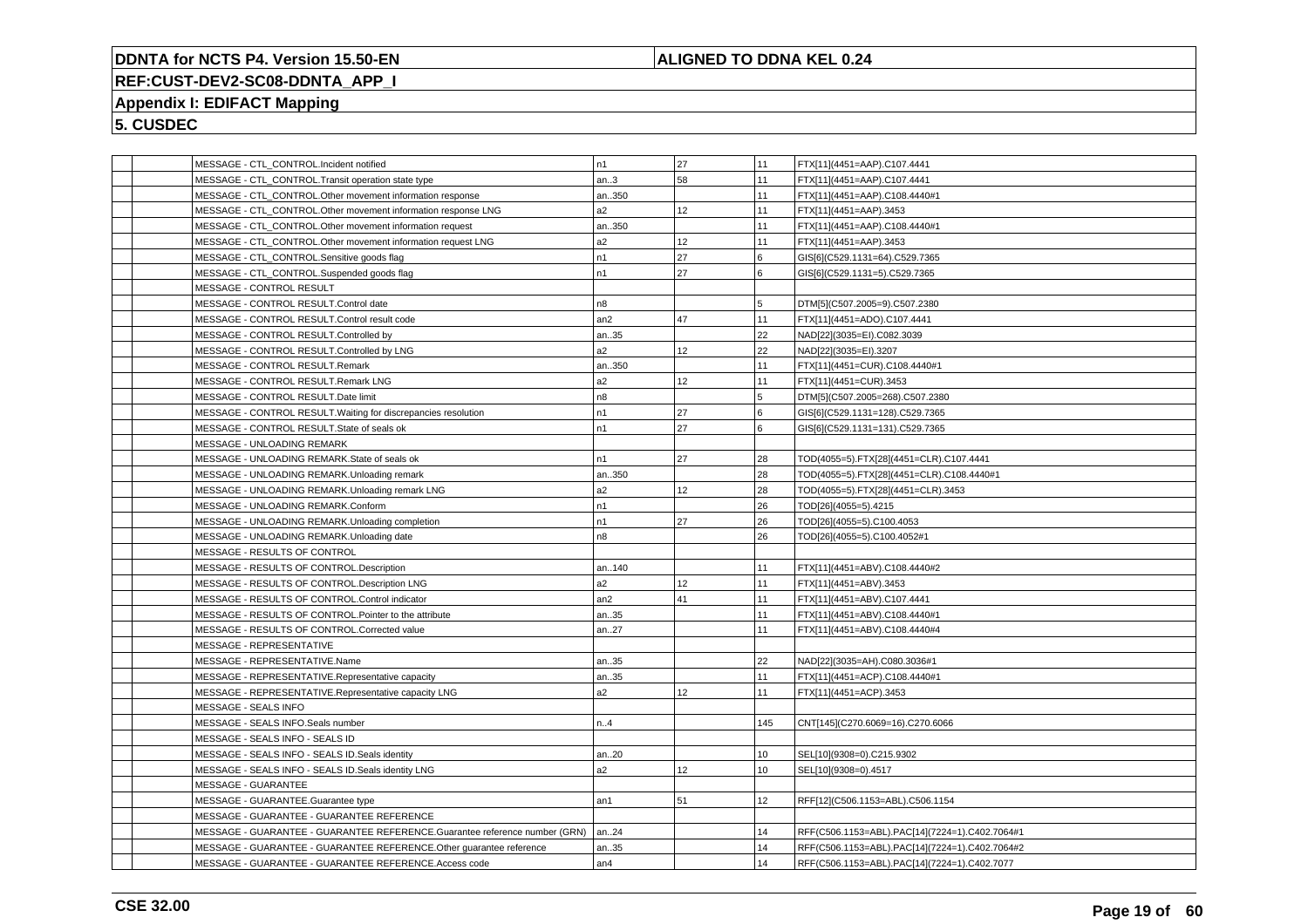## **ALIGNED TO DDNA KEL 0.24**

# **REF:CUST-DEV2-SC08-DDNTA\_APP\_I**

## **Appendix I: EDIFACT Mapping**

|    |                                    | MESSAGE - GUARANTEE - GUARANTEE REFERENCE.Amount concerned                                                         | n.15,2         |     | 14 | RFF(C506.1153=ABL).PAC[14](7224=1).C202.7064                              |
|----|------------------------------------|--------------------------------------------------------------------------------------------------------------------|----------------|-----|----|---------------------------------------------------------------------------|
|    |                                    | MESSAGE - GUARANTEE - GUARANTEE REFERENCE.Currency                                                                 | an3            | 48  | 14 | RFF(C506.1153=ABL).PAC[14](7224=1).C402.7143#2                            |
|    |                                    | MESSAGE - GUARANTEE - GUARANTEE REFERENCE - VALIDITY LIMITATION EC                                                 |                |     |    |                                                                           |
|    |                                    | MESSAGE - GUARANTEE - GUARANTEE REFERENCE - VALIDITY LIMITATION EC.Not<br>valid for EC                             | n <sub>1</sub> | 27  | 15 | RFF(C506.1153=ABL).PAC(7224=1).PCI[15](4233=19).C210.7102#1               |
|    |                                    | MESSAGE - GUARANTEE - GUARANTEE REFERENCE - VALIDITY LIMITATION NON EC                                             |                |     |    |                                                                           |
|    |                                    | MESSAGE - GUARANTEE - GUARANTEE REFERENCE - VALIDITY LIMITATION NON<br>EC. Not valid for other contracting parties | a2             | 71  | 15 | RFF(C506.1153=ABL).PAC(7224=1).PCI[15](4233=28).C210.7102#1               |
|    |                                    | MESSAGE - EN ROUTE EVENT                                                                                           |                |     |    |                                                                           |
|    |                                    | MESSAGE - EN ROUTE EVENT.Place                                                                                     | an35           |     | 12 | RFF[12](C506.1153=AIV).C506.1154                                          |
|    |                                    | MESSAGE - EN ROUTE EVENT.Place LNG                                                                                 | a2             | 12  | 12 | RFF[12](C506.1153=AIV).C506.1156                                          |
|    |                                    | MESSAGE - EN ROUTE EVENT.Country code                                                                              | a2             | 9   | 14 | RFF(C506.1153=AIV).PAC[14](7224=2).C402.7077                              |
|    |                                    | MESSAGE - EN ROUTE EVENT - CTL_CONTROL                                                                             |                |     |    |                                                                           |
|    |                                    | MESSAGE - EN ROUTE EVENT - CTL CONTROL. Already in NCTS                                                            | n <sub>1</sub> | 27  | 13 | RFF(C506.1153=AIV).DTM[13](C507.2005=311).C507.2380                       |
|    |                                    | MESSAGE - EN ROUTE EVENT - INCIDENT                                                                                |                |     |    |                                                                           |
|    |                                    | MESSAGE - EN ROUTE EVENT - INCIDENT.Incident flag                                                                  | n1             | 27  | 14 | RFF(C506.1153=AIV).PAC[14](7224=3).C531.7075                              |
|    |                                    | MESSAGE - EN ROUTE EVENT - INCIDENT.Incident information                                                           | an350          |     | 16 | RFF(C506.1153=AIV).PAC(7224=3).PCI(4233=18).FTX[16](4451=ABM).C108.4440#1 |
|    |                                    | MESSAGE - EN ROUTE EVENT - INCIDENT. Incident information LNG                                                      | a <sub>2</sub> | 12  | 16 | RFF(C506.1153=AIV).PAC(7224=3).PCI(4233=18).FTX[16](4451=ABM).3453        |
|    |                                    | MESSAGE - EN ROUTE EVENT - INCIDENT. Endorsement date                                                              | n <sub>8</sub> |     | 15 | RFF(C506.1153=AIV).PAC(7224=3).PCI[15](4233=18).C210.7102#1               |
|    |                                    | MESSAGE - EN ROUTE EVENT - INCIDENT. Endorsement authority                                                         | an35           |     | 15 | RFF(C506.1153=AIV).PAC(7224=3).PCI[15](4233=18).C210.7102#2               |
|    |                                    | MESSAGE - EN ROUTE EVENT - INCIDENT. Endorsement authority LNG                                                     | a2             | 12  | 15 | RFF(C506.1153=AIV).PAC(7224=3).PCI[15](4233=18).C210.7102#3               |
|    |                                    | MESSAGE - EN ROUTE EVENT - INCIDENT. Endorsement place                                                             | an35           |     | 15 | RFF(C506.1153=AIV).PAC(7224=3).PCI[15](4233=18).C210.7102#4               |
|    |                                    | MESSAGE - EN ROUTE EVENT - INCIDENT. Endorsement place LNG                                                         | a2             | 12  | 15 | RFF(C506.1153=AIV).PAC(7224=3).PCI[15](4233=18).C210.7102#5               |
|    |                                    | MESSAGE - EN ROUTE EVENT - INCIDENT. Endorsement country                                                           | a2             | و ا | 15 | RFF(C506.1153=AIV).PAC(7224=3).PCI[15](4233=18).C210.7102#6               |
|    |                                    | MESSAGE - EN ROUTE EVENT - SEALS INFO                                                                              |                |     |    |                                                                           |
|    |                                    | MESSAGE - EN ROUTE EVENT - SEALS INFO.Seals number                                                                 | n.4            |     | 14 | RFF(C506.1153=AIV).PAC[14](7224=4).C402.7077                              |
|    |                                    | MESSAGE - EN ROUTE EVENT - SEALS INFO - SEALS ID                                                                   |                |     |    |                                                                           |
|    |                                    | MESSAGE - EN ROUTE EVENT - SEALS INFO - SEALS ID. Seals identity                                                   | an20           |     | 15 | RFF(C506.1153=AIV).PAC(7224=4).PCI[15](4233=21).C210.7102#1               |
|    |                                    | MESSAGE - EN ROUTE EVENT - SEALS INFO - SEALS ID. Seals identity LNG                                               | a2             | 12  | 15 | RFF(C506.1153=AIV).PAC(7224=4).PCI[15](4233=21).C210.7102#2               |
|    |                                    | MESSAGE - EN ROUTE EVENT - TRANSHIPMENT                                                                            |                |     |    |                                                                           |
|    |                                    | MESSAGE - EN ROUTE EVENT - TRANSHIPMENT. New transport means identity                                              | an27           |     | 16 | RFF(C506.1153=AIV).PAC(7224=5).PCI(4233=23).FTX[16](4451=TRA).C108.4440#1 |
|    |                                    | MESSAGE - EN ROUTE EVENT - TRANSHIPMENT. New transport means identity LNG                                          | a2             | 12  | 16 | RFF(C506.1153=AIV).PAC(7224=5).PCI(4233=23).FTX[16](4451=TRA).3453        |
|    |                                    | MESSAGE - EN ROUTE EVENT - TRANSHIPMENT.New transport means nationality                                            | a2             | 8   | 14 | RFF(C506.1153=AIV).PAC[14](7224=5).C202.7064                              |
|    |                                    | MESSAGE - EN ROUTE EVENT - TRANSHIPMENT.Endorsement date                                                           | n8             |     | 15 | RFF(C506.1153=AIV).PAC(7224=5).PCI[15](4233=23).C210.7102#1               |
|    |                                    | MESSAGE - EN ROUTE EVENT - TRANSHIPMENT. Endorsement authority                                                     | an35           |     | 15 | RFF(C506.1153=AIV).PAC(7224=5).PCI[15](4233=23).C210.7102#2               |
|    |                                    | MESSAGE - EN ROUTE EVENT - TRANSHIPMENT. Endorsement authority LNG                                                 | a2             | 12  | 15 | RFF(C506.1153=AIV).PAC(7224=5).PCI[15](4233=23).C210.7102#3               |
|    |                                    | MESSAGE - EN ROUTE EVENT - TRANSHIPMENT. Endorsement place                                                         | an35           |     | 15 | RFF(C506.1153=AIV).PAC(7224=5).PCI[15](4233=23).C210.7102#4               |
|    |                                    | MESSAGE - EN ROUTE EVENT - TRANSHIPMENT. Endorsement place LNG                                                     | a <sub>2</sub> | 12  | 15 | RFF(C506.1153=AIV).PAC(7224=5).PCI[15](4233=23).C210.7102#5               |
|    |                                    | MESSAGE - EN ROUTE EVENT - TRANSHIPMENT. Endorsement country                                                       | a <sub>2</sub> | ۱9. | 15 | RFF(C506.1153=AIV).PAC(7224=5).PCI[15](4233=23).C210.7102#6               |
|    |                                    | MESSAGE - EN ROUTE EVENT - TRANSHIPMENT - CONTAINERS                                                               |                |     |    |                                                                           |
|    |                                    | MESSAGE - EN ROUTE EVENT - TRANSHIPMENT - CONTAINERS.Container number                                              | an17           |     | 15 | RFF(C506.1153=AIV).PAC(7224=5).PCI[15](4233=30).C210.7102#1               |
|    |                                    | MESSAGE - GOODS ITEM                                                                                               |                |     |    |                                                                           |
| 32 | Item number                        | MESSAGE - GOODS ITEM.Item number                                                                                   | n.5            |     | 92 | CST[92].1496                                                              |
|    | correspondin<br>g to SAD<br>box 31 |                                                                                                                    |                |     |    |                                                                           |
| 33 | Commodity<br>code (taric<br>code)  | MESSAGE - GOODS ITEM.Commodity code                                                                                | an22           |     | 92 | CST[92].C246#1.7361                                                       |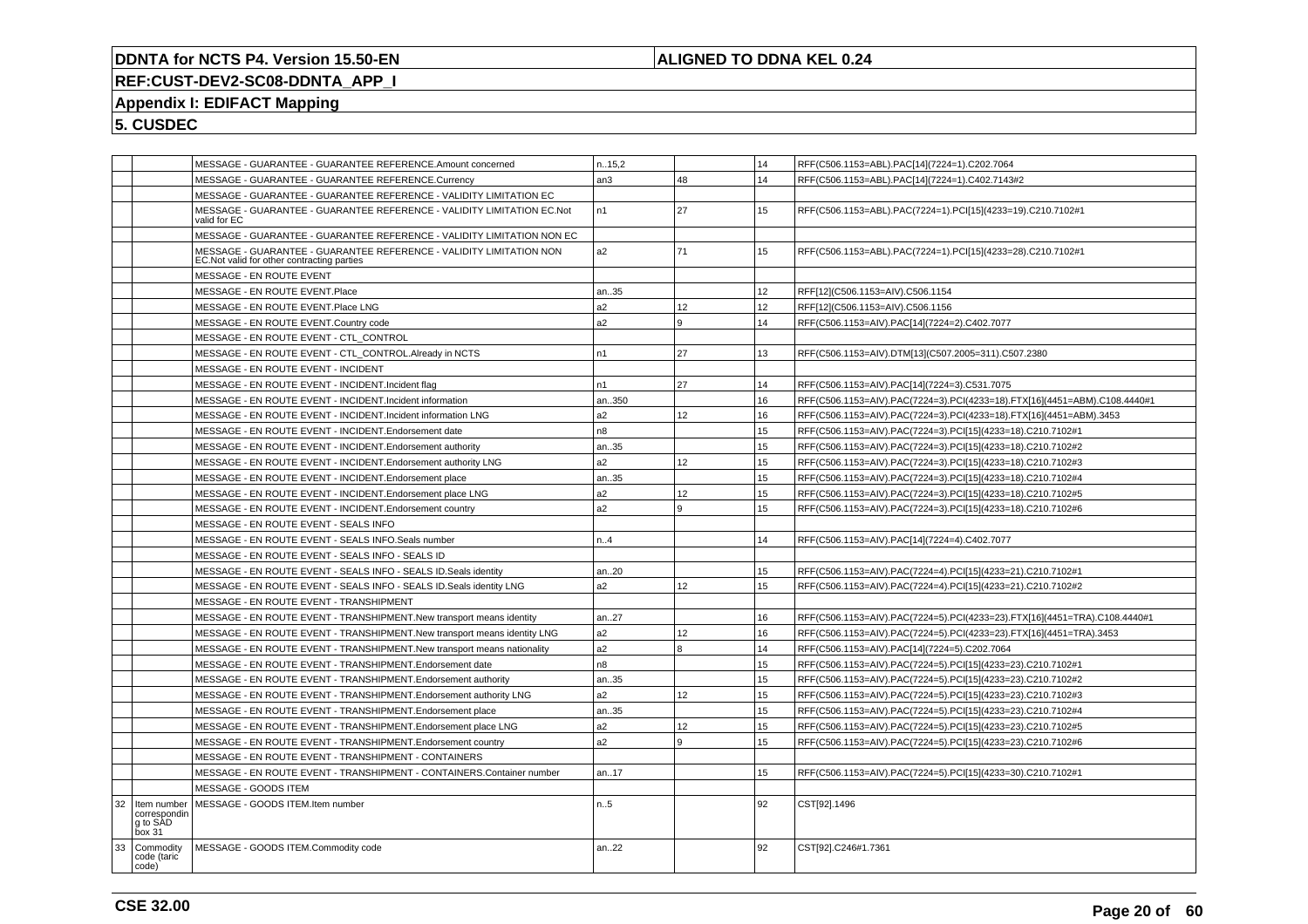## **ALIGNED TO DDNA KEL 0.24**

# **REF:CUST-DEV2-SC08-DDNTA\_APP\_I**

## **Appendix I: EDIFACT Mapping**

|    |                                                 | MESSAGE - GOODS ITEM.Sensitive goods code                                                    | n.2             | 64  | 92  | CST[92].C246#2.7361                                          |
|----|-------------------------------------------------|----------------------------------------------------------------------------------------------|-----------------|-----|-----|--------------------------------------------------------------|
|    |                                                 | MESSAGE - GOODS ITEM. Type of declaration                                                    | an.9            | 31  | 92  | CST[92].C246#5.7361                                          |
|    | 31   Description<br>of goods                    | MESSAGE - GOODS ITEM.Goods description                                                       | an280           |     | 93  | CST.FTX[93](4451=AAA).C108.4440#1                            |
|    |                                                 | MESSAGE - GOODS ITEM.Goods description LNG                                                   | a2              | 12  | 93  | CST.FTX[93](4451=AAA).3453                                   |
| 35 | Gross mass                                      | MESSAGE - GOODS ITEM.Gross mass                                                              | n.11,3          |     | 96  | CST.MEA[96](6311=WT)(C502.6313=AAB)(C174.6411=KGM).C174.6314 |
| 38 | Net mass                                        | MESSAGE - GOODS ITEM.Net mass                                                                | n.11,3          |     | 96  | CST.MEA[96](6311=WT)(C502.6313=AAA)(C174.6411=KGM).C174.6314 |
|    |                                                 | MESSAGE - GOODS ITEM.Country of dispatch/export code                                         | a2              | l 8 | 94  | CST.LOC[94](3227=35).C517.3225                               |
|    |                                                 | MESSAGE - GOODS ITEM.Country of destination code                                             | a <sub>2</sub>  | l 8 | 94  | CST.LOC[94](3227=36).C517.3225                               |
|    |                                                 | MESSAGE - GOODS ITEM. Transport charges/ Method of Payment                                   | a1              | 116 | 98  | CST.TDT[98](8051=10).C228.8179                               |
|    |                                                 | MESSAGE - GOODS ITEM.Commercial Reference Number                                             | an70            |     | 93  | CST.FTX[93](4451=IND).C108.4440#1                            |
|    |                                                 | MESSAGE - GOODS ITEM.UN dangerous goods code                                                 | an <sub>4</sub> | 101 | 98  | CST.TDT[98](8051=10).C222.8213                               |
|    |                                                 | MESSAGE - GOODS ITEM - PREVIOUS ADMINISTRATIVE REFERENCES                                    |                 |     |     |                                                              |
|    |                                                 | MESSAGE - GOODS ITEM - PREVIOUS ADMINISTRATIVE REFERENCES.Previous<br>document type          | an.6            | 14  | 111 | CST.DOC[111](C002.1001=190).C002.1000                        |
| 40 | Summary<br>declaration/p<br>revious<br>document | MESSAGE - GOODS ITEM - PREVIOUS ADMINISTRATIVE REFERENCES.Previous<br>document reference     | an35            |     | 111 | CST.DOC[111](C002.1001=190).C503.1004                        |
|    |                                                 | MESSAGE - GOODS ITEM - PREVIOUS ADMINISTRATIVE REFERENCES.Previous<br>document reference LNG | a2              | 12  | 111 | CST.DOC[111](C002.1001=190).C503.3453                        |
|    |                                                 | MESSAGE - GOODS ITEM - PREVIOUS ADMINISTRATIVE REFERENCES.Complement of<br>information       | an26            |     | 111 | CST.DOC[111](C002.1001=190).C503.1366                        |
|    |                                                 | MESSAGE - GOODS ITEM - PREVIOUS ADMINISTRATIVE REFERENCES.Complement of<br>information LNG   | a2              | 12  | 111 | CST.DOC[111](C002.1001=190).C503.1373                        |
|    |                                                 | MESSAGE - GOODS ITEM - PREVIOUS ADMINISTRATIVE REFERENCES.Complete control                   | In1             | 27  | 111 | CST.DOC[111](C002.1001=190).3153                             |
|    |                                                 | MESSAGE - GOODS ITEM - PRODUCED DOCUMENTS/CERTIFICATES                                       |                 |     |     |                                                              |
|    |                                                 | MESSAGE - GOODS ITEM - PRODUCED DOCUMENTS/CERTIFICATES. Document type                        | an4             | 13  | 111 | CST.DOC[111](C002.1001=916).C002.1000                        |
| 44 | Summary<br>declaration/p<br>revious<br>document | MESSAGE - GOODS ITEM - PRODUCED DOCUMENTS/CERTIFICATES.Document reference                    | an35            |     | 111 | CST.DOC[111](C002.1001=916).C503.1004                        |
|    |                                                 | MESSAGE - GOODS ITEM - PRODUCED DOCUMENTS/CERTIFICATES.Document reference a2<br><b>LNG</b>   |                 | 12  | 111 | CST.DOC[111](C002.1001=916).C503.3453                        |
|    |                                                 | MESSAGE - GOODS ITEM - PRODUCED DOCUMENTS/CERTIFICATES.Complement of<br>information          | an.26           |     | 111 | CST.DOC[111](C002.1001=916).C503.1366                        |
|    |                                                 | MESSAGE - GOODS ITEM - PRODUCED DOCUMENTS/CERTIFICATES.Complement of<br>information LNG      | a <sub>2</sub>  | 12  | 111 | CST.DOC[111](C002.1001=916).C503.1373                        |
|    |                                                 | MESSAGE - GOODS ITEM - PRODUCED DOCUMENTS/CERTIFICATES.Complete control                      | n1              | 27  | 111 | CST.DOC[111](C002.1001=916).3153                             |
|    |                                                 | MESSAGE - GOODS ITEM - SPECIAL MENTIONS                                                      |                 |     |     |                                                              |
| 44 | Additional<br>information                       | MESSAGE - GOODS ITEM - SPECIAL MENTIONS.Additional information                               | an70            |     | 117 | CST.TOD(4055=2).FTX[117](4451=ACB).C108.4440#1               |
| 44 | Additional<br>information<br>language           | MESSAGE - GOODS ITEM - SPECIAL MENTIONS.Additional information LNG                           | a2              | 12  | 117 | CST.TOD(4055=2).FTX[117](4451=ACB).3453                      |
| 44 | Additional<br>information<br>code               | MESSAGE - GOODS ITEM - SPECIAL MENTIONS.Additional information coded                         | an.5            | 39  | 117 | CST.TOD(4055=2).FTX[117](4451=ACB).C107.4441                 |
|    |                                                 | MESSAGE - GOODS ITEM - SPECIAL MENTIONS. Export from EC                                      | n1              | 27  | 115 | CST.TOD[115](4055=2).C100.4053                               |
|    |                                                 | MESSAGE - GOODS ITEM - SPECIAL MENTIONS. Export from country                                 | a2              | 63  | 115 | CST.TOD[115](4055=2).C100.1131                               |
|    |                                                 | MESSAGE - GOODS ITEM - SPECIAL MENTIONS.Complete control                                     | n1              | 27  | 115 | CST.TOD[115](4055=2).4215                                    |
|    |                                                 | MESSAGE - GOODS ITEM - RESULTS OF CONTROL                                                    |                 |     |     |                                                              |
|    |                                                 | MESSAGE - GOODS ITEM - RESULTS OF CONTROL.Description                                        | an140           |     | 93  | CST.FTX[93](4451=ABV).C108.4440#2                            |
|    |                                                 | MESSAGE - GOODS ITEM - RESULTS OF CONTROL.Description LNG                                    | a2              | 12  | 93  | CST.FTX[93](4451=ABV).3453                                   |
|    |                                                 |                                                                                              |                 |     |     |                                                              |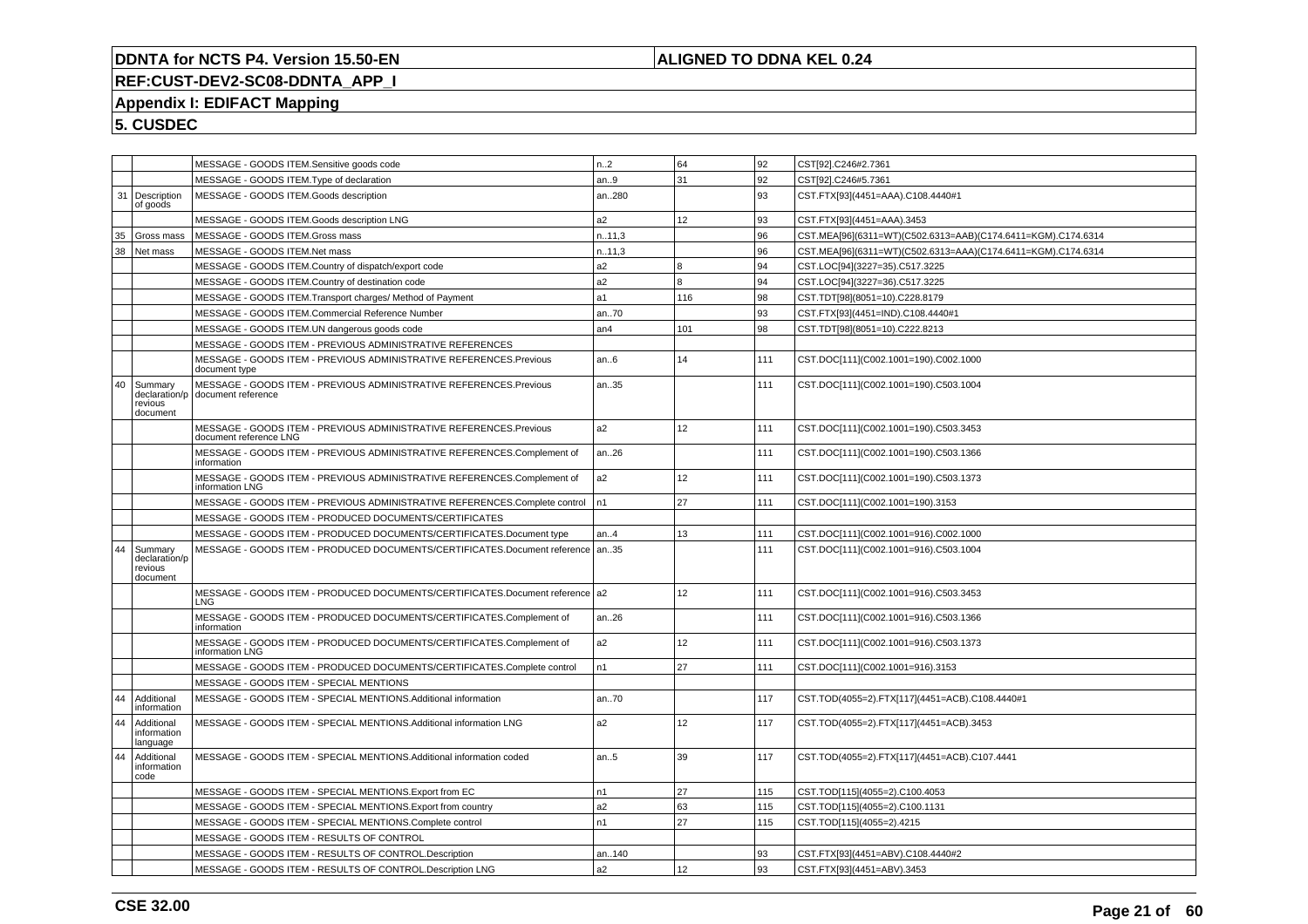## **ALIGNED TO DDNA KEL 0.24**

## **REF:CUST-DEV2-SC08-DDNTA\_APP\_I**

## **Appendix I: EDIFACT Mapping**

|                                           |                                                                                                                                                                                                                                                                | MESSAGE - GOODS ITEM - RESULTS OF CONTROL.Control indicator        | an <sub>2</sub> | 41  | 93 | CST.FTX[93](4451=ABV).C107.4441   |
|-------------------------------------------|----------------------------------------------------------------------------------------------------------------------------------------------------------------------------------------------------------------------------------------------------------------|--------------------------------------------------------------------|-----------------|-----|----|-----------------------------------|
|                                           |                                                                                                                                                                                                                                                                | MESSAGE - GOODS ITEM - RESULTS OF CONTROL.Pointer to the attribute | an35            |     | 93 | CST.FTX[93](4451=ABV).C108.4440#1 |
|                                           |                                                                                                                                                                                                                                                                | MESSAGE - GOODS ITEM - (CONSIGNOR) TRADER                          |                 |     |    |                                   |
|                                           |                                                                                                                                                                                                                                                                | MESSAGE - GOODS ITEM - (CONSIGNOR) TRADER.Name                     | an35            |     | 97 | CST.NAD[97](3035=CZ).C080.3036#1  |
|                                           | SA Consignor<br>DH Consignor<br>SA Consignor<br>SA Consignor<br>SA Consignor<br>SA Consignor<br>DH Consignor<br>SA Consignor<br>CH Consignor<br>SA Consignor<br>SA Consignor<br>DH Country<br>SA Consignor<br>DH Country<br>SA Consignor<br>SA Consignor<br>SA | MESSAGE - GOODS ITEM - (CONSIGNOR) TRADER.Street and number        | an35            |     | 97 | CST.NAD[97](3035=CZ).C059.3042#1  |
|                                           | postal code                                                                                                                                                                                                                                                    | MESSAGE - GOODS ITEM - (CONSIGNOR) TRADER.Postal code              | an.9            |     | 97 | CST.NAD[97](3035=CZ).3251         |
|                                           |                                                                                                                                                                                                                                                                | MESSAGE - GOODS ITEM - (CONSIGNOR) TRADER.City                     | an35            |     | 97 | CST.NAD[97](3035=CZ).3164         |
|                                           |                                                                                                                                                                                                                                                                | MESSAGE - GOODS ITEM - (CONSIGNOR) TRADER.Country code             | a <sub>2</sub>  | l 8 | 97 | CST.NAD[97](3035=CZ).3207         |
|                                           |                                                                                                                                                                                                                                                                | MESSAGE - GOODS ITEM - (CONSIGNOR) TRADER.NAD LNG                  | a2              | 12  | 97 | CST.NAD[97](3035=CZ).3229         |
|                                           | identification                                                                                                                                                                                                                                                 | MESSAGE - GOODS ITEM - (CONSIGNOR) TRADER.TIN                      | an17            |     | 97 | CST.NAD[97](3035=CZ).C082.3039    |
|                                           |                                                                                                                                                                                                                                                                | MESSAGE - GOODS ITEM - (CONSIGNEE) TRADER                          |                 |     |    |                                   |
|                                           | Consignee<br>name                                                                                                                                                                                                                                              | MESSAGE - GOODS ITEM - (CONSIGNEE) TRADER.Name                     | an35            |     | 97 | CST.NAD[97](3035=CN).C080.3036#1  |
|                                           | Consignee<br>street and<br>number                                                                                                                                                                                                                              | MESSAGE - GOODS ITEM - (CONSIGNEE) TRADER.Street and number        | an35            |     | 97 | CST.NAD[97](3035=CN).C059.3042#1  |
|                                           | Consignee<br>postal code                                                                                                                                                                                                                                       | MESSAGE - GOODS ITEM - (CONSIGNEE) TRADER.Postal code              | an9             |     | 97 | CST.NAD[97](3035=CN).3251         |
| RUMBOS RUMBOS RUMBOS RUMBOS RUMBOS RUMBOS | Consignee<br>city                                                                                                                                                                                                                                              | MESSAGE - GOODS ITEM - (CONSIGNEE) TRADER.City                     | an35            |     | 97 | CST.NAD[97](3035=CN).3164         |
|                                           | Consignee<br>country                                                                                                                                                                                                                                           | MESSAGE - GOODS ITEM - (CONSIGNEE) TRADER.Country code             | a <sub>2</sub>  | 8   | 97 | CST.NAD[97](3035=CN).3207         |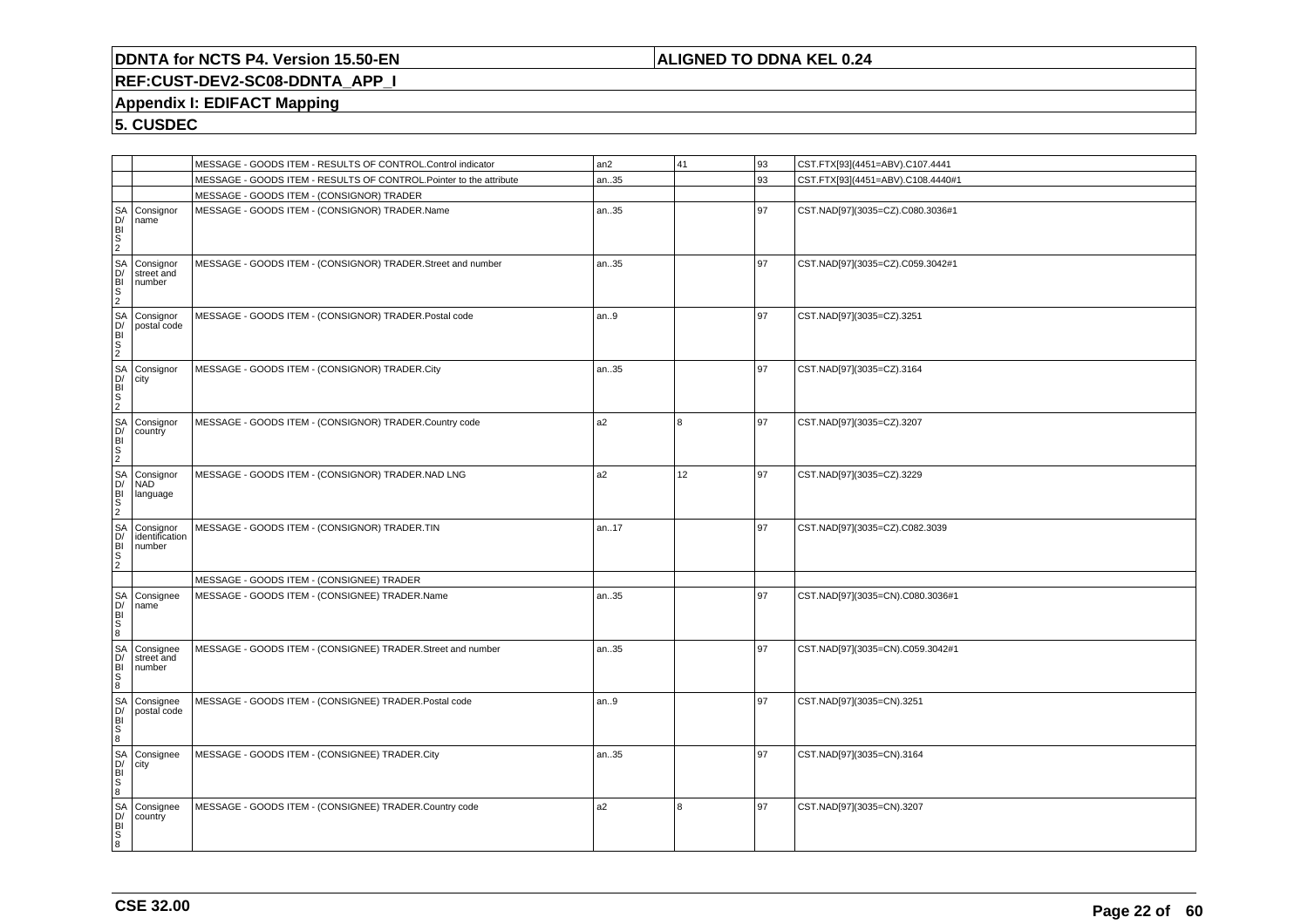## **ALIGNED TO DDNA KEL 0.24**

## **REF:CUST-DEV2-SC08-DDNTA\_APP\_I**

## **Appendix I: EDIFACT Mapping**

| $rac{S}{\text{S}}$ | Consignee<br><b>NAD</b><br>language   |                                   | MESSAGE - GOODS ITEM - (CONSIGNEE) TRADER.NAD LNG                    | a2     | 12 | l 97 | CST.NAD[97](3035=CN).3229                                   |
|--------------------|---------------------------------------|-----------------------------------|----------------------------------------------------------------------|--------|----|------|-------------------------------------------------------------|
|                    | Consignee<br>identification<br>number |                                   | MESSAGE - GOODS ITEM - (CONSIGNEE) TRADER.TIN                        | an17   |    | 97   | CST.NAD[97](3035=CN).C082.3039                              |
|                    |                                       | MESSAGE - GOODS ITEM - CONTAINERS |                                                                      |        |    |      |                                                             |
| 31                 | Container<br>no(s)                    |                                   | MESSAGE - GOODS ITEM - CONTAINERS.Container number                   | an17   |    | 105  | CST.RFF[105](C506.1153=AAQ).C506.1154                       |
|                    |                                       |                                   | MESSAGE - GOODS ITEM - CONTAINERS.Complete control                   | n1     | 27 | 105  | CST.RFF[105](C506.1153=AAQ).C506.1156                       |
|                    |                                       | MESSAGE - GOODS ITEM - PACKAGES   |                                                                      |        |    |      |                                                             |
| 31                 | Marks and<br>numbers of<br>packages   |                                   | MESSAGE - GOODS ITEM - PACKAGES.Marks & numbers of packages          | an42   |    | 100  | CST.PAC(7224=6).PCI[100](4233=28).C210.7102#1               |
|                    |                                       |                                   | MESSAGE - GOODS ITEM - PACKAGES.Marks & numbers of packages LNG      | a2     | 12 | 100  | CST.PAC(7224=6).PCI[100](4233=28).8275                      |
| 31                 | Kind of<br>packages                   |                                   | MESSAGE - GOODS ITEM - PACKAGES.Kind of packages                     | an.3   | 17 | 99   | CST.PAC[99](7224=6).C402.7077                               |
| 31                 | Number of<br>packages                 |                                   | MESSAGE - GOODS ITEM - PACKAGES.Number of packages                   | n.5    |    | 99   | CST.PAC[99](7224=6).C402.7064#1                             |
| 31                 | Number of<br>pieces                   |                                   | MESSAGE - GOODS ITEM - PACKAGES.Number of pieces                     | n5     |    | 99   | CST.PAC[99](7224=6).C402.7064#2                             |
|                    |                                       |                                   | MESSAGE - GOODS ITEM - PACKAGES.Controlled packages                  | an70   |    | 101  | CST.PAC(7224=6).PCI(4233=28).FTX[101](4451=PKG).C108.4440#1 |
|                    |                                       |                                   | MESSAGE - GOODS ITEM - PACKAGES.Controlled packages LNG              | a2     | 12 | 101  | CST.PAC(7224=6).PCI(4233=28).FTX[101](4451=PKG).3453        |
|                    |                                       |                                   | MESSAGE - GOODS ITEM - PACKAGES.Complete control                     | n1     | 27 | 101  | CST.PAC(7224=6).PCI(4233=28).FTX[101](4451=PKG).C107.4441   |
|                    |                                       | MESSAGE - GOODS ITEM - SGI CODES  |                                                                      |        |    |      |                                                             |
|                    |                                       |                                   | MESSAGE - GOODS ITEM - SGI CODES.Sensitive goods code                | n.2    | 64 | 131  | CST.GIR[131](7297=3).C206#2.7402                            |
|                    |                                       |                                   | MESSAGE - GOODS ITEM - SGI CODES.Sensitive quantity                  | n.11,3 |    | 131  | CST.GIR[131](7297=3).C206#1.7402                            |
|                    |                                       |                                   | MESSAGE - GOODS ITEM - SGI CODES.Complete control                    | n1     | 27 | 131  | CST.GIR[131](7297=3).C206#3.7402                            |
|                    |                                       |                                   | MESSAGE - GOODS ITEM - (CONSIGNOR-SECURITY) TRADER                   |        |    |      |                                                             |
|                    |                                       |                                   | MESSAGE - GOODS ITEM - (CONSIGNOR-SECURITY) TRADER.Name              | an35   |    | 97   | CST.NAD[97](3035=GM).C080.3036#1                            |
|                    |                                       |                                   | MESSAGE - GOODS ITEM - (CONSIGNOR-SECURITY) TRADER.Street and number | an35   |    | 97   | CST.NAD[97](3035=GM).C059.3042#1                            |
|                    |                                       |                                   | MESSAGE - GOODS ITEM - (CONSIGNOR-SECURITY) TRADER.Postal code       | an.9   |    | 97   | CST.NAD[97](3035=GM).3251                                   |
|                    |                                       |                                   | MESSAGE - GOODS ITEM - (CONSIGNOR-SECURITY) TRADER.City              | an35   |    | 97   | CST.NAD[97](3035=GM).3164                                   |
|                    |                                       |                                   | MESSAGE - GOODS ITEM - (CONSIGNOR-SECURITY) TRADER.Country code      | a2     | 8  | 97   | CST.NAD[97](3035=GM).3207                                   |
|                    |                                       |                                   | MESSAGE - GOODS ITEM - (CONSIGNOR-SECURITY) TRADER.NAD LNG           | a2     | 12 | 97   | CST.NAD[97](3035=GM).3229                                   |
|                    |                                       |                                   | MESSAGE - GOODS ITEM - (CONSIGNOR-SECURITY) TRADER.TIN               | an17   |    | 97   | CST.NAD[97](3035=GM).C082.3039                              |
|                    |                                       |                                   | MESSAGE - GOODS ITEM - (CONSIGNEE-SECURITY) TRADER                   |        |    |      |                                                             |
|                    |                                       |                                   | MESSAGE - GOODS ITEM - (CONSIGNEE-SECURITY) TRADER.Name              | an35   |    | l 97 | CST.NAD[97](3035=DP).C080.3036#1                            |
|                    |                                       |                                   | MESSAGE - GOODS ITEM - (CONSIGNEE-SECURITY) TRADER.Street and number | an35   |    | 97   | CST.NAD[97](3035=DP).C059.3042#1                            |
|                    |                                       |                                   | MESSAGE - GOODS ITEM - (CONSIGNEE-SECURITY) TRADER.Postal code       | an.9   |    | 97   | CST.NAD[97](3035=DP).3251                                   |
|                    |                                       |                                   | MESSAGE - GOODS ITEM - (CONSIGNEE-SECURITY) TRADER.City              | an35   |    | 97   | CST.NAD[97](3035=DP).3164                                   |
|                    |                                       |                                   | MESSAGE - GOODS ITEM - (CONSIGNEE-SECURITY) TRADER.Country code      | a2     | 8  | 97   | CST.NAD[97](3035=DP).3207                                   |
|                    |                                       |                                   | MESSAGE - GOODS ITEM - (CONSIGNEE-SECURITY) TRADER.NAD LNG           | a2     | 12 | 97   | CST.NAD[97](3035=DP).3229                                   |
|                    |                                       |                                   | MESSAGE - GOODS ITEM - (CONSIGNEE-SECURITY) TRADER.TIN               | an17   |    | 97   | CST.NAD[97](3035=DP).C082.3039                              |
|                    |                                       | MESSAGE - GUARANTEE REFERENCE     |                                                                      |        |    |      |                                                             |
|                    |                                       |                                   | MESSAGE - GUARANTEE REFERENCE.Guarantee reference number (GRN)       | an24   |    | 14   | RFF(C506.1153=ABK).PAC[14](C531.7075=1).C402.7064#1         |
|                    |                                       |                                   | MESSAGE - GUARANTEE REFERENCE - INVALID GUARANTEE REASON             |        |    |      |                                                             |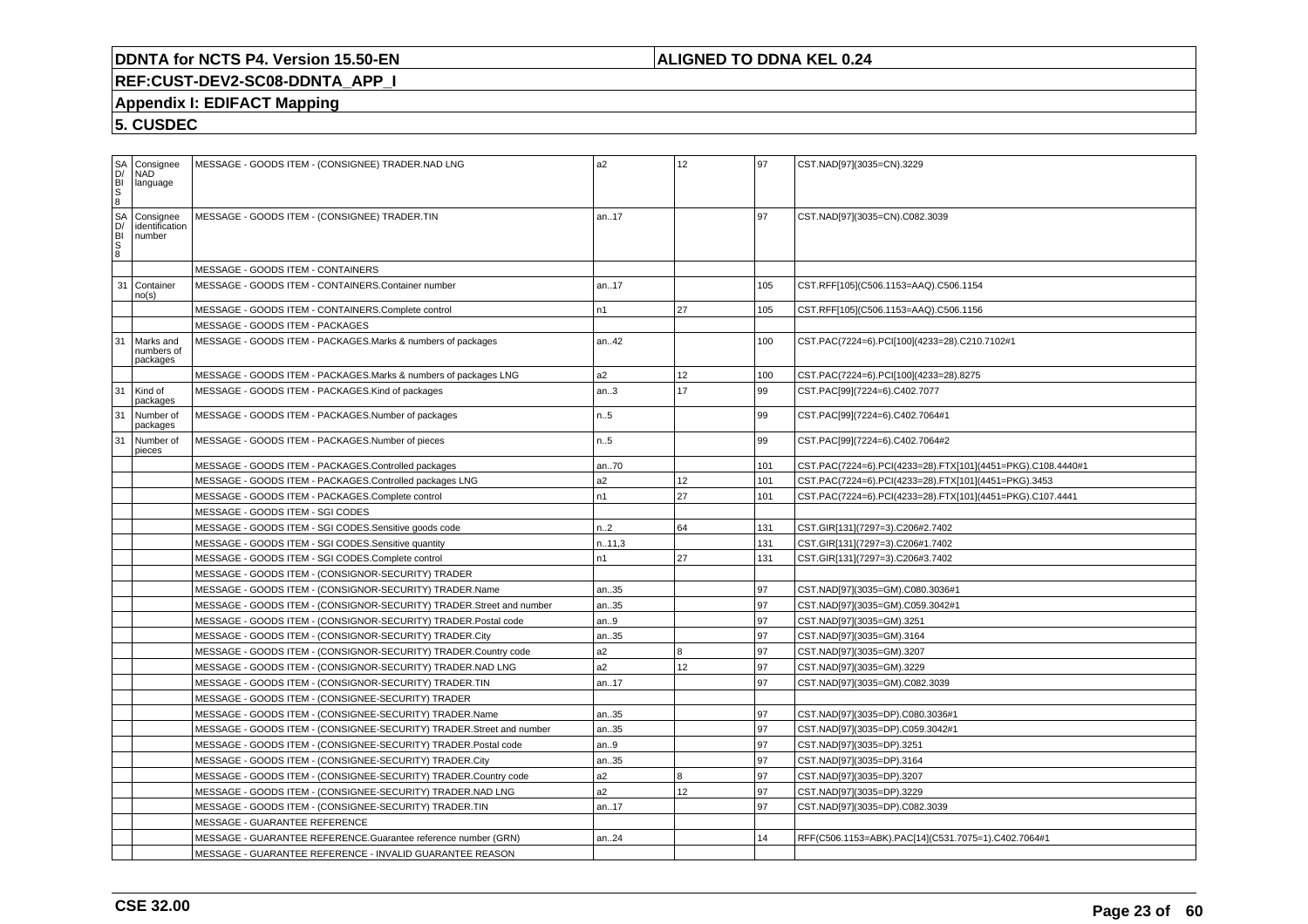## **ALIGNED TO DDNA KEL 0.24**

## **REF:CUST-DEV2-SC08-DDNTA\_APP\_I**

## **Appendix I: EDIFACT Mapping**

| MESSAGE - GUARANTEE REFERENCE - INVALID GUARANTEE REASON.Invalid quarantee   an3<br>reason code |                | 52  | 16  | RFF(C506.1153=ABK).PAC(C531.7075=1).PCI(4233=23).FTX[16](4451=AUT).C107.4441   |
|-------------------------------------------------------------------------------------------------|----------------|-----|-----|--------------------------------------------------------------------------------|
| MESSAGE - GUARANTEE REFERENCE - INVALID GUARANTEE REASON.Invalid quarantee<br>reason            | an350          |     | 16  | RFF(C506.1153=ABK).PAC(C531.7075=1).PCI(4233=23).FTX[16](4451=AUT).C108.4440#1 |
| MESSAGE - GUARANTEE REFERENCE - INVALID GUARANTEE REASON.Invalid quarantee   a2<br>reason LNG   |                | 12  | 16  | RFF(C506.1153=ABK).PAC(C531.7075=1).PCI(4233=23).FTX[16](4451=AUT).3453        |
| <b>MESSAGE - ITINERARY</b>                                                                      |                |     |     |                                                                                |
| MESSAGE - ITINERARY.Country of routing code                                                     | a <sub>2</sub> | 8   | l 9 | EQD[9](8053=CH).C237.3207                                                      |
| MESSAGE - RISK ANALYSIS                                                                         |                |     |     |                                                                                |
| MESSAGE - RISK ANALYSIS.Item Number involved                                                    | n.5            |     | 33  | DMS[33](1004=1).7240                                                           |
| MESSAGE - RISK ANALYSIS.Risk Analysis result code                                               | an5            |     | 39  | DMS(1004=1).TOD[39](4055=1).C100.4052#1                                        |
| MESSAGE - RISK ANALYSIS.Risk Analysis text                                                      | an350          |     | 41  | DMS(1004=1).TOD(4055=1).FTX[41](4451=RAH).C108.4440#1                          |
| MESSAGE - RISK ANALYSIS.Risk Analysis LNG                                                       | a <sub>2</sub> | 12  | 41  | DMS(1004=1).TOD(4055=1).FTX[41](4451=RAH).3453                                 |
| MESSAGE - SEALS ID                                                                              |                |     |     |                                                                                |
| MESSAGE - SEALS ID.Seals identity                                                               | an20           |     | 10  | SEL[10](9308=5).C215.9302                                                      |
| MESSAGE - SEALS ID.Seals identity LNG                                                           | a <sub>2</sub> | 12  | 10  | SEL[10](9308=5).4517                                                           |
| <b>MESSAGE - ENQUIRY</b>                                                                        |                |     |     |                                                                                |
| MESSAGE - ENQUIRY. Enquiry date                                                                 | n <sub>8</sub> |     | 5   | DTM[5](C507.2005=316).C507.2380                                                |
| MESSAGE - ENQUIRY.TC11 delivered by Customs                                                     | n1             | 27  | l 6 | GIS[6](C529.1131=126).C529.7365                                                |
| MESSAGE - ENQUIRY.Delivery date TC11                                                            | n <sub>8</sub> |     | 11  | FTX[11](4451=QUT).C107.4441                                                    |
| MESSAGE - ENQUIRY.Information text                                                              | an140          |     | 11  | FTX[11](4451=QUT).C108.4440#1                                                  |
| MESSAGE - ENQUIRY.Information text LNG                                                          | a <sub>2</sub> | 12  | 11  | FTX[11](4451=QUT).3453                                                         |
| MESSAGE - ENQUIRY. Enquiry request date                                                         | n <sub>8</sub> |     | 11  | FTX[11](4451=RQR).C107.4441                                                    |
| MESSAGE - ENQUIRY.Information from Principal available                                          | n <sub>1</sub> | 27  | 11  | FTX[11](4451=RQR).4453                                                         |
| MESSAGE - (ACTUAL CONSIGNEE) TRADER                                                             |                |     |     |                                                                                |
| MESSAGE - (ACTUAL CONSIGNEE) TRADER.Name                                                        | an35           |     | 22  | NAD[22](3035=CM).C080.3036#1                                                   |
| MESSAGE - (ACTUAL CONSIGNEE) TRADER.Street and number                                           | an35           |     | 22  | NAD[22](3035=CM).C059.3042#1                                                   |
| MESSAGE - (ACTUAL CONSIGNEE) TRADER.Postal code                                                 | an9            |     | 22  | NAD[22](3035=CM).3251                                                          |
| MESSAGE - (ACTUAL CONSIGNEE) TRADER.City                                                        | an35           |     | 22  | NAD[22](3035=CM).3164                                                          |
| MESSAGE - (ACTUAL CONSIGNEE) TRADER.Country code                                                | a <sub>2</sub> | l 8 | 22  | NAD[22](3035=CM).3207                                                          |
| MESSAGE - (ACTUAL CONSIGNEE) TRADER.NAD LNG                                                     | a <sub>2</sub> | 12  | 22  | NAD[22](3035=CM).3229                                                          |
| MESSAGE - (ACTUAL CONSIGNEE) TRADER.TIN                                                         | an17           |     | 22  | NAD[22](3035=CM).C082.3039                                                     |
| <b>MESSAGE - (CARRIER) TRADER</b>                                                               |                |     |     |                                                                                |
| MESSAGE - (CARRIER) TRADER.Name                                                                 | an35           |     | 22  | NAD[22](3035=GA).C080.3036#1                                                   |
| MESSAGE - (CARRIER) TRADER.Street and number                                                    | an35           |     | 22  | NAD[22](3035=GA).C059.3042#1                                                   |
| MESSAGE - (CARRIER) TRADER.Postal code                                                          | an9            |     | 22  | NAD[22](3035=GA).3251                                                          |
| MESSAGE - (CARRIER) TRADER.City                                                                 | an35           |     | 22  | NAD[22](3035=GA).3164                                                          |
| MESSAGE - (CARRIER) TRADER.Country code                                                         | a <sub>2</sub> | 8   | 22  | NAD[22](3035=GA).3207                                                          |
| MESSAGE - (CARRIER) TRADER.NAD LNG                                                              | a <sub>2</sub> | 12  | 22  | NAD[22](3035=GA).3229                                                          |
| MESSAGE - (CARRIER) TRADER.TIN                                                                  | an17           |     | 22  | NAD[22](3035=GA).C082.3039                                                     |
| <b>MESSAGE - INFORMATION</b>                                                                    |                |     |     |                                                                                |
| MESSAGE - INFORMATION.Information (on paper) available                                          | n <sub>1</sub> | 27  | 11  | FTX[11](4451=OSI).4453                                                         |
| MESSAGE - INFORMATION.Information text                                                          | an140          |     | 11  | FTX[11](4451=OSI).C108.4440#1                                                  |
| MESSAGE - INFORMATION.Information text LNG                                                      | a <sub>2</sub> | 12  | 11  | FTX[11](4451=OSI).3453                                                         |
| MESSAGE - INFORMATION.Contact person Details                                                    | an140          |     | 11  | FTX[11](4451=IND).C108.4440#1                                                  |
| MESSAGE - INFORMATION.Contact person Details LNG                                                | a <sub>2</sub> | 12  | 11  | FTX[11](4451=IND).3453                                                         |
| MESSAGE - ENQUIRY INFORMATION                                                                   |                |     |     |                                                                                |
|                                                                                                 |                |     |     |                                                                                |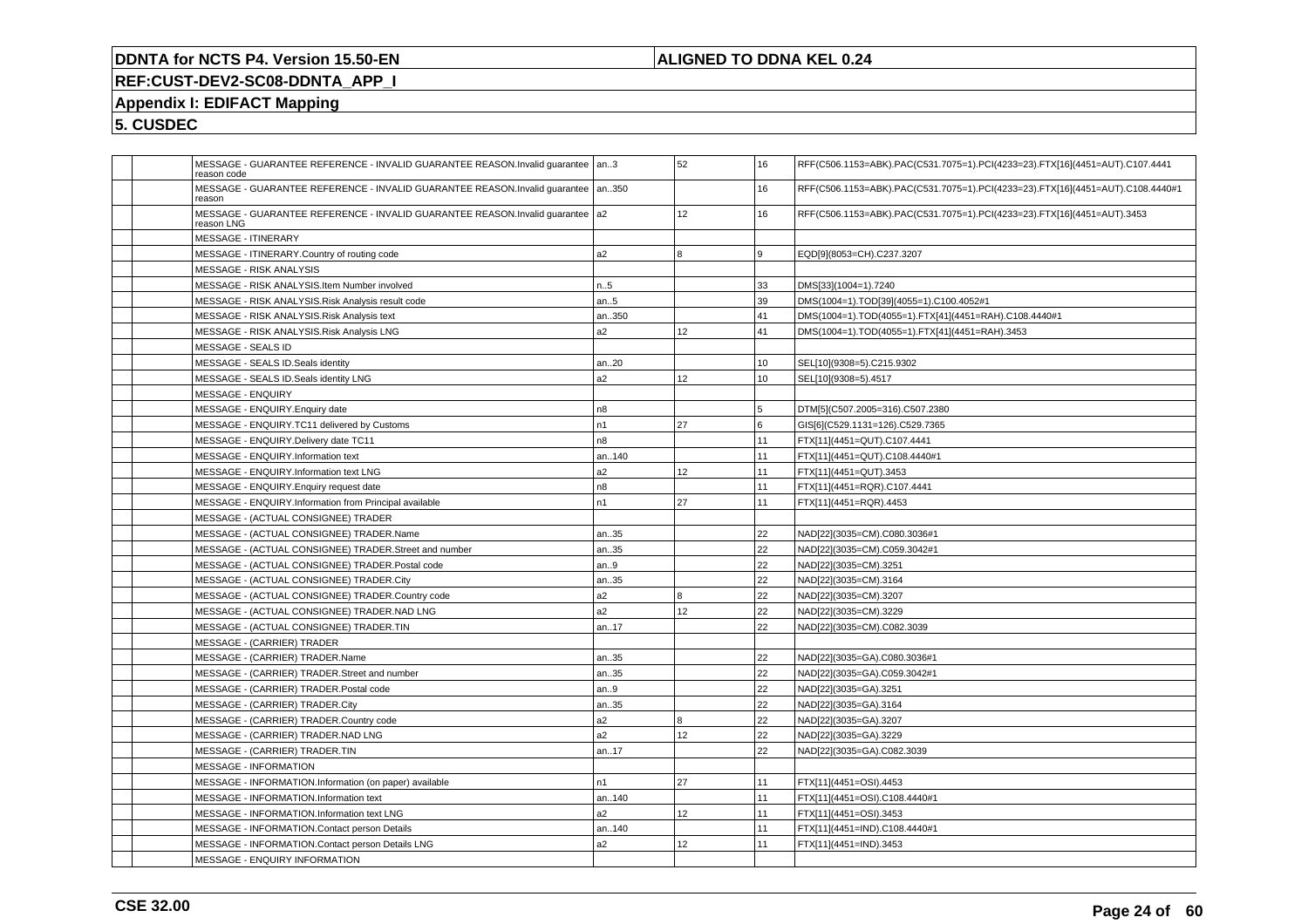## **ALIGNED TO DDNA KEL 0.24**

## **REF:CUST-DEV2-SC08-DDNTA\_APP\_I**

## **Appendix I: EDIFACT Mapping**

| MESSAGE - ENQUIRY INFORMATION.Information Code                                                   | n2             | 119             | 11             | FTX[11](4451=SIC).4453                     |
|--------------------------------------------------------------------------------------------------|----------------|-----------------|----------------|--------------------------------------------|
| MESSAGE - ENQUIRY INFORMATION.Information text                                                   | an140          |                 | 11             | FTX[11](4451=SIC).C108.4440#1              |
| MESSAGE - ENQUIRY INFORMATION.Information text LNG                                               | a2             | 12 <sup>°</sup> | 11             | FTX[11](4451=SIC).3453                     |
| MESSAGE - (COMPETENT AUTHORITY OF DESTINATION) CUSTOMS OFFICE                                    |                |                 |                |                                            |
| MESSAGE - (COMPETENT AUTHORITY OF DESTINATION) CUSTOMS OFFICE.Reference<br>number                | an8            |                 | $\overline{4}$ | LOC[4](3227=167).C517.3225                 |
| MESSAGE - (COMPETENT AUTHORITY OF DESTINATION) CUSTOMS OFFICE.Contact<br>person Details          | an140          |                 | 11             | FTX[11](4451=CEX).C108.4440#3              |
| MESSAGE - (COMPETENT AUTHORITY OF DESTINATION) CUSTOMS OFFICE.Contact<br>person Details LNG      | a <sub>2</sub> | 12              | 11             | FTX[11](4451=CEX).3453                     |
| MESSAGE - (COMPETENT AUTHORITY OF DESTINATION) CUSTOMS OFFICE.Reply<br>Address                   | an140          |                 | 11             | FTX[11](4451=CCI).C108.4440#1              |
| MESSAGE - (COMPETENT AUTHORITY OF DESTINATION) CUSTOMS OFFICE.Reply<br>Address LNG               | a2             | 12              | 11             | FTX[11](4451=CCI).3453                     |
| MESSAGE - REQUEST FOR ENQUIRY INFORMATION                                                        |                |                 |                |                                            |
| MESSAGE - REQUEST FOR ENQUIRY INFORMATION.Requested Information Code                             | n1             | 118             | 11             | FTX[11](4451=MKS).4453                     |
| MESSAGE - REQUEST FOR ENQUIRY INFORMATION.Requested Information Text                             | an140          |                 | 11             | FTX[11](4451=MKS).C108.4440#1              |
| MESSAGE - REQUEST FOR ENQUIRY INFORMATION.Requested Information Text LNG                         | a2             | 12              | 11             | FTX[11](4451=MKS).3453                     |
| MESSAGE - GUARANTEE INFORMATION                                                                  |                |                 |                |                                            |
| MESSAGE - GUARANTEE INFORMATION.Guarantee reference number (GRN)                                 | an24           |                 | 33             | DMS[33](1001=429).1004                     |
| MESSAGE - GUARANTEE INFORMATION - GUARANTOR                                                      |                |                 |                |                                            |
| MESSAGE - GUARANTEE INFORMATION - GUARANTOR.Name                                                 | an35           |                 | 42             | DMS(1001=429).NAD[42](3035=SX).C080.3036#1 |
| MESSAGE - GUARANTEE INFORMATION - GUARANTOR.Street and number                                    | an35           |                 | 42             | DMS(1001=429).NAD[42](3035=SX).C059.3042#1 |
| MESSAGE - GUARANTEE INFORMATION - GUARANTOR.Postal code                                          | an.9           |                 | 42             | DMS(1001=429).NAD[42](3035=SX).3251        |
| MESSAGE - GUARANTEE INFORMATION - GUARANTOR.City                                                 | an35           |                 | 42             | DMS(1001=429).NAD[42](3035=SX).3164        |
| MESSAGE - GUARANTEE INFORMATION - GUARANTOR.NAD LNG                                              | a2             | 12              | 42             | DMS(1001=429).NAD[42](3035=SX).3229        |
| MESSAGE - GUARANTEE INFORMATION - GUARANTOR.Contact details in country of<br>competent authority | an140          |                 | 42             | DMS(1001=429).NAD[42](3035=SX).C058.3124#1 |
| MESSAGE - GUARANTEE INFORMATION - GUARANTOR.TIN                                                  | an17           |                 | 42             | DMS(1001=429).NAD[42](3035=SX).C082.3039   |
| MESSAGE - (COMPETENT AUTHORITY OF REQUESTED COUNTRY) CUSTOMS OFFICE                              |                |                 |                |                                            |
| MESSAGE - (COMPETENT AUTHORITY OF REQUESTED COUNTRY) CUSTOMS<br>OFFICE.Reference number          | an8            |                 | $\Delta$       | LOC[4](3227=169).C517.3225                 |
| MESSAGE - (COMPETENT AUTHORITY OF REQUESTING COUNTRY) CUSTOMS OFFICE                             |                |                 |                |                                            |
| MESSAGE - (COMPETENT AUTHORITY OF REQUESTING COUNTRY) CUSTOMS<br>OFFICE.Reference number         | an8            |                 | $\overline{4}$ | LOC[4](3227=167).C517.3225                 |
| MESSAGE - RECOVERY                                                                               |                |                 |                |                                            |
| MESSAGE - RECOVERY.Recovery communication date                                                   | n8             |                 | 26             | TOD[26](4055=1).C100.4052#2                |
| MESSAGE - RECOVERY.Recovery Acceptance                                                           | n1             | 27              | 26             | TOD[26](4055=1).C100.4053                  |
| MESSAGE - RECOVERY.Collection Date                                                               | n8             |                 | 26             | TOD[26](4055=1).C100.4052#1                |
| MESSAGE - (CONSIGNOR-SECURITY) TRADER                                                            |                |                 |                |                                            |
| MESSAGE - (CONSIGNOR-SECURITY) TRADER.Name                                                       | an35           |                 | 22             | NAD[22](3035=GL).C080.3036#1               |
| MESSAGE - (CONSIGNOR-SECURITY) TRADER.Street and number                                          | an35           |                 | 22             | NAD[22](3035=GL).C059.3042#1               |
| MESSAGE - (CONSIGNOR-SECURITY) TRADER.Postal code                                                | an.9           |                 | 22             | NAD[22](3035=GL).3251                      |
| MESSAGE - (CONSIGNOR-SECURITY) TRADER.City                                                       | an35           |                 | 22             | NAD[22](3035=GL).3164                      |
| MESSAGE - (CONSIGNOR-SECURITY) TRADER.Country code                                               | a <sub>2</sub> | $\overline{8}$  | 22             | NAD[22](3035=GL).3207                      |
| MESSAGE - (CONSIGNOR-SECURITY) TRADER.NAD LNG                                                    | a2             | 12              | 22             | NAD[22](3035=GL).3229                      |
| MESSAGE - (CONSIGNOR-SECURITY) TRADER.TIN                                                        | an17           |                 | 22             | NAD[22](3035=GL).C082.3039                 |
| MESSAGE - (CONSIGNEE-SECURITY) TRADER                                                            |                |                 |                |                                            |
| MESSAGE - (CONSIGNEE-SECURITY) TRADER.Name                                                       | an35           |                 | 22             | NAD[22](3035=UC).C080.3036#1               |
|                                                                                                  |                |                 |                |                                            |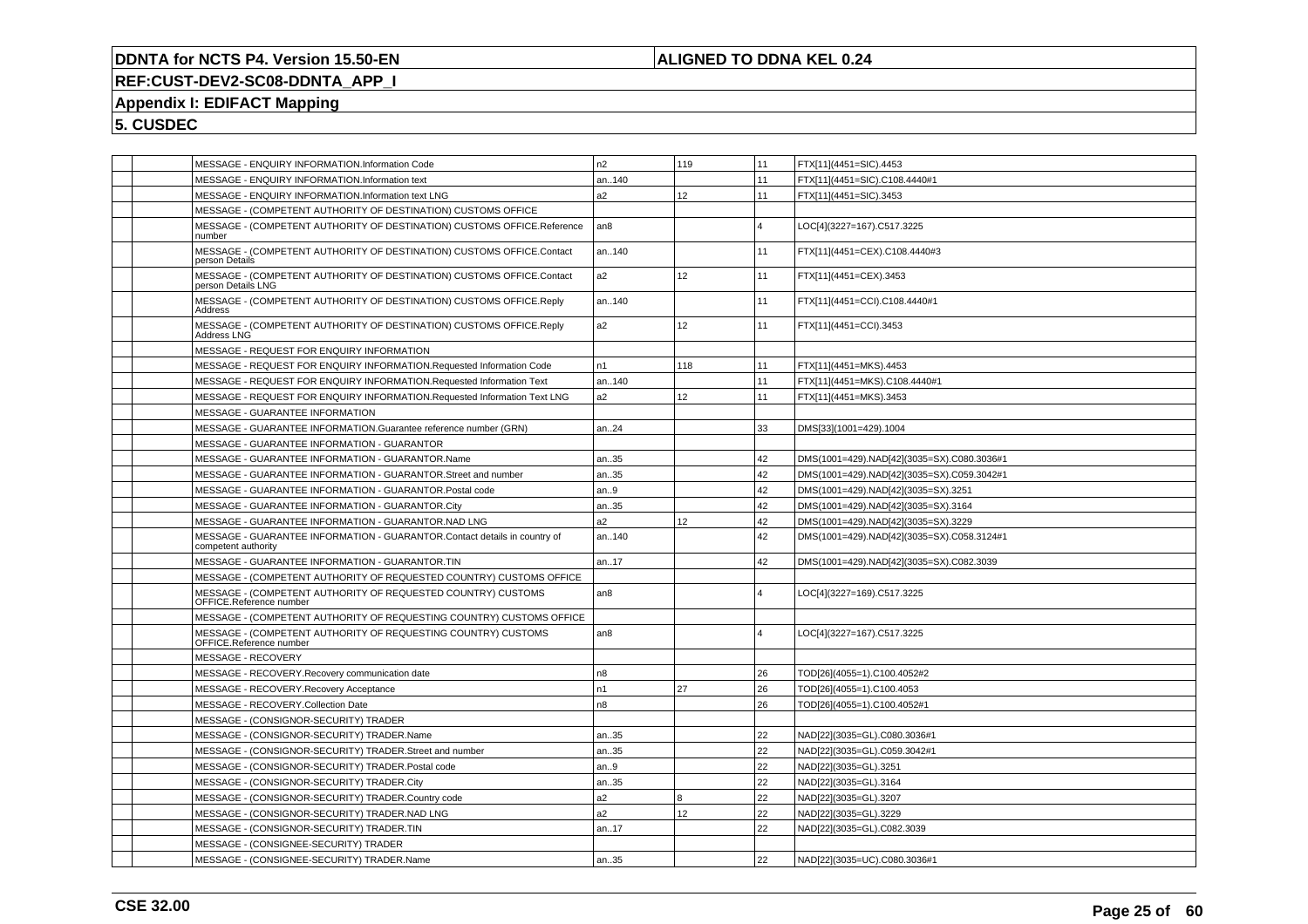**ALIGNED TO DDNA KEL 0.24**

**REF:CUST-DEV2-SC08-DDNTA\_APP\_I**

**Appendix I: EDIFACT Mapping**

| MESSAGE - (CONSIGNEE-SECURITY) TRADER.Street and number | an35   | 22 | NAD[22](3035=UC).C059.3042#1 |
|---------------------------------------------------------|--------|----|------------------------------|
| MESSAGE - (CONSIGNEE-SECURITY) TRADER.Postal code       | an9    | 22 | NAD[22](3035=UC).3251        |
| MESSAGE - (CONSIGNEE-SECURITY) TRADER.City              | l an35 |    | NAD[22](3035=UC).3164        |
| MESSAGE - (CONSIGNEE-SECURITY) TRADER.Country code      |        |    | NAD[22](3035=UC).3207        |
| MESSAGE - (CONSIGNEE-SECURITY) TRADER.NAD LNG           |        |    | NAD[22](3035=UC).3229        |
| MESSAGE - (CONSIGNEE-SECURITY) TRADER.TIN               | l an17 | 22 | NAD[22](3035=UC).C082.3039   |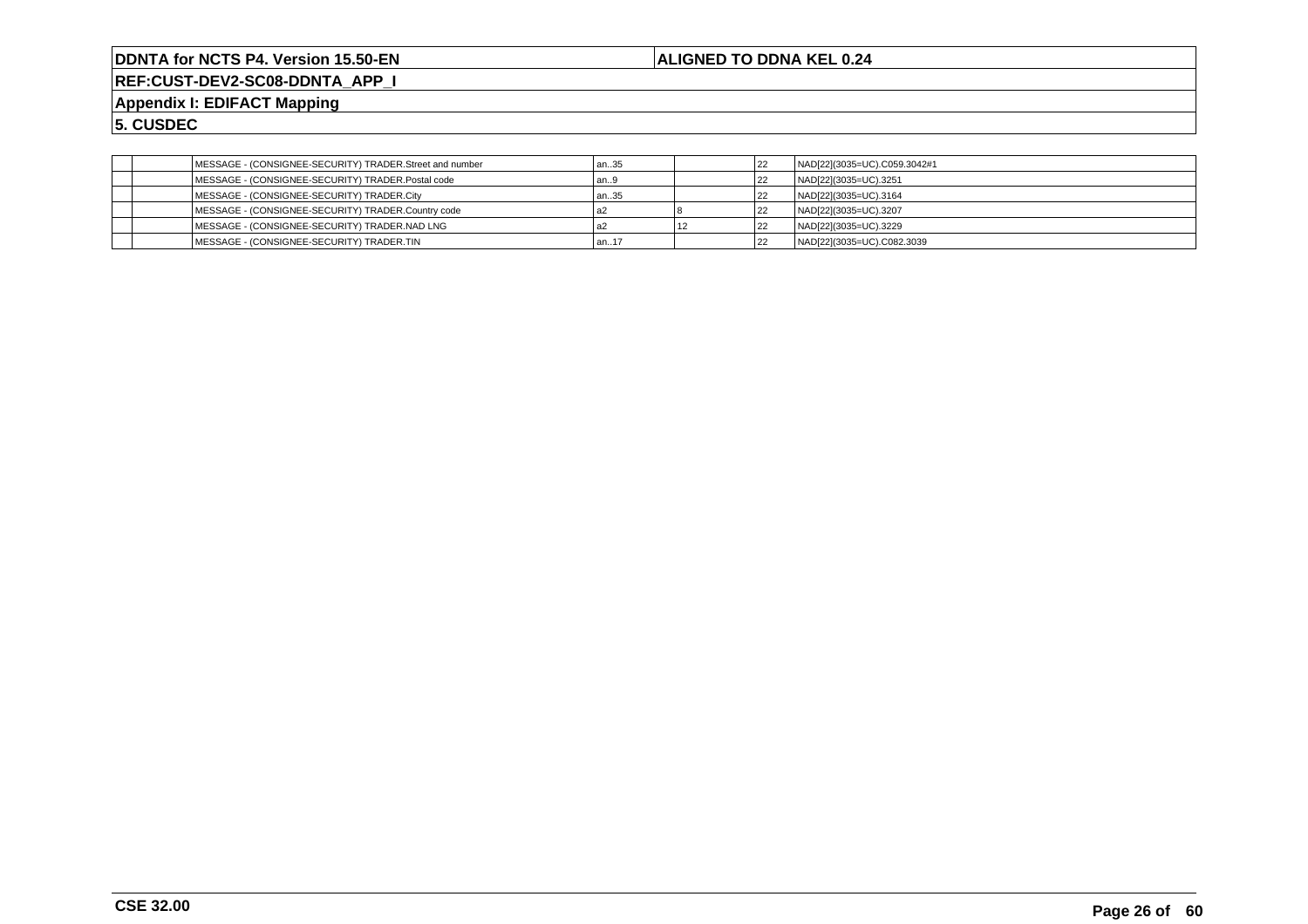## **ALIGNED TO DDNA KEL 0.24**

**REF:CUST-DEV2-SC08-DDNTA\_APP\_I**

**Appendix I: EDIFACT Mapping**

**6. CUSRES**

|             |                                       | <b>SAD Box Message Element</b>                        | <b>Data</b><br><b>Type</b> | <b>Codelist</b> |                 | <b>Pos EDIFACT Mapping</b>                                                   |
|-------------|---------------------------------------|-------------------------------------------------------|----------------------------|-----------------|-----------------|------------------------------------------------------------------------------|
|             |                                       | <b>MESSAGE</b>                                        |                            |                 |                 |                                                                              |
|             |                                       | MESSAGE.Syntax identifier                             | a4                         | 21              | $\mathbf 0$     | UNB[0].S001.0001                                                             |
|             |                                       | MESSAGE.Syntax version number                         | n1                         | 22              | $\Omega$        | UNB[0].S001.0002                                                             |
|             |                                       | MESSAGE.Message sender                                | an35                       |                 | $\Omega$        | UNB[0].S002.0004                                                             |
|             |                                       | MESSAGE.Sender identification code qualifier          | an4                        |                 | $\Omega$        | UNB[0].S002.0007                                                             |
|             |                                       | MESSAGE.Message recipient                             | an35                       |                 | $\Omega$        | UNB[0].S003.0010                                                             |
|             |                                       | MESSAGE.Recipient identification code qualifier       | an.4                       |                 | $\Omega$        | UNB[0].S003.0007                                                             |
|             |                                       | MESSAGE.Date of preparation                           | n6                         |                 | $\Omega$        | UNB[0].S004.0017                                                             |
|             |                                       | MESSAGE. Time of preparation                          | n4                         |                 | $\Omega$        | UNB[0].S004.0019                                                             |
|             |                                       | MESSAGE.Interchange control reference                 | an14                       |                 | $\Omega$        | UNB[0].0020                                                                  |
|             |                                       | MESSAGE.Interchange control reference                 | an14                       |                 | 53              | UNZ[53].0020                                                                 |
|             |                                       | MESSAGE.Recipient's reference/password                | an14                       |                 | O               | UNB[0].S005.0022                                                             |
|             |                                       | MESSAGE.Recipient's reference/password qualifier      | an2                        |                 | $\Omega$        | UNB[0].S005.0025                                                             |
|             |                                       | MESSAGE.Application reference                         | an14                       |                 | $\Omega$        | UNB[0].0026                                                                  |
|             |                                       | MESSAGE.Priority                                      | a1                         |                 | $\Omega$        | UNB[0].0029                                                                  |
|             |                                       | MESSAGE.Acknowledgement request                       | n1                         | 27              | $\Omega$        | UNB[0].0031                                                                  |
|             |                                       | MESSAGE.Communications agreement id                   | an35                       |                 | $\Omega$        | UNB[0].0032                                                                  |
|             |                                       | MESSAGE.Test indicator                                | n1                         | 27              | $\mathbf 0$     | UNB[0].0035                                                                  |
|             |                                       | MESSAGE.Message identification                        | an14                       |                 |                 | UNH[1](S009.0065=CUSRES)(S009.0052=D)(S009.0054=96B)(S009.0051=UN).0062      |
|             |                                       | MESSAGE.Message identification                        | an14                       |                 | 52              | UNT[52].0062                                                                 |
|             |                                       | MESSAGE.Message type                                  | an6                        | 60              |                 | UNH[1](S009.0065=CUSRES)(S009.0052=D)(S009.0054=96B)(S009.0051=UN).S009.0057 |
|             |                                       | MESSAGE.Common access reference                       | an35                       |                 |                 | UNH[1](S009.0065=CUSRES)(S009.0052=D)(S009.0054=96B)(S009.0051=UN).0068      |
|             |                                       | MESSAGE.Message sequence number                       | n.2                        |                 |                 | UNH[1](S009.0065=CUSRES)(S009.0052=D)(S009.0054=96B)(S009.0051=UN).S010.0070 |
|             |                                       | MESSAGE.First and last transfer                       | a1                         | 28              |                 | UNH[1](S009.0065=CUSRES)(S009.0052=D)(S009.0054=96B)(S009.0051=UN).S010.0073 |
|             |                                       | <b>MESSAGE - HEADER</b>                               |                            |                 |                 |                                                                              |
| the         | Reference<br>number of<br>declaration | MESSAGE - HEADER.Reference number                     | an22                       |                 | 12 <sup>°</sup> | RFF[12](C506.1153=ABE).C506.1154                                             |
| $\mathbf C$ | Document/re<br>ference<br>number      | MESSAGE - HEADER.Document/reference number            | an.21                      |                 | $\overline{2}$  | BGM[2](1225=11).C106.1004                                                    |
|             |                                       | MESSAGE - HEADER.Acceptance date                      | n8                         |                 | 3               | DTM[3](C507.2005=148).C507.2380                                              |
|             |                                       | MESSAGE - HEADER.Release requested                    | n1                         | 27              |                 | GIS[7](C529.1131=148).C529.7365                                              |
|             |                                       | MESSAGE - HEADER.Recovery communication date          | n <sub>8</sub>             |                 | 3               | DTM[3](C507.2005=270).C507.2380                                              |
|             |                                       | MESSAGE - HEADER.Release request rejection reason     | an350                      |                 |                 | FTX[4](4451=ACD).C108.4440#1                                                 |
|             |                                       | MESSAGE - HEADER.Release request rejection reason LNG | a2                         | 12              | 4               | FTX[4](4451=ACD).3453                                                        |
|             |                                       | MESSAGE - HEADER.Arrival date                         | n8                         |                 | 3               | DTM[3](C507.2005=178).C507.2380                                              |
|             |                                       | MESSAGE - HEADER.Cancellation decision                | n1                         | 27              |                 | GIS[7](C529.1131=70).C529.7365                                               |
|             |                                       | MESSAGE - HEADER.Date of cancellation request         | n <sub>8</sub>             |                 | ٩               | DTM[3](C507.2005=318).C507.2380                                              |
|             |                                       | MESSAGE - HEADER.Cancellation initiated by customs    | n1                         | 27              | $\overline{7}$  | GIS[7](C529.1131=117).C529.7365                                              |
|             |                                       | MESSAGE - HEADER.Date of cancellation decision        | n8                         |                 | 3               | DTM[3](C507.2005=193).C507.2380                                              |
|             |                                       | MESSAGE - HEADER.Cancellation justification           | an350                      |                 |                 | FTX[4](4451=ABY).C108.4440#1                                                 |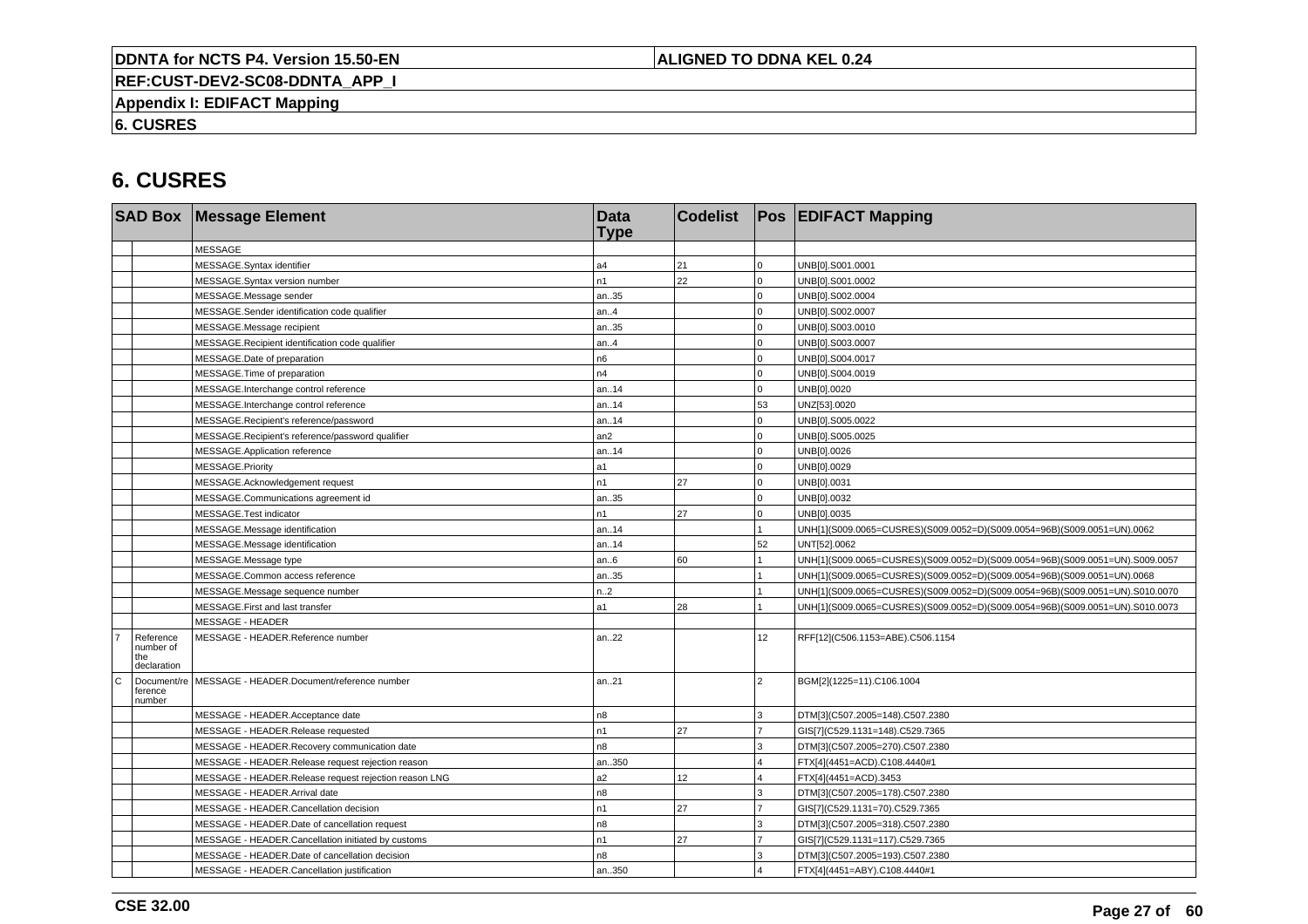## **ALIGNED TO DDNA KEL 0.24**

# **REF:CUST-DEV2-SC08-DDNTA\_APP\_I**

## **Appendix I: EDIFACT Mapping**

| MESSAGE - HEADER.Date of enquiry response                                       | n <sub>8</sub>  |     | l 3                     | DTM[3](C507.2005=55).C507.2380  |
|---------------------------------------------------------------------------------|-----------------|-----|-------------------------|---------------------------------|
| MESSAGE - HEADER.Cancellation justification LNG                                 | a2              | 12  | $\overline{\mathbf{A}}$ | FTX[4](4451=ABY).3453           |
| MESSAGE - HEADER.Date of cancellation                                           | n8              |     | 3                       | DTM[3](C507.2005=46).C507.2380  |
| MESSAGE - HEADER.Recovery notification date                                     | n8              |     | l 3                     | DTM[3](C507.2005=184).C507.2380 |
| MESSAGE - HEADER.Recovery notification text                                     | an350           |     | $\overline{4}$          | FTX[4](4451=RAH).C108.4440#1    |
| MESSAGE - HEADER.Recovery notification text LNG                                 | a2              | 12  | $\overline{4}$          | FTX[4](4451=RAH).3453           |
| MESSAGE - HEADER.Amount claimed                                                 | n.15,2          |     | $\overline{4}$          | FTX[4](4451=ABT).C107.4441      |
| MESSAGE - HEADER.Currency                                                       | an3             | 48  | $\overline{7}$          | GIS[7](C529.1131=104).C529.7365 |
| MESSAGE - HEADER.Goods release date                                             | n8              |     | l 3                     | DTM[3](C507.2005=261).C507.2380 |
| MESSAGE - HEADER.Date of control notification                                   | n8              |     | 3                       | DTM[3](C507.2005=184).C507.2380 |
| <b>MESSAGE - HEADER.Status</b>                                                  | an3             | 58  | $\overline{7}$          | GIS[7](C529.1131=120).C529.7365 |
| MESSAGE - (PRINCIPAL) TRADER                                                    |                 |     |                         |                                 |
| MESSAGE - (PRINCIPAL) TRADER.Name                                               | an35            |     | 9                       | NAD[9](3035=AF).C080.3036#1     |
| MESSAGE - (PRINCIPAL) TRADER.Street and number                                  | an35            |     | 9                       | NAD[9](3035=AF).C059.3042#1     |
| MESSAGE - (PRINCIPAL) TRADER.Postal code                                        | an9             |     | 9                       | NAD[9](3035=AF).3251            |
| MESSAGE - (PRINCIPAL) TRADER.City                                               | an35            |     | 9                       | NAD[9](3035=AF).3164            |
| MESSAGE - (PRINCIPAL) TRADER.Country code                                       | a2              | 8   | 9                       | NAD[9](3035=AF).3207            |
| MESSAGE - (PRINCIPAL) TRADER.NAD LNG                                            | a2              | 12  | l 9                     | NAD[9](3035=AF).3229            |
| MESSAGE - (PRINCIPAL) TRADER.TIN                                                | an17            |     | 9                       | NAD[9](3035=AF).C082.3039       |
| MESSAGE - (PRINCIPAL) TRADER.Holder ID TIR                                      | an17            |     | Q                       | NAD[9](3035=AF).C080.3036#2     |
| MESSAGE - (DESTINATION) TRADER                                                  |                 |     |                         |                                 |
| MESSAGE - (DESTINATION) TRADER.Name                                             | an35            |     | l 9.                    | NAD[9](3035=CPD).C080.3036#1    |
| MESSAGE - (DESTINATION) TRADER.Street and number                                | an35            |     | 9                       | NAD[9](3035=CPD).C059.3042#1    |
| MESSAGE - (DESTINATION) TRADER.Postal code                                      | an.9            |     | 9                       | NAD[9](3035=CPD).3251           |
| MESSAGE - (DESTINATION) TRADER.City                                             | an35            |     | 9                       | NAD[9](3035=CPD).3164           |
| MESSAGE - (DESTINATION) TRADER.Country code                                     | a2              | l 8 | 9                       | NAD[9](3035=CPD).3207           |
| MESSAGE - (DESTINATION) TRADER.NAD LNG                                          | a2              | 12  | l 9                     | NAD[9](3035=CPD).3229           |
| MESSAGE - (DESTINATION) TRADER.TIN                                              | an17            |     | 9                       | NAD[9](3035=CPD).C082.3039      |
| <b>MESSAGE - GUARANTOR</b>                                                      |                 |     |                         |                                 |
| MESSAGE - GUARANTOR.Name                                                        | an35            |     | 9                       | NAD[9](3035=SX).C080.3036#1     |
| MESSAGE - GUARANTOR.Street and number                                           | an35            |     | 9                       | NAD[9](3035=SX).C059.3042#1     |
| MESSAGE - GUARANTOR.Postal code                                                 | an9             |     | 9                       | NAD[9](3035=SX).3251            |
| MESSAGE - GUARANTOR.City                                                        | an35            |     | 9                       | NAD[9](3035=SX).3164            |
| MESSAGE - GUARANTOR.Country code                                                | a2              | 70  | 9                       | NAD[9](3035=SX).3207            |
| MESSAGE - GUARANTOR.NAD LNG                                                     | a2              | 12  | 9۱.                     | NAD[9](3035=SX).3229            |
| MESSAGE - GUARANTOR.Contact details in country of competent authority           | an140           |     | 9                       | NAD[9](3035=SX).C058.3124#1     |
| MESSAGE - GUARANTOR.TIN                                                         | an17            |     | 9                       | NAD[9](3035=SX).C082.3039       |
| MESSAGE - (DEPARTURE) CUSTOMS OFFICE                                            |                 |     |                         |                                 |
| MESSAGE - (DEPARTURE) CUSTOMS OFFICE.Reference number                           | an8             |     | 6                       | LOC[6](3227=118).C517.3225      |
| MESSAGE - (GUARANTEE) CUSTOMS OFFICE                                            |                 |     |                         |                                 |
| MESSAGE - (GUARANTEE) CUSTOMS OFFICE.Reference number                           | an <sub>8</sub> |     | 6                       | LOC[6](3227=119).C517.3225      |
| MESSAGE - (COMPETENT AUTHORITY OF DEPARTURE) CUSTOMS OFFICE                     |                 |     |                         |                                 |
| MESSAGE - (COMPETENT AUTHORITY OF DEPARTURE) CUSTOMS OFFICE.Reference           | an <sub>8</sub> |     | $6\overline{6}$         | LOC[6](3227=120).C517.3225      |
| number                                                                          |                 |     |                         |                                 |
| MESSAGE - (COMPETENT AUTHORITY FOR RECOVERY) CUSTOMS OFFICE                     |                 |     |                         |                                 |
| MESSAGE - (COMPETENT AUTHORITY FOR RECOVERY) CUSTOMS OFFICE.Reference<br>number | an <sub>8</sub> |     | 6                       | LOC[6](3227=22).C517.3225       |
|                                                                                 |                 |     |                         |                                 |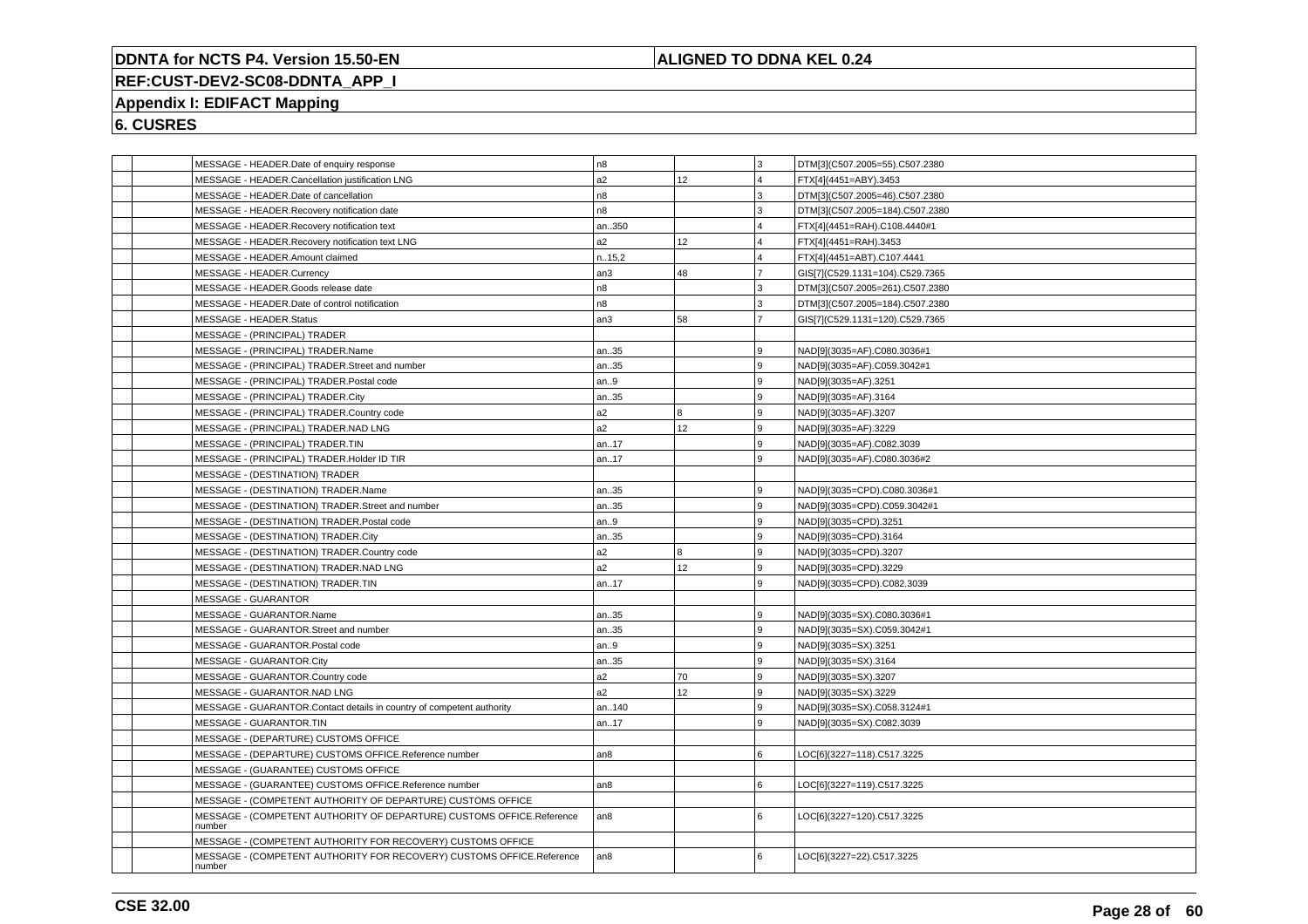## **ALIGNED TO DDNA KEL 0.24**

## **REF:CUST-DEV2-SC08-DDNTA\_APP\_I**

## **Appendix I: EDIFACT Mapping**

| MESSAGE - (PRESENTATION OFFICE) CUSTOMS OFFICE                                                                    |                 |    |                 |                                                                      |
|-------------------------------------------------------------------------------------------------------------------|-----------------|----|-----------------|----------------------------------------------------------------------|
| MESSAGE - (PRESENTATION OFFICE) CUSTOMS OFFICE.Reference number                                                   | an8             |    | l 6             | LOC[6](3227=22).C517.3225                                            |
| MESSAGE - (EXPORT) CUSTOMS OFFICE                                                                                 |                 |    |                 |                                                                      |
| MESSAGE - (EXPORT) CUSTOMS OFFICE.Reference number                                                                | an <sub>8</sub> |    | 6               | LOC[6](3227=116).C517.3225                                           |
| MESSAGE - (TRANSIT DECLARED) CUSTOMS OFFICE                                                                       |                 |    |                 |                                                                      |
| MESSAGE - (TRANSIT DECLARED) CUSTOMS OFFICE.Reference number                                                      | an8             |    | l 6             | LOC[6](3227=52).C517.3225                                            |
| MESSAGE - (EXIT DECLARED) CUSTOMS OFFICE                                                                          |                 |    |                 |                                                                      |
| MESSAGE - (EXIT DECLARED) CUSTOMS OFFICE.Reference number                                                         | an8             |    | 6               | LOC[6](3227=115).C517.3225                                           |
| MESSAGE - (DESTINATION DECLARED) CUSTOMS OFFICE                                                                   |                 |    |                 |                                                                      |
| MESSAGE - (DESTINATION DECLARED) CUSTOMS OFFICE.Reference number                                                  | an <sub>8</sub> |    | l 6             | LOC[6](3227=122).C517.3225                                           |
| MESSAGE - (REQUESTED) CUSTOMS OFFICE                                                                              |                 |    |                 |                                                                      |
| MESSAGE - (REQUESTED) CUSTOMS OFFICE.Reference number                                                             | an8             |    | l 6             | LOC[6](3227=96).C517.3225                                            |
| <b>MESSAGE - GUARANTEE</b>                                                                                        |                 |    |                 |                                                                      |
| MESSAGE - GUARANTEE.Guarantee type                                                                                | an1             | 51 | 22              | DOC[22](C002.1001=430).C503.1004                                     |
| MESSAGE - GUARANTEE - GUARANTEE REFERENCE                                                                         |                 |    |                 |                                                                      |
| MESSAGE - GUARANTEE - GUARANTEE REFERENCE.Guarantee reference number (GRN)                                        | an24            |    | 45              | DOC(C002.1001=430).ERP[45](C701.1049=8).C701.1052                    |
| MESSAGE - GUARANTEE - GUARANTEE REFERENCE - INVALID GUARANTEE REASON                                              |                 |    |                 |                                                                      |
| MESSAGE - GUARANTEE - GUARANTEE REFERENCE - INVALID GUARANTEE<br>REASON.Invalid quarantee reason code             | an.3            | 52 | 47              | DOC(C002.1001=430).ERP(C701.1049=8).ERC[47](C901.1131=125).C901.9321 |
| MESSAGE - GUARANTEE - GUARANTEE REFERENCE - VALIDITY LIMITATION EC                                                |                 |    |                 |                                                                      |
| MESSAGE - GUARANTEE - GUARANTEE REFERENCE - VALIDITY LIMITATION EC.Not<br>valid for EC                            | n1              | 27 | 48              | DOC(C002.1001=430).ERP(C701.1049=8).FTX[48](4451=AAP).4453           |
| MESSAGE - GUARANTEE - GUARANTEE REFERENCE - VALIDITY LIMITATION NON EC                                            |                 |    |                 |                                                                      |
| MESSAGE - GUARANTEE - GUARANTEE REFERENCE - VALIDITY LIMITATION NON<br>EC.Not valid for other contracting parties | a2              | 71 | 48              | DOC(C002.1001=430).ERP(C701.1049=8).FTX[48](4451=AAG).4453           |
| MESSAGE - UPL RESPONSE                                                                                            |                 |    |                 |                                                                      |
| MESSAGE - UPL RESPONSE.Original message identification                                                            | an14            |    | $\overline{4}$  | FTX[4](4451=AAQ).C108.4440#1                                         |
| MESSAGE - UPL RESPONSE.Status                                                                                     | a.8             |    | $\overline{4}$  | FTX[4](4451=AAQ).C108.4440#2                                         |
| MESSAGE - UPL RESPONSE.Description                                                                                | an210           |    | $\overline{4}$  | FTX[4](4451=AAQ).C108.4440#3                                         |
| <b>MESSAGE - UPL ERROR</b>                                                                                        |                 |    |                 |                                                                      |
| MESSAGE - UPL ERROR.Action identification                                                                         | an20            |    | 45              | DOC(C002.1001=430).ERP[45].C701.1052                                 |
| MESSAGE - UPL ERROR.Attribute path                                                                                | an140           |    | 48              | DOC(C002.1001=430).ERP.FTX[48](4451=AAO).C108.4440#4                 |
| MESSAGE - UPL ERROR.Code                                                                                          | an.8            |    | 47              | DOC(C002.1001=430).ERP.ERC[47].C901.9321                             |
| MESSAGE - UPL ERROR.Description                                                                                   | an210           |    | 48              | DOC(C002.1001=430).ERP.FTX[48](4451=AAO).C108.4440#1                 |
| MESSAGE - GUARANTEE REFERENCE                                                                                     |                 |    |                 |                                                                      |
| MESSAGE - GUARANTEE REFERENCE.Guarantee reference number (GRN)                                                    | an24            |    | 12 <sup>2</sup> | RFF[12](C506.1153=ABK).C506.1154                                     |
| MESSAGE - ENQUIRY                                                                                                 |                 |    |                 |                                                                      |
| MESSAGE - ENQUIRY.Return Copy returned on                                                                         | n <sub>8</sub>  |    | l 3             | DTM[3](C507.2005=162).C507.2380                                      |
| MESSAGE - ENQUIRY.TC11 delivered by Customs                                                                       | n1              | 27 | $\overline{4}$  | FTX[4](4451=RET).C107.1131                                           |
| MESSAGE - ENQUIRY. Delivery date TC11                                                                             | n8              |    | $\overline{4}$  | FTX[4](4451=RET).C107.4441                                           |
| MESSAGE - ENQUIRY.Information text                                                                                | an140           |    | $\overline{4}$  | FTX[4](4451=RET).C108.4440#1                                         |
| MESSAGE - ENQUIRY.Information text LNG                                                                            | a2              | 12 | $\overline{4}$  | FTX[4](4451=RET).3453                                                |
| MESSAGE - ENQUIRY.Response Code                                                                                   | n2              | 29 | $\overline{7}$  | GIS[7](C529.1131=67).C529.7365                                       |
| MESSAGE - ENQUIRY.Response Information                                                                            | an140           |    | $\overline{4}$  | FTX[4](4451=ADG).C108.4440#1                                         |
| MESSAGE - ENQUIRY.Response Information LNG                                                                        | a2              | 12 | $\overline{4}$  | FTX[4](4451=ADG).3453                                                |
| MESSAGE - ENQUIRY.Information (on paper) available                                                                | n1              | 27 | $\overline{4}$  | FTX[4](4451=RET).4453                                                |
| MESSAGE - (ACTUAL CONSIGNEE) TRADER                                                                               |                 |    |                 |                                                                      |
|                                                                                                                   |                 |    |                 |                                                                      |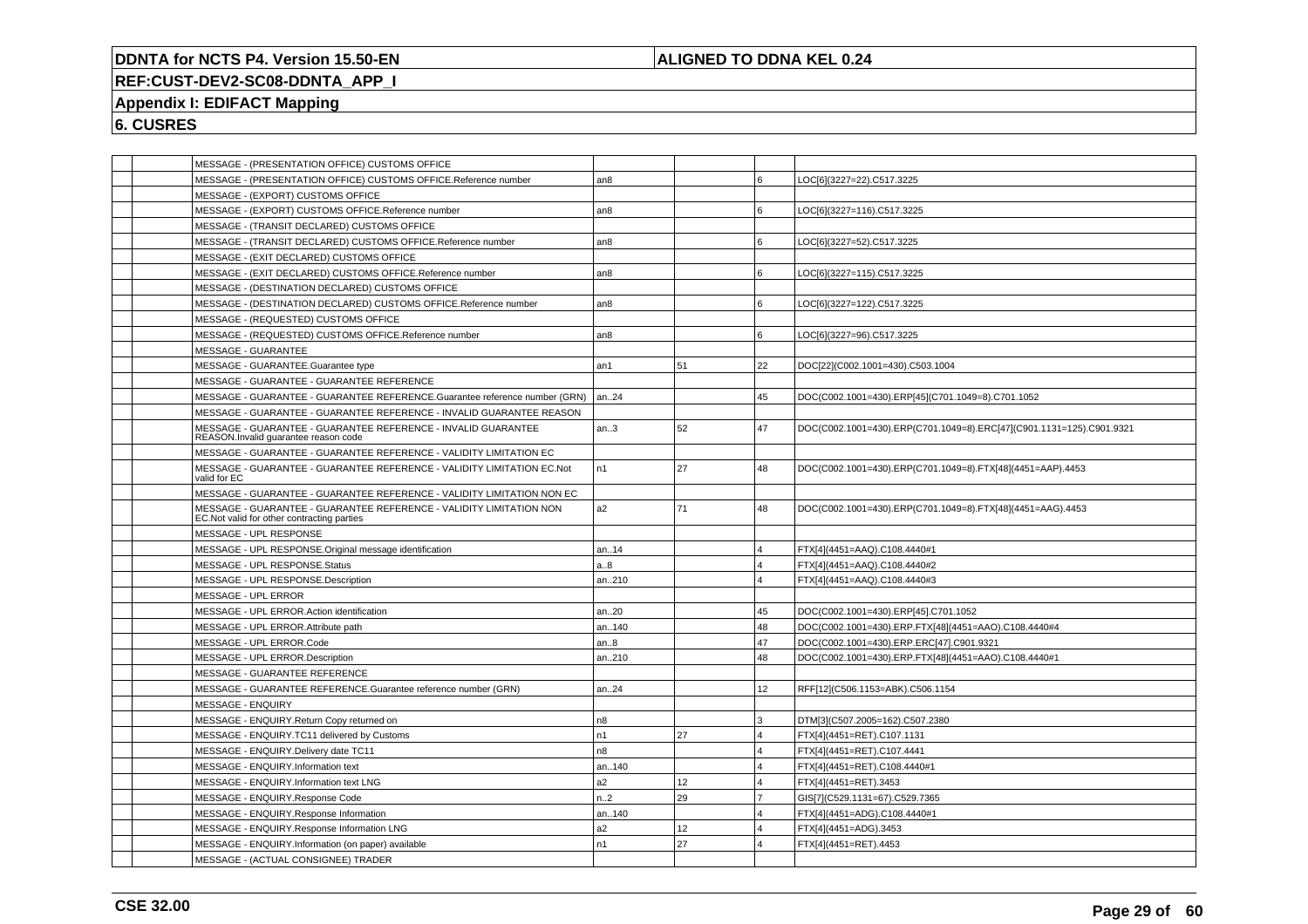## **ALIGNED TO DDNA KEL 0.24**

# **REF:CUST-DEV2-SC08-DDNTA\_APP\_I**

## **Appendix I: EDIFACT Mapping**

| MESSAGE - (ACTUAL CONSIGNEE) TRADER.Name                                                         | an35           |                 | l 9 | NAD[9](3035=CM).C080.3036#1                     |
|--------------------------------------------------------------------------------------------------|----------------|-----------------|-----|-------------------------------------------------|
| MESSAGE - (ACTUAL CONSIGNEE) TRADER.Street and number                                            | an35           |                 | l 9 | NAD[9](3035=CM).C059.3042#1                     |
| MESSAGE - (ACTUAL CONSIGNEE) TRADER.Postal code                                                  | an.9           |                 | l 9 | NAD[9](3035=CM).3251                            |
| MESSAGE - (ACTUAL CONSIGNEE) TRADER.City                                                         | an35           |                 | l 9 | NAD[9](3035=CM).3164                            |
| MESSAGE - (ACTUAL CONSIGNEE) TRADER.Country code                                                 | a2             | l 8             | l 9 | NAD[9](3035=CM).3207                            |
| MESSAGE - (ACTUAL CONSIGNEE) TRADER.NAD LNG                                                      | a2             | 12              | l 9 | NAD[9](3035=CM).3229                            |
| MESSAGE - (ACTUAL CONSIGNEE) TRADER.TIN                                                          | an17           |                 | 9 ا | NAD[9](3035=CM).C082.3039                       |
| <b>MESSAGE - INFORMATION</b>                                                                     |                |                 |     |                                                 |
| MESSAGE - INFORMATION.Information (on paper) available                                           | n1             | 27              | 14  | FTX[4](4451=REV).4453                           |
| MESSAGE - INFORMATION.Information text                                                           | an140          |                 | ا 4 | FTX[4](4451=REV).C108.4440#1                    |
| MESSAGE - INFORMATION.Information text LNG                                                       | a2             | 12 <sup>2</sup> | 14  | FTX[4](4451=REV).3453                           |
| MESSAGE - INFORMATION.Contact person Details                                                     | an140          |                 | 14  | FTX[4](4451=IND).C108.4440#1                    |
| MESSAGE - INFORMATION.Contact person Details LNG                                                 | a2             | 12 <sup>2</sup> | 14  | FTX[4](4451=IND).3453                           |
| MESSAGE - INFORMATION.Contact Person at Destination                                              | an140          |                 | 14  | FTX[4](4451=RQR).C108.4440#1                    |
| MESSAGE - INFORMATION.Contact Person at Destination LNG                                          | a2             | 12 <sup>2</sup> | 14  | FTX[4](4451=RQR).3453                           |
| MESSAGE - GUARANTEE INFORMATION                                                                  |                |                 |     |                                                 |
| MESSAGE - GUARANTEE INFORMATION.Guarantee reference number (GRN)                                 | an.24          |                 | 22  | DOC[22](C002.1131=125).C002.1000                |
| MESSAGE - GUARANTEE INFORMATION - GUARANTOR                                                      |                |                 |     |                                                 |
| MESSAGE - GUARANTEE INFORMATION - GUARANTOR.Name                                                 | an35           |                 | 33  | DOC(C002.1131=125).NAD[33](3035=SX).C080.3036#1 |
| MESSAGE - GUARANTEE INFORMATION - GUARANTOR.Street and number                                    | an35           |                 | 33  | DOC(C002.1131=125).NAD[33](3035=SX).C059.3042#1 |
| MESSAGE - GUARANTEE INFORMATION - GUARANTOR.Postal code                                          | an.9           |                 | 33  | DOC(C002.1131=125).NAD[33](3035=SX).3251        |
| MESSAGE - GUARANTEE INFORMATION - GUARANTOR.City                                                 | an35           |                 | 33  | DOC(C002.1131=125).NAD[33](3035=SX).3164        |
| MESSAGE - GUARANTEE INFORMATION - GUARANTOR.NAD LNG                                              | a <sub>2</sub> | 12 <sup>°</sup> | 33  | DOC(C002.1131=125).NAD[33](3035=SX).3229        |
| MESSAGE - GUARANTEE INFORMATION - GUARANTOR.Contact details in country of<br>competent authority | an140          |                 | 33  | DOC(C002.1131=125).NAD[33](3035=SX).C058.3124#1 |
| MESSAGE - GUARANTEE INFORMATION - GUARANTOR.TIN                                                  | an17           |                 | 33  | DOC(C002.1131=125).NAD[33](3035=SX).C082.3039   |
| MESSAGE - (COMPETENT AUTHORITY OF REQUESTED COUNTRY) CUSTOMS OFFICE                              |                |                 |     |                                                 |
| MESSAGE - (COMPETENT AUTHORITY OF REQUESTED COUNTRY) CUSTOMS<br>OFFICE.Reference number          | an8            |                 | l 6 | LOC[6](3227=76).C517.3225                       |
| MESSAGE - (COMPETENT AUTHORITY OF REQUESTING COUNTRY) CUSTOMS OFFICE                             |                |                 |     |                                                 |
| MESSAGE - (COMPETENT AUTHORITY OF REQUESTING COUNTRY) CUSTOMS<br>OFFICE.Reference number         | an8            |                 | l 6 | LOC[6](3227=77).C517.3225                       |
| MESSAGE - RECOVERY                                                                               |                |                 |     |                                                 |
| MESSAGE - RECOVERY.Recovery communication date                                                   | n8             |                 | 14  | FTX[4](4451=ABV).C107.4441                      |
| MESSAGE - RECOVERY.Recovery Acceptance                                                           | n1             | 27              | 14  | FTX[4](4451=ABV).4453                           |
| MESSAGE - RECOVERY.Collection Date                                                               | n <sub>8</sub> |                 | 14  | FTX[4](4451=ABV).C108.4440#1                    |
|                                                                                                  |                |                 |     |                                                 |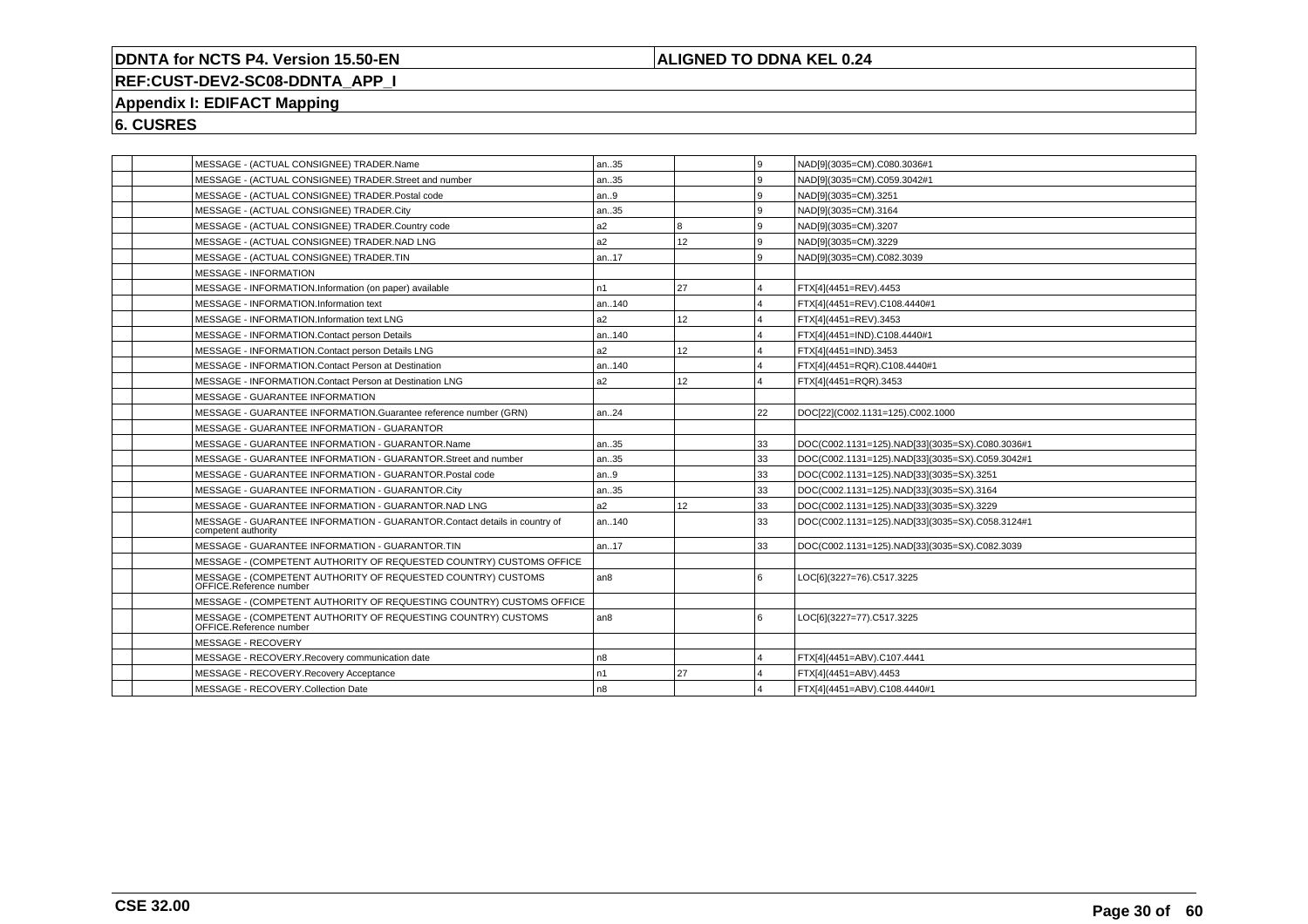## **ALIGNED TO DDNA KEL 0.24**

**REF:CUST-DEV2-SC08-DDNTA\_APP\_I**

**Appendix I: EDIFACT Mapping**

**7. FINSTA**

# **7. FINSTA**

| <b>SAD Box Message Element</b>                                 | <b>Data</b><br><b>Type</b> | <b>Codelist</b> |                | <b>Pos EDIFACT Mapping</b>                                                   |
|----------------------------------------------------------------|----------------------------|-----------------|----------------|------------------------------------------------------------------------------|
| <b>MESSAGE</b>                                                 |                            |                 |                |                                                                              |
| MESSAGE.Syntax identifier                                      | a4                         | 21              | $\mathbf 0$    | UNB[0].S001.0001                                                             |
| MESSAGE.Syntax version number                                  | n1                         | 22              | $\mathbf 0$    | UNB[0].S001.0002                                                             |
| MESSAGE.Message sender                                         | an35                       |                 | $\mathbf 0$    | UNB[0].S002.0004                                                             |
| MESSAGE.Sender identification code qualifier                   | an.4                       |                 | $\mathbf 0$    | UNB[0].S002.0007                                                             |
| MESSAGE.Message recipient                                      | an35                       |                 | $\mathbf{0}$   | UNB[0].S003.0010                                                             |
| MESSAGE.Recipient identification code qualifier                | an.4                       |                 | $\mathbf 0$    | UNB[0].S003.0007                                                             |
| MESSAGE.Date of preparation                                    | n6                         |                 | $\Omega$       | UNB[0].S004.0017                                                             |
| MESSAGE. Time of preparation                                   | n4                         |                 | $\Omega$       | UNB[0].S004.0019                                                             |
| MESSAGE.Interchange control reference                          | an14                       |                 | $\Omega$       | UNB[0].0020                                                                  |
| MESSAGE.Interchange control reference                          | an14                       |                 | 28             | UNZ[28].0020                                                                 |
| MESSAGE.Recipient's reference/password                         | an.14                      |                 | $\Omega$       | UNB[0].S005.0022                                                             |
| MESSAGE.Recipient's reference/password qualifier               | an2                        |                 | $\Omega$       | UNB[0].S005.0025                                                             |
| MESSAGE.Application reference                                  | an14                       |                 | $\Omega$       | UNB[0].0026                                                                  |
| MESSAGE.Priority                                               | a1                         |                 | $\Omega$       | UNB[0].0029                                                                  |
| MESSAGE.Acknowledgement request                                | n1                         | 27              | $\Omega$       | UNB[0].0031                                                                  |
| MESSAGE.Communications agreement id                            | an35                       |                 | $\mathbf 0$    | UNB[0].0032                                                                  |
| MESSAGE. Test indicator                                        | n1                         | 27              | $\overline{0}$ | UNB[0].0035                                                                  |
| MESSAGE.Message identification                                 | an14                       |                 |                | UNH[1](S009.0065=FINSTA)(S009.0052=D)(S009.0054=96B)(S009.0051=UN).0062      |
| MESSAGE.Message identification                                 | an14                       |                 | 27             | UNT[27].0062                                                                 |
| MESSAGE.Message type                                           | an.6                       | 60              |                | UNH[1](S009.0065=FINSTA)(S009.0052=D)(S009.0054=96B)(S009.0051=UN).S009.0057 |
| MESSAGE.Common access reference                                | an35                       |                 |                | UNH[1](S009.0065=FINSTA)(S009.0052=D)(S009.0054=96B)(S009.0051=UN).0068      |
| MESSAGE.Message sequence number                                | n.2                        |                 |                | UNH[1](S009.0065=FINSTA)(S009.0052=D)(S009.0054=96B)(S009.0051=UN).S010.0070 |
| MESSAGE.First and last transfer                                | a1                         | 28              |                | UNH[1](S009.0065=FINSTA)(S009.0052=D)(S009.0054=96B)(S009.0051=UN).S010.0073 |
| MESSAGE - (PRINCIPAL) TRADER                                   |                            |                 |                |                                                                              |
| MESSAGE - (PRINCIPAL) TRADER.TIN                               | an17                       |                 | g              | NAD[9](3035=AF).C082.3039                                                    |
| MESSAGE - (PRINCIPAL) TRADER.Holder ID TIR                     | an17                       |                 | 9              | NAD[9](3035=AF).C080.3036#2                                                  |
| <b>MESSAGE - GUARANTOR</b>                                     |                            |                 |                |                                                                              |
| MESSAGE - GUARANTOR.Name                                       | an35                       |                 | 9              | NAD[9](3035=SX).C080.3036#1                                                  |
| MESSAGE - GUARANTOR.Street and number                          | an35                       |                 | 9              | NAD[9](3035=SX).C059.3042#1                                                  |
| MESSAGE - GUARANTOR.Postal code                                | an.9                       |                 | 9              | NAD[9](3035=SX).3251                                                         |
| MESSAGE - GUARANTOR.City                                       | an35                       |                 | 9              | NAD[9](3035=SX).3164                                                         |
| MESSAGE - GUARANTOR.Country code                               | a2                         | 70              | 9              | NAD[9](3035=SX).3207                                                         |
| MESSAGE - GUARANTOR.NAD LNG                                    | a2                         | 12              | 9              | NAD[9](3035=SX).3229                                                         |
| MESSAGE - GUARANTOR.TIN                                        | an17                       |                 | 9              | NAD[9](3035=SX).C082.3039                                                    |
| MESSAGE - (GUARANTEE) CUSTOMS OFFICE                           |                            |                 |                |                                                                              |
| MESSAGE - (GUARANTEE) CUSTOMS OFFICE.Reference number          | an8                        |                 | 6              | FII[6](3035=GU).C078.3194                                                    |
| MESSAGE - GUARANTEE REFERENCE                                  |                            |                 |                |                                                                              |
| MESSAGE - GUARANTEE REFERENCE.Guarantee reference number (GRN) | an24                       |                 | 12             | LIN[12].C212.7140                                                            |
| MESSAGE - GUARANTEE REFERENCE.Reference amount                 | n.15,2                     |                 | 16             | LIN.MOA[16](C516.5025=6).C516.5004                                           |
| MESSAGE - GUARANTEE REFERENCE.Percentage of reference amount   | n.3                        |                 | 16             | LIN.MOA[16](C516.5025=6).C516.6343                                           |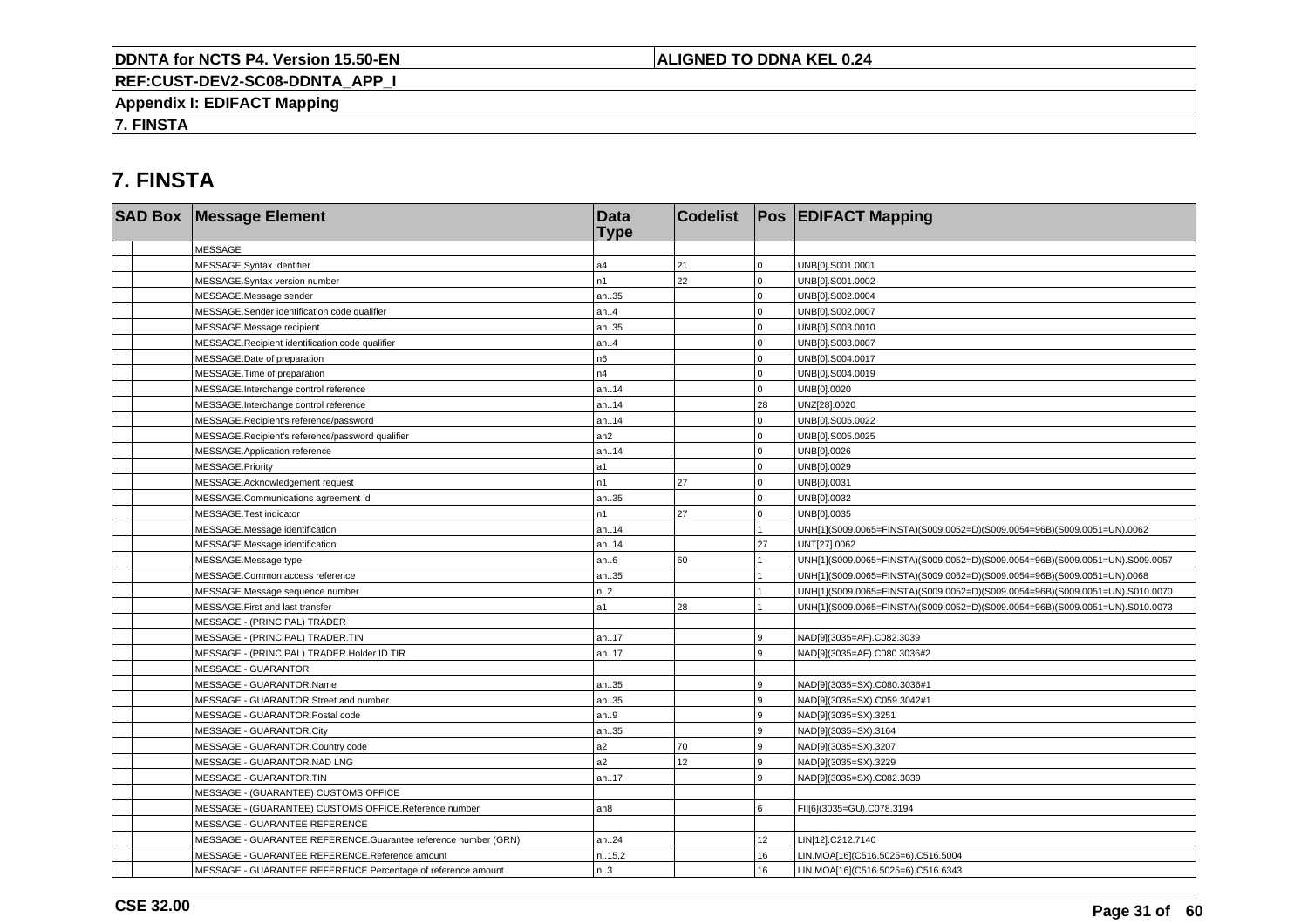## **ALIGNED TO DDNA KEL 0.24**

# **REF:CUST-DEV2-SC08-DDNTA\_APP\_I**

## **Appendix I: EDIFACT Mapping**

**7. FINSTA**

| MESSAGE - GUARANTEE REFERENCE.Guarantee amount                                                             | n15,2           |    | 16              | LIN.MOA[16](C516.5025=166).C516.5004             |
|------------------------------------------------------------------------------------------------------------|-----------------|----|-----------------|--------------------------------------------------|
| MESSAGE - GUARANTEE REFERENCE.Currency                                                                     | an <sub>3</sub> | 48 | 16              | LIN.MOA[16](C516.5025=166).C516.6345             |
| MESSAGE - GUARANTEE REFERENCE.Number of certificates                                                       | n.8             |    | 14              | LIN.RFF[14](C506.1153=AIR).C506.1154             |
| MESSAGE - GUARANTEE REFERENCE.Validity date                                                                | n <sub>8</sub>  |    | 20              | LIN.SEQ(1245=1).DTM[20](C507.2005=157).C507.2380 |
| MESSAGE - GUARANTEE REFERENCE.Invalidity date                                                              | n8              |    | 20              | LIN.SEQ(1245=1).DTM[20](C507.2005=192).C507.2380 |
| MESSAGE - GUARANTEE REFERENCE.Invalidity reason code                                                       | l an3           |    | 23              | LIN.SEQ(1245=1).FTX[23](4451=ACD).4453           |
| MESSAGE - GUARANTEE REFERENCE.Invalidity reason                                                            | an350           |    | 23              | LIN.SEQ(1245=1).FTX[23](4451=ACD).C108.4440#1    |
| MESSAGE - GUARANTEE REFERENCE.Invalidity reason LNG                                                        | a <sub>2</sub>  | 12 | 23              | LIN.SEQ(1245=1).FTX[23](4451=ACD).3453           |
| MESSAGE - GUARANTEE REFERENCE.Limited validity (sensitive goods)                                           | n1              | 27 | 12 <sup>°</sup> | LIN[12].C829.5495                                |
| MESSAGE - GUARANTEE REFERENCE.Restricted use (suspended goods)                                             | n1              | 27 | 12 <sup>°</sup> | LIN[12].C829.1082                                |
| MESSAGE - GUARANTEE REFERENCE.Liability liberation date                                                    | n8              |    | 20              | LIN.SEQ(1245=1).DTM[20](C507.2005=261).C507.2380 |
| MESSAGE - GUARANTEE REFERENCE - (PRINCIPAL) TRADER                                                         |                 |    |                 |                                                  |
| MESSAGE - GUARANTEE REFERENCE - (PRINCIPAL) TRADER.Name                                                    | an35            |    | و ا             | NAD[9](3035=AL).C080.3036#1                      |
| MESSAGE - GUARANTEE REFERENCE - (PRINCIPAL) TRADER.Street and number                                       | an35            |    | 9               | NAD[9](3035=AL).C059.3042#1                      |
| MESSAGE - GUARANTEE REFERENCE - (PRINCIPAL) TRADER.Postal code                                             | an9             |    | 9               | NAD[9](3035=AL).3251                             |
| MESSAGE - GUARANTEE REFERENCE - (PRINCIPAL) TRADER.City                                                    | an35            |    | و ا             | NAD[9](3035=AL).3164                             |
| MESSAGE - GUARANTEE REFERENCE - (PRINCIPAL) TRADER.Country code                                            | a <sub>2</sub>  |    | $\alpha$        | NAD[9](3035=AL).3207                             |
| MESSAGE - GUARANTEE REFERENCE - (PRINCIPAL) TRADER.NAD LNG                                                 | a <sub>2</sub>  | 12 | و ا             | NAD[9](3035=AL).3229                             |
| MESSAGE - GUARANTEE REFERENCE - (PRINCIPAL) TRADER.TIN                                                     | an17            |    | $\mathbf{Q}$    | NAD[9](3035=AL).C082.3039                        |
| MESSAGE - GUARANTEE REFERENCE - VALIDITY LIMITATION EC                                                     |                 |    |                 |                                                  |
| MESSAGE - GUARANTEE REFERENCE - VALIDITY LIMITATION EC. Not valid for EC                                   | n <sub>1</sub>  | 27 | 13              | LIN.FII[13](3035=AN).C078.6345                   |
| MESSAGE - GUARANTEE REFERENCE - VALIDITY LIMITATION NON EC                                                 |                 |    |                 |                                                  |
| MESSAGE - GUARANTEE REFERENCE - VALIDITY LIMITATION NON EC.Not valid for other   a2<br>contracting parties |                 | 71 | 13              | LIN.FII[13](3035=IU).3207                        |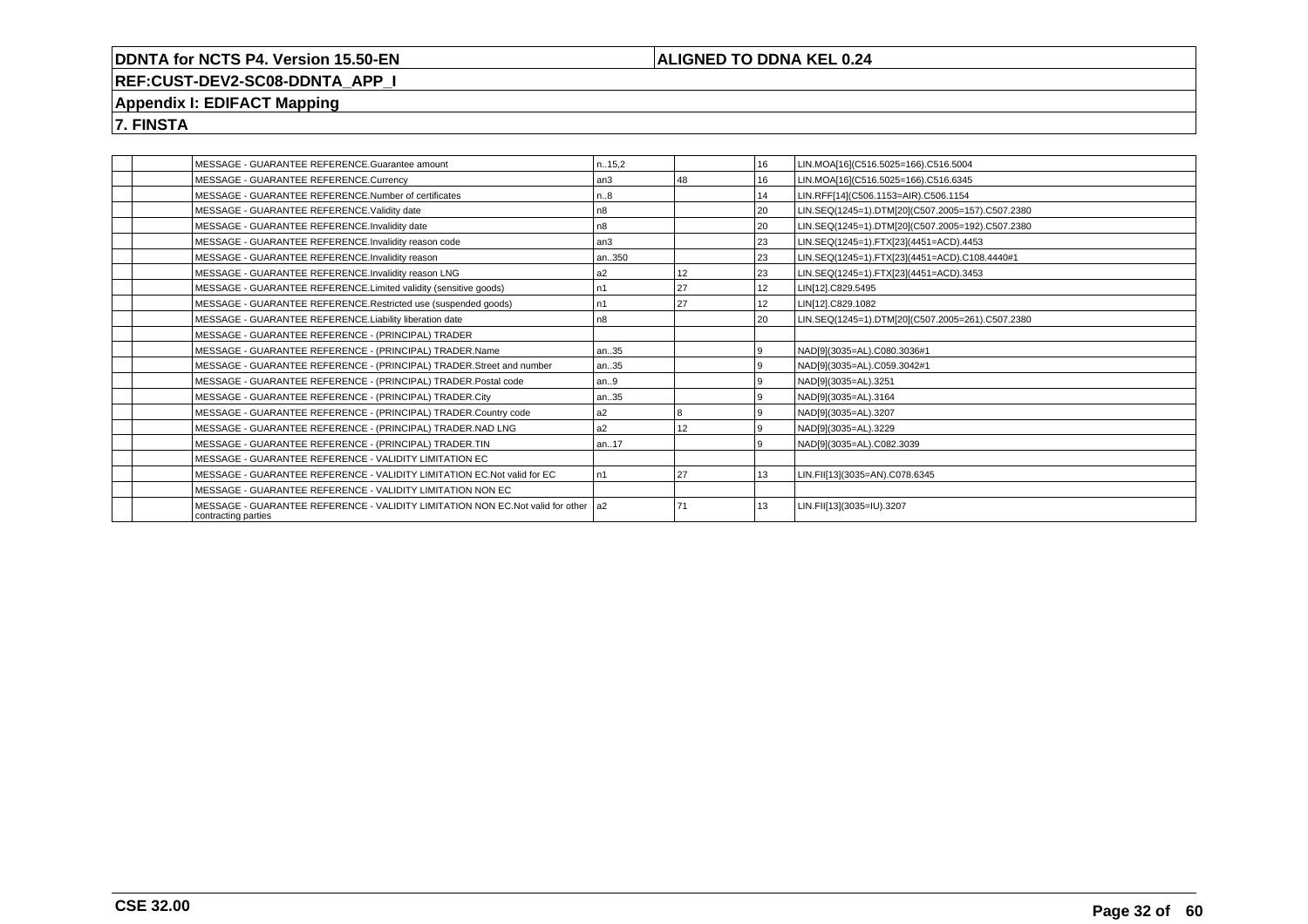## **ALIGNED TO DDNA KEL 0.24**

**REF:CUST-DEV2-SC08-DDNTA\_APP\_I**

**Appendix I: EDIFACT Mapping**

**8. FUNACK**

# **8. FUNACK**

|                |                                              | <b>SAD Box Message Element</b>                        | <b>Data</b><br><b>Type</b> | <b>Codelist</b>  |                         | <b>Pos EDIFACT Mapping</b>                                                   |
|----------------|----------------------------------------------|-------------------------------------------------------|----------------------------|------------------|-------------------------|------------------------------------------------------------------------------|
|                |                                              | <b>MESSAGE</b>                                        |                            |                  |                         |                                                                              |
|                |                                              | MESSAGE.Syntax identifier                             | a4                         | 21               | $\overline{0}$          | UNB[0].S001.0001                                                             |
|                |                                              | MESSAGE.Syntax version number                         | n1                         | 22               | $\mathbf 0$             | UNB[0].S001.0002                                                             |
|                |                                              | MESSAGE.Message sender                                | an35                       |                  | 0                       | UNB[0].S002.0004                                                             |
|                |                                              | MESSAGE.Sender identification code qualifier          | an.4                       |                  | $\mathbf 0$             | UNB[0].S002.0007                                                             |
|                |                                              | MESSAGE.Message recipient                             | an35                       |                  | $\mathbf 0$             | UNB[0].S003.0010                                                             |
|                |                                              | MESSAGE.Recipient identification code qualifier       | an.4                       |                  | $\mathbf 0$             | UNB[0].S003.0007                                                             |
|                |                                              | MESSAGE.Date of preparation                           | n6                         |                  | $\overline{0}$          | UNB[0].S004.0017                                                             |
|                |                                              | MESSAGE. Time of preparation                          | n4                         |                  | $\mathbf 0$             | UNB[0].S004.0019                                                             |
|                |                                              | MESSAGE.Interchange control reference                 | an14                       |                  | $\mathbf 0$             | UNB[0].0020                                                                  |
|                |                                              | MESSAGE.Interchange control reference                 | an14                       |                  | 53                      | UNZ[53].0020                                                                 |
|                |                                              | MESSAGE.Recipient's reference/password                | an14                       |                  | 0                       | UNB[0].S005.0022                                                             |
|                |                                              | MESSAGE.Recipient's reference/password qualifier      | an2                        |                  | $\Omega$                | UNB[0].S005.0025                                                             |
|                |                                              | MESSAGE.Application reference                         | an14                       |                  | $\overline{0}$          | UNB[0].0026                                                                  |
|                |                                              | MESSAGE.Priority                                      | a1                         |                  | $\mathbf 0$             | UNB[0].0029                                                                  |
|                |                                              | MESSAGE.Acknowledgement request                       | n1                         | 27               | $\mathbf 0$             | UNB[0].0031                                                                  |
|                |                                              | MESSAGE.Communications agreement id                   | an35                       |                  | $\Omega$                | UNB[0].0032                                                                  |
|                |                                              | MESSAGE.Test indicator                                | n1                         | 27               | $\overline{0}$          | UNB[0].0035                                                                  |
|                |                                              | MESSAGE.Message identification                        | an14                       |                  |                         | UNH[1](S009.0065=CUSRES)(S009.0052=D)(S009.0054=96B)(S009.0051=UN).0062      |
|                |                                              | MESSAGE.Message identification                        | an.14                      |                  | 52                      | UNT[52].0062                                                                 |
|                |                                              | MESSAGE.Message type                                  | an.6                       | 60               |                         | UNH[1](S009.0065=CUSRES)(S009.0052=D)(S009.0054=96B)(S009.0051=UN).S009.0057 |
|                |                                              | MESSAGE.Common access reference                       | an35                       |                  |                         | UNH[1](S009.0065=CUSRES)(S009.0052=D)(S009.0054=96B)(S009.0051=UN).0068      |
|                |                                              | MESSAGE.Original message identification               | an14                       |                  | 12                      | RFF[12](C506.1153=AGO).C506.1154                                             |
|                |                                              | MESSAGE.Message sequence number                       | n.2                        |                  |                         | UNH[1](S009.0065=CUSRES)(S009.0052=D)(S009.0054=96B)(S009.0051=UN).S010.0070 |
|                |                                              | MESSAGE.First and last transfer                       | a1                         | 28               |                         | UNH[1](S009.0065=CUSRES)(S009.0052=D)(S009.0054=96B)(S009.0051=UN).S010.0073 |
|                |                                              | <b>MESSAGE - HEADER</b>                               |                            |                  |                         |                                                                              |
| $\overline{7}$ | Reference<br>number of<br>the<br>declaration | MESSAGE - HEADER.Reference number                     | an22                       |                  | 12                      | RFF[12](C506.1153=ABE).C506.1154                                             |
| c              | Document/re<br>ference<br>number             | MESSAGE - HEADER.Document/reference number            | an21                       |                  | $\overline{2}$          | BGM[2](1225=11).C106.1004                                                    |
|                | Type of<br>declaration                       | MESSAGE - HEADER. Type of declaration                 | an.9                       | 31               | $\overline{2}$          | BGM[2](1225=11).C002.1000                                                    |
|                |                                              | MESSAGE - HEADER.Release requested                    | n1                         | 27               | $\overline{4}$          | FTX[4](4451=ACD).C107.4441                                                   |
|                |                                              | MESSAGE - HEADER.Date of release request              | n <sub>8</sub>             |                  | 3                       | DTM[3](C507.2005=261).C507.2380                                              |
|                |                                              | MESSAGE - HEADER.Date of release request rejection    | n <sub>8</sub>             |                  | 3                       | DTM[3](C507.2005=204).C507.2380                                              |
|                |                                              | MESSAGE - HEADER.Release request rejection reason     | an350                      |                  |                         | FTX[4](4451=ACD).C108.4440#1                                                 |
|                |                                              | MESSAGE - HEADER.Release request rejection reason LNG | a2                         | 12 <sup>12</sup> | $\overline{\mathbf{4}}$ | FTX[4](4451=ACD).3453                                                        |
|                |                                              | MESSAGE - HEADER.Date of amendment                    | n8                         |                  | 3                       | DTM[3](C507.2005=318).C507.2380                                              |
|                |                                              | MESSAGE - HEADER.Amendment rejection date             | n8                         |                  | 3                       | DTM[3](C507.2005=46).C507.2380                                               |
|                |                                              | MESSAGE - HEADER.Amendment rejection motivation code  | n1                         | 45               |                         | FTX[4](4451=ACD).C107.4441                                                   |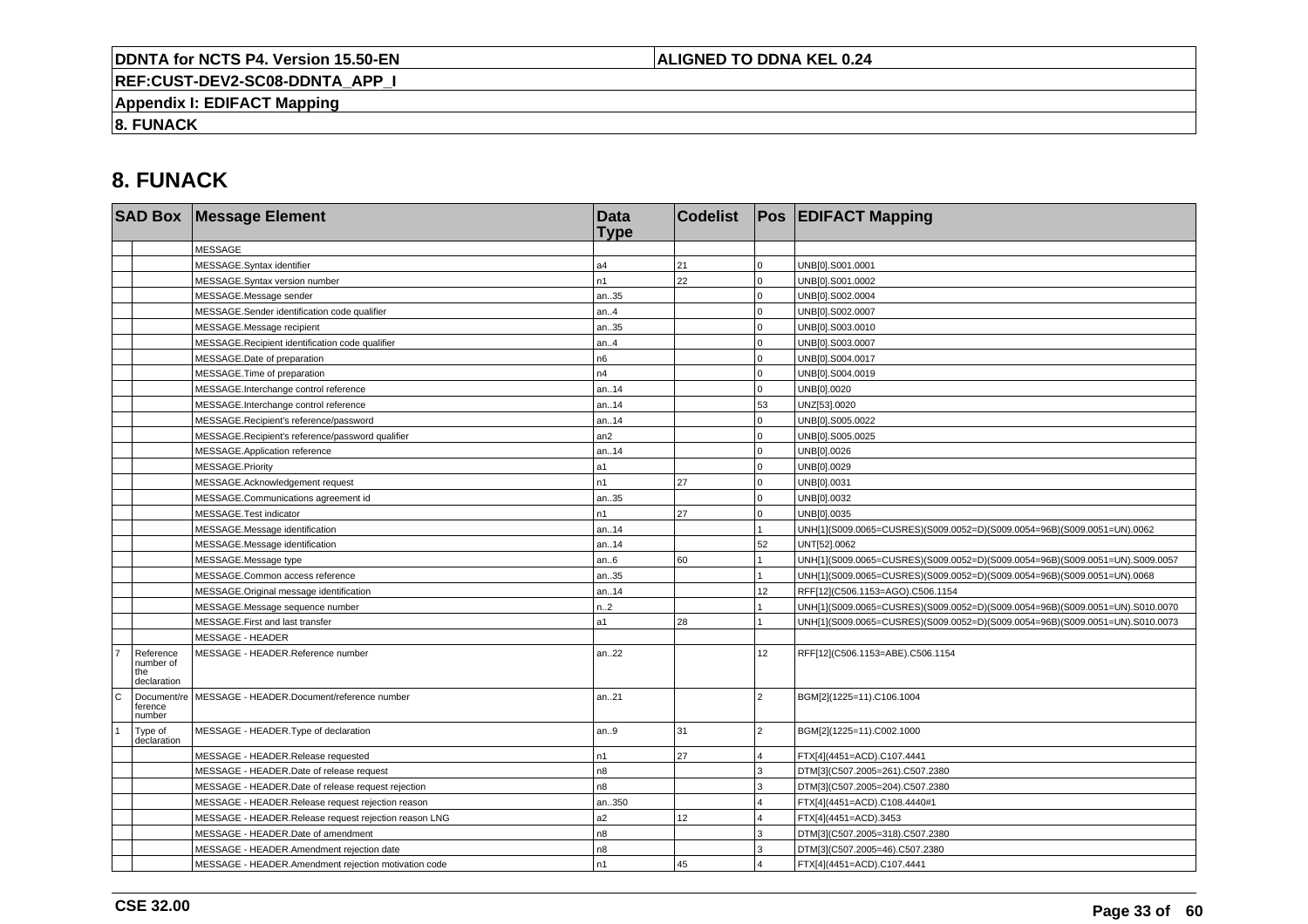## **ALIGNED TO DDNA KEL 0.24**

# **REF:CUST-DEV2-SC08-DDNTA\_APP\_I**

## **Appendix I: EDIFACT Mapping**

**8. FUNACK**

|  | MESSAGE - HEADER.Amendment rejection motivation text     | an350           |                 | 14             | FTX[4](4451=ACD).C108.4440#1    |
|--|----------------------------------------------------------|-----------------|-----------------|----------------|---------------------------------|
|  | MESSAGE - HEADER.Amendment rejection motivation text LNG | a2              | 12              | 14             | FTX[4](4451=ACD).3453           |
|  | MESSAGE - HEADER.Arrival rejection date                  | n <sub>8</sub>  |                 | Iз             | DTM[3](C507.2005=46).C507.2380  |
|  | MESSAGE - HEADER.Action to be taken                      | an350           |                 | $\overline{4}$ | FTX[4](4451=ABD).C108.4440#1    |
|  | MESSAGE - HEADER.Action to be taken LNG                  | a2              | 12              | 14             | FTX[4](4451=ABD).3453           |
|  | MESSAGE - HEADER.Arrival rejection reason                | an350           |                 | $\overline{4}$ | FTX[4](4451=ARR).C108.4440#1    |
|  | MESSAGE - HEADER.Arrival rejection reason LNG            | a2              | 12              | $\overline{4}$ | FTX[4](4451=ARR).3453           |
|  | MESSAGE - HEADER.Declaration rejection date              | n <sub>8</sub>  |                 | Iз             | DTM[3](C507.2005=46).C507.2380  |
|  | MESSAGE - HEADER.Declaration rejection reason            | an350           |                 | ا 4            | FTX[4](4451=ACD).C108.4440#1    |
|  | MESSAGE - HEADER.Declaration rejection reason LNG        | l a2            | 12 <sup>°</sup> | $\overline{4}$ | FTX[4](4451=ACD).3453           |
|  | MESSAGE - HEADER.Unloading remarks rejection date        | n8              |                 | l3             | DTM[3](C507.2005=357).C507.2380 |
|  | MESSAGE - HEADER.Unloading remarks rejection reason      | an350           |                 | $\overline{4}$ | FTX[4](4451=ACD).C108.4440#1    |
|  | MESSAGE - HEADER.Unloading remarks rejection reason LNG  | a2              | 12              | 14             | FTX[4](4451=ACD).3453           |
|  | MESSAGE - (PRINCIPAL) TRADER                             |                 |                 |                |                                 |
|  | MESSAGE - (PRINCIPAL) TRADER.Name                        | an35            |                 | l 9            | NAD[9](3035=AF).C080.3036#1     |
|  | MESSAGE - (PRINCIPAL) TRADER.Street and number           | an35            |                 | l 9            | NAD[9](3035=AF).C059.3042#1     |
|  | MESSAGE - (PRINCIPAL) TRADER.Postal code                 | an9             |                 | l 9            | NAD[9](3035=AF).3251            |
|  | MESSAGE - (PRINCIPAL) TRADER.City                        | an35            |                 | l 9            | NAD[9](3035=AF).3164            |
|  | MESSAGE - (PRINCIPAL) TRADER.Country code                | l a2            |                 | l 9            | NAD[9](3035=AF).3207            |
|  | MESSAGE - (PRINCIPAL) TRADER.NAD LNG                     | a2              | 12              | l 9            | NAD[9](3035=AF).3229            |
|  | MESSAGE - (PRINCIPAL) TRADER.TIN                         | an17            |                 | l 9            | NAD[9](3035=AF).C082.3039       |
|  | MESSAGE - (PRINCIPAL) TRADER.Holder ID TIR               | an17            |                 | l 9            | NAD[9](3035=AF).C080.3036#2     |
|  | MESSAGE - (DEPARTURE) CUSTOMS OFFICE                     |                 |                 |                |                                 |
|  | MESSAGE - (DEPARTURE) CUSTOMS OFFICE.Reference number    | an <sub>8</sub> |                 | l 6            | LOC[6](3227=118).C517.3225      |
|  | MESSAGE - FUNCTIONAL ERROR                               |                 |                 |                |                                 |
|  | MESSAGE - FUNCTIONAL ERROR. Error type                   | n2              | 49              | $\overline{4}$ | FTX[4](4451=AAO).C107.4441      |
|  | MESSAGE - FUNCTIONAL ERROR. Error pointer                | an210           |                 | $\overline{4}$ | FTX[4](4451=AAO).C108.4440#1    |
|  | MESSAGE - FUNCTIONAL ERROR.Error reason                  | an6             |                 | $\overline{4}$ | FTX[4](4451=AAO).C108.4440#4    |
|  | MESSAGE - FUNCTIONAL ERROR.Original attribute value      | an140           |                 | $\overline{4}$ | FTX[4](4451=AAP).C108.4440#1    |
|  |                                                          |                 |                 |                |                                 |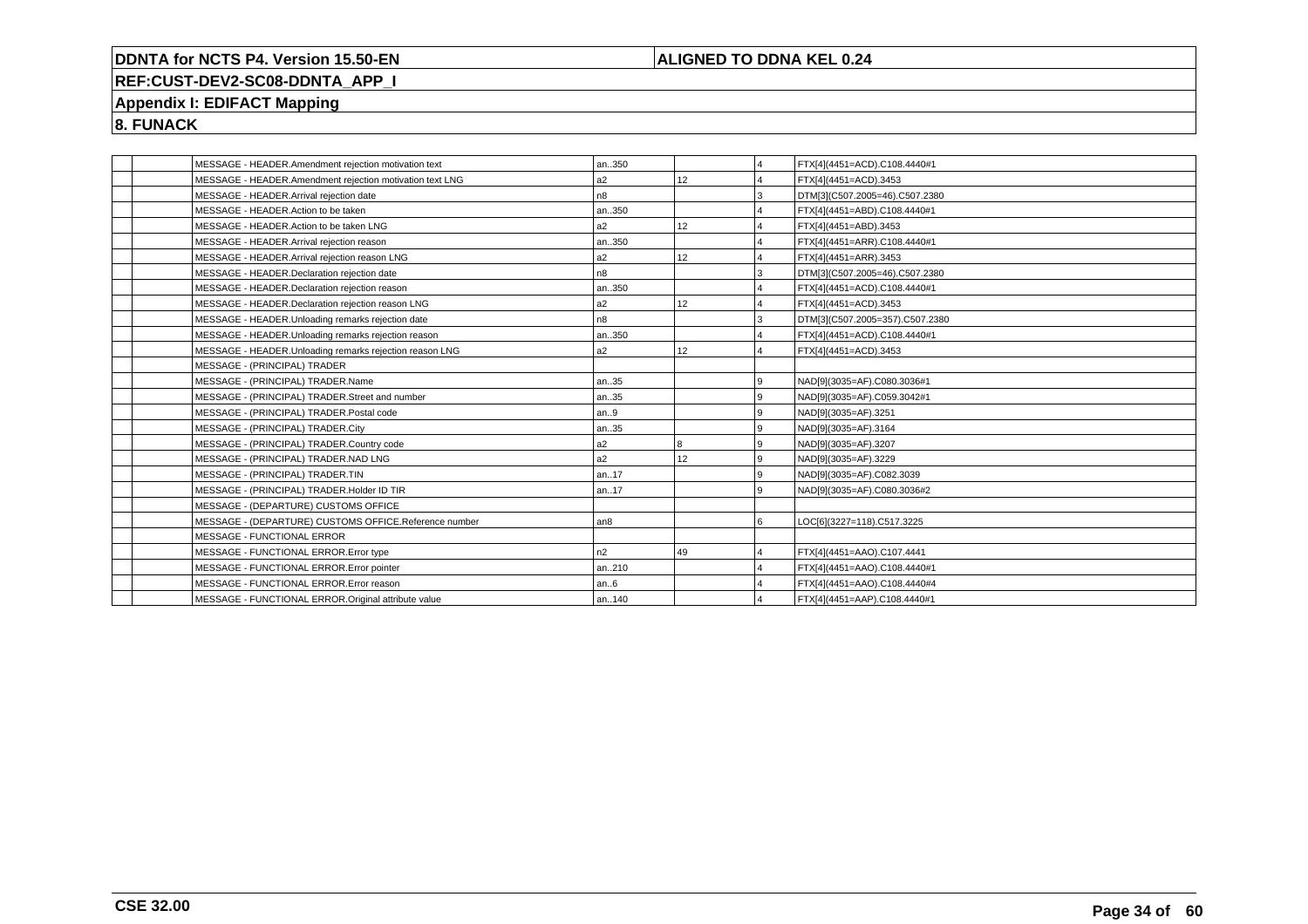## **ALIGNED TO DDNA KEL 0.24**

**REF:CUST-DEV2-SC08-DDNTA\_APP\_I**

**Appendix I: EDIFACT Mapping**

**9. GENRAL**

# **9. GENRAL**

|  | <b>SAD Box Message Element</b>                                                                                       | <b>Data</b><br>Type | <b>Codelist</b> |                  | <b>Pos EDIFACT Mapping</b>                                                   |
|--|----------------------------------------------------------------------------------------------------------------------|---------------------|-----------------|------------------|------------------------------------------------------------------------------|
|  | <b>MESSAGE</b>                                                                                                       |                     |                 |                  |                                                                              |
|  | MESSAGE.Syntax identifier                                                                                            | a <sub>4</sub>      | 21              | $\Omega$         | UNB[0].S001.0001                                                             |
|  | MESSAGE.Syntax version number                                                                                        | n1                  | 22              | $\Omega$         | UNB[0].S001.0002                                                             |
|  | MESSAGE.Message sender                                                                                               | an35                |                 | $\Omega$         | UNB[0].S002.0004                                                             |
|  | MESSAGE.Sender identification code qualifier                                                                         | an.4                |                 | $\Omega$         | UNB[0].S002.0007                                                             |
|  | MESSAGE.Message recipient                                                                                            | an35                |                 | $\Omega$         | UNB[0].S003.0010                                                             |
|  | MESSAGE.Recipient identification code qualifier                                                                      | an.4                |                 | $\Omega$         | UNB[0].S003.0007                                                             |
|  | MESSAGE.Date of preparation                                                                                          | n <sub>6</sub>      |                 | $\Omega$         | UNB[0].S004.0017                                                             |
|  | MESSAGE. Time of preparation                                                                                         | n4                  |                 | $\mathbf 0$      | UNB[0].S004.0019                                                             |
|  | MESSAGE.Interchange control reference                                                                                | an14                |                 | $\Omega$         | UNB[0].0020                                                                  |
|  | MESSAGE.Interchange control reference                                                                                | an14                |                 | 20               | UNZ[20].0020                                                                 |
|  | MESSAGE.Recipient's reference/password                                                                               | an14                |                 | $\Omega$         | UNB[0].S005.0022                                                             |
|  | MESSAGE.Recipient's reference/password qualifier                                                                     | an2                 |                 | $\Omega$         | UNB[0].S005.0025                                                             |
|  | MESSAGE.Application reference                                                                                        | an14                |                 | $\Omega$         | UNB[0].0026                                                                  |
|  | <b>MESSAGE.Priority</b>                                                                                              | a1                  |                 | $\Omega$         | UNB[0].0029                                                                  |
|  | MESSAGE.Acknowledgement request                                                                                      | n1                  | 27              | $\Omega$         | UNB[0].0031                                                                  |
|  | MESSAGE.Communications agreement id                                                                                  | an35                |                 | $\Omega$         | UNB[0].0032                                                                  |
|  | MESSAGE.Test indicator                                                                                               | n1                  | 27              | $\Omega$         | UNB[0].0035                                                                  |
|  | MESSAGE.Message identification                                                                                       | an14                |                 |                  | UNH[1](S009.0065=GENRAL)(S009.0052=D)(S009.0054=96B)(S009.0051=UN).0062      |
|  | MESSAGE.Message identification                                                                                       | an14                |                 | 19               | UNT[19].0062                                                                 |
|  | MESSAGE.Message type                                                                                                 | an6                 | 60              |                  | UNH[1](S009.0065=GENRAL)(S009.0052=D)(S009.0054=96B)(S009.0051=UN).S009.0057 |
|  | MESSAGE.Common access reference                                                                                      | an35                |                 |                  | UNH[1](S009.0065=GENRAL)(S009.0052=D)(S009.0054=96B)(S009.0051=UN).0068      |
|  | MESSAGE.Message sequence number                                                                                      | n2                  |                 |                  | UNH[1](S009.0065=GENRAL)(S009.0052=D)(S009.0054=96B)(S009.0051=UN).S010.0070 |
|  | MESSAGE. First and last transfer                                                                                     | a1                  | 28              |                  | UNH[1](S009.0065=GENRAL)(S009.0052=D)(S009.0054=96B)(S009.0051=UN).S010.0073 |
|  | MESSAGE - (AUTHORISED CONSIGNEE) TRADER                                                                              |                     |                 |                  |                                                                              |
|  | MESSAGE - (AUTHORISED CONSIGNEE) TRADER.Name                                                                         | an35                |                 | 12               | FTX[12](4451=AUT).C108.4440#1                                                |
|  | MESSAGE - (AUTHORISED CONSIGNEE) TRADER.Street and number                                                            | an35                |                 | 12 <sup>12</sup> | FTX[12](4451=AUT).C108.4440#2                                                |
|  | MESSAGE - (AUTHORISED CONSIGNEE) TRADER.Postal code                                                                  | an.9                |                 | 12 <sup>2</sup>  | FTX[12](4451=AUT).C108.4440#4                                                |
|  | MESSAGE - (AUTHORISED CONSIGNEE) TRADER.City                                                                         | an35                |                 | 12 <sup>2</sup>  | FTX[12](4451=AUT).C108.4440#3                                                |
|  | MESSAGE - (AUTHORISED CONSIGNEE) TRADER.Country code                                                                 | a2                  | 8               | 12               | FTX[12](4451=AUT).4453                                                       |
|  | MESSAGE - (AUTHORISED CONSIGNEE) TRADER.NAD LNG                                                                      | a2                  | 12              | 12 <sup>12</sup> | FTX[12](4451=AUT).3453                                                       |
|  | MESSAGE - (AUTHORISED CONSIGNEE) TRADER.TIN                                                                          | an17                |                 | 12 <sup>2</sup>  | FTX[12](4451=AUT).C107.4441                                                  |
|  | MESSAGE - (AUTHORISED CONSIGNEE) TRADER.Holder ID TIR                                                                | an17                |                 | 12 <sup>2</sup>  | FTX[12](4451=AUT).C108.4440#5                                                |
|  | MESSAGE - (AUTHORISED CONSIGNEE) TRADER - AUTHORISED GOODS LOCATION                                                  |                     |                 |                  |                                                                              |
|  | MESSAGE - (AUTHORISED CONSIGNEE) TRADER - AUTHORISED GOODS<br>LOCATION.Arrival authorised location of goods          | an17                |                 | 13               | FTX(4451=AUT).NAD[13](3035=EE).C082.3039                                     |
|  | MESSAGE - (AUTHORISED CONSIGNEE) TRADER - AUTHORISED GOODS LOCATION - AUTHORISED GOODS LOCATION LSD                  |                     |                 |                  |                                                                              |
|  | MESSAGE - (AUTHORISED CONSIGNEE) TRADER - AUTHORISED GOODS LOCATION -<br>AUTHORISED GOODS LOCATION LSD.Language code | a2                  | 12              | 14               | FTX(4451=AUT).NAD(3035=EE).LOC[14](3227=14).C517.3225                        |
|  | MESSAGE - (AUTHORISED CONSIGNEE) TRADER - AUTHORISED GOODS LOCATION -<br>AUTHORISED GOODS LOCATION LSD.Name          | an35                |                 | 14               | FTX(4451=AUT).NAD(3035=EE).LOC[14](3227=14).C517.3224                        |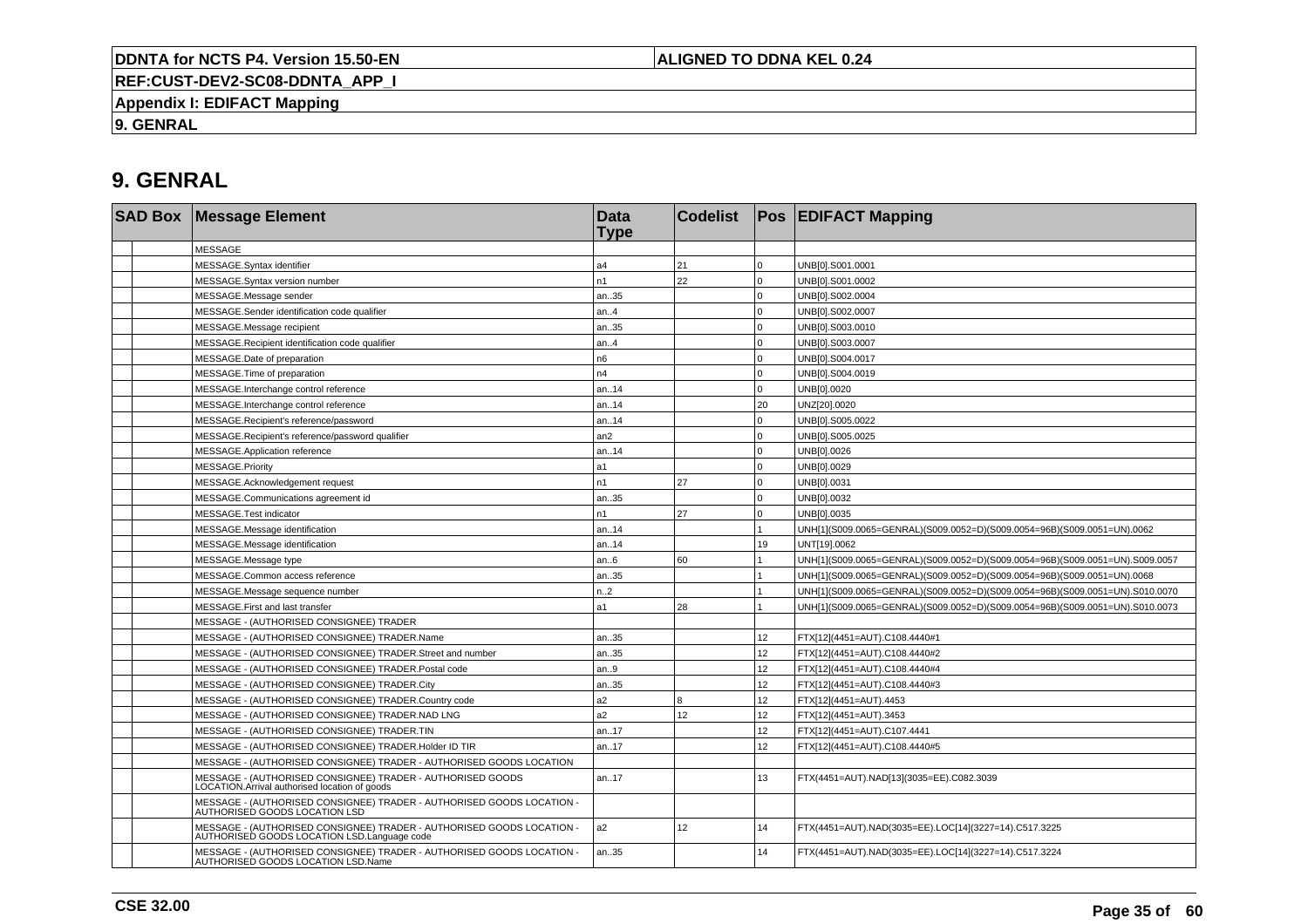## **ALIGNED TO DDNA KEL 0.24**

# **REF:CUST-DEV2-SC08-DDNTA\_APP\_I**

## **Appendix I: EDIFACT Mapping**

**9. GENRAL**

|    |                                                   | MESSAGE - (AUTHORISED CONSIGNEE) TRADER - AUTHORISED GOODS LOCATION -<br>AUTHORISED GOODS LOCATION LSD.Street and number | an35           |    | 14              | FTX(4451=AUT).NAD(3035=EE).LOC[14](3227=14).C519.3222 |
|----|---------------------------------------------------|--------------------------------------------------------------------------------------------------------------------------|----------------|----|-----------------|-------------------------------------------------------|
|    |                                                   | MESSAGE - (AUTHORISED CONSIGNEE) TRADER - AUTHORISED GOODS LOCATION -<br>AUTHORISED GOODS LOCATION LSD.Postal code       | lan9           |    | 14              | FTX(4451=AUT).NAD(3035=EE).LOC[14](3227=14).C553.3233 |
|    |                                                   | MESSAGE - (AUTHORISED CONSIGNEE) TRADER - AUTHORISED GOODS LOCATION -<br>AUTHORISED GOODS LOCATION LSD.City              | an35           |    | 14              | FTX(4451=AUT).NAD(3035=EE).LOC[14](3227=14).C553.3232 |
|    |                                                   | MESSAGE - (AUTHORISED CONSIGNEE) TRADER - AUTHORISED GOODS LOCATION -<br>AUTHORISED GOODS LOCATION LSD.Country code      | a <sub>2</sub> | 18 | 14              | FTX(4451=AUT).NAD(3035=EE).LOC[14](3227=14).C519.3223 |
|    |                                                   | MESSAGE - (AUTHORISED CONSIGNEE) TRADER - AUTHORISED GOODS LOCATION -<br>AUTHORISED GOODS LOCATION LSD.NAD LNG           | a <sub>2</sub> | 12 | 14              | FTX(4451=AUT).NAD(3035=EE).LOC[14](3227=14).5479      |
|    |                                                   | <b>MESSAGE - (DEPARTURE) CUSTOMS OFFICE</b>                                                                              |                |    |                 |                                                       |
|    |                                                   | MESSAGE - (DEPARTURE) CUSTOMS OFFICE.Reference number                                                                    | l an8          |    | 6               | NAD[6](3035=DP).C082.3039                             |
|    |                                                   | MESSAGE - (DESTINATION) CUSTOMS OFFICE                                                                                   |                |    |                 |                                                       |
| 53 | Customs<br>office of<br>destination:<br>reference | MESSAGE - (DESTINATION) CUSTOMS OFFICE.Reference number                                                                  | an8            |    |                 | NAD[6](3035=DS).C082.3039                             |
|    |                                                   | MESSAGE - CTL CONTROL                                                                                                    |                |    |                 |                                                       |
|    |                                                   | MESSAGE - CTL CONTROL.Trader authorised NCTS                                                                             | n1             | 27 | Δ               | RFF[4](C506.1153=ABB).C506.1156                       |
|    |                                                   | MESSAGE - CTL CONTROL.Trader authorised TIR                                                                              | n1             | 27 |                 | RFF[4](C506.1153=ABB).C506.1154                       |
|    |                                                   | MESSAGE - CTL CONTROL.Trader authorised                                                                                  | n1             |    |                 | RFF[4](C506.1153=ABB).C506.4000                       |
|    |                                                   | MESSAGE - (ACTUAL CONSIGNEE) TRADER                                                                                      |                |    |                 |                                                       |
|    |                                                   | MESSAGE - (ACTUAL CONSIGNEE) TRADER.Name                                                                                 | an35           |    | 12 <sup>2</sup> | FTX[12](4451=AUT).C108.4440#1                         |
|    |                                                   | MESSAGE - (ACTUAL CONSIGNEE) TRADER.Street and number                                                                    | an35           |    | 12              | FTX[12](4451=AUT).C108.4440#2                         |
|    |                                                   | MESSAGE - (ACTUAL CONSIGNEE) TRADER.Postal code                                                                          | lan9           |    | 12 <sup>°</sup> | FTX[12](4451=AUT).C108.4440#4                         |
|    |                                                   | MESSAGE - (ACTUAL CONSIGNEE) TRADER.City                                                                                 | an35           |    | 12              | FTX[12](4451=AUT).C108.4440#3                         |
|    |                                                   | MESSAGE - (ACTUAL CONSIGNEE) TRADER.Country code                                                                         | a <sub>2</sub> | 18 | 12 <sup>2</sup> | FTX[12](4451=AUT).4453                                |
|    |                                                   | MESSAGE - (ACTUAL CONSIGNEE) TRADER.NAD LNG                                                                              | a <sub>2</sub> | 12 | 12              | FTX[12](4451=AUT).3453                                |
|    |                                                   | MESSAGE - (ACTUAL CONSIGNEE) TRADER.TIN                                                                                  | an17           |    | 12              | FTX[12](4451=AUT).C107.4441                           |
|    |                                                   |                                                                                                                          |                |    |                 |                                                       |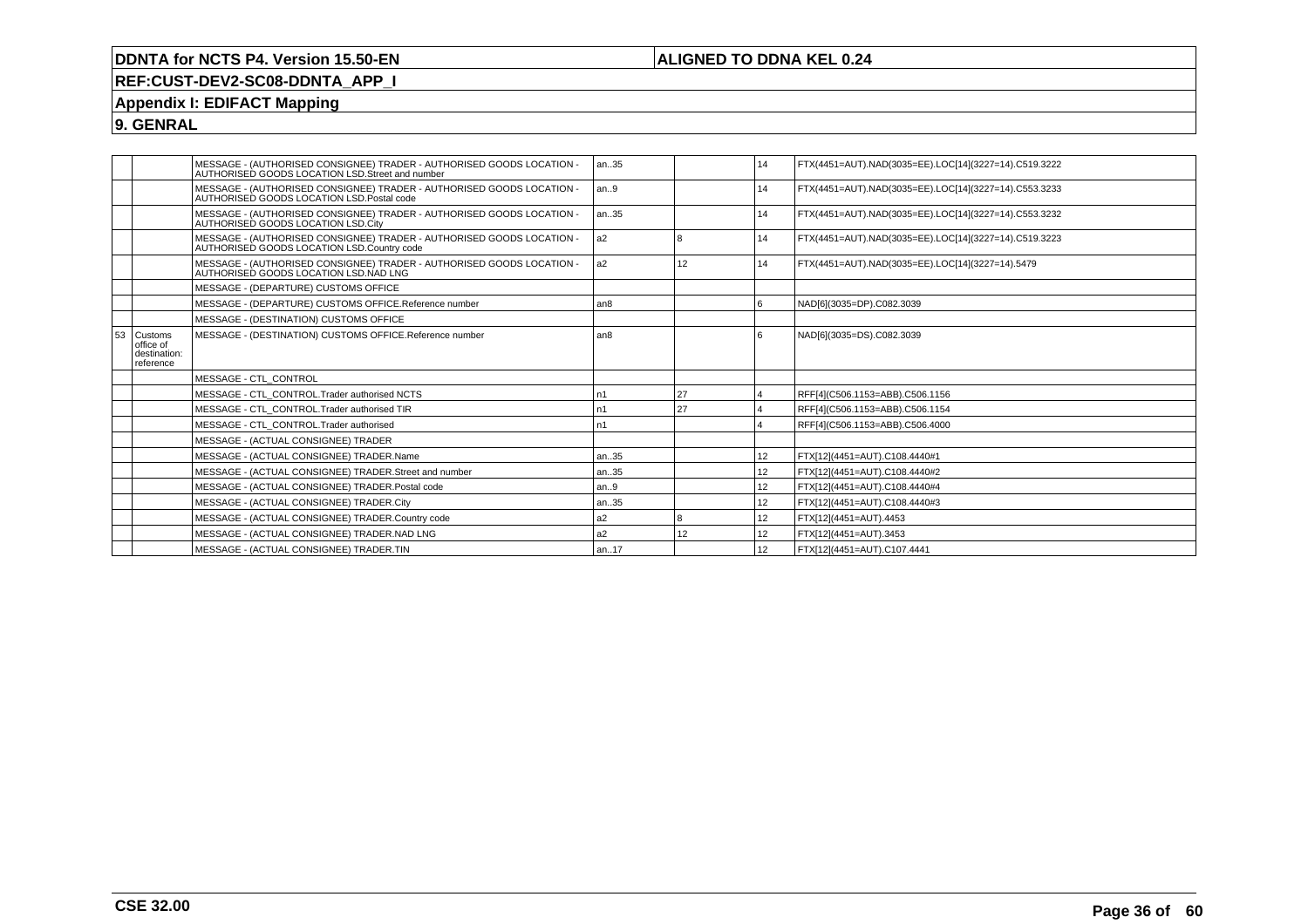## **ALIGNED TO DDNA KEL 0.24**

**REF:CUST-DEV2-SC08-DDNTA\_APP\_I**

**Appendix I: EDIFACT Mapping**

**10. GESMES**

|  | <b>SAD Box Message Element</b>                                                          | <b>Data</b><br><b>Type</b> | <b>Codelist</b> |                 | <b>Pos EDIFACT Mapping</b>                                                   |
|--|-----------------------------------------------------------------------------------------|----------------------------|-----------------|-----------------|------------------------------------------------------------------------------|
|  | <b>MESSAGE</b>                                                                          |                            |                 |                 |                                                                              |
|  | MESSAGE.Syntax identifier                                                               | a4                         | 21              | $\Omega$        | UNB[0].S001.0001                                                             |
|  | MESSAGE.Syntax version number                                                           | n <sub>1</sub>             | 22              | $\Omega$        | UNB[0].S001.0002                                                             |
|  | MESSAGE.Message sender                                                                  | an35                       |                 | $\Omega$        | UNB[0].S002.0004                                                             |
|  | MESSAGE.Sender identification code qualifier                                            | an4                        |                 | $\Omega$        | UNB[0].S002.0007                                                             |
|  | MESSAGE.Message recipient                                                               | an35                       |                 | $\Omega$        | UNB[0].S003.0010                                                             |
|  | MESSAGE.Recipient identification code qualifier                                         | an4                        |                 | $\Omega$        | UNB[0].S003.0007                                                             |
|  | MESSAGE.Date of preparation                                                             | n <sub>6</sub>             |                 | $\Omega$        | UNB[0].S004.0017                                                             |
|  | MESSAGE. Time of preparation                                                            | n4                         |                 |                 | UNB[0].S004.0019                                                             |
|  | MESSAGE.Interchange control reference                                                   | l an14                     |                 | $\Omega$        | UNB[0].0020                                                                  |
|  | MESSAGE.Interchange control reference                                                   | l an14                     |                 | 58              | UNZ[58].0020                                                                 |
|  | MESSAGE.Recipient's reference/password                                                  | l an14                     |                 | $\Omega$        | UNB[0].S005.0022                                                             |
|  | MESSAGE.Recipient's reference/password qualifier                                        | an2                        |                 | $\Omega$        | UNB[0].S005.0025                                                             |
|  | MESSAGE.Test indicator                                                                  | n <sub>1</sub>             | 27              | $\mathbf 0$     | UNB[0].0035                                                                  |
|  | MESSAGE.Message identification                                                          | an14                       |                 |                 | UNH[1](S009.0065=GESMES)(S009.0052=D)(S009.0054=96B)(S009.0051=UN).0062      |
|  | MESSAGE.Message identification                                                          | an14                       |                 | 57              | UNT[57].0062                                                                 |
|  | MESSAGE.Message type                                                                    | an.6                       | 60              |                 | UNH[1](S009.0065=GESMES)(S009.0052=D)(S009.0054=96B)(S009.0051=UN).S009.0057 |
|  | <b>MESSAGE - HEADER</b>                                                                 |                            |                 |                 |                                                                              |
|  | MESSAGE - HEADER.Period from date                                                       | n <sub>8</sub>             |                 | 3               | DTM[3](C507.2005=200).C507.2380                                              |
|  | MESSAGE - HEADER.Period to date                                                         | n8                         |                 | 3               | DTM[3](C507.2005=201).C507.2380                                              |
|  | MESSAGE - HEADER.Extraction                                                             | In1                        | 27              | 3               | DTM[3](C507.2005=202).C507.2380                                              |
|  | MESSAGE - RESULTS OF CONTROL                                                            |                            |                 |                 |                                                                              |
|  | MESSAGE - RESULTS OF CONTROL.Control indicator                                          | an <sub>2</sub>            | 41              | 10              | VLI[10](C780.7405=36).C780.1518                                              |
|  | MESSAGE - RESULTS OF CONTROL - LANGUAGE SPECIFIC DATA                                   |                            |                 |                 |                                                                              |
|  | MESSAGE - RESULTS OF CONTROL - LANGUAGE SPECIFIC DATA.Language code                     | a2                         | 12              | 12              | VLI(C780.7405=36).FTX[12](4451=ACV).4453                                     |
|  | MESSAGE - RESULTS OF CONTROL - LANGUAGE SPECIFIC DATA.Description                       | an140                      |                 | 12              | VLI(C780.7405=36).FTX[12](4451=ACV).C108.4440#1                              |
|  | MESSAGE - RESULTS OF CONTROL - LANGUAGE SPECIFIC DATA.Language specific data a2<br>LNG. |                            | 12              | 12              | VLI(C780.7405=36).FTX[12](4451=ACV).3453                                     |
|  | MESSAGE - RESULTS OF CONTROL - ACTION                                                   |                            |                 |                 |                                                                              |
|  | MESSAGE - RESULTS OF CONTROL - ACTION.Operation                                         | l a1                       | 24              | 12 <sup>2</sup> | VLI(C780.7405=36).FTX[12](4451=ABS).C107.4441                                |
|  | MESSAGE - RESULTS OF CONTROL - ACTION. Validity date                                    | n <sub>8</sub>             |                 | 12              | VLI(C780.7405=36).FTX[12](4451=ABS).C108.4440#1                              |
|  | MESSAGE - RESULTS OF CONTROL - ACTION.Modification subtype                              | n <sub>1</sub>             |                 | 12 <sup>2</sup> | VLI(C780.7405=36).FTX[12](4451=ABS).C108.4440#2                              |
|  | MESSAGE - RESULTS OF CONTROL - ACTION.Legal references                                  | an70                       |                 | 12              | VLI(C780.7405=36).FTX[12](4451=ABS).C108.4440#3                              |
|  | MESSAGE - RESULTS OF CONTROL - ACTION.Responsible data manager                          | an35                       |                 | 12              | VLI(C780.7405=36).FTX[12](4451=ABS).C108.4440#4                              |
|  | MESSAGE - RESULTS OF CONTROL - ACTION.Action identification                             | an20                       |                 | 12              | VLI(C780.7405=36).FTX[12](4451=ABS).C108.4440#5                              |
|  | MESSAGE - AMENDMENT REJECTION MOTIVATION                                                |                            |                 |                 |                                                                              |
|  | MESSAGE - AMENDMENT REJECTION MOTIVATION.Amendment rejection motivation code            | In1                        | 45              | 10              | VLI[10](C780.7405=31).C780.1518                                              |
|  | MESSAGE - AMENDMENT REJECTION MOTIVATION - LANGUAGE SPECIFIC DATA                       |                            |                 |                 |                                                                              |
|  | MESSAGE - AMENDMENT REJECTION MOTIVATION - LANGUAGE SPECIFIC<br>DATA.Language code      | a <sub>2</sub>             | 12              | 12 <sup>2</sup> | VLI(C780.7405=31).FTX[12](4451=ACV).4453                                     |
|  | MESSAGE - AMENDMENT REJECTION MOTIVATION - LANGUAGE SPECIFIC<br>DATA.Description        | lan140                     |                 | 12              | VLI(C780.7405=31).FTX[12](4451=ACV).C108.4440#1                              |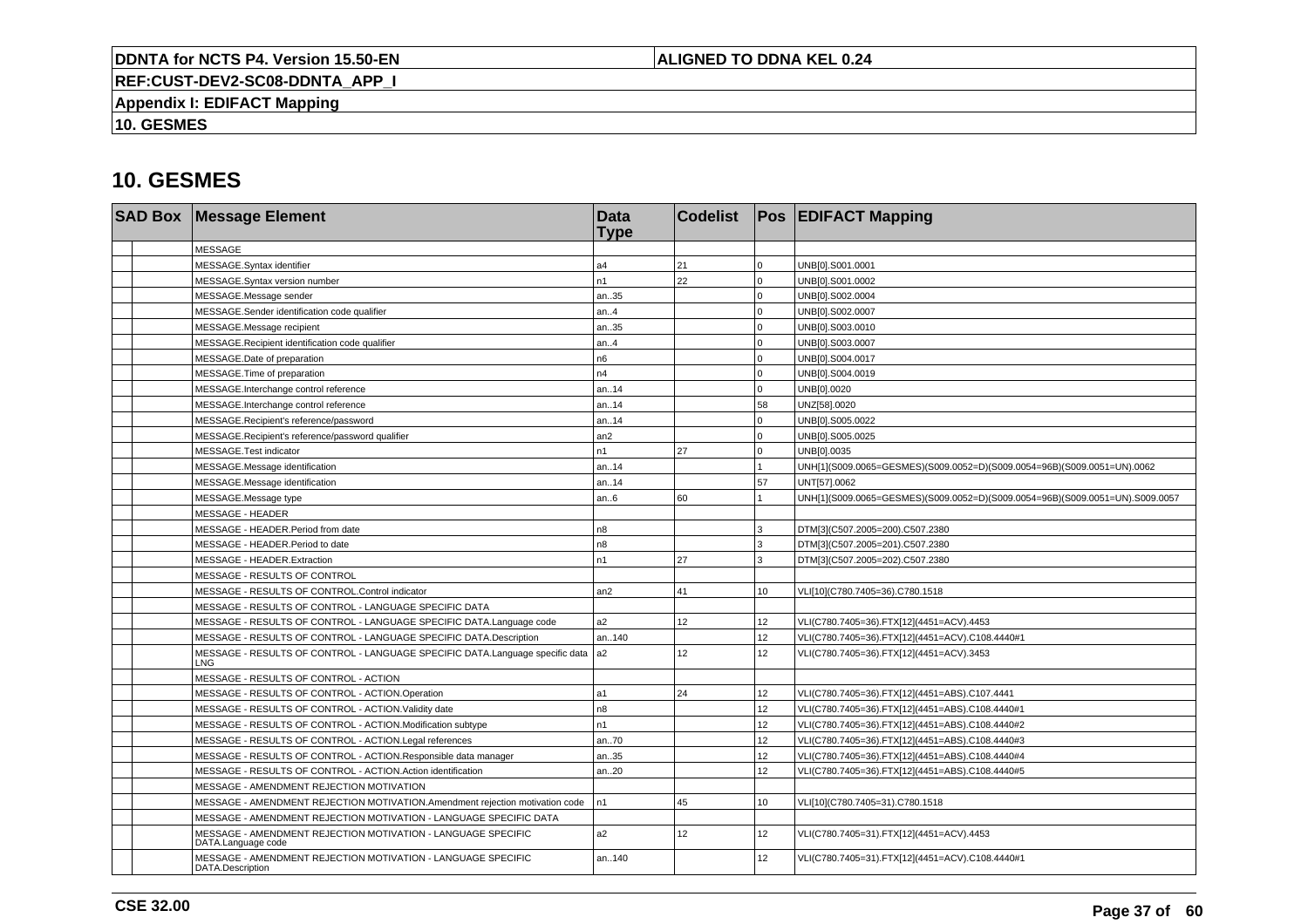## **ALIGNED TO DDNA KEL 0.24**

## **REF:CUST-DEV2-SC08-DDNTA\_APP\_I**

## **Appendix I: EDIFACT Mapping**

| MESSAGE - AMENDMENT REJECTION MOTIVATION - LANGUAGE SPECIFIC<br>DATA.Language specific data LNG | a <sub>2</sub> | 12              | 12              | VLI(C780.7405=31).FTX[12](4451=ACV).3453        |
|-------------------------------------------------------------------------------------------------|----------------|-----------------|-----------------|-------------------------------------------------|
| MESSAGE - AMENDMENT REJECTION MOTIVATION - ACTION                                               |                |                 |                 |                                                 |
| MESSAGE - AMENDMENT REJECTION MOTIVATION - ACTION.Operation                                     | a1             | 24              | 12              | VLI(C780.7405=31).FTX[12](4451=ABS).C107.4441   |
| MESSAGE - AMENDMENT REJECTION MOTIVATION - ACTION. Validity date                                | n <sub>8</sub> |                 | 12              | VLI(C780.7405=31).FTX[12](4451=ABS).C108.4440#1 |
| MESSAGE - AMENDMENT REJECTION MOTIVATION - ACTION. Modification subtype                         | n1             |                 | 12              | VLI(C780.7405=31).FTX[12](4451=ABS).C108.4440#2 |
| MESSAGE - AMENDMENT REJECTION MOTIVATION - ACTION.Legal references                              | an70           |                 | 12 <sup>2</sup> | VLI(C780.7405=31).FTX[12](4451=ABS).C108.4440#3 |
| MESSAGE - AMENDMENT REJECTION MOTIVATION - ACTION.Responsible data manager                      | an35           |                 | 12 <sup>2</sup> | VLI(C780.7405=31).FTX[12](4451=ABS).C108.4440#4 |
| MESSAGE - AMENDMENT REJECTION MOTIVATION - ACTION.Action identification                         | an20           |                 | 12              | VLI(C780.7405=31).FTX[12](4451=ABS).C108.4440#5 |
| MESSAGE - AAR/AER REJECTION REASON                                                              |                |                 |                 |                                                 |
| MESSAGE - AAR/AER REJECTION REASON.AAR/AER rejection reason code                                | n.2            | 43              | 10              | VLI[10](C780.7405=29).C780.1518                 |
| MESSAGE - AAR/AER REJECTION REASON - LANGUAGE SPECIFIC DATA                                     |                |                 |                 |                                                 |
| MESSAGE - AAR/AER REJECTION REASON - LANGUAGE SPECIFIC DATA.Language code                       | a <sub>2</sub> | 12              | 12              | VLI(C780.7405=29).FTX[12](4451=ACV).4453        |
| MESSAGE - AAR/AER REJECTION REASON - LANGUAGE SPECIFIC DATA.Description                         | an140          |                 | 12 <sup>2</sup> | VLI(C780.7405=29).FTX[12](4451=ACV).C108.4440#1 |
| MESSAGE - AAR/AER REJECTION REASON - LANGUAGE SPECIFIC DATA.Language<br>specific data LNG       | a2             | 12 <sup>°</sup> | 12 <sup>2</sup> | VLI(C780.7405=29).FTX[12](4451=ACV).3453        |
| MESSAGE - AAR/AER REJECTION REASON - ACTION                                                     |                |                 |                 |                                                 |
| MESSAGE - AAR/AER REJECTION REASON - ACTION.Operation                                           | a1             | 24              | 12              | VLI(C780.7405=29).FTX[12](4451=ABS).C107.4441   |
| MESSAGE - AAR/AER REJECTION REASON - ACTION. Validity date                                      | n8             |                 | 12 <sup>2</sup> | VLI(C780.7405=29).FTX[12](4451=ABS).C108.4440#1 |
| MESSAGE - AAR/AER REJECTION REASON - ACTION.Modification subtype                                | n <sub>1</sub> |                 | 12              | VLI(C780.7405=29).FTX[12](4451=ABS).C108.4440#2 |
| MESSAGE - AAR/AER REJECTION REASON - ACTION.Legal references                                    | an70           |                 | 12              | VLI(C780.7405=29).FTX[12](4451=ABS).C108.4440#3 |
| MESSAGE - AAR/AER REJECTION REASON - ACTION.Responsible data manager                            | an35           |                 | 12 <sup>2</sup> | VLI(C780.7405=29).FTX[12](4451=ABS).C108.4440#4 |
| MESSAGE - AAR/AER REJECTION REASON - ACTION.Action identification                               | an.20          |                 | 12 <sup>2</sup> | VLI(C780.7405=29).FTX[12](4451=ABS).C108.4440#5 |
| MESSAGE - ATR REJECTION REASON                                                                  |                |                 |                 |                                                 |
| MESSAGE - ATR REJECTION REASON.ATR rejection reason code                                        | n.2            | 44              | 10              | VLI[10](C780.7405=32).C780.1518                 |
| MESSAGE - ATR REJECTION REASON - LANGUAGE SPECIFIC DATA                                         |                |                 |                 |                                                 |
| MESSAGE - ATR REJECTION REASON - LANGUAGE SPECIFIC DATA.Language code                           | a2             | 12              | 12              | VLI(C780.7405=32).FTX[12](4451=ACV).4453        |
| MESSAGE - ATR REJECTION REASON - LANGUAGE SPECIFIC DATA.Description                             | an140          |                 | 12 <sup>2</sup> | VLI(C780.7405=32).FTX[12](4451=ACV).C108.4440#1 |
| MESSAGE - ATR REJECTION REASON - LANGUAGE SPECIFIC DATA.Language specific<br>data LNG           | a2             | 12 <sup>°</sup> | 12 <sup>2</sup> | VLI(C780.7405=32).FTX[12](4451=ACV).3453        |
| MESSAGE - ATR REJECTION REASON - ACTION                                                         |                |                 |                 |                                                 |
| MESSAGE - ATR REJECTION REASON - ACTION.Operation                                               | a1             | 24              | 12              | VLI(C780.7405=32).FTX[12](4451=ABS).C107.4441   |
| MESSAGE - ATR REJECTION REASON - ACTION. Validity date                                          | n <sub>8</sub> |                 | 12 <sup>2</sup> | VLI(C780.7405=32).FTX[12](4451=ABS).C108.4440#1 |
| MESSAGE - ATR REJECTION REASON - ACTION.Modification subtype                                    | n1             |                 | 12              | VLI(C780.7405=32).FTX[12](4451=ABS).C108.4440#2 |
| MESSAGE - ATR REJECTION REASON - ACTION.Legal references                                        | an70           |                 | 12 <sup>2</sup> | VLI(C780.7405=32).FTX[12](4451=ABS).C108.4440#3 |
| MESSAGE - ATR REJECTION REASON - ACTION.Responsible data manager                                | an35           |                 | 12              | VLI(C780.7405=32).FTX[12](4451=ABS).C108.4440#4 |
| MESSAGE - ATR REJECTION REASON - ACTION.Action identification                                   | an20           |                 | 12              | VLI(C780.7405=32).FTX[12](4451=ABS).C108.4440#5 |
| MESSAGE - CONTROL RESULT CODE                                                                   |                |                 |                 |                                                 |
| MESSAGE - CONTROL RESULT CODE.Control result code                                               | an2            | 47              | 10              | VLI[10](C780.7405=6).C780.1518                  |
| MESSAGE - CONTROL RESULT CODE - ACTION                                                          |                |                 |                 |                                                 |
| MESSAGE - CONTROL RESULT CODE - ACTION.Operation                                                | a1             | 24              | 12 <sup>2</sup> | VLI(C780.7405=6).FTX[12](4451=ABS).C107.4441    |
| MESSAGE - CONTROL RESULT CODE - ACTION. Validity date                                           | n <sub>8</sub> |                 | 12 <sup>2</sup> | VLI(C780.7405=6).FTX[12](4451=ABS).C108.4440#1  |
| MESSAGE - CONTROL RESULT CODE - ACTION.Modification subtype                                     | n1             |                 | 12              | VLI(C780.7405=6).FTX[12](4451=ABS).C108.4440#2  |
| MESSAGE - CONTROL RESULT CODE - ACTION.Legal references                                         | an70           |                 | 12              | VLI(C780.7405=6).FTX[12](4451=ABS).C108.4440#3  |
| MESSAGE - CONTROL RESULT CODE - ACTION.Responsible data manager                                 | an35           |                 | 12              | VLI(C780.7405=6).FTX[12](4451=ABS).C108.4440#4  |
| MESSAGE - CONTROL RESULT CODE - ACTION.Action identification                                    | an20           |                 | 12 <sup>2</sup> | VLI(C780.7405=6).FTX[12](4451=ABS).C108.4440#5  |
| MESSAGE - CONTROL RESULT CODE - LANGUAGE SPECIFIC DATA                                          |                |                 |                 |                                                 |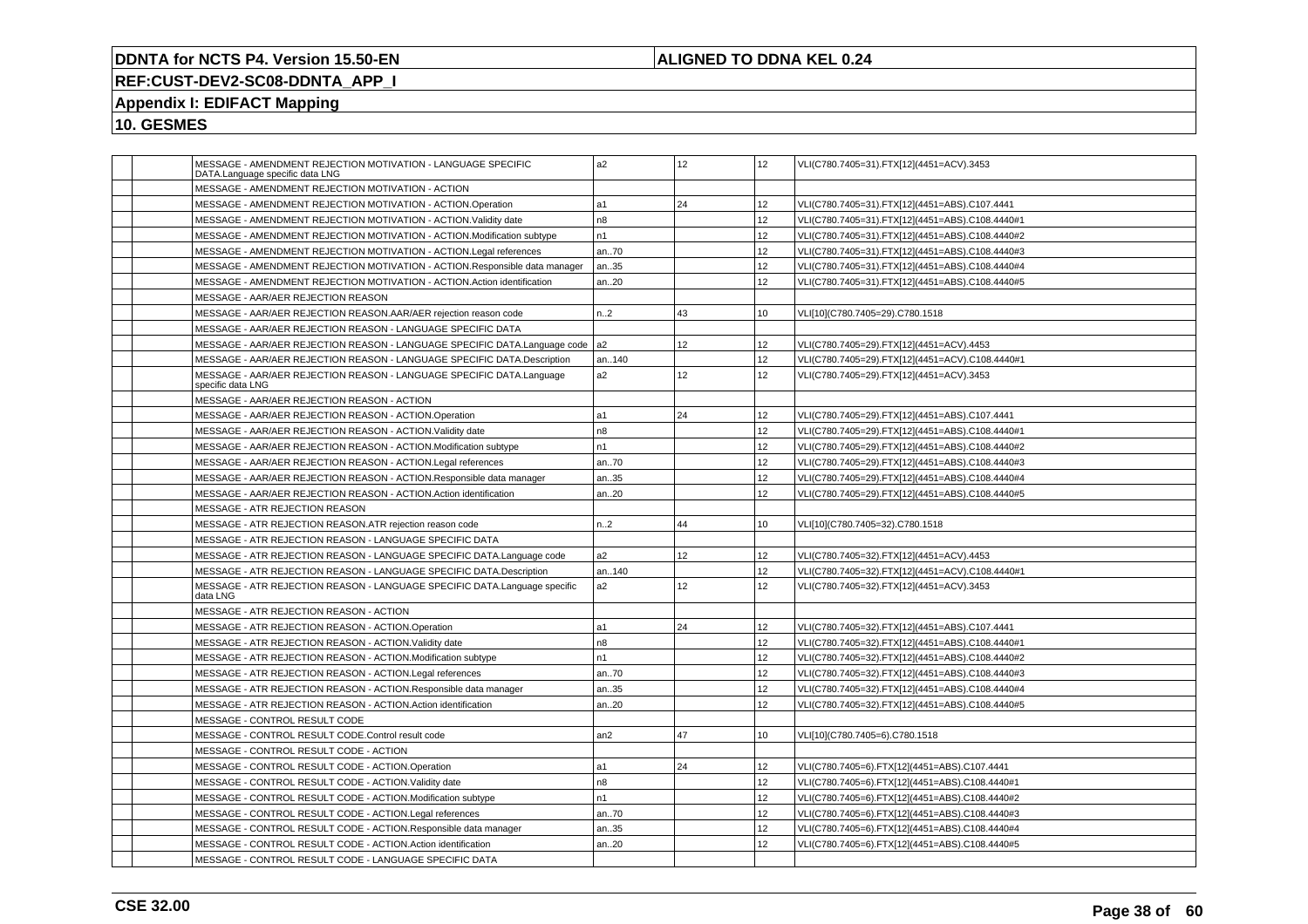## **ALIGNED TO DDNA KEL 0.24**

## **REF:CUST-DEV2-SC08-DDNTA\_APP\_I**

## **Appendix I: EDIFACT Mapping**

|          | MESSAGE - CONTROL RESULT CODE - LANGUAGE SPECIFIC DATA.Language code         | a2             | 12              | 12              | VLI(C780.7405=6).FTX[12](4451=ACV).4453           |
|----------|------------------------------------------------------------------------------|----------------|-----------------|-----------------|---------------------------------------------------|
|          | MESSAGE - CONTROL RESULT CODE - LANGUAGE SPECIFIC DATA.Description           | an140          |                 | 12 <sup>°</sup> | VLI(C780.7405=6).FTX[12](4451=ACV).C108.4440#1    |
| data LNG | MESSAGE - CONTROL RESULT CODE - LANGUAGE SPECIFIC DATA.Language specific     | a2             | 12 <sup>°</sup> | 12              | VLI(C780.7405=6).FTX[12](4451=ACV).3453           |
|          | MESSAGE - COUNTRY                                                            |                |                 |                 |                                                   |
|          | MESSAGE - COUNTRY.Country code                                               | a2             | 8               | 10              | VLI[10](C780.7405=8).C780.1518                    |
|          | MESSAGE - COUNTRY.TCC entry date                                             | n8             |                 | 11              | VLI(C780.7405=8).DTM[11](C507.2005=146).C507.2380 |
|          | MESSAGE - COUNTRY.NCTS entry date                                            | n8             |                 | 11              | VLI(C780.7405=8).DTM[11](C507.2005=375).C507.2380 |
|          | MESSAGE - COUNTRY.Geo-nomenclature code                                      | n3             | 16              | 10              | VLI[10](C780.7405=8).4513                         |
|          | MESSAGE - COUNTRY.Country regime code                                        | an3            | 11              | 10              | VLI[10](C780.7405=8).1507                         |
|          | MESSAGE - COUNTRY - ACTION                                                   |                |                 |                 |                                                   |
|          | MESSAGE - COUNTRY - ACTION.Operation                                         | a1             | 24              | 12              | VLI(C780.7405=8).FTX[12](4451=ABS).C107.4441      |
|          | MESSAGE - COUNTRY - ACTION.Validity date                                     | n <sub>8</sub> |                 | 12              | VLI(C780.7405=8).FTX[12](4451=ABS).C108.4440#1    |
|          | MESSAGE - COUNTRY - ACTION.Modification subtype                              | n1             |                 | 12              | VLI(C780.7405=8).FTX[12](4451=ABS).C108.4440#2    |
|          | MESSAGE - COUNTRY - ACTION.Legal references                                  | an70           |                 | 12              | VLI(C780.7405=8).FTX[12](4451=ABS).C108.4440#3    |
|          | MESSAGE - COUNTRY - ACTION.Responsible data manager                          | an35           |                 | 12              | VLI(C780.7405=8).FTX[12](4451=ABS).C108.4440#4    |
|          | MESSAGE - COUNTRY - ACTION.Action identification                             | an20           |                 | 12              | VLI(C780.7405=8).FTX[12](4451=ABS).C108.4440#5    |
|          | MESSAGE - COUNTRY - LANGUAGE SPECIFIC DATA                                   |                |                 |                 |                                                   |
|          | MESSAGE - COUNTRY - LANGUAGE SPECIFIC DATA.Language code                     | a2             | 12              | 12              | VLI(C780.7405=8).FTX[12](4451=ACV).4453           |
|          | MESSAGE - COUNTRY - LANGUAGE SPECIFIC DATA.Description                       | an140          |                 | 12              | VLI(C780.7405=8).FTX[12](4451=ACV).C108.4440#1    |
|          | MESSAGE - COUNTRY - LANGUAGE SPECIFIC DATA.Language specific data LNG        | a2             | 12              | 12              | VLI(C780.7405=8).FTX[12](4451=ACV).3453           |
|          | MESSAGE - COUNTRY REGIME                                                     |                |                 |                 |                                                   |
|          | MESSAGE - COUNTRY REGIME.Country regime code                                 | an3            | 11              | 10              | VLI[10](C780.7405=9).C780.1518                    |
|          | MESSAGE - COUNTRY REGIME - ACTION                                            |                |                 |                 |                                                   |
|          | MESSAGE - COUNTRY REGIME - ACTION.Operation                                  | la1            | 24              | 12              | VLI(C780.7405=9).FTX[12](4451=ABS).C107.4441      |
|          | MESSAGE - COUNTRY REGIME - ACTION. Validity date                             | n <sub>8</sub> |                 | 12              | VLI(C780.7405=9).FTX[12](4451=ABS).C108.4440#1    |
|          | MESSAGE - COUNTRY REGIME - ACTION.Modification subtype                       | n1             |                 | 12 <sup>°</sup> | VLI(C780.7405=9).FTX[12](4451=ABS).C108.4440#2    |
|          | MESSAGE - COUNTRY REGIME - ACTION.Legal references                           | an70           |                 | 12              | VLI(C780.7405=9).FTX[12](4451=ABS).C108.4440#3    |
|          | MESSAGE - COUNTRY REGIME - ACTION.Responsible data manager                   | an35           |                 | 12              | VLI(C780.7405=9).FTX[12](4451=ABS).C108.4440#4    |
|          | MESSAGE - COUNTRY REGIME - ACTION.Action identification                      | an20           |                 | 12              | VLI(C780.7405=9).FTX[12](4451=ABS).C108.4440#5    |
|          | MESSAGE - COUNTRY REGIME - LANGUAGE SPECIFIC DATA                            |                |                 |                 |                                                   |
|          | MESSAGE - COUNTRY REGIME - LANGUAGE SPECIFIC DATA.Language code              | a2             | 12              | 12              | VLI(C780.7405=9).FTX[12](4451=ACV).4453           |
|          | MESSAGE - COUNTRY REGIME - LANGUAGE SPECIFIC DATA.Description                | an140          |                 | 12              | VLI(C780.7405=9).FTX[12](4451=ACV).C108.4440#1    |
|          | MESSAGE - COUNTRY REGIME - LANGUAGE SPECIFIC DATA.Language specific data LNG | l a2           | 12              | 12              | VLI(C780.7405=9).FTX[12](4451=ACV).3453           |
|          | MESSAGE - CUSTOMS OFFICE GEO INFO                                            |                |                 |                 |                                                   |
|          | MESSAGE - CUSTOMS OFFICE GEO INFO.Geo info code                              | an.6           | 15              | 10              | VLI[10](C780.7405=AF).C780.1518                   |
|          | MESSAGE - CUSTOMS OFFICE GEO INFO - ACTION                                   |                |                 |                 |                                                   |
|          | MESSAGE - CUSTOMS OFFICE GEO INFO - ACTION.Operation                         | a1             | 24              | 12              | VLI(C780.7405=AF).FTX[12](4451=ABS).C107.4441     |
|          | MESSAGE - CUSTOMS OFFICE GEO INFO - ACTION. Validity date                    | n8             |                 | 12              | VLI(C780.7405=AF).FTX[12](4451=ABS).C108.4440#1   |
|          | MESSAGE - CUSTOMS OFFICE GEO INFO - ACTION.Modification subtype              | n1             |                 | 12 <sup>°</sup> | VLI(C780.7405=AF).FTX[12](4451=ABS).C108.4440#2   |
|          | MESSAGE - CUSTOMS OFFICE GEO INFO - ACTION.Legal references                  | an70           |                 | 12              | VLI(C780.7405=AF).FTX[12](4451=ABS).C108.4440#3   |
|          | MESSAGE - CUSTOMS OFFICE GEO INFO - ACTION.Responsible data manager          | an35           |                 | 12              | VLI(C780.7405=AF).FTX[12](4451=ABS).C108.4440#4   |
|          | MESSAGE - CUSTOMS OFFICE GEO INFO - ACTION.Action identification             | an20           |                 | 12              | VLI(C780.7405=AF).FTX[12](4451=ABS).C108.4440#5   |
|          | MESSAGE - CUSTOMS OFFICE GEO INFO - LANGUAGE SPECIFIC DATA                   |                |                 |                 |                                                   |
|          | MESSAGE - CUSTOMS OFFICE GEO INFO - LANGUAGE SPECIFIC DATA.Language code     | a2             | 12              | 12              | VLI(C780.7405=AF).FTX[12](4451=ACV).4453          |
|          | MESSAGE - CUSTOMS OFFICE GEO INFO - LANGUAGE SPECIFIC DATA.Description       | an140          |                 | 12              | VLI(C780.7405=AF).FTX[12](4451=ACV).C108.4440#1   |
|          |                                                                              |                |                 |                 |                                                   |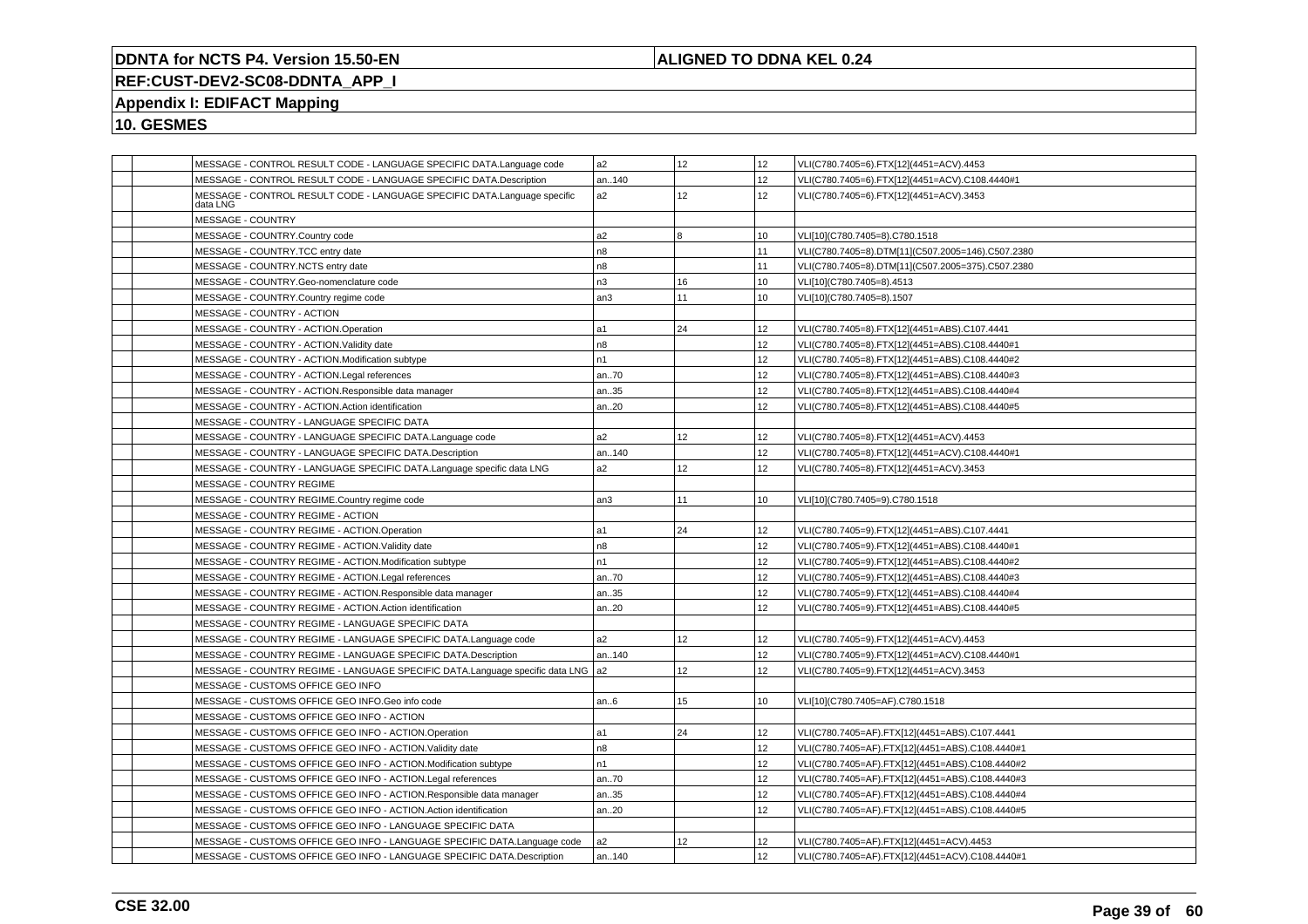## **ALIGNED TO DDNA KEL 0.24**

# **REF:CUST-DEV2-SC08-DDNTA\_APP\_I**

## **Appendix I: EDIFACT Mapping**

| MESSAGE - CUSTOMS OFFICE GEO INFO - LANGUAGE SPECIFIC DATA.Language<br>specific data LNG           | a <sub>2</sub>   | 12 | 12              | VLI(C780.7405=AF).FTX[12](4451=ACV).3453        |
|----------------------------------------------------------------------------------------------------|------------------|----|-----------------|-------------------------------------------------|
| MESSAGE - CURRENCY CODE                                                                            |                  |    |                 |                                                 |
| MESSAGE - CURRENCY CODE.Currency                                                                   | an3              | 48 | 10              | VLI[10](C780.7405=2).C780.1518                  |
| MESSAGE - CURRENCY CODE.Rate value                                                                 | n.86             |    | 10              | VLI[10](C780.7405=2).1514                       |
| MESSAGE - CURRENCY CODE - ACTION                                                                   |                  |    |                 |                                                 |
| MESSAGE - CURRENCY CODE - ACTION.Operation                                                         | la1              | 24 | 12              | VLI(C780.7405=2).FTX[12](4451=ABS).C107.4441    |
| MESSAGE - CURRENCY CODE - ACTION. Validity date                                                    | n <sub>8</sub>   |    | 12              | VLI(C780.7405=2).FTX[12](4451=ABS).C108.4440#1  |
| MESSAGE - CURRENCY CODE - ACTION.Modification subtype                                              | n1               |    | 12              | VLI(C780.7405=2).FTX[12](4451=ABS).C108.4440#2  |
| MESSAGE - CURRENCY CODE - ACTION.Legal references                                                  | an70             |    | 12              | VLI(C780.7405=2).FTX[12](4451=ABS).C108.4440#3  |
| MESSAGE - CURRENCY CODE - ACTION.Responsible data manager                                          | an35             |    | 12              | VLI(C780.7405=2).FTX[12](4451=ABS).C108.4440#4  |
| MESSAGE - CURRENCY CODE - ACTION.Action identification                                             | an20             |    | 12              | VLI(C780.7405=2).FTX[12](4451=ABS).C108.4440#5  |
| MESSAGE - CURRENCY CODE - LANGUAGE SPECIFIC DATA                                                   |                  |    |                 |                                                 |
| MESSAGE - CURRENCY CODE - LANGUAGE SPECIFIC DATA.Language code                                     | a2               | 12 | 12              | VLI(C780.7405=2).FTX[12](4451=ACV).4453         |
| MESSAGE - CURRENCY CODE - LANGUAGE SPECIFIC DATA.Description                                       | an140            |    | 12              | VLI(C780.7405=2).FTX[12](4451=ACV).C108.4440#1  |
| MESSAGE - CURRENCY CODE - LANGUAGE SPECIFIC DATA.Language specific data LNG                        | a <sub>2</sub>   | 12 | 12              | VLI(C780.7405=2).FTX[12](4451=ACV).3453         |
| MESSAGE - DISCREPANCIES SOLVED NOTIFICATION                                                        |                  |    |                 |                                                 |
| MESSAGE - DISCREPANCIES SOLVED NOTIFICATION.Discrepancies solved notification<br>code              | an.2             | 69 | 10              | VLI[10](C780.7405=33).C780.1518                 |
| MESSAGE - DISCREPANCIES SOLVED NOTIFICATION - LANGUAGE SPECIFIC DATA                               |                  |    |                 |                                                 |
| MESSAGE - DISCREPANCIES SOLVED NOTIFICATION - LANGUAGE SPECIFIC<br>DATA.Language code              | a2               | 12 | 12              | VLI(C780.7405=33).FTX[12](4451=ACV).4453        |
| MESSAGE - DISCREPANCIES SOLVED NOTIFICATION - LANGUAGE SPECIFIC<br>DATA.Description                | an140            |    | 12              | VLI(C780.7405=33).FTX[12](4451=ACV).C108.4440#1 |
| MESSAGE - DISCREPANCIES SOLVED NOTIFICATION - LANGUAGE SPECIFIC<br>DATA.Language specific data LNG | a2               | 12 | 12              | VLI(C780.7405=33).FTX[12](4451=ACV).3453        |
| MESSAGE - DISCREPANCIES SOLVED NOTIFICATION - ACTION                                               |                  |    |                 |                                                 |
| MESSAGE - DISCREPANCIES SOLVED NOTIFICATION - ACTION.Operation                                     | a1               | 24 | 12              | VLI(C780.7405=33).FTX[12](4451=ABS).C107.4441   |
| MESSAGE - DISCREPANCIES SOLVED NOTIFICATION - ACTION. Validity date                                | n <sub>8</sub>   |    | 12              | VLI(C780.7405=33).FTX[12](4451=ABS).C108.4440#1 |
| MESSAGE - DISCREPANCIES SOLVED NOTIFICATION - ACTION.Modification subtype                          | n <sub>1</sub>   |    | 12              | VLI(C780.7405=33).FTX[12](4451=ABS).C108.4440#2 |
| MESSAGE - DISCREPANCIES SOLVED NOTIFICATION - ACTION.Legal references                              | an70             |    | 12              | VLI(C780.7405=33).FTX[12](4451=ABS).C108.4440#3 |
| MESSAGE - DISCREPANCIES SOLVED NOTIFICATION - ACTION.Responsible data<br>manager                   | an35             |    | 12 <sup>°</sup> | VLI(C780.7405=33).FTX[12](4451=ABS).C108.4440#4 |
| MESSAGE - DISCREPANCIES SOLVED NOTIFICATION - ACTION.Action identification                         | an20             |    | 12              | VLI(C780.7405=33).FTX[12](4451=ABS).C108.4440#5 |
| MESSAGE - DIVERSION REJECTION REASON                                                               |                  |    |                 |                                                 |
| MESSAGE - DIVERSION REJECTION REASON.Diversion rejection reason code                               | n <sub>1</sub> 2 | 46 | 10              | VLI[10](C780.7405=34).C780.1518                 |
| MESSAGE - DIVERSION REJECTION REASON - LANGUAGE SPECIFIC DATA                                      |                  |    |                 |                                                 |
| MESSAGE - DIVERSION REJECTION REASON - LANGUAGE SPECIFIC DATA.Language<br>code                     | a2               | 12 | 12              | VLI(C780.7405=34).FTX[12](4451=ACV).4453        |
| MESSAGE - DIVERSION REJECTION REASON - LANGUAGE SPECIFIC DATA.Description                          | an140            |    | 12              | VLI(C780.7405=34).FTX[12](4451=ACV).C108.4440#1 |
| MESSAGE - DIVERSION REJECTION REASON - LANGUAGE SPECIFIC DATA.Language<br>specific data LNG        | a2               | 12 | 12              | VLI(C780.7405=34).FTX[12](4451=ACV).3453        |
| MESSAGE - DIVERSION REJECTION REASON - ACTION                                                      |                  |    |                 |                                                 |
| MESSAGE - DIVERSION REJECTION REASON - ACTION.Operation                                            | a1               | 24 | 12              | VLI(C780.7405=34).FTX[12](4451=ABS).C107.4441   |
| MESSAGE - DIVERSION REJECTION REASON - ACTION. Validity date                                       | n8               |    | 12              | VLI(C780.7405=34).FTX[12](4451=ABS).C108.4440#1 |
| MESSAGE - DIVERSION REJECTION REASON - ACTION.Modification subtype                                 | n1               |    | 12              | VLI(C780.7405=34).FTX[12](4451=ABS).C108.4440#2 |
| MESSAGE - DIVERSION REJECTION REASON - ACTION.Legal references                                     | an70             |    | 12              | VLI(C780.7405=34).FTX[12](4451=ABS).C108.4440#3 |
| MESSAGE - DIVERSION REJECTION REASON - ACTION.Responsible data manager                             | an35             |    | 12              | VLI(C780.7405=34).FTX[12](4451=ABS).C108.4440#4 |
| MESSAGE - DIVERSION REJECTION REASON - ACTION.Action identification                                | an20             |    | 12              | VLI(C780.7405=34).FTX[12](4451=ABS).C108.4440#5 |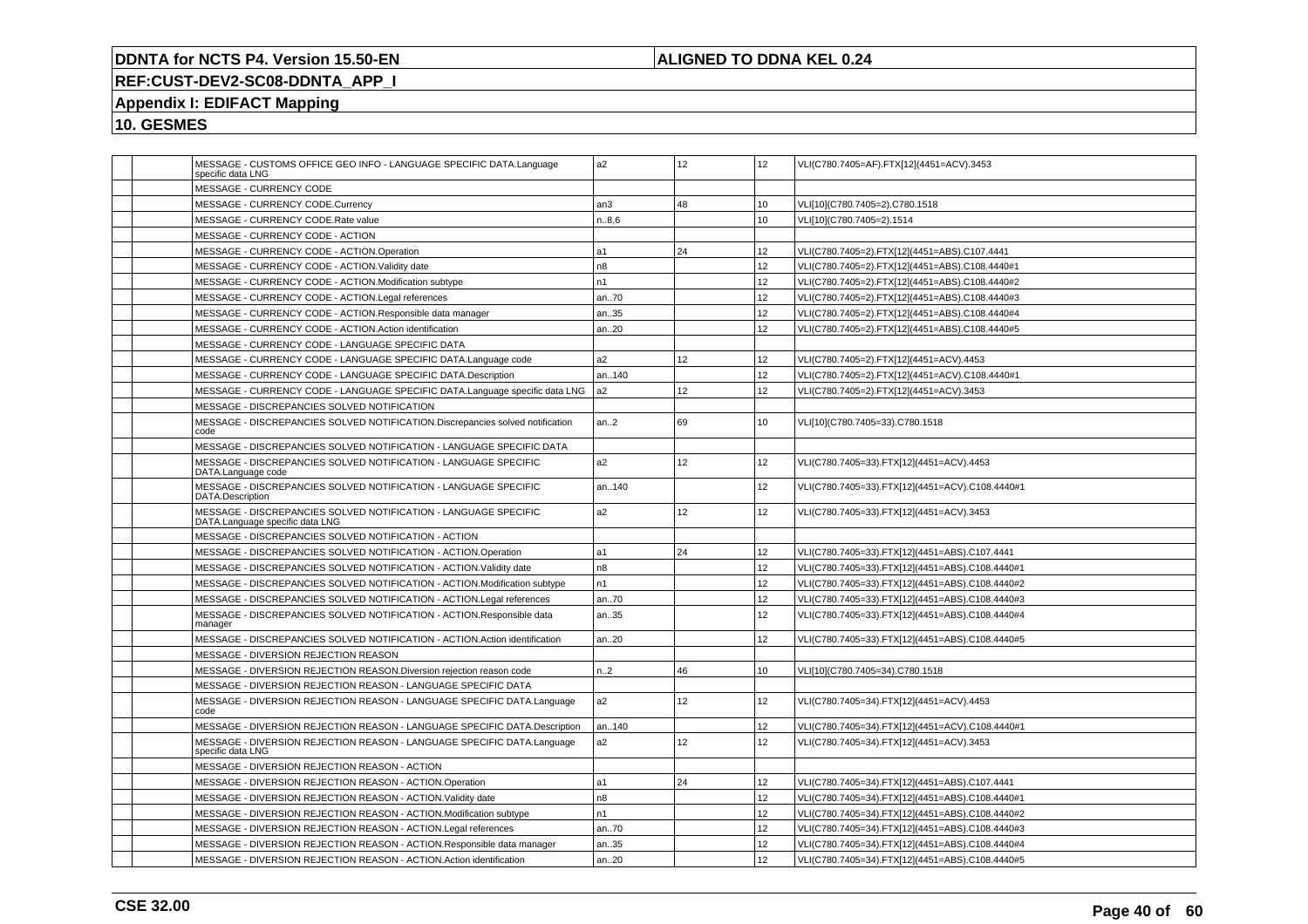## **ALIGNED TO DDNA KEL 0.24**

# **REF:CUST-DEV2-SC08-DDNTA\_APP\_I**

## **Appendix I: EDIFACT Mapping**

|  | MESSAGE - DOCUMENT TYPE                                                               |                |    |                 |                                                 |
|--|---------------------------------------------------------------------------------------|----------------|----|-----------------|-------------------------------------------------|
|  | MESSAGE - DOCUMENT TYPE.Document type                                                 | an.4           | 13 | 10              | VLI[10](C780.7405=AE).C780.1518                 |
|  | MESSAGE - DOCUMENT TYPE.Transport document                                            | n1             | 27 | 10              | VLI[10](C780.7405=AE).1507                      |
|  | MESSAGE - DOCUMENT TYPE - ACTION                                                      |                |    |                 |                                                 |
|  | MESSAGE - DOCUMENT TYPE - ACTION.Operation                                            | l a1           | 24 | 12              | VLI(C780.7405=AE).FTX[12](4451=ABS).C107.4441   |
|  | MESSAGE - DOCUMENT TYPE - ACTION.Validity date                                        | n8             |    | 12              | VLI(C780.7405=AE).FTX[12](4451=ABS).C108.4440#1 |
|  | MESSAGE - DOCUMENT TYPE - ACTION.Modification subtype                                 | n1             |    | 12              | VLI(C780.7405=AE).FTX[12](4451=ABS).C108.4440#2 |
|  | MESSAGE - DOCUMENT TYPE - ACTION.Legal references                                     | an70           |    | 12              | VLI(C780.7405=AE).FTX[12](4451=ABS).C108.4440#3 |
|  | MESSAGE - DOCUMENT TYPE - ACTION.Responsible data manager                             | an35           |    | 12              | VLI(C780.7405=AE).FTX[12](4451=ABS).C108.4440#4 |
|  | MESSAGE - DOCUMENT TYPE - ACTION.Action identification                                | an20           |    | 12              | VLI(C780.7405=AE).FTX[12](4451=ABS).C108.4440#5 |
|  | MESSAGE - DOCUMENT TYPE - LANGUAGE SPECIFIC DATA                                      |                |    |                 |                                                 |
|  | MESSAGE - DOCUMENT TYPE - LANGUAGE SPECIFIC DATA.Language code                        | a2             | 12 | 12              | VLI(C780.7405=AE).FTX[12](4451=ACV).4453        |
|  | MESSAGE - DOCUMENT TYPE - LANGUAGE SPECIFIC DATA.Description                          | an350          |    | 12              | VLI(C780.7405=AE).FTX[12](4451=ACV).C108.4440#1 |
|  | MESSAGE - DOCUMENT TYPE - LANGUAGE SPECIFIC DATA.Language specific data LNG           | a <sub>2</sub> | 12 | 12              | VLI(C780.7405=AE).FTX[12](4451=ACV).3453        |
|  | MESSAGE - GUARANTEE TYPE                                                              |                |    |                 |                                                 |
|  | MESSAGE - GUARANTEE TYPE.Guarantee type                                               | an1            | 51 | 10              | VLI[10](C780.7405=16).C780.1518                 |
|  | MESSAGE - GUARANTEE TYPE - ACTION                                                     |                |    |                 |                                                 |
|  | MESSAGE - GUARANTEE TYPE - ACTION.Operation                                           | a1             | 24 | 12              | VLI(C780.7405=16).FTX[12](4451=ABS).C107.4441   |
|  | MESSAGE - GUARANTEE TYPE - ACTION. Validity date                                      | n8             |    | 12              | VLI(C780.7405=16).FTX[12](4451=ABS).C108.4440#1 |
|  | MESSAGE - GUARANTEE TYPE - ACTION.Modification subtype                                | n <sub>1</sub> |    | 12              | VLI(C780.7405=16).FTX[12](4451=ABS).C108.4440#2 |
|  | MESSAGE - GUARANTEE TYPE - ACTION.Legal references                                    | an70           |    | 12              | VLI(C780.7405=16).FTX[12](4451=ABS).C108.4440#3 |
|  | MESSAGE - GUARANTEE TYPE - ACTION.Responsible data manager                            | an35           |    | 12              | VLI(C780.7405=16).FTX[12](4451=ABS).C108.4440#4 |
|  | MESSAGE - GUARANTEE TYPE - ACTION.Action identification                               | an20           |    | 12              | VLI(C780.7405=16).FTX[12](4451=ABS).C108.4440#5 |
|  | MESSAGE - GUARANTEE TYPE - LANGUAGE SPECIFIC DATA                                     |                |    |                 |                                                 |
|  | MESSAGE - GUARANTEE TYPE - LANGUAGE SPECIFIC DATA.Language code                       | a2             | 12 | 12              | VLI(C780.7405=16).FTX[12](4451=ACV).4453        |
|  | MESSAGE - GUARANTEE TYPE - LANGUAGE SPECIFIC DATA.Description                         | an140          |    | 12              | VLI(C780.7405=16).FTX[12](4451=ACV).C108.4440#1 |
|  | MESSAGE - GUARANTEE TYPE - LANGUAGE SPECIFIC DATA.Language specific data LNG  a2      |                | 12 | 12              | VLI(C780.7405=16).FTX[12](4451=ACV).3453        |
|  | MESSAGE - GUARANTEE MONITORING                                                        |                |    |                 |                                                 |
|  | MESSAGE - GUARANTEE MONITORING.Guarantee monitoring code                              | n1             | 50 | 10              | VLI[10](C780.7405=19).C780.1518                 |
|  | MESSAGE - GUARANTEE MONITORING - ACTION                                               |                |    |                 |                                                 |
|  | MESSAGE - GUARANTEE MONITORING - ACTION.Operation                                     | l a1           | 24 | 12              | VLI(C780.7405=19).FTX[12](4451=ABS).C107.4441   |
|  | MESSAGE - GUARANTEE MONITORING - ACTION.Validity date                                 | n8             |    | 12              | VLI(C780.7405=19).FTX[12](4451=ABS).C108.4440#1 |
|  | MESSAGE - GUARANTEE MONITORING - ACTION.Modification subtype                          | n1             |    | 12 <sup>°</sup> | VLI(C780.7405=19).FTX[12](4451=ABS).C108.4440#2 |
|  | MESSAGE - GUARANTEE MONITORING - ACTION.Legal references                              | an70           |    | 12              | VLI(C780.7405=19).FTX[12](4451=ABS).C108.4440#3 |
|  | MESSAGE - GUARANTEE MONITORING - ACTION.Responsible data manager                      | an35           |    | 12              | VLI(C780.7405=19).FTX[12](4451=ABS).C108.4440#4 |
|  | MESSAGE - GUARANTEE MONITORING - ACTION.Action identification                         | an20           |    | 12              | VLI(C780.7405=19).FTX[12](4451=ABS).C108.4440#5 |
|  | MESSAGE - GUARANTEE MONITORING - LANGUAGE SPECIFIC DATA                               |                |    |                 |                                                 |
|  | MESSAGE - GUARANTEE MONITORING - LANGUAGE SPECIFIC DATA.Language code                 | a2             | 12 | 12              | VLI(C780.7405=19).FTX[12](4451=ACV).4453        |
|  | MESSAGE - GUARANTEE MONITORING - LANGUAGE SPECIFIC DATA.Description                   | an140          |    | 12              | VLI(C780.7405=19).FTX[12](4451=ACV).C108.4440#1 |
|  | MESSAGE - GUARANTEE MONITORING - LANGUAGE SPECIFIC DATA.Language specific<br>data LNG | a <sub>2</sub> | 12 | 12              | VLI(C780.7405=19).FTX[12](4451=ACV).3453        |
|  | MESSAGE - INVALID GUARANTEE REASON                                                    |                |    |                 |                                                 |
|  | MESSAGE - INVALID GUARANTEE REASON.Invalid guarantee reason code                      | an.3           | 52 | 10              | VLI[10](C780.7405=17).C780.1518                 |
|  | MESSAGE - INVALID GUARANTEE REASON - ACTION                                           |                |    |                 |                                                 |
|  | MESSAGE - INVALID GUARANTEE REASON - ACTION.Operation                                 | l a1           | 24 | 12              | VLI(C780.7405=17).FTX[12](4451=ABS).C107.4441   |
|  | MESSAGE - INVALID GUARANTEE REASON - ACTION.Validity date                             | n8             |    | 12              | VLI(C780.7405=17).FTX[12](4451=ABS).C108.4440#1 |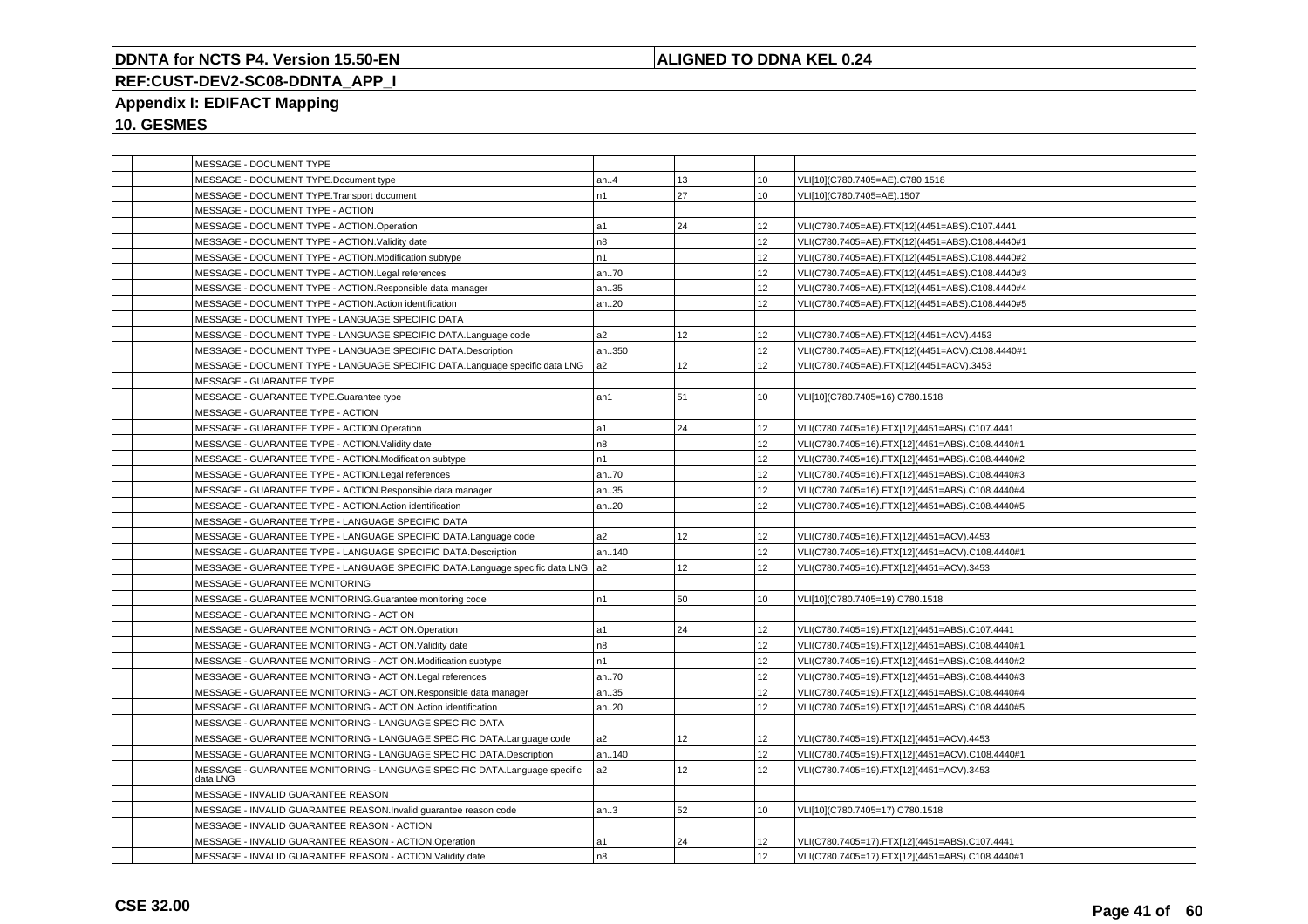## **ALIGNED TO DDNA KEL 0.24**

## **REF:CUST-DEV2-SC08-DDNTA\_APP\_I**

## **Appendix I: EDIFACT Mapping**

| MESSAGE - INVALID GUARANTEE REASON - ACTION.Modification subtype                          | n1             |                 | 12              | VLI(C780.7405=17).FTX[12](4451=ABS).C108.4440#2 |
|-------------------------------------------------------------------------------------------|----------------|-----------------|-----------------|-------------------------------------------------|
| MESSAGE - INVALID GUARANTEE REASON - ACTION.Legal references                              | an70           |                 | 12 <sup>°</sup> | VLI(C780.7405=17).FTX[12](4451=ABS).C108.4440#3 |
| MESSAGE - INVALID GUARANTEE REASON - ACTION.Responsible data manager                      | an35           |                 | 12              | VLI(C780.7405=17).FTX[12](4451=ABS).C108.4440#4 |
| MESSAGE - INVALID GUARANTEE REASON - ACTION.Action identification                         | an20           |                 | 12              | VLI(C780.7405=17).FTX[12](4451=ABS).C108.4440#5 |
| MESSAGE - INVALID GUARANTEE REASON - LANGUAGE SPECIFIC DATA                               |                |                 |                 |                                                 |
| MESSAGE - INVALID GUARANTEE REASON - LANGUAGE SPECIFIC DATA.Language code   a2            |                | 12              | 12              | VLI(C780.7405=17).FTX[12](4451=ACV).4453        |
| MESSAGE - INVALID GUARANTEE REASON - LANGUAGE SPECIFIC DATA.Description                   | an140          |                 | 12              | VLI(C780.7405=17).FTX[12](4451=ACV).C108.4440#1 |
| MESSAGE - INVALID GUARANTEE REASON - LANGUAGE SPECIFIC DATA.Language<br>specific data LNG | a <sub>2</sub> | 12              | 12              | VLI(C780.7405=17).FTX[12](4451=ACV).3453        |
| MESSAGE - LANGUAGE CODE                                                                   |                |                 |                 |                                                 |
| MESSAGE - LANGUAGE CODE.Language code                                                     | a <sub>2</sub> | 12 <sup>°</sup> | 10              | VLI[10](C780.7405=18).C780.1518                 |
| MESSAGE - LANGUAGE CODE - ACTION                                                          |                |                 |                 |                                                 |
| MESSAGE - LANGUAGE CODE - ACTION.Operation                                                | a1             | 24              | 12              | VLI(C780.7405=18).FTX[12](4451=ABS).C107.4441   |
| MESSAGE - LANGUAGE CODE - ACTION. Validity date                                           | n8             |                 | 12              | VLI(C780.7405=18).FTX[12](4451=ABS).C108.4440#1 |
| MESSAGE - LANGUAGE CODE - ACTION.Modification subtype                                     | n1             |                 | 12              | VLI(C780.7405=18).FTX[12](4451=ABS).C108.4440#2 |
| MESSAGE - LANGUAGE CODE - ACTION.Legal references                                         | an70           |                 | 12              | VLI(C780.7405=18).FTX[12](4451=ABS).C108.4440#3 |
| MESSAGE - LANGUAGE CODE - ACTION.Responsible data manager                                 | an35           |                 | 12              | VLI(C780.7405=18).FTX[12](4451=ABS).C108.4440#4 |
| MESSAGE - LANGUAGE CODE - ACTION.Action identification                                    | an20           |                 | 12              | VLI(C780.7405=18).FTX[12](4451=ABS).C108.4440#5 |
| MESSAGE - LANGUAGE CODE - LANGUAGE SPECIFIC DATA                                          |                |                 |                 |                                                 |
| MESSAGE - LANGUAGE CODE - LANGUAGE SPECIFIC DATA.Language code                            | a2             | 12              | 12              | VLI(C780.7405=18).FTX[12](4451=ACV).4453        |
| MESSAGE - LANGUAGE CODE - LANGUAGE SPECIFIC DATA.Description                              | an140          |                 | 12              | VLI(C780.7405=18).FTX[12](4451=ACV).C108.4440#1 |
| MESSAGE - LANGUAGE CODE - LANGUAGE SPECIFIC DATA.Language specific data LNG               | a <sub>2</sub> | 12 <sup>°</sup> | 12              | VLI(C780.7405=18).FTX[12](4451=ACV).3453        |
| MESSAGE - PACKAGING CODE                                                                  |                |                 |                 |                                                 |
| MESSAGE - PACKAGING CODE.Kind of packages                                                 | an.3           | 17              | 10              | VLI[10](C780.7405=21).C780.1518                 |
| MESSAGE - PACKAGING CODE - ACTION                                                         |                |                 |                 |                                                 |
| MESSAGE - PACKAGING CODE - ACTION.Operation                                               | a1             | 24              | 12              | VLI(C780.7405=21).FTX[12](4451=ABS).C107.4441   |
| MESSAGE - PACKAGING CODE - ACTION. Validity date                                          | n8             |                 | 12              | VLI(C780.7405=21).FTX[12](4451=ABS).C108.4440#1 |
| MESSAGE - PACKAGING CODE - ACTION.Modification subtype                                    | n1             |                 | 12              | VLI(C780.7405=21).FTX[12](4451=ABS).C108.4440#2 |
| MESSAGE - PACKAGING CODE - ACTION.Legal references                                        | an70           |                 | 12              | VLI(C780.7405=21).FTX[12](4451=ABS).C108.4440#3 |
| MESSAGE - PACKAGING CODE - ACTION.Responsible data manager                                | an35           |                 | 12              | VLI(C780.7405=21).FTX[12](4451=ABS).C108.4440#4 |
| MESSAGE - PACKAGING CODE - ACTION.Action identification                                   | an20           |                 | 12              | VLI(C780.7405=21).FTX[12](4451=ABS).C108.4440#5 |
| MESSAGE - PACKAGING CODE - LANGUAGE SPECIFIC DATA                                         |                |                 |                 |                                                 |
| MESSAGE - PACKAGING CODE - LANGUAGE SPECIFIC DATA.Language code                           | a2             | 12 <sup>°</sup> | 12              | VLI(C780.7405=21).FTX[12](4451=ACV).4453        |
| MESSAGE - PACKAGING CODE - LANGUAGE SPECIFIC DATA.Description                             | an140          |                 | 12              | VLI(C780.7405=21).FTX[12](4451=ACV).C108.4440#1 |
| MESSAGE - PACKAGING CODE - LANGUAGE SPECIFIC DATA.Language specific data LNG              | a <sub>2</sub> | 12              | 12              | VLI(C780.7405=21).FTX[12](4451=ACV).3453        |
| MESSAGE - ROLE                                                                            |                |                 |                 |                                                 |
| MESSAGE - ROLE.Role                                                                       | an.3           | 56              | 10              | VLI[10](C780.7405=22).C780.1518                 |
| MESSAGE - ROLE - ACTION                                                                   |                |                 |                 |                                                 |
| MESSAGE - ROLE - ACTION.Operation                                                         | a1             | 24              | 12              | VLI(C780.7405=22).FTX[12](4451=ABS).C107.4441   |
| MESSAGE - ROLE - ACTION. Validity date                                                    | n <sub>8</sub> |                 | 12              | VLI(C780.7405=22).FTX[12](4451=ABS).C108.4440#1 |
| MESSAGE - ROLE - ACTION.Modification subtype                                              | n1             |                 | 12              | VLI(C780.7405=22).FTX[12](4451=ABS).C108.4440#2 |
| MESSAGE - ROLE - ACTION.Legal references                                                  | an70           |                 | 12              | VLI(C780.7405=22).FTX[12](4451=ABS).C108.4440#3 |
| MESSAGE - ROLE - ACTION.Responsible data manager                                          | an35           |                 | 12              | VLI(C780.7405=22).FTX[12](4451=ABS).C108.4440#4 |
| MESSAGE - ROLE - ACTION.Action identification                                             | an20           |                 | 12              | VLI(C780.7405=22).FTX[12](4451=ABS).C108.4440#5 |
| MESSAGE - ROLE - LANGUAGE SPECIFIC DATA                                                   |                |                 |                 |                                                 |
| MESSAGE - ROLE - LANGUAGE SPECIFIC DATA.Language code                                     | a2             | 12              | 12              | VLI(C780.7405=22).FTX[12](4451=ACV).4453        |
|                                                                                           |                |                 |                 |                                                 |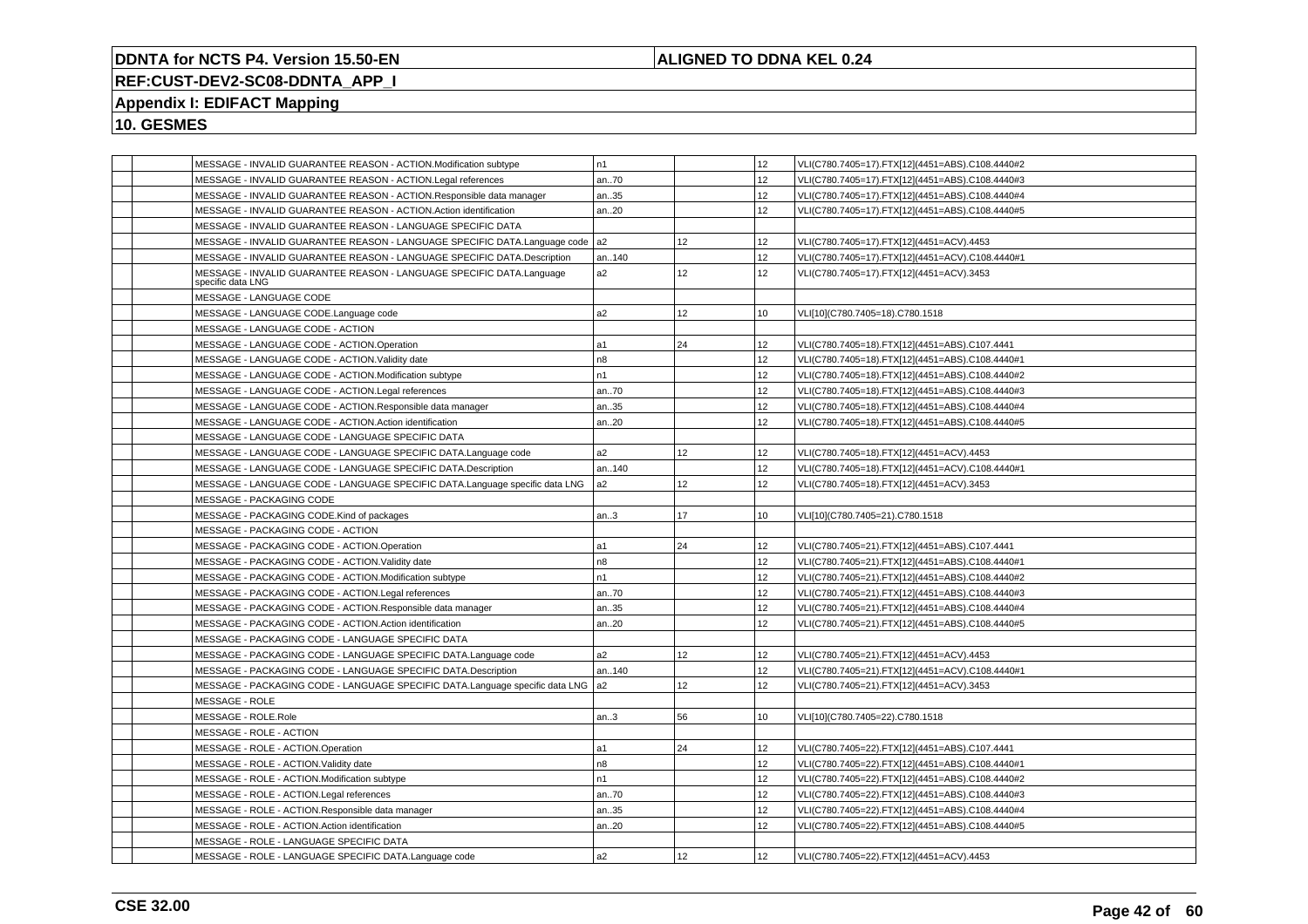## **ALIGNED TO DDNA KEL 0.24**

## **REF:CUST-DEV2-SC08-DDNTA\_APP\_I**

## **Appendix I: EDIFACT Mapping**

|  | MESSAGE - ROLE - LANGUAGE SPECIFIC DATA.Description                                   | an140          |                 | 12               | VLI(C780.7405=22).FTX[12](4451=ACV).C108.4440#1 |
|--|---------------------------------------------------------------------------------------|----------------|-----------------|------------------|-------------------------------------------------|
|  | MESSAGE - ROLE - LANGUAGE SPECIFIC DATA.Language specific data LNG                    | a2             | 12              | 12               | VLI(C780.7405=22).FTX[12](4451=ACV).3453        |
|  | MESSAGE - SENSITIVE GOODS CODE                                                        |                |                 |                  |                                                 |
|  | MESSAGE - SENSITIVE GOODS CODE.Commodity code (taric code)                            | an.6           | 62              | 10               | VLI[10](C780.7405=24).C780.1518                 |
|  | MESSAGE - SENSITIVE GOODS CODE.Sensitive goods code                                   | n.2            | 64              | 10               | VLI[10](C780.7405=24).1507                      |
|  | MESSAGE - SENSITIVE GOODS CODE.Reference quantity                                     | n.6            |                 | 10               | VLI[10](C780.7405=24).C240.7036#1               |
|  | MESSAGE - SENSITIVE GOODS CODE.Unit of measure code                                   | an3            | 59              | 10               | VLI[10](C780.7405=24).C240.7036#2               |
|  | MESSAGE - SENSITIVE GOODS CODE.EEC territory limitation                               | n1             | 27              | 10               | VLI[10](C780.7405=24).C240.7037                 |
|  | MESSAGE - SENSITIVE GOODS CODE - ACTION                                               |                |                 |                  |                                                 |
|  | MESSAGE - SENSITIVE GOODS CODE - ACTION.Operation                                     | a1             | 24              | 12               | VLI(C780.7405=24).FTX[12](4451=ABS).C107.4441   |
|  | MESSAGE - SENSITIVE GOODS CODE - ACTION. Validity date                                | n <sub>8</sub> |                 | 12               | VLI(C780.7405=24).FTX[12](4451=ABS).C108.4440#1 |
|  | MESSAGE - SENSITIVE GOODS CODE - ACTION.Modification subtype                          | n <sub>1</sub> |                 | 12               | VLI(C780.7405=24).FTX[12](4451=ABS).C108.4440#2 |
|  | MESSAGE - SENSITIVE GOODS CODE - ACTION.Legal references                              | an70           |                 | 12               | VLI(C780.7405=24).FTX[12](4451=ABS).C108.4440#3 |
|  | MESSAGE - SENSITIVE GOODS CODE - ACTION.Responsible data manager                      | an35           |                 | 12               | VLI(C780.7405=24).FTX[12](4451=ABS).C108.4440#4 |
|  | MESSAGE - SENSITIVE GOODS CODE - ACTION.Action identification                         | an.20          |                 | 12               | VLI(C780.7405=24).FTX[12](4451=ABS).C108.4440#5 |
|  | MESSAGE - SENSITIVE GOODS CODE - LANGUAGE SPECIFIC DATA                               |                |                 |                  |                                                 |
|  | MESSAGE - SENSITIVE GOODS CODE - LANGUAGE SPECIFIC DATA.Language code                 | a <sub>2</sub> | 12 <sup>°</sup> | 12               | VLI(C780.7405=24).FTX[12](4451=ACV).4453        |
|  | MESSAGE - SENSITIVE GOODS CODE - LANGUAGE SPECIFIC DATA.Description                   | an140          |                 | 12               | VLI(C780.7405=24).FTX[12](4451=ACV).C108.4440#1 |
|  | MESSAGE - SENSITIVE GOODS CODE - LANGUAGE SPECIFIC DATA.Language specific<br>data LNG | a2             | 12 <sup>2</sup> | 12 <sup>2</sup>  | VLI(C780.7405=24).FTX[12](4451=ACV).3453        |
|  | MESSAGE - SPECIAL MENTION CODE                                                        |                |                 |                  |                                                 |
|  | MESSAGE - SPECIAL MENTION CODE.Additional information coded                           | an5            | 39              | 10 <sup>10</sup> | VLI[10](C780.7405=AD).C780.1518                 |
|  | MESSAGE - SPECIAL MENTION CODE - ACTION                                               |                |                 |                  |                                                 |
|  | MESSAGE - SPECIAL MENTION CODE - ACTION.Operation                                     | a1             | 24              | 12 <sup>2</sup>  | VLI(C780.7405=AD).FTX[12](4451=ABS).C107.4441   |
|  | MESSAGE - SPECIAL MENTION CODE - ACTION. Validity date                                | n8             |                 | 12               | VLI(C780.7405=AD).FTX[12](4451=ABS).C108.4440#1 |
|  | MESSAGE - SPECIAL MENTION CODE - ACTION.Modification subtype                          | n1             |                 | 12               | VLI(C780.7405=AD).FTX[12](4451=ABS).C108.4440#2 |
|  | MESSAGE - SPECIAL MENTION CODE - ACTION.Legal references                              | an70           |                 | 12               | VLI(C780.7405=AD).FTX[12](4451=ABS).C108.4440#3 |
|  | MESSAGE - SPECIAL MENTION CODE - ACTION.Responsible data manager                      | an35           |                 | 12               | VLI(C780.7405=AD).FTX[12](4451=ABS).C108.4440#4 |
|  | MESSAGE - SPECIAL MENTION CODE - ACTION.Action identification                         | an.20          |                 | 12               | VLI(C780.7405=AD).FTX[12](4451=ABS).C108.4440#5 |
|  | MESSAGE - SPECIAL MENTION CODE - LANGUAGE SPECIFIC DATA                               |                |                 |                  |                                                 |
|  | MESSAGE - SPECIAL MENTION CODE - LANGUAGE SPECIFIC DATA.Language code                 | a <sub>2</sub> | 12 <sup>°</sup> | 12               | VLI(C780.7405=AD).FTX[12](4451=ACV).4453        |
|  | MESSAGE - SPECIAL MENTION CODE - LANGUAGE SPECIFIC DATA.Description                   | an140          |                 | 12               | VLI(C780.7405=AD).FTX[12](4451=ACV).C108.4440#1 |
|  | MESSAGE - SPECIAL MENTION CODE - LANGUAGE SPECIFIC DATA.Language specific<br>data LNG | a2             | 12 <sup>2</sup> | 12 <sup>2</sup>  | VLI(C780.7405=AD).FTX[12](4451=ACV).3453        |
|  | MESSAGE - STATISTICS TYPE                                                             |                |                 |                  |                                                 |
|  | MESSAGE - STATISTICS TYPE.Statistics type                                             | an.4           | 57              | 10 <sup>10</sup> | VLI[10](C780.7405=23).C780.1518                 |
|  | MESSAGE - STATISTICS TYPE - ACTION                                                    |                |                 |                  |                                                 |
|  | MESSAGE - STATISTICS TYPE - ACTION.Operation                                          | a1             | 24              | 12               | VLI(C780.7405=23).FTX[12](4451=ABS).C107.4441   |
|  | MESSAGE - STATISTICS TYPE - ACTION. Validity date                                     | n <sub>8</sub> |                 | 12               | VLI(C780.7405=23).FTX[12](4451=ABS).C108.4440#1 |
|  | MESSAGE - STATISTICS TYPE - ACTION.Modification subtype                               | n1             |                 | 12               | VLI(C780.7405=23).FTX[12](4451=ABS).C108.4440#2 |
|  | MESSAGE - STATISTICS TYPE - ACTION.Legal references                                   | an70           |                 | 12               | VLI(C780.7405=23).FTX[12](4451=ABS).C108.4440#3 |
|  | MESSAGE - STATISTICS TYPE - ACTION.Responsible data manager                           | an35           |                 | 12               | VLI(C780.7405=23).FTX[12](4451=ABS).C108.4440#4 |
|  | MESSAGE - STATISTICS TYPE - ACTION.Action identification                              | an20           |                 | 12               | VLI(C780.7405=23).FTX[12](4451=ABS).C108.4440#5 |
|  | MESSAGE - STATISTICS TYPE - LANGUAGE SPECIFIC DATA                                    |                |                 |                  |                                                 |
|  | MESSAGE - STATISTICS TYPE - LANGUAGE SPECIFIC DATA.Language code                      | a2             | 12              | 12               | VLI(C780.7405=23).FTX[12](4451=ACV).4453        |
|  | MESSAGE - STATISTICS TYPE - LANGUAGE SPECIFIC DATA.Description                        | an140          |                 | 12 <sup>2</sup>  | VLI(C780.7405=23).FTX[12](4451=ACV).C108.4440#1 |
|  | MESSAGE - STATISTICS TYPE - LANGUAGE SPECIFIC DATA.Language specific data LNG         | a <sub>2</sub> | 12              | 12               | VLI(C780.7405=23).FTX[12](4451=ACV).3453        |
|  |                                                                                       |                |                 |                  |                                                 |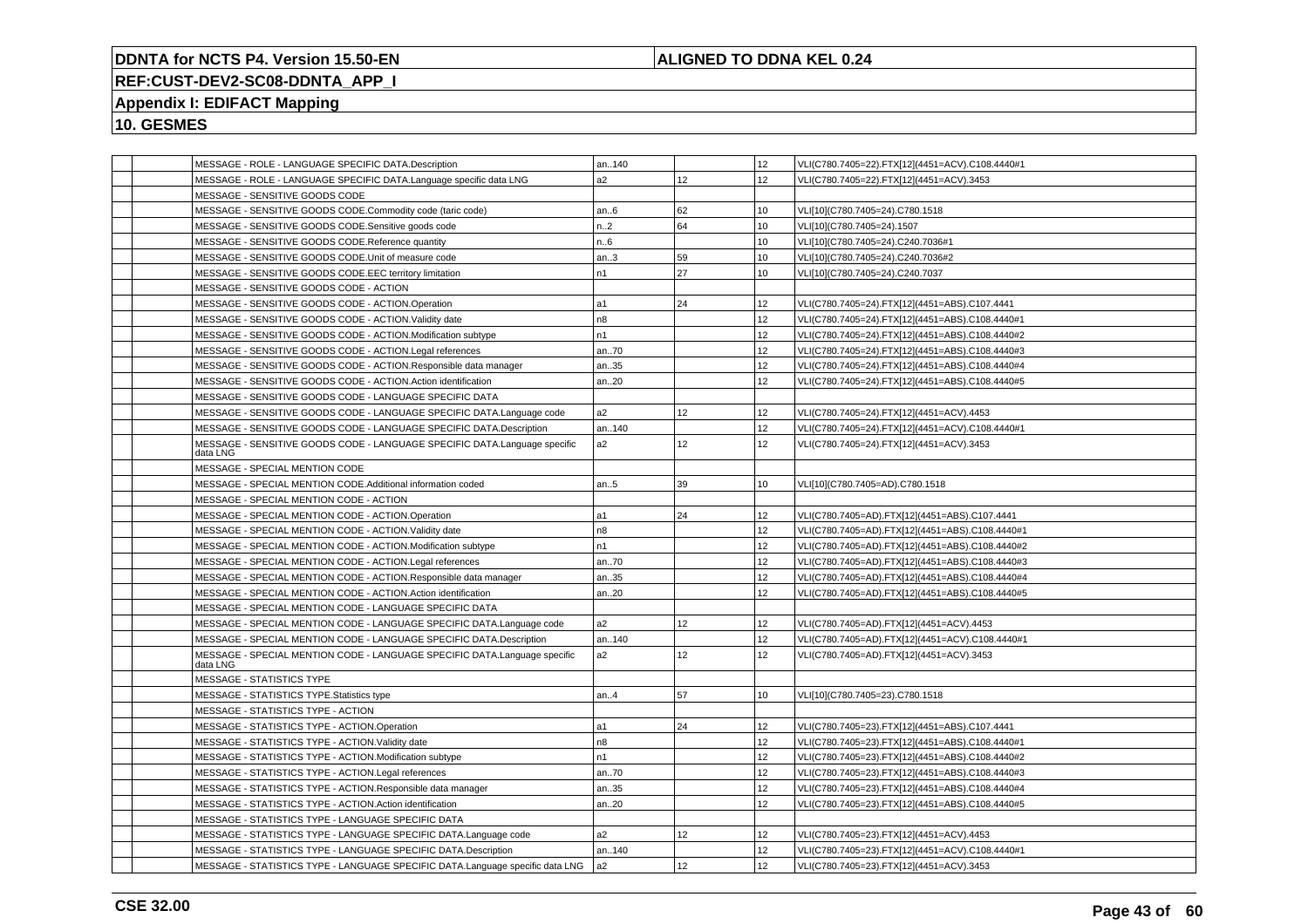## **ALIGNED TO DDNA KEL 0.24**

# **REF:CUST-DEV2-SC08-DDNTA\_APP\_I**

## **Appendix I: EDIFACT Mapping**

|  | <b>MESSAGE - TRAFFIC TYPE</b>                                                                    |                |    |                 |                                                 |
|--|--------------------------------------------------------------------------------------------------|----------------|----|-----------------|-------------------------------------------------|
|  | MESSAGE - TRAFFIC TYPE.Traffic type                                                              | an.3           | 20 | 10              | VLI[10](C780.7405=26).C780.1518                 |
|  | MESSAGE - TRAFFIC TYPE - ACTION                                                                  |                |    |                 |                                                 |
|  | MESSAGE - TRAFFIC TYPE - ACTION.Operation                                                        | a1             | 24 | 12              | VLI(C780.7405=26).FTX[12](4451=ABS).C107.4441   |
|  | MESSAGE - TRAFFIC TYPE - ACTION. Validity date                                                   | n <sub>8</sub> |    | 12              | VLI(C780.7405=26).FTX[12](4451=ABS).C108.4440#1 |
|  | MESSAGE - TRAFFIC TYPE - ACTION.Modification subtype                                             | n1             |    | 12              | VLI(C780.7405=26).FTX[12](4451=ABS).C108.4440#2 |
|  | MESSAGE - TRAFFIC TYPE - ACTION.Legal references                                                 | an70           |    | 12              | VLI(C780.7405=26).FTX[12](4451=ABS).C108.4440#3 |
|  | MESSAGE - TRAFFIC TYPE - ACTION.Responsible data manager                                         | an35           |    | 12              | VLI(C780.7405=26).FTX[12](4451=ABS).C108.4440#4 |
|  | MESSAGE - TRAFFIC TYPE - ACTION.Action identification                                            | an20           |    | 12              | VLI(C780.7405=26).FTX[12](4451=ABS).C108.4440#5 |
|  | MESSAGE - TRAFFIC TYPE - LANGUAGE SPECIFIC DATA                                                  |                |    |                 |                                                 |
|  | MESSAGE - TRAFFIC TYPE - LANGUAGE SPECIFIC DATA.Language code                                    | a2             | 12 | 12              | VLI(C780.7405=26).FTX[12](4451=ACV).4453        |
|  | MESSAGE - TRAFFIC TYPE - LANGUAGE SPECIFIC DATA.Description                                      | an140          |    | 12              | VLI(C780.7405=26).FTX[12](4451=ACV).C108.4440#1 |
|  | MESSAGE - TRAFFIC TYPE - LANGUAGE SPECIFIC DATA.Language specific data LNG                       | a <sub>2</sub> | 12 | 12              | VLI(C780.7405=26).FTX[12](4451=ACV).3453        |
|  | MESSAGE - CUSTOMS OPERATION STATE TYPE                                                           |                |    |                 |                                                 |
|  | MESSAGE - CUSTOMS OPERATION STATE TYPE.Customs Operation State Types                             | an.3           | 58 | 10              | VLI[10](C780.7405=20).C780.1518                 |
|  | MESSAGE - CUSTOMS OPERATION STATE TYPE - ACTION                                                  |                |    |                 |                                                 |
|  | MESSAGE - CUSTOMS OPERATION STATE TYPE - ACTION.Operation                                        | la1            | 24 | 12              | VLI(C780.7405=20).FTX[12](4451=ABS).C107.4441   |
|  | MESSAGE - CUSTOMS OPERATION STATE TYPE - ACTION.Validity date                                    | n <sub>8</sub> |    | 12              | VLI(C780.7405=20).FTX[12](4451=ABS).C108.4440#1 |
|  | MESSAGE - CUSTOMS OPERATION STATE TYPE - ACTION.Modification subtype                             | n <sub>1</sub> |    | 12              | VLI(C780.7405=20).FTX[12](4451=ABS).C108.4440#2 |
|  | MESSAGE - CUSTOMS OPERATION STATE TYPE - ACTION.Legal references                                 | an70           |    | 12 <sup>°</sup> | VLI(C780.7405=20).FTX[12](4451=ABS).C108.4440#3 |
|  | MESSAGE - CUSTOMS OPERATION STATE TYPE - ACTION.Responsible data manager                         | an35           |    | 12              | VLI(C780.7405=20).FTX[12](4451=ABS).C108.4440#4 |
|  | MESSAGE - CUSTOMS OPERATION STATE TYPE - ACTION.Action identification                            | an20           |    | 12              | VLI(C780.7405=20).FTX[12](4451=ABS).C108.4440#5 |
|  | MESSAGE - CUSTOMS OPERATION STATE TYPE - LANGUAGE SPECIFIC DATA                                  |                |    |                 |                                                 |
|  | MESSAGE - CUSTOMS OPERATION STATE TYPE - LANGUAGE SPECIFIC DATA.Language a2<br>code              |                | 12 | 12              | VLI(C780.7405=20).FTX[12](4451=ACV).4453        |
|  | MESSAGE - CUSTOMS OPERATION STATE TYPE - LANGUAGE SPECIFIC<br>DATA.Description                   | an140          |    | 12              | VLI(C780.7405=20).FTX[12](4451=ACV).C108.4440#1 |
|  | MESSAGE - CUSTOMS OPERATION STATE TYPE - LANGUAGE SPECIFIC DATA.Language a2<br>specific data LNG |                | 12 | 12 <sup>°</sup> | VLI(C780.7405=20).FTX[12](4451=ACV).3453        |
|  | MESSAGE - UNIT OF MEASURE                                                                        |                |    |                 |                                                 |
|  | MESSAGE - UNIT OF MEASURE.Unit of measure code                                                   | an3            | 59 | 10              | VLI[10](C780.7405=AC).C780.1518                 |
|  | MESSAGE - UNIT OF MEASURE - ACTION                                                               |                |    |                 |                                                 |
|  | MESSAGE - UNIT OF MEASURE - ACTION.Operation                                                     | a1             | 24 | 12              | VLI(C780.7405=AC).FTX[12](4451=ABS).C107.4441   |
|  | MESSAGE - UNIT OF MEASURE - ACTION. Validity date                                                | n8             |    | 12              | VLI(C780.7405=AC).FTX[12](4451=ABS).C108.4440#1 |
|  | MESSAGE - UNIT OF MEASURE - ACTION.Modification subtype                                          | n1             |    | 12              | VLI(C780.7405=AC).FTX[12](4451=ABS).C108.4440#2 |
|  | MESSAGE - UNIT OF MEASURE - ACTION.Legal references                                              | an70           |    | 12              | VLI(C780.7405=AC).FTX[12](4451=ABS).C108.4440#3 |
|  | MESSAGE - UNIT OF MEASURE - ACTION.Responsible data manager                                      | an35           |    | 12              | VLI(C780.7405=AC).FTX[12](4451=ABS).C108.4440#4 |
|  | MESSAGE - UNIT OF MEASURE - ACTION.Action identification                                         | an20           |    | 12              | VLI(C780.7405=AC).FTX[12](4451=ABS).C108.4440#5 |
|  | MESSAGE - UNIT OF MEASURE - LANGUAGE SPECIFIC DATA                                               |                |    |                 |                                                 |
|  | MESSAGE - UNIT OF MEASURE - LANGUAGE SPECIFIC DATA.Language code                                 | a2             | 12 | 12              | VLI(C780.7405=AC).FTX[12](4451=ACV).4453        |
|  | MESSAGE - UNIT OF MEASURE - LANGUAGE SPECIFIC DATA.Description                                   | an140          |    | 12              | VLI(C780.7405=AC).FTX[12](4451=ACV).C108.4440#1 |
|  | MESSAGE - UNIT OF MEASURE - LANGUAGE SPECIFIC DATA.Language specific data LNG   a2               |                | 12 | 12              | VLI(C780.7405=AC).FTX[12](4451=ACV).3453        |
|  | MESSAGE - UN/LOCODE                                                                              |                |    |                 |                                                 |
|  | MESSAGE - UN/LOCODE.Country code                                                                 | a <sub>2</sub> | 8  | 10              | VLI[10](C780.7405=AB).1507                      |
|  | MESSAGE - UN/LOCODE.UN/LOCODE id                                                                 | a3             |    | 10              | VLI[10](C780.7405=AB).C780.1518                 |
|  | MESSAGE - UN/LOCODE.UN/LOCODE name                                                               | an29           |    | 10              | VLI[10](C780.7405=AB).C082.3039                 |
|  | MESSAGE - UN/LOCODE - ACTION                                                                     |                |    |                 |                                                 |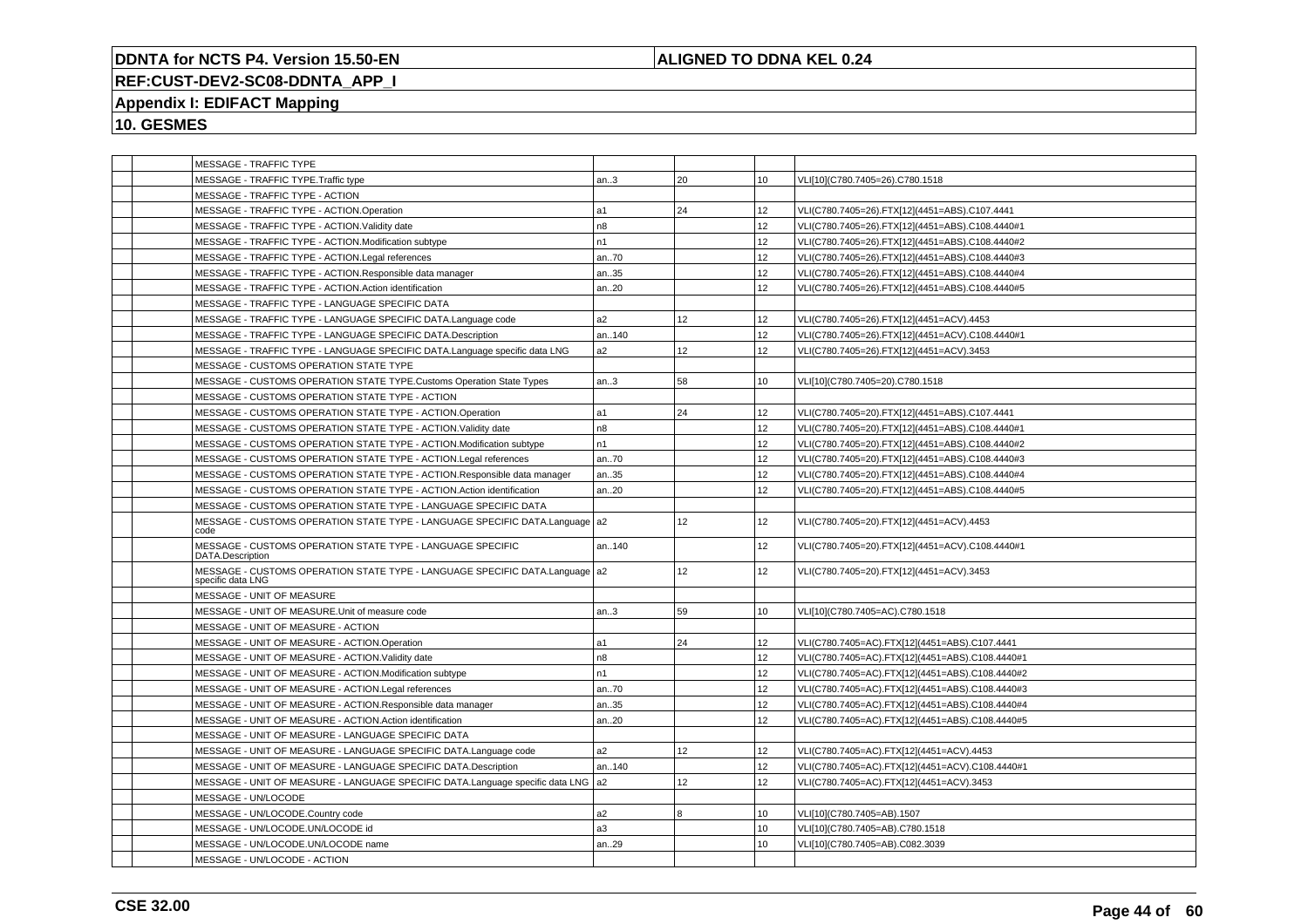## **ALIGNED TO DDNA KEL 0.24**

# **REF:CUST-DEV2-SC08-DDNTA\_APP\_I**

## **Appendix I: EDIFACT Mapping**

| MESSAGE - UN/LOCODE - ACTION.Operation                                                                            | a1             | 24  | 12              | VLI(C780.7405=AB).FTX[12](4451=ABS).C107.4441                  |
|-------------------------------------------------------------------------------------------------------------------|----------------|-----|-----------------|----------------------------------------------------------------|
| MESSAGE - UN/LOCODE - ACTION.Validity date                                                                        | n8             |     | 12              | VLI(C780.7405=AB).FTX[12](4451=ABS).C108.4440#1                |
| MESSAGE - UN/LOCODE - ACTION.Modification subtype                                                                 | n1             |     | 12              | VLI(C780.7405=AB).FTX[12](4451=ABS).C108.4440#2                |
| MESSAGE - UN/LOCODE - ACTION.Legal references                                                                     | an70           |     | 12              | VLI(C780.7405=AB).FTX[12](4451=ABS).C108.4440#3                |
| MESSAGE - UN/LOCODE - ACTION.Responsible data manager                                                             | an35           |     | 12              | VLI(C780.7405=AB).FTX[12](4451=ABS).C108.4440#4                |
| MESSAGE - UN/LOCODE - ACTION.Action identification                                                                | an20           |     | 12              | VLI(C780.7405=AB).FTX[12](4451=ABS).C108.4440#5                |
| MESSAGE - TRANSPORT MODE                                                                                          |                |     |                 |                                                                |
| MESSAGE - TRANSPORT MODE.Transport mode                                                                           | n2             | 18  | 10              | VLI[10](C780.7405=27).C780.1518                                |
| MESSAGE - TRANSPORT MODE - ACTION                                                                                 |                |     |                 |                                                                |
| MESSAGE - TRANSPORT MODE - ACTION.Operation                                                                       | a1             | 24  | 12              | VLI(C780.7405=27).FTX[12](4451=ABS).C107.4441                  |
| MESSAGE - TRANSPORT MODE - ACTION. Validity date                                                                  | n8             |     | 12              | VLI(C780.7405=27).FTX[12](4451=ABS).C108.4440#1                |
| MESSAGE - TRANSPORT MODE - ACTION.Modification subtype                                                            | n <sub>1</sub> |     | 12              | VLI(C780.7405=27).FTX[12](4451=ABS).C108.4440#2                |
| MESSAGE - TRANSPORT MODE - ACTION.Legal references                                                                | an70           |     | 12              | VLI(C780.7405=27).FTX[12](4451=ABS).C108.4440#3                |
| MESSAGE - TRANSPORT MODE - ACTION.Responsible data manager                                                        | an35           |     | 12 <sup>2</sup> | VLI(C780.7405=27).FTX[12](4451=ABS).C108.4440#4                |
| MESSAGE - TRANSPORT MODE - ACTION.Action identification                                                           | an20           |     | 12              | VLI(C780.7405=27).FTX[12](4451=ABS).C108.4440#5                |
| MESSAGE - TRANSPORT MODE - LANGUAGE SPECIFIC DATA                                                                 |                |     |                 |                                                                |
| MESSAGE - TRANSPORT MODE - LANGUAGE SPECIFIC DATA.Language code                                                   | a2             | 12  | 12              | VLI(C780.7405=27).FTX[12](4451=ACV).4453                       |
| MESSAGE - TRANSPORT MODE - LANGUAGE SPECIFIC DATA.Description                                                     | an140          |     | 12              | VLI(C780.7405=27).FTX[12](4451=ACV).C108.4440#1                |
| MESSAGE - TRANSPORT MODE - LANGUAGE SPECIFIC DATA.Language specific data<br>LNG                                   | a2             | 12  | 12              | VLI(C780.7405=27).FTX[12](4451=ACV).3453                       |
| MESSAGE - QUERY ON GUARANTEE TYPE                                                                                 |                |     |                 |                                                                |
| MESSAGE - QUERY ON GUARANTEE TYPE.Query identifier                                                                | n1             | 54  | 10              | VLI[10](C780.7405=AG).C780.1518                                |
| MESSAGE - QUERY ON GUARANTEE TYPE - ACTION                                                                        |                |     |                 |                                                                |
| MESSAGE - QUERY ON GUARANTEE TYPE - ACTION.Operation                                                              | a1             | 24  | 12              | VLI(C780.7405=AG).FTX[12](4451=ABS).C107.4441                  |
| MESSAGE - QUERY ON GUARANTEE TYPE - ACTION. Validity date                                                         | n <sub>8</sub> |     | 12              | VLI(C780.7405=AG).FTX[12](4451=ABS).C108.4440#1                |
| MESSAGE - QUERY ON GUARANTEE TYPE - ACTION.Modification subtype                                                   | n1             |     | 12              | VLI(C780.7405=AG).FTX[12](4451=ABS).C108.4440#2                |
| MESSAGE - QUERY ON GUARANTEE TYPE - ACTION.Legal references                                                       | an70           |     | 12              | VLI(C780.7405=AG).FTX[12](4451=ABS).C108.4440#3                |
| MESSAGE - QUERY ON GUARANTEE TYPE - ACTION.Responsible data manager                                               | an35           |     | 12              | VLI(C780.7405=AG).FTX[12](4451=ABS).C108.4440#4                |
| MESSAGE - QUERY ON GUARANTEE TYPE - ACTION.Action identification                                                  | an20           |     | 12              | VLI(C780.7405=AG).FTX[12](4451=ABS).C108.4440#5                |
| MESSAGE - QUERY ON GUARANTEE TYPE - LANGUAGE SPECIFIC DATA                                                        |                |     |                 |                                                                |
| MESSAGE - QUERY ON GUARANTEE TYPE - LANGUAGE SPECIFIC DATA.Language code                                          | a <sub>2</sub> | 12  | 12              | VLI(C780.7405=AG).FTX[12](4451=ACV).4453                       |
| MESSAGE - QUERY ON GUARANTEE TYPE - LANGUAGE SPECIFIC DATA. Description                                           | an140          |     | 12              | VLI(C780.7405=AG).FTX[12](4451=ACV).C108.4440#1                |
| MESSAGE - QUERY ON GUARANTEE TYPE - LANGUAGE SPECIFIC DATA.Language<br>specific data LNG                          | a2             | 12  | 12              | VLI(C780.7405=AG).FTX[12](4451=ACV).3453                       |
| MESSAGE - SENDING COUNTRY                                                                                         |                |     |                 |                                                                |
| MESSAGE - SENDING COUNTRY.Country code                                                                            | a2             | 8   | 31              | DSI[31](C782.1520=MS).C782.7405                                |
| MESSAGE - SENDING COUNTRY.Year                                                                                    | n4             |     | 31              | DSI[31](C782.1520=MS).C082.3039                                |
| MESSAGE - SENDING COUNTRY.Month                                                                                   | an2            | 26  | 31              | DSI[31](C782.1520=MS).C082.1131                                |
| MESSAGE - SENDING COUNTRY - SYSTEM APPLICABILITY                                                                  |                |     |                 |                                                                |
| MESSAGE - SENDING COUNTRY - SYSTEM APPLICABILITY.System code                                                      | n.2            | 136 | 37              | DSI(C782.1520=MS).IDE[37](7495=1).C206.7402                    |
| MESSAGE - SENDING COUNTRY - SYSTEM APPLICABILITY - STATISTICAL<br><b>CHARACTERISTICS</b>                          |                |     |                 |                                                                |
| MESSAGE - SENDING COUNTRY - SYSTEM APPLICABILITY - STATISTICAL<br>CHARACTERISTICS.Statistics type                 | an4            | 57  | 42              | DSI(C782.1520=MS).IDE(7495=1).SCD[42](7497=2).C786.7512        |
| MESSAGE - SENDING COUNTRY - SYSTEM APPLICABILITY - STATISTICAL<br><b>CHARACTERISTICS - SERIES ELEMENTS</b>        |                |     |                 |                                                                |
| MESSAGE - SENDING COUNTRY - SYSTEM APPLICABILITY - STATISTICAL<br>CHARACTERISTICS - SERIES ELEMENTS.Other country | a2             | 8   | 45              | DSI(C782.1520=MS).IDE(7495=1).SCD(7497=2).CDV[45](4513=3).9434 |
|                                                                                                                   |                |     |                 |                                                                |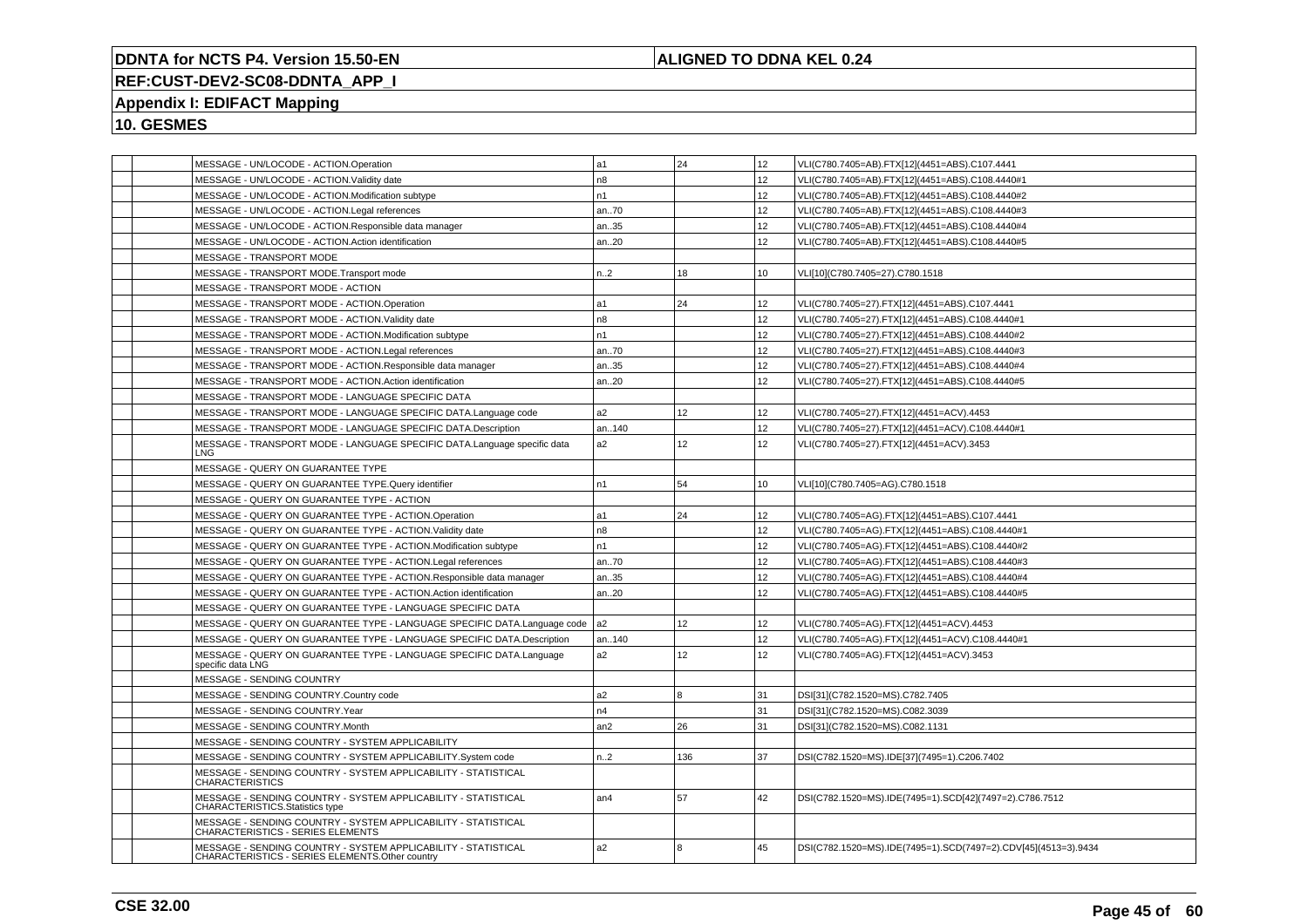## **ALIGNED TO DDNA KEL 0.24**

# **REF:CUST-DEV2-SC08-DDNTA\_APP\_I**

## **Appendix I: EDIFACT Mapping**

| MESSAGE - SENDING COUNTRY - SYSTEM APPLICABILITY - STATISTICAL<br>CHARACTERISTICS - SERIES ELEMENTS.Counter | n.9            |                 | 45              | DSI(C782.1520=MS).IDE(7495=1).SCD(7497=2).CDV[45](4513=3).9426 |
|-------------------------------------------------------------------------------------------------------------|----------------|-----------------|-----------------|----------------------------------------------------------------|
| MESSAGE - SPECIFIC NOTES CODE                                                                               |                |                 |                 |                                                                |
| MESSAGE - SPECIFIC NOTES CODE.Specific notes code                                                           | an6            | 67              | 10              | VLI[10](C780.7405=67).C780.1518                                |
| MESSAGE - SPECIFIC NOTES CODE - ACTION                                                                      |                |                 |                 |                                                                |
| MESSAGE - SPECIFIC NOTES CODE - ACTION.Operation                                                            | a1             | 24              | 12 <sup>2</sup> | VLI(C780.7405=67).FTX[12](4451=ABS).C107.4441                  |
| MESSAGE - SPECIFIC NOTES CODE - ACTION. Validity date                                                       | n <sub>8</sub> |                 | 12 <sup>2</sup> | VLI(C780.7405=67).FTX[12](4451=ABS).C108.4440#1                |
| MESSAGE - SPECIFIC NOTES CODE - ACTION.Modification subtype                                                 | n1             |                 | 12              | VLI(C780.7405=67).FTX[12](4451=ABS).C108.4440#2                |
| MESSAGE - SPECIFIC NOTES CODE - ACTION.Legal references                                                     | an70           |                 | 12              | VLI(C780.7405=67).FTX[12](4451=ABS).C108.4440#3                |
| MESSAGE - SPECIFIC NOTES CODE - ACTION.Responsible data manager                                             | an35           |                 | 12              | VLI(C780.7405=67).FTX[12](4451=ABS).C108.4440#4                |
| MESSAGE - SPECIFIC NOTES CODE - ACTION.Action identification                                                | an.20          |                 | 12 <sup>2</sup> | VLI(C780.7405=67).FTX[12](4451=ABS).C108.4440#5                |
| MESSAGE - SPECIFIC NOTES CODE - LANGUAGE SPECIFIC DATA                                                      |                |                 |                 |                                                                |
| MESSAGE - SPECIFIC NOTES CODE - LANGUAGE SPECIFIC DATA.Language code                                        | a2             | 12              | 12 <sup>2</sup> | VLI(C780.7405=67).FTX[12](4451=ACV).4453                       |
| MESSAGE - SPECIFIC NOTES CODE - LANGUAGE SPECIFIC DATA.Description                                          | an350          |                 | 12              | VLI(C780.7405=67).FTX[12](4451=ACV).C108.4440#1                |
| MESSAGE - SPECIFIC NOTES CODE - LANGUAGE SPECIFIC DATA.Language specific data  a2<br>LNG.                   |                | 12 <sup>°</sup> | 12 <sup>2</sup> | VLI(C780.7405=67).FTX[12](4451=ACV).3453                       |
| MESSAGE - COMPLEMENTARY CODE                                                                                |                |                 |                 |                                                                |
| MESSAGE - COMPLEMENTARY CODE.Complementary code                                                             | n1             | 86              | 10              | VLI[10](C780.7405=40).C780.1518                                |
| MESSAGE - COMPLEMENTARY CODE - LANGUAGE SPECIFIC DATA                                                       |                |                 |                 |                                                                |
| MESSAGE - COMPLEMENTARY CODE - LANGUAGE SPECIFIC DATA.Language code                                         | a2             | 12 <sup>°</sup> | 12              | VLI(C780.7405=40).FTX[12](4451=ACV).4453                       |
| MESSAGE - COMPLEMENTARY CODE - LANGUAGE SPECIFIC DATA.Description                                           | an140          |                 | 12 <sup>2</sup> | VLI(C780.7405=40).FTX[12](4451=ACV).C108.4440#1                |
| MESSAGE - COMPLEMENTARY CODE - LANGUAGE SPECIFIC DATA.Language specific<br>data LNG                         | a2             | 12 <sup>2</sup> | 12              | VLI(C780.7405=40).FTX[12](4451=ACV).3453                       |
| MESSAGE - COMPLEMENTARY CODE - ACTION                                                                       |                |                 |                 |                                                                |
| MESSAGE - COMPLEMENTARY CODE - ACTION.Operation                                                             | a1             | 24              | 12 <sup>2</sup> | VLI(C780.7405=40).FTX[12](4451=ABS).C107.4441                  |
| MESSAGE - COMPLEMENTARY CODE - ACTION. Validity date                                                        | n <sub>8</sub> |                 | 12              | VLI(C780.7405=40).FTX[12](4451=ABS).C108.4440#1                |
| MESSAGE - COMPLEMENTARY CODE - ACTION.Modification subtype                                                  | n1             |                 | 12              | VLI(C780.7405=40).FTX[12](4451=ABS).C108.4440#2                |
| MESSAGE - COMPLEMENTARY CODE - ACTION.Legal references                                                      | an70           |                 | 12 <sup>2</sup> | VLI(C780.7405=40).FTX[12](4451=ABS).C108.4440#3                |
| MESSAGE - COMPLEMENTARY CODE - ACTION.Responsible data manager                                              | an35           |                 | 12 <sup>2</sup> | VLI(C780.7405=40).FTX[12](4451=ABS).C108.4440#4                |
| MESSAGE - COMPLEMENTARY CODE - ACTION.Action identification                                                 | an20           |                 | 12 <sup>2</sup> | VLI(C780.7405=40).FTX[12](4451=ABS).C108.4440#5                |
| MESSAGE - EXPORT QUERY REASON CODE                                                                          |                |                 |                 |                                                                |
| MESSAGE - EXPORT QUERY REASON CODE.Export_Query Reason Code                                                 | an.3           | 89              | 10              | VLI[10](C780.7405=45).C780.1518                                |
| MESSAGE - EXPORT QUERY REASON CODE - LANGUAGE SPECIFIC DATA                                                 |                |                 |                 |                                                                |
| MESSAGE - EXPORT QUERY REASON CODE - LANGUAGE SPECIFIC DATA.Language<br>code                                | a <sub>2</sub> | 12 <sup>2</sup> | 12 <sup>2</sup> | VLI(C780.7405=45).FTX[12](4451=ACV).4453                       |
| MESSAGE - EXPORT QUERY REASON CODE - LANGUAGE SPECIFIC DATA.Description                                     | an140          |                 | 12 <sup>2</sup> | VLI(C780.7405=45).FTX[12](4451=ACV).C108.4440#1                |
| MESSAGE - EXPORT QUERY REASON CODE - LANGUAGE SPECIFIC DATA.Language<br>specific data LNG                   | a2             | 12 <sup>2</sup> | 12 <sup>2</sup> | VLI(C780.7405=45).FTX[12](4451=ACV).3453                       |
| MESSAGE - EXPORT QUERY REASON CODE - ACTION                                                                 |                |                 |                 |                                                                |
| MESSAGE - EXPORT QUERY REASON CODE - ACTION.Operation                                                       | a1             | 24              | 12              | VLI(C780.7405=45).FTX[12](4451=ABS).C107.4441                  |
| MESSAGE - EXPORT QUERY REASON CODE - ACTION. Validity date                                                  | n <sub>8</sub> |                 | 12              | VLI(C780.7405=45).FTX[12](4451=ABS).C108.4440#1                |
| MESSAGE - EXPORT QUERY REASON CODE - ACTION.Modification subtype                                            | n1             |                 | 12 <sup>2</sup> | VLI(C780.7405=45).FTX[12](4451=ABS).C108.4440#2                |
| MESSAGE - EXPORT QUERY REASON CODE - ACTION.Legal references                                                | an70           |                 | 12              | VLI(C780.7405=45).FTX[12](4451=ABS).C108.4440#3                |
| MESSAGE - EXPORT QUERY REASON CODE - ACTION.Responsible data manager                                        | an35           |                 | 12 <sup>2</sup> | VLI(C780.7405=45).FTX[12](4451=ABS).C108.4440#4                |
| MESSAGE - EXPORT QUERY REASON CODE - ACTION.Action identification                                           | an20           |                 | 12 <sup>2</sup> | VLI(C780.7405=45).FTX[12](4451=ABS).C108.4440#5                |
| MESSAGE - INCOTERM CODE                                                                                     |                |                 |                 |                                                                |
| MESSAGE - INCOTERM CODE.Incoterm Code                                                                       | a3             | 90              | 10              | VLI[10](C780.7405=46).C780.1518                                |
| MESSAGE - INCOTERM CODE - LANGUAGE SPECIFIC DATA                                                            |                |                 |                 |                                                                |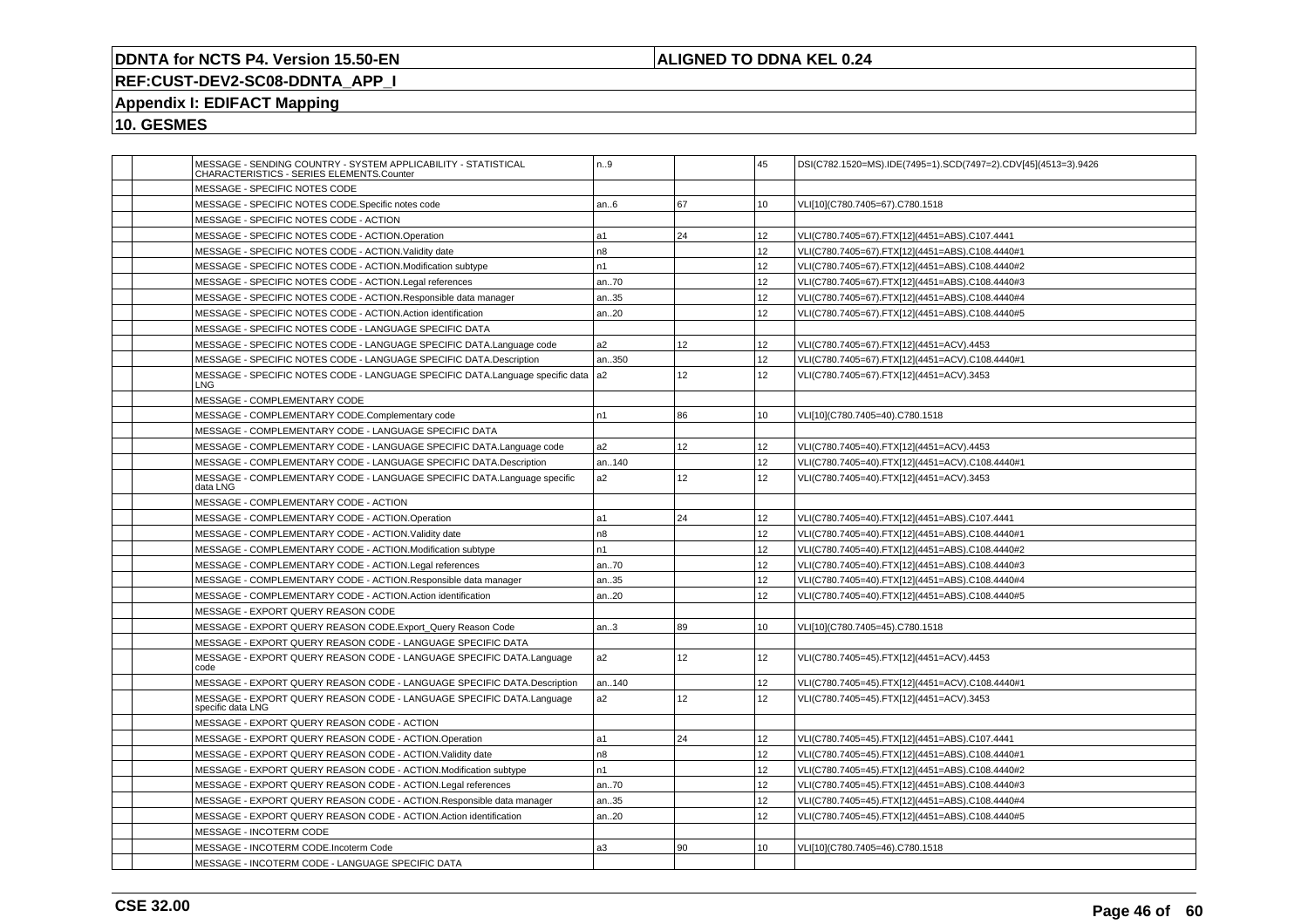## **ALIGNED TO DDNA KEL 0.24**

# **REF:CUST-DEV2-SC08-DDNTA\_APP\_I**

## **Appendix I: EDIFACT Mapping**

|  | MESSAGE - INCOTERM CODE - LANGUAGE SPECIFIC DATA.Language code                              | a2             | 12 <sup>°</sup> | 12 <sup>2</sup>  | VLI(C780.7405=46).FTX[12](4451=ACV).4453        |
|--|---------------------------------------------------------------------------------------------|----------------|-----------------|------------------|-------------------------------------------------|
|  | MESSAGE - INCOTERM CODE - LANGUAGE SPECIFIC DATA.Description                                | an140          |                 | 12 <sup>2</sup>  | VLI(C780.7405=46).FTX[12](4451=ACV).C108.4440#1 |
|  | MESSAGE - INCOTERM CODE - LANGUAGE SPECIFIC DATA.Language specific data LNG                 | a <sub>2</sub> | 12              | 12 <sup>2</sup>  | VLI(C780.7405=46).FTX[12](4451=ACV).3453        |
|  | MESSAGE - INCOTERM CODE - ACTION                                                            |                |                 |                  |                                                 |
|  | MESSAGE - INCOTERM CODE - ACTION.Operation                                                  | a1             | 24              | 12 <sup>2</sup>  | VLI(C780.7405=46).FTX[12](4451=ABS).C107.4441   |
|  | MESSAGE - INCOTERM CODE - ACTION. Validity date                                             | n <sub>8</sub> |                 | 12 <sup>2</sup>  | VLI(C780.7405=46).FTX[12](4451=ABS).C108.4440#1 |
|  | MESSAGE - INCOTERM CODE - ACTION.Modification subtype                                       | n1             |                 | 12 <sup>2</sup>  | VLI(C780.7405=46).FTX[12](4451=ABS).C108.4440#2 |
|  | MESSAGE - INCOTERM CODE - ACTION.Legal references                                           | an70           |                 | 12 <sup>2</sup>  | VLI(C780.7405=46).FTX[12](4451=ABS).C108.4440#3 |
|  | MESSAGE - INCOTERM CODE - ACTION.Responsible data manager                                   | an35           |                 | 12               | VLI(C780.7405=46).FTX[12](4451=ABS).C108.4440#4 |
|  | MESSAGE - INCOTERM CODE - ACTION.Action identification                                      | an.20          |                 | 12 <sup>2</sup>  | VLI(C780.7405=46).FTX[12](4451=ABS).C108.4440#5 |
|  | MESSAGE - NATURE OF TRANSACTION CODE                                                        |                |                 |                  |                                                 |
|  | MESSAGE - NATURE OF TRANSACTION CODE.Nature of transaction code                             | n.2            | 91              | 10               | VLI[10](C780.7405=47).C780.1518                 |
|  | MESSAGE - NATURE OF TRANSACTION CODE - LANGUAGE SPECIFIC DATA                               |                |                 |                  |                                                 |
|  | MESSAGE - NATURE OF TRANSACTION CODE - LANGUAGE SPECIFIC DATA.Language<br>code              | a2             | 12 <sup>2</sup> | 12               | VLI(C780.7405=47).FTX[12](4451=ACV).4453        |
|  | MESSAGE - NATURE OF TRANSACTION CODE - LANGUAGE SPECIFIC DATA.Description                   | an350          |                 | 12               | VLI(C780.7405=47).FTX[12](4451=ACV).C108.4440#1 |
|  | MESSAGE - NATURE OF TRANSACTION CODE - LANGUAGE SPECIFIC DATA.Language<br>specific data LNG | a2             | 12 <sup>°</sup> | 12 <sup>2</sup>  | VLI(C780.7405=47).FTX[12](4451=ACV).3453        |
|  | MESSAGE - NATURE OF TRANSACTION CODE - ACTION                                               |                |                 |                  |                                                 |
|  | MESSAGE - NATURE OF TRANSACTION CODE - ACTION.Operation                                     | a1             | 24              | 12               | VLI(C780.7405=47).FTX[12](4451=ABS).C107.4441   |
|  | MESSAGE - NATURE OF TRANSACTION CODE - ACTION. Validity date                                | n <sub>8</sub> |                 | 12 <sup>2</sup>  | VLI(C780.7405=47).FTX[12](4451=ABS).C108.4440#1 |
|  | MESSAGE - NATURE OF TRANSACTION CODE - ACTION.Modification subtype                          | n1             |                 | 12 <sup>2</sup>  | VLI(C780.7405=47).FTX[12](4451=ABS).C108.4440#2 |
|  | MESSAGE - NATURE OF TRANSACTION CODE - ACTION.Legal references                              | an70           |                 | 12 <sup>2</sup>  | VLI(C780.7405=47).FTX[12](4451=ABS).C108.4440#3 |
|  | MESSAGE - NATURE OF TRANSACTION CODE - ACTION.Responsible data manager                      | an35           |                 | 12               | VLI(C780.7405=47).FTX[12](4451=ABS).C108.4440#4 |
|  | MESSAGE - NATURE OF TRANSACTION CODE - ACTION.Action identification                         | an20           |                 | 12 <sup>2</sup>  | VLI(C780.7405=47).FTX[12](4451=ABS).C108.4440#5 |
|  | MESSAGE - PROCEDURE REQUESTED                                                               |                |                 |                  |                                                 |
|  | MESSAGE - PROCEDURE REQUESTED. Procedure requested                                          | an2            | 92              | 10 <sup>10</sup> | VLI[10](C780.7405=48).C780.1518                 |
|  | MESSAGE - PROCEDURE REQUESTED - LANGUAGE SPECIFIC DATA                                      |                |                 |                  |                                                 |
|  | MESSAGE - PROCEDURE REQUESTED - LANGUAGE SPECIFIC DATA.Language code                        | a <sub>2</sub> | 12              | 12               | VLI(C780.7405=48).FTX[12](4451=ACV).4453        |
|  | MESSAGE - PROCEDURE REQUESTED - LANGUAGE SPECIFIC DATA.Description                          | an350          |                 | 12               | VLI(C780.7405=48).FTX[12](4451=ACV).C108.4440#1 |
|  | MESSAGE - PROCEDURE REQUESTED - LANGUAGE SPECIFIC DATA.Language specific<br>data LNG        | a <sub>2</sub> | 12 <sup>2</sup> | 12 <sup>2</sup>  | VLI(C780.7405=48).FTX[12](4451=ACV).3453        |
|  | MESSAGE - PROCEDURE REQUESTED - ACTION                                                      |                |                 |                  |                                                 |
|  | MESSAGE - PROCEDURE REQUESTED - ACTION.Operation                                            | a1             | 24              | 12 <sup>2</sup>  | VLI(C780.7405=48).FTX[12](4451=ABS).C107.4441   |
|  | MESSAGE - PROCEDURE REQUESTED - ACTION. Validity date                                       | n <sub>8</sub> |                 | 12 <sup>2</sup>  | VLI(C780.7405=48).FTX[12](4451=ABS).C108.4440#1 |
|  | MESSAGE - PROCEDURE REQUESTED - ACTION.Modification subtype                                 | n1             |                 | 12 <sup>2</sup>  | VLI(C780.7405=48).FTX[12](4451=ABS).C108.4440#2 |
|  | MESSAGE - PROCEDURE REQUESTED - ACTION.Legal references                                     | an70           |                 | 12 <sup>2</sup>  | VLI(C780.7405=48).FTX[12](4451=ABS).C108.4440#3 |
|  | MESSAGE - PROCEDURE REQUESTED - ACTION.Responsible data manager                             | an35           |                 | 12               | VLI(C780.7405=48).FTX[12](4451=ABS).C108.4440#4 |
|  | MESSAGE - PROCEDURE REQUESTED - ACTION.Action identification                                | an20           |                 | 12 <sup>2</sup>  | VLI(C780.7405=48).FTX[12](4451=ABS).C108.4440#5 |
|  | MESSAGE - PREVIOUS PROCEDURE                                                                |                |                 |                  |                                                 |
|  | MESSAGE - PREVIOUS PROCEDURE.Previous Procedure                                             | an2            | 93              | 10               | VLI[10](C780.7405=49).C780.1518                 |
|  | MESSAGE - PREVIOUS PROCEDURE - LANGUAGE SPECIFIC DATA                                       |                |                 |                  |                                                 |
|  | MESSAGE - PREVIOUS PROCEDURE - LANGUAGE SPECIFIC DATA.Language code                         | a2             | 12              | 12               | VLI(C780.7405=49).FTX[12](4451=ACV).4453        |
|  | MESSAGE - PREVIOUS PROCEDURE - LANGUAGE SPECIFIC DATA.Description                           | an350          |                 | 12 <sup>2</sup>  | VLI(C780.7405=49).FTX[12](4451=ACV).C108.4440#1 |
|  | MESSAGE - PREVIOUS PROCEDURE - LANGUAGE SPECIFIC DATA.Language specific<br>data LNG         | a2             | 12              | 12               | VLI(C780.7405=49).FTX[12](4451=ACV).3453        |
|  | MESSAGE - PREVIOUS PROCEDURE - ACTION                                                       |                |                 |                  |                                                 |
|  | MESSAGE - PREVIOUS PROCEDURE - ACTION.Operation                                             | a1             | 24              | 12               | VLI(C780.7405=49).FTX[12](4451=ABS).C107.4441   |
|  |                                                                                             |                |                 |                  |                                                 |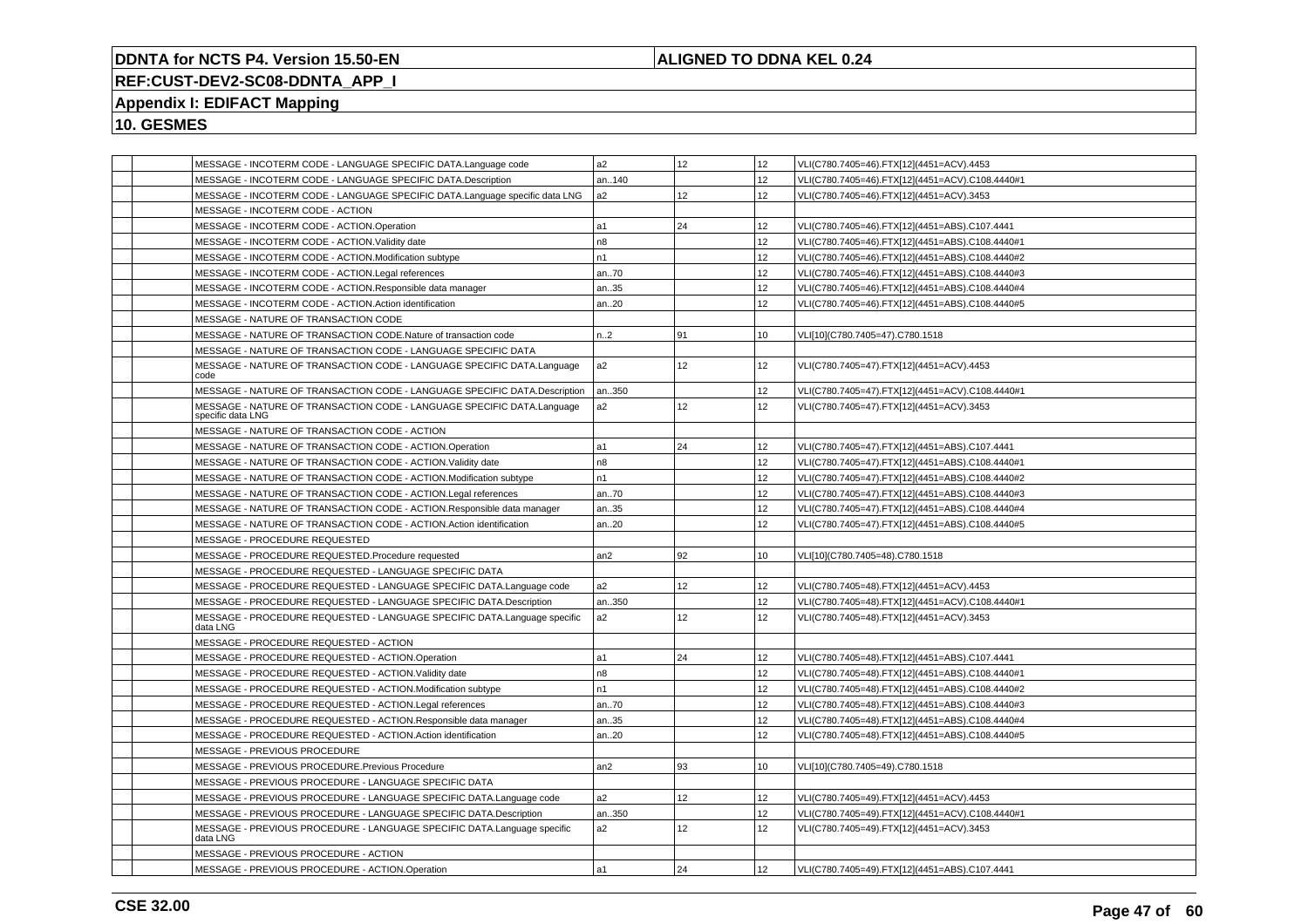## **ALIGNED TO DDNA KEL 0.24**

## **REF:CUST-DEV2-SC08-DDNTA\_APP\_I**

## **Appendix I: EDIFACT Mapping**

| MESSAGE - PREVIOUS PROCEDURE - ACTION. Validity date                                             | n <sub>8</sub> |                 | 12 <sup>2</sup>  | VLI(C780.7405=49).FTX[12](4451=ABS).C108.4440#1 |
|--------------------------------------------------------------------------------------------------|----------------|-----------------|------------------|-------------------------------------------------|
| MESSAGE - PREVIOUS PROCEDURE - ACTION.Modification subtype                                       | n1             |                 | 12               | VLI(C780.7405=49).FTX[12](4451=ABS).C108.4440#2 |
| MESSAGE - PREVIOUS PROCEDURE - ACTION.Legal references                                           | an70           |                 | 12 <sup>2</sup>  | VLI(C780.7405=49).FTX[12](4451=ABS).C108.4440#3 |
| MESSAGE - PREVIOUS PROCEDURE - ACTION.Responsible data manager                                   | an35           |                 | 12               | VLI(C780.7405=49).FTX[12](4451=ABS).C108.4440#4 |
| MESSAGE - PREVIOUS PROCEDURE - ACTION.Action identification                                      | an20           |                 | 12 <sup>2</sup>  | VLI(C780.7405=49).FTX[12](4451=ABS).C108.4440#5 |
| MESSAGE - REPRESENTATIVE STATUS CODE                                                             |                |                 |                  |                                                 |
| MESSAGE - REPRESENTATIVE STATUS CODE.Representative status code                                  | n1             | 94              | 10               | VLI[10](C780.7405=50).C780.1518                 |
| MESSAGE - REPRESENTATIVE STATUS CODE - LANGUAGE SPECIFIC DATA                                    |                |                 |                  |                                                 |
| MESSAGE - REPRESENTATIVE STATUS CODE - LANGUAGE SPECIFIC DATA.Language<br>code                   | a2             | 12 <sup>2</sup> | 12 <sup>2</sup>  | VLI(C780.7405=50).FTX[12](4451=ACV).4453        |
| MESSAGE - REPRESENTATIVE STATUS CODE - LANGUAGE SPECIFIC DATA.Description                        | an140          |                 | 12 <sup>2</sup>  | VLI(C780.7405=50).FTX[12](4451=ACV).C108.4440#1 |
| MESSAGE - REPRESENTATIVE STATUS CODE - LANGUAGE SPECIFIC DATA.Language<br>specific data LNG      | a <sub>2</sub> | 12 <sup>2</sup> | 12 <sup>2</sup>  | VLI(C780.7405=50).FTX[12](4451=ACV).3453        |
| MESSAGE - REPRESENTATIVE STATUS CODE - ACTION                                                    |                |                 |                  |                                                 |
| MESSAGE - REPRESENTATIVE STATUS CODE - ACTION.Operation                                          | a1             | 24              | 12               | VLI(C780.7405=50).FTX[12](4451=ABS).C107.4441   |
| MESSAGE - REPRESENTATIVE STATUS CODE - ACTION. Validity date                                     | n <sub>8</sub> |                 | 12               | VLI(C780.7405=50).FTX[12](4451=ABS).C108.4440#1 |
| MESSAGE - REPRESENTATIVE STATUS CODE - ACTION.Modification subtype                               | n1             |                 | 12 <sup>2</sup>  | VLI(C780.7405=50).FTX[12](4451=ABS).C108.4440#2 |
| MESSAGE - REPRESENTATIVE STATUS CODE - ACTION.Legal references                                   | an70           |                 | 12               | VLI(C780.7405=50).FTX[12](4451=ABS).C108.4440#3 |
| MESSAGE - REPRESENTATIVE STATUS CODE - ACTION.Responsible data manager                           | an35           |                 | 12 <sup>2</sup>  | VLI(C780.7405=50).FTX[12](4451=ABS).C108.4440#4 |
| MESSAGE - REPRESENTATIVE STATUS CODE - ACTION.Action identification                              | an20           |                 | 12 <sup>2</sup>  | VLI(C780.7405=50).FTX[12](4451=ABS).C108.4440#5 |
| MESSAGE - RISK ANALYSIS RESULT CODE                                                              |                |                 |                  |                                                 |
| MESSAGE - RISK ANALYSIS RESULT CODE.Risk Analysis result code                                    | an1            | 95              | 10 <sup>10</sup> | VLI[10](C780.7405=51).C780.1518                 |
| MESSAGE - RISK ANALYSIS RESULT CODE - ACTION                                                     |                |                 |                  |                                                 |
| MESSAGE - RISK ANALYSIS RESULT CODE - ACTION.Operation                                           | a1             | 24              | 12 <sup>2</sup>  | VLI(C780.7405=51).FTX[12](4451=ABS).C107.4441   |
| MESSAGE - RISK ANALYSIS RESULT CODE - ACTION. Validity date                                      | n8             |                 | 12               | VLI(C780.7405=51).FTX[12](4451=ABS).C108.4440#1 |
| MESSAGE - RISK ANALYSIS RESULT CODE - ACTION.Modification subtype                                | n <sub>1</sub> |                 | 12 <sup>2</sup>  | VLI(C780.7405=51).FTX[12](4451=ABS).C108.4440#2 |
| MESSAGE - RISK ANALYSIS RESULT CODE - ACTION.Legal references                                    | an70           |                 | 12               | VLI(C780.7405=51).FTX[12](4451=ABS).C108.4440#3 |
| MESSAGE - RISK ANALYSIS RESULT CODE - ACTION.Responsible data manager                            | an35           |                 | 12 <sup>2</sup>  | VLI(C780.7405=51).FTX[12](4451=ABS).C108.4440#4 |
| MESSAGE - RISK ANALYSIS RESULT CODE - ACTION.Action identification                               | an20           |                 | 12               | VLI(C780.7405=51).FTX[12](4451=ABS).C108.4440#5 |
| MESSAGE - RISK ANALYSIS RESULT CODE - LANGUAGE SPECIFIC DATA                                     |                |                 |                  |                                                 |
| MESSAGE - RISK ANALYSIS RESULT CODE - LANGUAGE SPECIFIC DATA.Language code                       | a <sub>2</sub> | 12              | 12               | VLI(C780.7405=51).FTX[12](4451=ACV).4453        |
| MESSAGE - RISK ANALYSIS RESULT CODE - LANGUAGE SPECIFIC DATA.Description                         | an140          |                 | 12               | VLI(C780.7405=51).FTX[12](4451=ACV).C108.4440#1 |
| MESSAGE - RISK ANALYSIS RESULT CODE - LANGUAGE SPECIFIC DATA.Language<br>specific data LNG       | a2             | 12 <sup>2</sup> | 12               | VLI(C780.7405=51).FTX[12](4451=ACV).3453        |
| MESSAGE - SPECIFIC CIRCUMSTANCE INDICATOR                                                        |                |                 |                  |                                                 |
| MESSAGE - SPECIFIC CIRCUMSTANCE INDICATOR.Specific Circumstance Indicator                        | a1             | 96              | 10               | VLI[10](C780.7405=52).C780.1518                 |
| MESSAGE - SPECIFIC CIRCUMSTANCE INDICATOR - LANGUAGE SPECIFIC DATA                               |                |                 |                  |                                                 |
| MESSAGE - SPECIFIC CIRCUMSTANCE INDICATOR - LANGUAGE SPECIFIC<br>DATA.Language code              | a <sub>2</sub> | 12              | 12               | VLI(C780.7405=52).FTX[12](4451=ACV).4453        |
| MESSAGE - SPECIFIC CIRCUMSTANCE INDICATOR - LANGUAGE SPECIFIC<br>DATA.Description                | an140          |                 | 12 <sup>2</sup>  | VLI(C780.7405=52).FTX[12](4451=ACV).C108.4440#1 |
| MESSAGE - SPECIFIC CIRCUMSTANCE INDICATOR - LANGUAGE SPECIFIC<br>DATA.Language specific data LNG | a2             | 12              | 12 <sup>2</sup>  | VLI(C780.7405=52).FTX[12](4451=ACV).3453        |
| MESSAGE - SPECIFIC CIRCUMSTANCE INDICATOR - ACTION                                               |                |                 |                  |                                                 |
| MESSAGE - SPECIFIC CIRCUMSTANCE INDICATOR - ACTION.Operation                                     | a1             | 24              | 12               | VLI(C780.7405=52).FTX[12](4451=ABS).C107.4441   |
| MESSAGE - SPECIFIC CIRCUMSTANCE INDICATOR - ACTION. Validity date                                | n <sub>8</sub> |                 | 12               | VLI(C780.7405=52).FTX[12](4451=ABS).C108.4440#1 |
| MESSAGE - SPECIFIC CIRCUMSTANCE INDICATOR - ACTION.Modification subtype                          | n1             |                 | 12 <sup>2</sup>  | VLI(C780.7405=52).FTX[12](4451=ABS).C108.4440#2 |
| MESSAGE - SPECIFIC CIRCUMSTANCE INDICATOR - ACTION.Legal references                              | an70           |                 | 12 <sup>2</sup>  | VLI(C780.7405=52).FTX[12](4451=ABS).C108.4440#3 |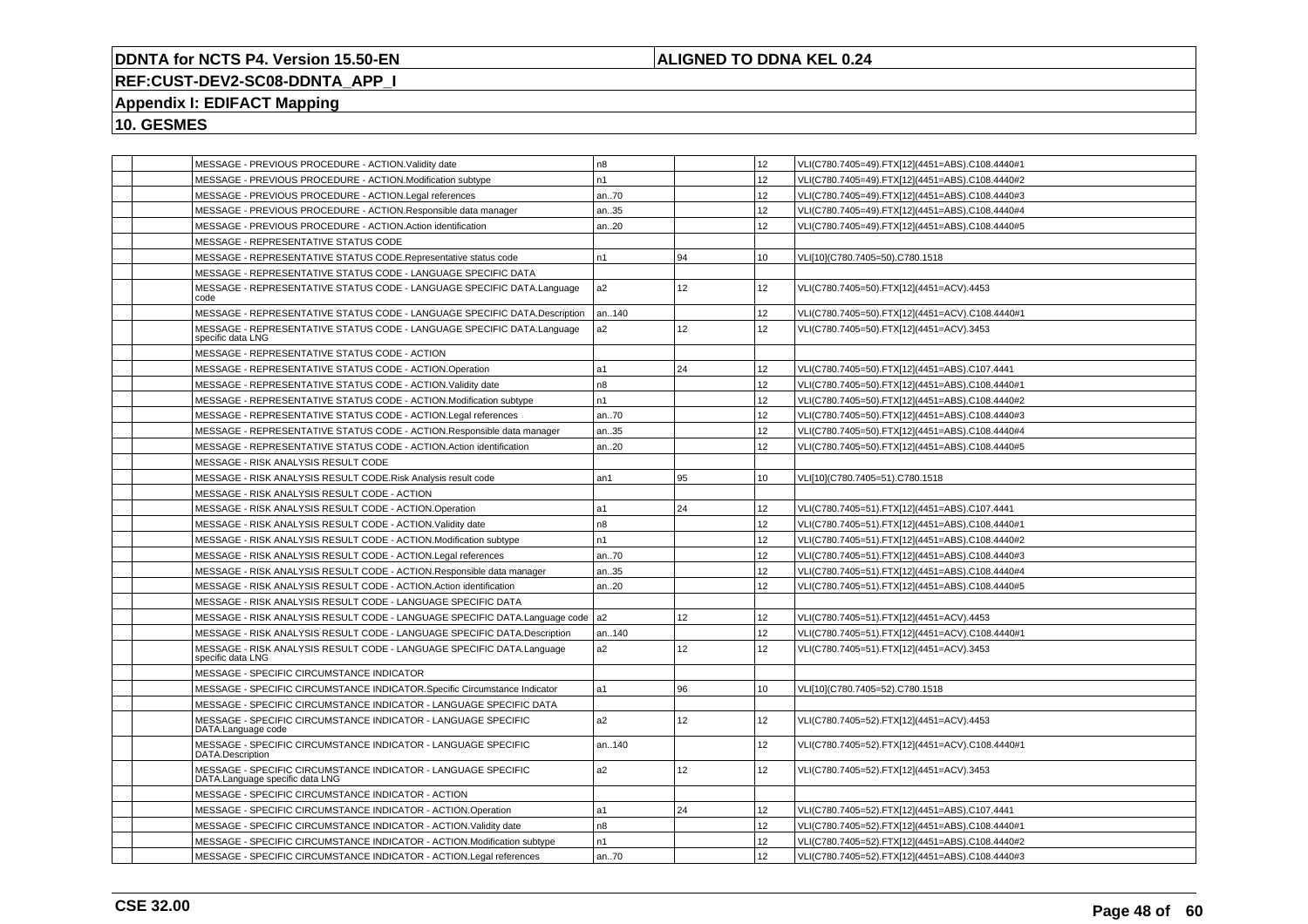## **ALIGNED TO DDNA KEL 0.24**

## **REF:CUST-DEV2-SC08-DDNTA\_APP\_I**

## **Appendix I: EDIFACT Mapping**

| MESSAGE - SPECIFIC CIRCUMSTANCE INDICATOR - ACTION.Responsible data manager                                | an35           |    | 12               | VLI(C780.7405=52).FTX[12](4451=ABS).C108.4440#4 |
|------------------------------------------------------------------------------------------------------------|----------------|----|------------------|-------------------------------------------------|
| MESSAGE - SPECIFIC CIRCUMSTANCE INDICATOR - ACTION.Action identification                                   | an20           |    | 12               | VLI(C780.7405=52).FTX[12](4451=ABS).C108.4440#5 |
| MESSAGE - SUMMARY DECLARATION REJECTION REASON CODE                                                        |                |    |                  |                                                 |
| MESSAGE - SUMMARY DECLARATION REJECTION REASON CODE.Summary Declaration<br>rejection reason code           | n <sub>2</sub> | 97 | 10               | VLI[10](C780.7405=53).C780.1518                 |
| MESSAGE - SUMMARY DECLARATION REJECTION REASON CODE - ACTION                                               |                |    |                  |                                                 |
| MESSAGE - SUMMARY DECLARATION REJECTION REASON CODE - ACTION.Operation                                     | a1             | 24 | 12               | VLI(C780.7405=53).FTX[12](4451=ABS).C107.4441   |
| MESSAGE - SUMMARY DECLARATION REJECTION REASON CODE - ACTION.Validity date   n8                            |                |    | 12               | VLI(C780.7405=53).FTX[12](4451=ABS).C108.4440#1 |
| MESSAGE - SUMMARY DECLARATION REJECTION REASON CODE - ACTION.Modification   n1<br>subtype                  |                |    | 12               | VLI(C780.7405=53).FTX[12](4451=ABS).C108.4440#2 |
| MESSAGE - SUMMARY DECLARATION REJECTION REASON CODE - ACTION.Legal<br>references                           | an70           |    | 12               | VLI(C780.7405=53).FTX[12](4451=ABS).C108.4440#3 |
| MESSAGE - SUMMARY DECLARATION REJECTION REASON CODE - ACTION.Responsible   an35<br>data manager            |                |    | 12 <sup>°</sup>  | VLI(C780.7405=53).FTX[12](4451=ABS).C108.4440#4 |
| MESSAGE - SUMMARY DECLARATION REJECTION REASON CODE - ACTION Action<br>identification                      | an20           |    | 12               | VLI(C780.7405=53).FTX[12](4451=ABS).C108.4440#5 |
| MESSAGE - SUMMARY DECLARATION REJECTION REASON CODE - LANGUAGE<br>SPECIFIC DATA                            |                |    |                  |                                                 |
| MESSAGE - SUMMARY DECLARATION REJECTION REASON CODE - LANGUAGE<br>SPECIFIC DATA.Language code              | a <sub>2</sub> | 12 | 12               | VLI(C780.7405=53).FTX[12](4451=ACV).4453        |
| MESSAGE - SUMMARY DECLARATION REJECTION REASON CODE - LANGUAGE<br>SPECIFIC DATA.Description                | an140          |    | 12               | VLI(C780.7405=53).FTX[12](4451=ACV).C108.4440#1 |
| MESSAGE - SUMMARY DECLARATION REJECTION REASON CODE - LANGUAGE<br>SPECIFIC DATA.Language specific data LNG | a <sub>2</sub> | 12 | 12               | VLI(C780.7405=53).FTX[12](4451=ACV).3453        |
| MESSAGE - TYPE OF TAX                                                                                      |                |    |                  |                                                 |
| MESSAGE - TYPE OF TAX. Type of tax                                                                         | an3            | 98 | 10 <sup>1</sup>  | VLI[10](C780.7405=54).C780.1518                 |
| MESSAGE - TYPE OF TAX - LANGUAGE SPECIFIC DATA                                                             |                |    |                  |                                                 |
| MESSAGE - TYPE OF TAX - LANGUAGE SPECIFIC DATA.Language code                                               | a <sub>2</sub> | 12 | 12               | VLI(C780.7405=54).FTX[12](4451=ACV).4453        |
| MESSAGE - TYPE OF TAX - LANGUAGE SPECIFIC DATA.Description                                                 | an140          |    | 12 <sup>2</sup>  | VLI(C780.7405=54).FTX[12](4451=ACV).C108.4440#1 |
| MESSAGE - TYPE OF TAX - LANGUAGE SPECIFIC DATA.Language specific data LNG                                  | a <sub>2</sub> | 12 | 12               | VLI(C780.7405=54).FTX[12](4451=ACV).3453        |
| MESSAGE - TYPE OF TAX - ACTION                                                                             |                |    |                  |                                                 |
| MESSAGE - TYPE OF TAX - ACTION.Operation                                                                   | a1             | 24 | 12               | VLI(C780.7405=54).FTX[12](4451=ABS).C107.4441   |
| MESSAGE - TYPE OF TAX - ACTION. Validity date                                                              | n <sub>8</sub> |    | 12               | VLI(C780.7405=54).FTX[12](4451=ABS).C108.4440#1 |
| MESSAGE - TYPE OF TAX - ACTION.Modification subtype                                                        | n <sub>1</sub> |    | 12               | VLI(C780.7405=54).FTX[12](4451=ABS).C108.4440#2 |
| MESSAGE - TYPE OF TAX - ACTION.Legal references                                                            | an70           |    | 12               | VLI(C780.7405=54).FTX[12](4451=ABS).C108.4440#3 |
| MESSAGE - TYPE OF TAX - ACTION.Responsible data manager                                                    | an35           |    | 12 <sup>°</sup>  | VLI(C780.7405=54).FTX[12](4451=ABS).C108.4440#4 |
| MESSAGE - TYPE OF TAX - ACTION.Action identification                                                       | an20           |    | 12               | VLI(C780.7405=54).FTX[12](4451=ABS).C108.4440#5 |
| MESSAGE - WAREHOUSE TYPE                                                                                   |                |    |                  |                                                 |
| MESSAGE - WAREHOUSE TYPE. Warehouse type                                                                   | la1            | 99 | 10 <sup>10</sup> | VLI[10](C780.7405=55).C780.1518                 |
| MESSAGE - WAREHOUSE TYPE - ACTION                                                                          |                |    |                  |                                                 |
| MESSAGE - WAREHOUSE TYPE - ACTION.Operation                                                                | a1             | 24 | 12               | VLI(C780.7405=55).FTX[12](4451=ABS).C107.4441   |
| MESSAGE - WAREHOUSE TYPE - ACTION. Validity date                                                           | n <sub>8</sub> |    | 12               | VLI(C780.7405=55).FTX[12](4451=ABS).C108.4440#1 |
| MESSAGE - WAREHOUSE TYPE - ACTION.Modification subtype                                                     | n <sub>1</sub> |    | 12 <sup>°</sup>  | VLI(C780.7405=55).FTX[12](4451=ABS).C108.4440#2 |
| MESSAGE - WAREHOUSE TYPE - ACTION.Legal references                                                         | an70           |    | 12               | VLI(C780.7405=55).FTX[12](4451=ABS).C108.4440#3 |
| MESSAGE - WAREHOUSE TYPE - ACTION.Responsible data manager                                                 | an35           |    | 12               | VLI(C780.7405=55).FTX[12](4451=ABS).C108.4440#4 |
| MESSAGE - WAREHOUSE TYPE - ACTION.Action identification                                                    | an20           |    | 12               | VLI(C780.7405=55).FTX[12](4451=ABS).C108.4440#5 |
| MESSAGE - WAREHOUSE TYPE - LANGUAGE SPECIFIC DATA                                                          |                |    |                  |                                                 |
| MESSAGE - WAREHOUSE TYPE - LANGUAGE SPECIFIC DATA.Language code                                            | a2             | 12 | 12               | VLI(C780.7405=55).FTX[12](4451=ACV).4453        |
| MESSAGE - WAREHOUSE TYPE - LANGUAGE SPECIFIC DATA.Description                                              | an140          |    | 12               | VLI(C780.7405=55).FTX[12](4451=ACV).C108.4440#1 |
|                                                                                                            |                |    |                  |                                                 |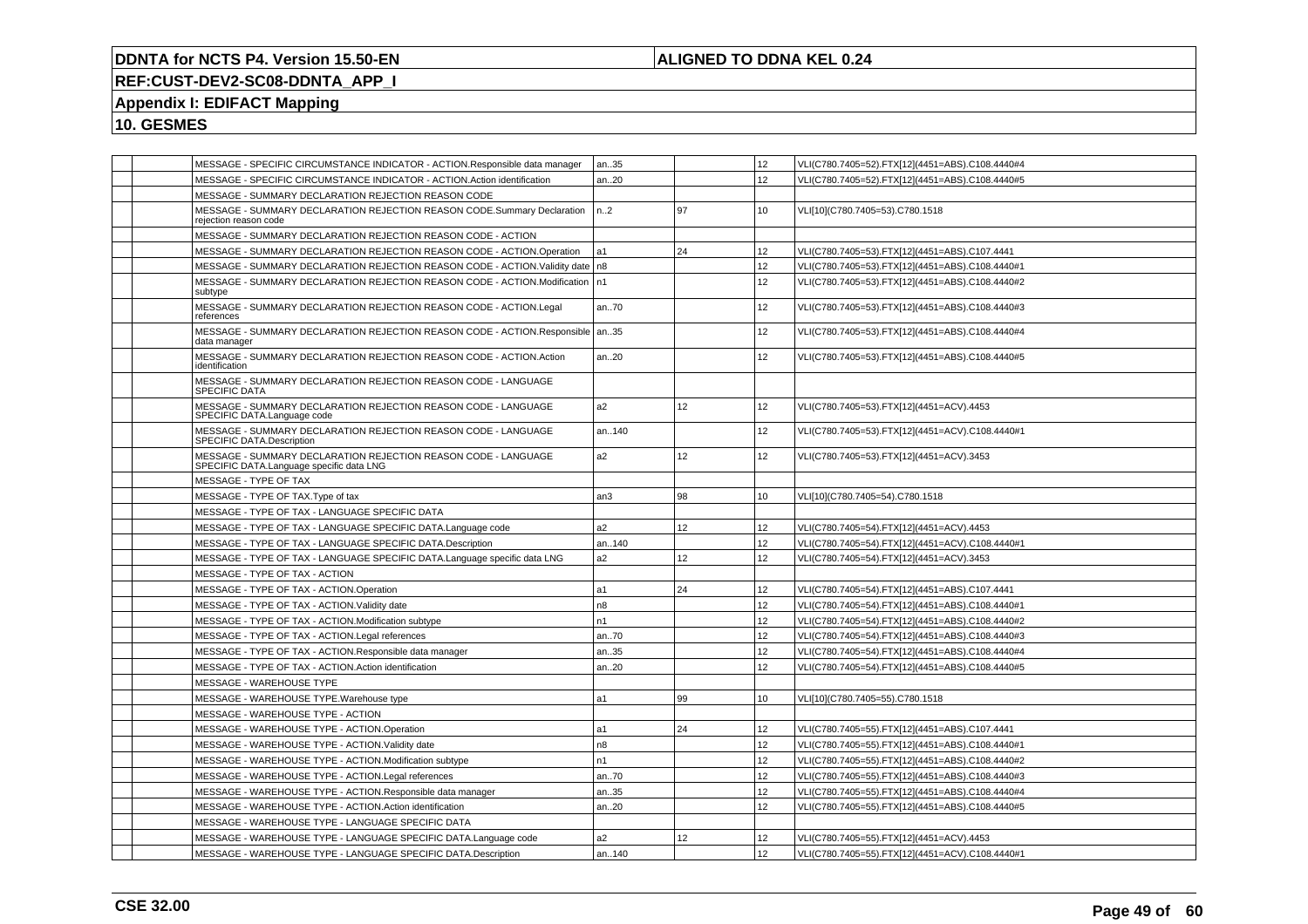## **ALIGNED TO DDNA KEL 0.24**

## **REF:CUST-DEV2-SC08-DDNTA\_APP\_I**

## **Appendix I: EDIFACT Mapping**

|  | MESSAGE - WAREHOUSE TYPE - LANGUAGE SPECIFIC DATA.Language specific data<br>LNG               | a <sub>2</sub> | 12              | 12               | VLI(C780.7405=55).FTX[12](4451=ACV).3453        |
|--|-----------------------------------------------------------------------------------------------|----------------|-----------------|------------------|-------------------------------------------------|
|  | MESSAGE - UN DANGEROUS GOODS CODE                                                             |                |                 |                  |                                                 |
|  | MESSAGE - UN DANGEROUS GOODS CODE.UN dangerous goods code                                     | an4            | 101             | 10               | VLI[10](C780.7405=56).C780.1518                 |
|  | MESSAGE - UN DANGEROUS GOODS CODE - LANGUAGE SPECIFIC DATA                                    |                |                 |                  |                                                 |
|  | MESSAGE - UN DANGEROUS GOODS CODE - LANGUAGE SPECIFIC DATA.Language<br>code                   | a2             | 12              | 12 <sup>2</sup>  | VLI(C780.7405=56).FTX[12](4451=ACV).4453        |
|  | MESSAGE - UN DANGEROUS GOODS CODE - LANGUAGE SPECIFIC DATA.Description                        | an350          |                 | 12               | VLI(C780.7405=56).FTX[12](4451=ACV).C108.4440#1 |
|  | MESSAGE - UN DANGEROUS GOODS CODE - LANGUAGE SPECIFIC DATA.Language<br>specific data LNG      | a2             | 12 <sup>2</sup> | 12               | VLI(C780.7405=56).FTX[12](4451=ACV).3453        |
|  | MESSAGE - UN DANGEROUS GOODS CODE - ACTION                                                    |                |                 |                  |                                                 |
|  | MESSAGE - UN DANGEROUS GOODS CODE - ACTION.Operation                                          | a1             | 24              | 12               | VLI(C780.7405=56).FTX[12](4451=ABS).C107.4441   |
|  | MESSAGE - UN DANGEROUS GOODS CODE - ACTION.Validity date                                      | n <sub>8</sub> |                 | 12               | VLI(C780.7405=56).FTX[12](4451=ABS).C108.4440#1 |
|  | MESSAGE - UN DANGEROUS GOODS CODE - ACTION.Modification subtype                               | n1             |                 | 12               | VLI(C780.7405=56).FTX[12](4451=ABS).C108.4440#2 |
|  | MESSAGE - UN DANGEROUS GOODS CODE - ACTION.Legal references                                   | an70           |                 | 12               | VLI(C780.7405=56).FTX[12](4451=ABS).C108.4440#3 |
|  | MESSAGE - UN DANGEROUS GOODS CODE - ACTION.Responsible data manager                           | an35           |                 | 12               | VLI(C780.7405=56).FTX[12](4451=ABS).C108.4440#4 |
|  | MESSAGE - UN DANGEROUS GOODS CODE - ACTION.Action identification                              | an20           |                 | 12               | VLI(C780.7405=56).FTX[12](4451=ABS).C108.4440#5 |
|  | MESSAGE - COMMUNITY NATIONAL PROCEDURE                                                        |                |                 |                  |                                                 |
|  | MESSAGE - COMMUNITY NATIONAL PROCEDURE.Community / National Procedure                         | an3            | 102             | 10 <sup>10</sup> | VLI[10](C780.7405=57).C780.1518                 |
|  | MESSAGE - COMMUNITY NATIONAL PROCEDURE - LANGUAGE SPECIFIC DATA                               |                |                 |                  |                                                 |
|  | MESSAGE - COMMUNITY NATIONAL PROCEDURE - LANGUAGE SPECIFIC<br>DATA.Language code              | a2             | 12 <sup>2</sup> | 12               | VLI(C780.7405=57).FTX[12](4451=ACV).4453        |
|  | MESSAGE - COMMUNITY NATIONAL PROCEDURE - LANGUAGE SPECIFIC<br>DATA.Description                | an350          |                 | 12 <sup>2</sup>  | VLI(C780.7405=57).FTX[12](4451=ACV).C108.4440#1 |
|  | MESSAGE - COMMUNITY NATIONAL PROCEDURE - LANGUAGE SPECIFIC<br>DATA.Language specific data LNG | a2             | 12              | 12               | VLI(C780.7405=57).FTX[12](4451=ACV).3453        |
|  | MESSAGE - COMMUNITY NATIONAL PROCEDURE - ACTION                                               |                |                 |                  |                                                 |
|  | MESSAGE - COMMUNITY NATIONAL PROCEDURE - ACTION.Operation                                     | a1             | 24              | 12               | VLI(C780.7405=57).FTX[12](4451=ABS).C107.4441   |
|  | MESSAGE - COMMUNITY NATIONAL PROCEDURE - ACTION. Validity date                                | n8             |                 | 12               | VLI(C780.7405=57).FTX[12](4451=ABS).C108.4440#1 |
|  | MESSAGE - COMMUNITY NATIONAL PROCEDURE - ACTION.Modification subtype                          | n <sub>1</sub> |                 | 12 <sup>2</sup>  | VLI(C780.7405=57).FTX[12](4451=ABS).C108.4440#2 |
|  | MESSAGE - COMMUNITY NATIONAL PROCEDURE - ACTION.Legal references                              | an70           |                 | 12               | VLI(C780.7405=57).FTX[12](4451=ABS).C108.4440#3 |
|  | MESSAGE - COMMUNITY NATIONAL PROCEDURE - ACTION.Responsible data manager                      | an35           |                 | 12               | VLI(C780.7405=57).FTX[12](4451=ABS).C108.4440#4 |
|  | MESSAGE - COMMUNITY NATIONAL PROCEDURE - ACTION.Action identification                         | an20           |                 | 12               | VLI(C780.7405=57).FTX[12](4451=ABS).C108.4440#5 |
|  | MESSAGE - PREVIOUS DOCUMENT CATEGORY                                                          |                |                 |                  |                                                 |
|  | MESSAGE - PREVIOUS DOCUMENT CATEGORY. Previous Document Category                              | a1             | 103             | 10               | VLI[10](C780.7405=58).C780.1518                 |
|  | MESSAGE - PREVIOUS DOCUMENT CATEGORY - LANGUAGE SPECIFIC DATA                                 |                |                 |                  |                                                 |
|  | MESSAGE - PREVIOUS DOCUMENT CATEGORY - LANGUAGE SPECIFIC DATA.Language<br>code                | a <sub>2</sub> | 12 <sup>2</sup> | 12               | VLI(C780.7405=58).FTX[12](4451=ACV).4453        |
|  | MESSAGE - PREVIOUS DOCUMENT CATEGORY - LANGUAGE SPECIFIC<br>DATA.Description                  | an140          |                 | 12 <sup>2</sup>  | VLI(C780.7405=58).FTX[12](4451=ACV).C108.4440#1 |
|  | MESSAGE - PREVIOUS DOCUMENT CATEGORY - LANGUAGE SPECIFIC DATA.Language<br>specific data LNG   | a <sub>2</sub> | 12 <sup>2</sup> | 12 <sup>2</sup>  | VLI(C780.7405=58).FTX[12](4451=ACV).3453        |
|  | MESSAGE - PREVIOUS DOCUMENT CATEGORY - ACTION                                                 |                |                 |                  |                                                 |
|  | MESSAGE - PREVIOUS DOCUMENT CATEGORY - ACTION.Operation                                       | a1             | 24              | 12 <sup>2</sup>  | VLI(C780.7405=58).FTX[12](4451=ABS).C107.4441   |
|  | MESSAGE - PREVIOUS DOCUMENT CATEGORY - ACTION. Validity date                                  | n8             |                 | 12 <sup>2</sup>  | VLI(C780.7405=58).FTX[12](4451=ABS).C108.4440#1 |
|  | MESSAGE - PREVIOUS DOCUMENT CATEGORY - ACTION.Modification subtype                            | n <sub>1</sub> |                 | 12               | VLI(C780.7405=58).FTX[12](4451=ABS).C108.4440#2 |
|  | MESSAGE - PREVIOUS DOCUMENT CATEGORY - ACTION.Legal references                                | an70           |                 | 12               | VLI(C780.7405=58).FTX[12](4451=ABS).C108.4440#3 |
|  | MESSAGE - PREVIOUS DOCUMENT CATEGORY - ACTION.Responsible data manager                        | an35           |                 | 12               | VLI(C780.7405=58).FTX[12](4451=ABS).C108.4440#4 |
|  | MESSAGE - PREVIOUS DOCUMENT CATEGORY - ACTION.Action identification                           | an20           |                 | 12               | VLI(C780.7405=58).FTX[12](4451=ABS).C108.4440#5 |
|  | MESSAGE - METHOD OF PAYMENT                                                                   |                |                 |                  |                                                 |
|  |                                                                                               |                |                 |                  |                                                 |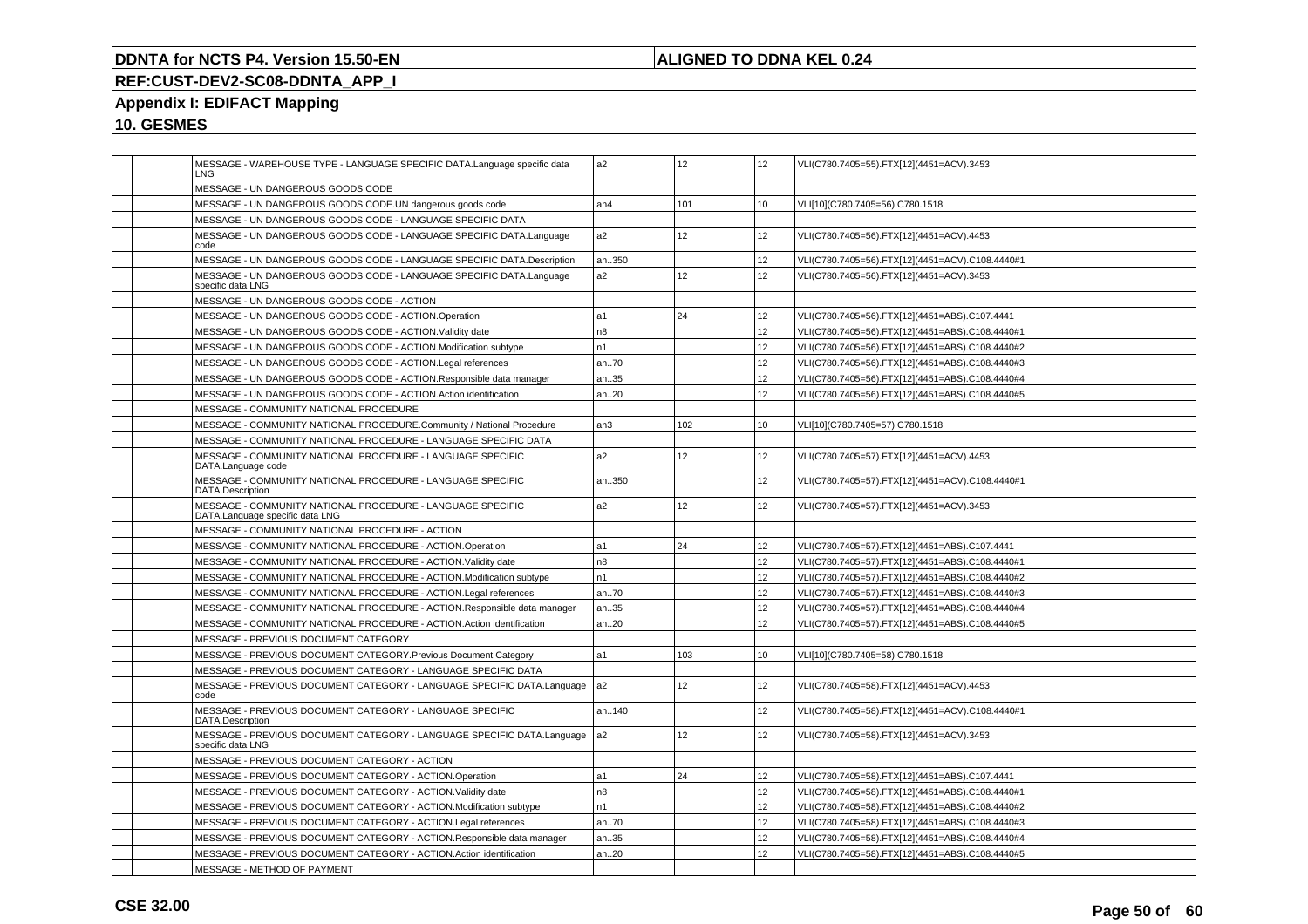## **ALIGNED TO DDNA KEL 0.24**

# **REF:CUST-DEV2-SC08-DDNTA\_APP\_I**

## **Appendix I: EDIFACT Mapping**

| MESSAGE - METHOD OF PAYMENT. Method of payment                                                       | a1             | 104 | 10 <sup>1</sup> | VLI[10](C780.7405=59).C780.1518                 |
|------------------------------------------------------------------------------------------------------|----------------|-----|-----------------|-------------------------------------------------|
| MESSAGE - METHOD OF PAYMENT - ACTION                                                                 |                |     |                 |                                                 |
| MESSAGE - METHOD OF PAYMENT - ACTION.Operation                                                       | a <sub>1</sub> | 24  | 12              | VLI(C780.7405=59).FTX[12](4451=ABS).C107.4441   |
| MESSAGE - METHOD OF PAYMENT - ACTION. Validity date                                                  | n <sub>8</sub> |     | 12 <sup>2</sup> | VLI(C780.7405=59).FTX[12](4451=ABS).C108.4440#1 |
| MESSAGE - METHOD OF PAYMENT - ACTION.Modification subtype                                            | n1             |     | 12 <sup>2</sup> | VLI(C780.7405=59).FTX[12](4451=ABS).C108.4440#2 |
| MESSAGE - METHOD OF PAYMENT - ACTION.Legal references                                                | an70           |     | 12              | VLI(C780.7405=59).FTX[12](4451=ABS).C108.4440#3 |
| MESSAGE - METHOD OF PAYMENT - ACTION.Responsible data manager                                        | an35           |     | 12              | VLI(C780.7405=59).FTX[12](4451=ABS).C108.4440#4 |
| MESSAGE - METHOD OF PAYMENT - ACTION.Action identification                                           | an20           |     | 12              | VLI(C780.7405=59).FTX[12](4451=ABS).C108.4440#5 |
| MESSAGE - METHOD OF PAYMENT - LANGUAGE SPECIFIC DATA                                                 |                |     |                 |                                                 |
| MESSAGE - METHOD OF PAYMENT - LANGUAGE SPECIFIC DATA.Language code                                   | a2             | 12  | 12              | VLI(C780.7405=59).FTX[12](4451=ACV).4453        |
| MESSAGE - METHOD OF PAYMENT - LANGUAGE SPECIFIC DATA.Description                                     | an140          |     | 12              | VLI(C780.7405=59).FTX[12](4451=ACV).C108.4440#1 |
| MESSAGE - METHOD OF PAYMENT - LANGUAGE SPECIFIC DATA.Language specific data<br>LNG                   | a2             | 12  | 12              | VLI(C780.7405=59).FTX[12](4451=ACV).3453        |
| MESSAGE - TRANSPORT CHARGES METHOD OF PAYMENT                                                        |                |     |                 |                                                 |
| MESSAGE - TRANSPORT CHARGES METHOD OF PAYMENT. Transport charges/ Method of  a1<br>Payment           |                | 116 | 10              | VLI[10](C780.7405=72).C780.1518                 |
| MESSAGE - TRANSPORT CHARGES METHOD OF PAYMENT - ACTION                                               |                |     |                 |                                                 |
| MESSAGE - TRANSPORT CHARGES METHOD OF PAYMENT - ACTION.Operation                                     | a1             | 24  | 12              | VLI(C780.7405=72).FTX[12](4451=ABS).C107.4441   |
| MESSAGE - TRANSPORT CHARGES METHOD OF PAYMENT - ACTION. Validity date                                | n8             |     | 12              | VLI(C780.7405=72).FTX[12](4451=ABS).C108.4440#1 |
| MESSAGE - TRANSPORT CHARGES METHOD OF PAYMENT - ACTION.Modification<br>subtype                       | n1             |     | 12              | VLI(C780.7405=72).FTX[12](4451=ABS).C108.4440#2 |
| MESSAGE - TRANSPORT CHARGES METHOD OF PAYMENT - ACTION. Legal references                             | an70           |     | 12 <sup>2</sup> | VLI(C780.7405=72).FTX[12](4451=ABS).C108.4440#3 |
| MESSAGE - TRANSPORT CHARGES METHOD OF PAYMENT - ACTION.Responsible data<br>manager                   | an35           |     | 12 <sup>2</sup> | VLI(C780.7405=72).FTX[12](4451=ABS).C108.4440#4 |
| MESSAGE - TRANSPORT CHARGES METHOD OF PAYMENT - ACTION.Action identification   an20                  |                |     | 12 <sup>2</sup> | VLI(C780.7405=72).FTX[12](4451=ABS).C108.4440#5 |
| MESSAGE - TRANSPORT CHARGES METHOD OF PAYMENT - LANGUAGE SPECIFIC<br><b>DATA</b>                     |                |     |                 |                                                 |
| MESSAGE - TRANSPORT CHARGES METHOD OF PAYMENT - LANGUAGE SPECIFIC<br>DATA.Language code              | a2             | 12  | 12 <sup>2</sup> | VLI(C780.7405=72).FTX[12](4451=ACV).4453        |
| MESSAGE - TRANSPORT CHARGES METHOD OF PAYMENT - LANGUAGE SPECIFIC<br>DATA.Description                | an140          |     | 12              | VLI(C780.7405=72).FTX[12](4451=ACV).C108.4440#1 |
| MESSAGE - TRANSPORT CHARGES METHOD OF PAYMENT - LANGUAGE SPECIFIC<br>DATA.Language specific data LNG | a2             | 12  | 12 <sup>2</sup> | VLI(C780.7405=72).FTX[12](4451=ACV).3453        |
| MESSAGE - DECLARATION TYPE                                                                           |                |     |                 |                                                 |
| MESSAGE - DECLARATION TYPE. Type of declaration                                                      | an.9           | 31  | 10 <sup>1</sup> | VLI[10](C780.7405=11).C780.1518                 |
| MESSAGE - DECLARATION TYPE - ACTION                                                                  |                |     |                 |                                                 |
| MESSAGE - DECLARATION TYPE - ACTION.Operation                                                        | a1             | 24  | 12 <sup>2</sup> | VLI(C780.7405=11).FTX[12](4451=ABS).C107.4441   |
| MESSAGE - DECLARATION TYPE - ACTION. Validity date                                                   | n8             |     | 12 <sup>2</sup> | VLI(C780.7405=11).FTX[12](4451=ABS).C108.4440#1 |
| MESSAGE - DECLARATION TYPE - ACTION.Modification subtype                                             | n1             |     | 12              | VLI(C780.7405=11).FTX[12](4451=ABS).C108.4440#2 |
| MESSAGE - DECLARATION TYPE - ACTION.Legal references                                                 | an70           |     | 12              | VLI(C780.7405=11).FTX[12](4451=ABS).C108.4440#3 |
| MESSAGE - DECLARATION TYPE - ACTION.Responsible data manager                                         | an35           |     | 12              | VLI(C780.7405=11).FTX[12](4451=ABS).C108.4440#4 |
| MESSAGE - DECLARATION TYPE - ACTION.Action identification                                            | an20           |     | 12              | VLI(C780.7405=11).FTX[12](4451=ABS).C108.4440#5 |
| MESSAGE - DECLARATION TYPE - LANGUAGE SPECIFIC DATA                                                  |                |     |                 |                                                 |
| MESSAGE - DECLARATION TYPE - LANGUAGE SPECIFIC DATA.Language code                                    | a2             | 12  | 12 <sup>2</sup> | VLI(C780.7405=11).FTX[12](4451=ACV).4453        |
| MESSAGE - DECLARATION TYPE - LANGUAGE SPECIFIC DATA.Description                                      | an140          |     | 12              | VLI(C780.7405=11).FTX[12](4451=ACV).C108.4440#1 |
| MESSAGE - DECLARATION TYPE - LANGUAGE SPECIFIC DATA.Language specific data<br><b>LNG</b>             | a2             | 12  | 12 <sup>2</sup> | VLI(C780.7405=11).FTX[12](4451=ACV).3453        |
| MESSAGE - DECLARATION TYPE (BOX 1.2)                                                                 |                |     |                 |                                                 |
| MESSAGE - DECLARATION TYPE (BOX 1.2). Type of declaration (Box 1.2)                                  | a1             | 87  | 10              | VLI[10](C780.7405=82).C780.1518                 |
| MESSAGE - DECLARATION TYPE (BOX 1.2) - ACTION                                                        |                |     |                 |                                                 |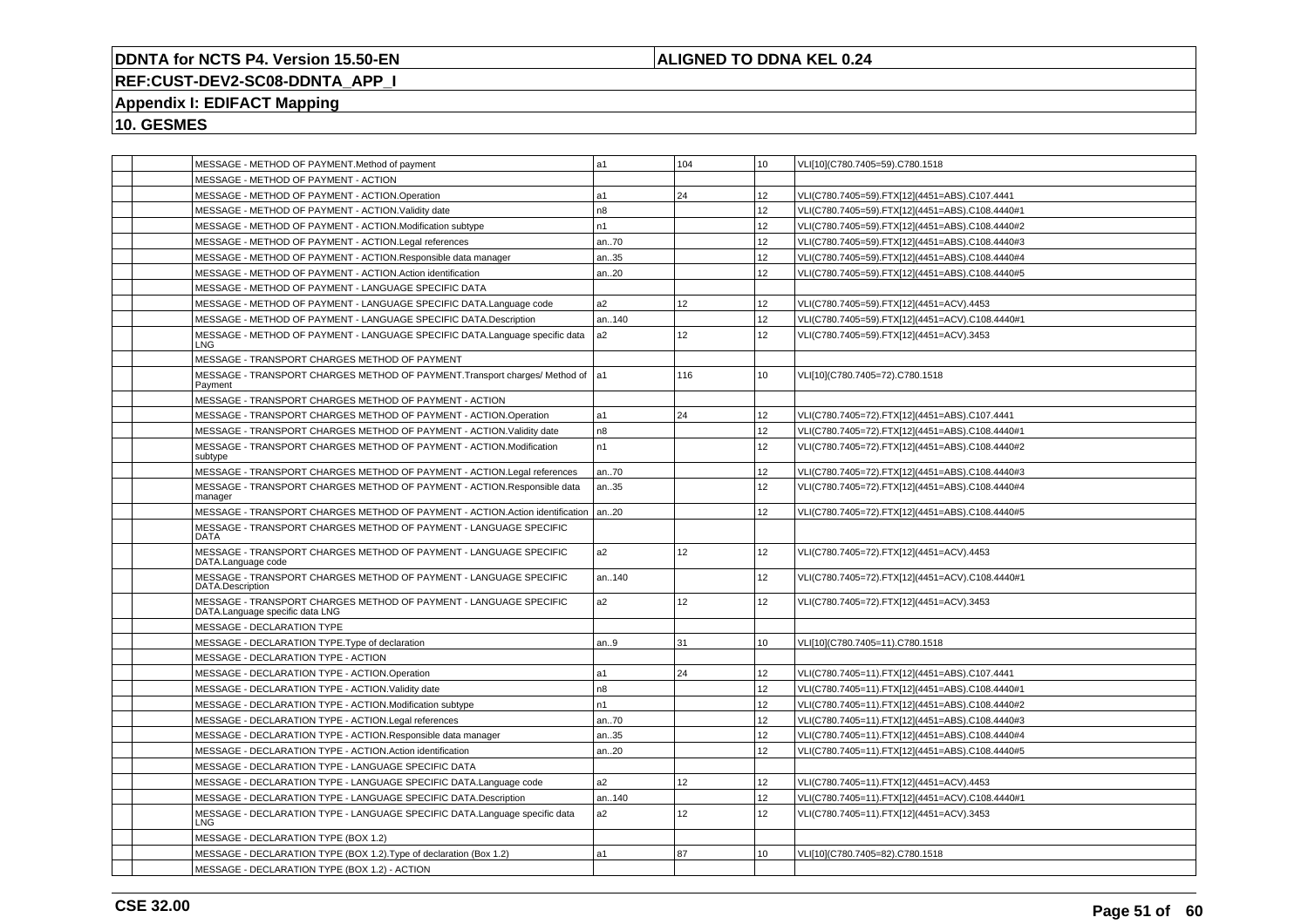## **ALIGNED TO DDNA KEL 0.24**

## **REF:CUST-DEV2-SC08-DDNTA\_APP\_I**

## **Appendix I: EDIFACT Mapping**

| MESSAGE - DECLARATION TYPE (BOX 1.2) - ACTION.Operation                                     | l a1           | 24              | 12 | VLI(C780.7405=82).FTX[12](4451=ABS).C107.4441   |
|---------------------------------------------------------------------------------------------|----------------|-----------------|----|-------------------------------------------------|
| MESSAGE - DECLARATION TYPE (BOX 1.2) - ACTION. Validity date                                | n <sub>8</sub> |                 | 12 | VLI(C780.7405=82).FTX[12](4451=ABS).C108.4440#1 |
| MESSAGE - DECLARATION TYPE (BOX 1.2) - ACTION.Modification subtype                          | n <sub>1</sub> |                 | 12 | VLI(C780.7405=82).FTX[12](4451=ABS).C108.4440#2 |
| MESSAGE - DECLARATION TYPE (BOX 1.2) - ACTION.Legal references                              | an70           |                 | 12 | VLI(C780.7405=82).FTX[12](4451=ABS).C108.4440#3 |
| MESSAGE - DECLARATION TYPE (BOX 1.2) - ACTION.Responsible data manager                      | an35           |                 | 12 | VLI(C780.7405=82).FTX[12](4451=ABS).C108.4440#4 |
| MESSAGE - DECLARATION TYPE (BOX 1.2) - ACTION.Action identification                         | an20           |                 | 12 | VLI(C780.7405=82).FTX[12](4451=ABS).C108.4440#5 |
| MESSAGE - DECLARATION TYPE (BOX 1.2) - LANGUAGE SPECIFIC DATA                               |                |                 |    |                                                 |
| MESSAGE - DECLARATION TYPE (BOX 1.2) - LANGUAGE SPECIFIC DATA.Language code                 | a2             | 12              | 12 | VLI(C780.7405=82).FTX[12](4451=ACV).4453        |
| MESSAGE - DECLARATION TYPE (BOX 1.2) - LANGUAGE SPECIFIC DATA.Description                   | an140          |                 | 12 | VLI(C780.7405=82).FTX[12](4451=ACV).C108.4440#1 |
| MESSAGE - DECLARATION TYPE (BOX 1.2) - LANGUAGE SPECIFIC DATA.Language<br>specific data LNG | a <sub>2</sub> | 12              | 12 | VLI(C780.7405=82).FTX[12](4451=ACV).3453        |
| <b>MESSAGE - INFORMATION</b>                                                                |                |                 |    |                                                 |
| MESSAGE - INFORMATION.Information Code                                                      | n2             | 119             | 10 | VLI[10](C780.7405=37).C780.1518                 |
| MESSAGE - INFORMATION - ACTION                                                              |                |                 |    |                                                 |
| MESSAGE - INFORMATION - ACTION.Operation                                                    | a1             | 24              | 12 | VLI(C780.7405=37).FTX[12](4451=ABS).C107.4441   |
| MESSAGE - INFORMATION - ACTION. Validity date                                               | n <sub>8</sub> |                 | 12 | VLI(C780.7405=37).FTX[12](4451=ABS).C108.4440#1 |
| MESSAGE - INFORMATION - ACTION.Modification subtype                                         | n1             |                 | 12 | VLI(C780.7405=37).FTX[12](4451=ABS).C108.4440#2 |
| MESSAGE - INFORMATION - ACTION.Legal references                                             | an70           |                 | 12 | VLI(C780.7405=37).FTX[12](4451=ABS).C108.4440#3 |
| MESSAGE - INFORMATION - ACTION.Responsible data manager                                     | an35           |                 | 12 | VLI(C780.7405=37).FTX[12](4451=ABS).C108.4440#4 |
| MESSAGE - INFORMATION - ACTION.Action identification                                        | an20           |                 | 12 | VLI(C780.7405=37).FTX[12](4451=ABS).C108.4440#5 |
| MESSAGE - INFORMATION - LANGUAGE SPECIFIC DATA                                              |                |                 |    |                                                 |
| MESSAGE - INFORMATION - LANGUAGE SPECIFIC DATA.Language code                                | a <sub>2</sub> | 12              | 12 | VLI(C780.7405=37).FTX[12](4451=ACV).4453        |
| MESSAGE - INFORMATION - LANGUAGE SPECIFIC DATA.Description                                  | an140          |                 | 12 | VLI(C780.7405=37).FTX[12](4451=ACV).C108.4440#1 |
| MESSAGE - INFORMATION - LANGUAGE SPECIFIC DATA.Language specific data LNG                   | a <sub>2</sub> | 12              | 12 | VLI(C780.7405=37).FTX[12](4451=ACV).3453        |
| MESSAGE - PREVIOUS DOCUMENT TYPE                                                            |                |                 |    |                                                 |
| MESSAGE - PREVIOUS DOCUMENT TYPE. Previous document type                                    | an.6           | 14              | 10 | VLI[10](C780.7405=84).C780.1518                 |
| MESSAGE - PREVIOUS DOCUMENT TYPE - ACTION                                                   |                |                 |    |                                                 |
| MESSAGE - PREVIOUS DOCUMENT TYPE - ACTION.Operation                                         | l a1           | 24              | 12 | VLI(C780.7405=84).FTX[12](4451=ABS).C107.4441   |
| MESSAGE - PREVIOUS DOCUMENT TYPE - ACTION. Validity date                                    | n8             |                 | 12 | VLI(C780.7405=84).FTX[12](4451=ABS).C108.4440#1 |
| MESSAGE - PREVIOUS DOCUMENT TYPE - ACTION.Modification subtype                              | n1             |                 | 12 | VLI(C780.7405=84).FTX[12](4451=ABS).C108.4440#2 |
| MESSAGE - PREVIOUS DOCUMENT TYPE - ACTION.Legal references                                  | an70           |                 | 12 | VLI(C780.7405=84).FTX[12](4451=ABS).C108.4440#3 |
| MESSAGE - PREVIOUS DOCUMENT TYPE - ACTION. Responsible data manager                         | an35           |                 | 12 | VLI(C780.7405=84).FTX[12](4451=ABS).C108.4440#4 |
| MESSAGE - PREVIOUS DOCUMENT TYPE - ACTION.Action identification                             | an20           |                 | 12 | VLI(C780.7405=84).FTX[12](4451=ABS).C108.4440#5 |
| MESSAGE - PREVIOUS DOCUMENT TYPE - LANGUAGE SPECIFIC DATA                                   |                |                 |    |                                                 |
| MESSAGE - PREVIOUS DOCUMENT TYPE - LANGUAGE SPECIFIC DATA.Language code                     | a <sub>2</sub> | 12              | 12 | VLI(C780.7405=84).FTX[12](4451=ACV).4453        |
| MESSAGE - PREVIOUS DOCUMENT TYPE - LANGUAGE SPECIFIC DATA.Description                       | an140          |                 | 12 | VLI(C780.7405=84).FTX[12](4451=ACV).C108.4440#1 |
| MESSAGE - PREVIOUS DOCUMENT TYPE - LANGUAGE SPECIFIC DATA.Language<br>specific data LNG     | a2             | 12              | 12 | VLI(C780.7405=84).FTX[12](4451=ACV).3453        |
| MESSAGE - REQUESTED INFORMATION                                                             |                |                 |    |                                                 |
| MESSAGE - REQUESTED INFORMATION.Requested Information Code                                  | n <sub>1</sub> | 118             | 10 | VLI[10](C780.7405=38).C780.1518                 |
| MESSAGE - REQUESTED INFORMATION - LANGUAGE SPECIFIC DATA                                    |                |                 |    |                                                 |
| MESSAGE - REQUESTED INFORMATION - LANGUAGE SPECIFIC DATA.Language code                      | a2             | 12 <sup>2</sup> | 12 | VLI(C780.7405=38).FTX[12](4451=ACV).4453        |
| MESSAGE - REQUESTED INFORMATION - LANGUAGE SPECIFIC DATA.Description                        | an140          |                 | 12 | VLI(C780.7405=38).FTX[12](4451=ACV).C108.4440#1 |
| MESSAGE - REQUESTED INFORMATION - LANGUAGE SPECIFIC DATA.Language specific<br>data LNG      | a <sub>2</sub> | 12              | 12 | VLI(C780.7405=38).FTX[12](4451=ACV).3453        |
| MESSAGE - REQUESTED INFORMATION - ACTION                                                    |                |                 |    |                                                 |
| MESSAGE - REQUESTED INFORMATION - ACTION.Operation                                          | a1             | 24              | 12 | VLI(C780.7405=38).FTX[12](4451=ABS).C107.4441   |
|                                                                                             |                |                 |    |                                                 |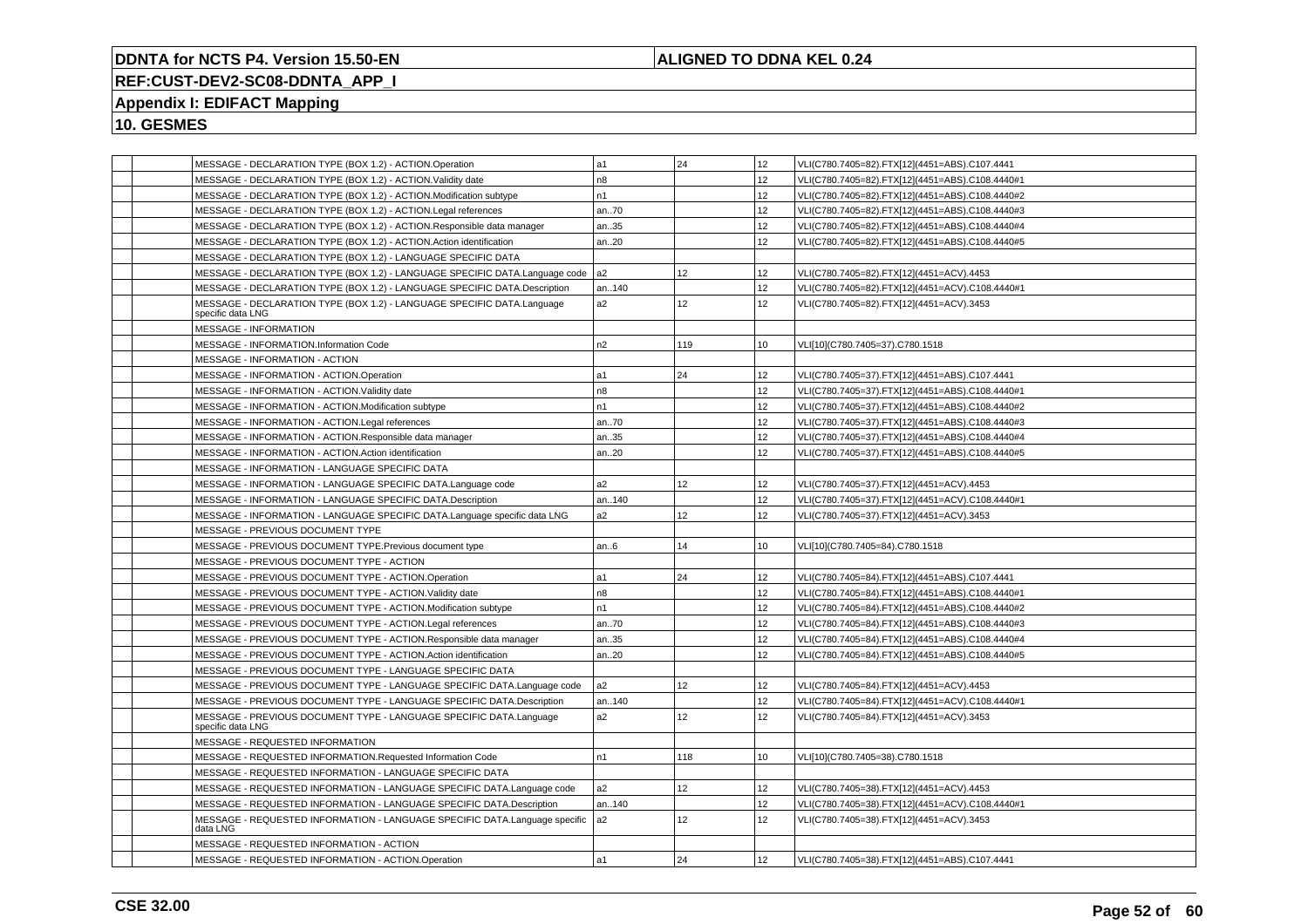## **ALIGNED TO DDNA KEL 0.24**

## **REF:CUST-DEV2-SC08-DDNTA\_APP\_I**

## **Appendix I: EDIFACT Mapping**

|  | MESSAGE - REQUESTED INFORMATION - ACTION. Validity date                                            | n8             |     | 12 <sup>2</sup> | VLI(C780.7405=38).FTX[12](4451=ABS).C108.4440#1 |
|--|----------------------------------------------------------------------------------------------------|----------------|-----|-----------------|-------------------------------------------------|
|  | MESSAGE - REQUESTED INFORMATION - ACTION.Modification subtype                                      | n1             |     | 12 <sup>2</sup> | VLI(C780.7405=38).FTX[12](4451=ABS).C108.4440#2 |
|  | MESSAGE - REQUESTED INFORMATION - ACTION.Legal references                                          | an70           |     | 12              | VLI(C780.7405=38).FTX[12](4451=ABS).C108.4440#3 |
|  | MESSAGE - REQUESTED INFORMATION - ACTION.Responsible data manager                                  | an35           |     | 12 <sup>2</sup> | VLI(C780.7405=38).FTX[12](4451=ABS).C108.4440#4 |
|  | MESSAGE - REQUESTED INFORMATION - ACTION.Action identification                                     | an20           |     | 12              | VLI(C780.7405=38).FTX[12](4451=ABS).C108.4440#5 |
|  | MESSAGE - ITEM NUMBER REJECTION REASON CODE                                                        |                |     |                 |                                                 |
|  | MESSAGE - ITEM NUMBER REJECTION REASON CODE. Item number rejection reason code   n2                |                | 106 | 10              | VLI[10](C780.7405=41).C780.1518                 |
|  | MESSAGE - ITEM NUMBER REJECTION REASON CODE - ACTION                                               |                |     |                 |                                                 |
|  | MESSAGE - ITEM NUMBER REJECTION REASON CODE - ACTION.Operation                                     | a1             | 24  | 12              | VLI(C780.7405=41).FTX[12](4451=ABS).C107.4441   |
|  | MESSAGE - ITEM NUMBER REJECTION REASON CODE - ACTION. Validity date                                | n <sub>8</sub> |     | 12              | VLI(C780.7405=41).FTX[12](4451=ABS).C108.4440#1 |
|  | MESSAGE - ITEM NUMBER REJECTION REASON CODE - ACTION.Modification subtype                          | n1             |     | 12 <sup>2</sup> | VLI(C780.7405=41).FTX[12](4451=ABS).C108.4440#2 |
|  | MESSAGE - ITEM NUMBER REJECTION REASON CODE - ACTION.Legal references                              | an70           |     | 12              | VLI(C780.7405=41).FTX[12](4451=ABS).C108.4440#3 |
|  | MESSAGE - ITEM NUMBER REJECTION REASON CODE - ACTION.Responsible data<br>manager                   | an35           |     | 12              | VLI(C780.7405=41).FTX[12](4451=ABS).C108.4440#4 |
|  | MESSAGE - ITEM NUMBER REJECTION REASON CODE - ACTION. Action identification                        | an20           |     | 12 <sup>2</sup> | VLI(C780.7405=41).FTX[12](4451=ABS).C108.4440#5 |
|  | MESSAGE - ITEM NUMBER REJECTION REASON CODE - LANGUAGE SPECIFIC DATA                               |                |     |                 |                                                 |
|  | MESSAGE - ITEM NUMBER REJECTION REASON CODE - LANGUAGE SPECIFIC<br>DATA.Language code              | a2             | 12  | 12 <sup>2</sup> | VLI(C780.7405=41).FTX[12](4451=ACV).4453        |
|  | MESSAGE - ITEM NUMBER REJECTION REASON CODE - LANGUAGE SPECIFIC<br>DATA.Description                | an140          |     | 12              | VLI(C780.7405=41).FTX[12](4451=ACV).C108.4440#1 |
|  | MESSAGE - ITEM NUMBER REJECTION REASON CODE - LANGUAGE SPECIFIC<br>DATA.Language specific data LNG | a2             | 12  | 12              | VLI(C780.7405=41).FTX[12](4451=ACV).3453        |
|  | MESSAGE - CUSTOMS INTERVENTION                                                                     |                |     |                 |                                                 |
|  | MESSAGE - CUSTOMS INTERVENTION.Customs Intervention code                                           | an4            | 108 | 10              | VLI[10](C780.7405=39).C780.1518                 |
|  | MESSAGE - CUSTOMS INTERVENTION - ACTION                                                            |                |     |                 |                                                 |
|  | MESSAGE - CUSTOMS INTERVENTION - ACTION.Operation                                                  | a1             | 24  | 12              | VLI(C780.7405=39).FTX[12](4451=ABS).C107.4441   |
|  | MESSAGE - CUSTOMS INTERVENTION - ACTION. Validity date                                             | n <sub>8</sub> |     | 12              | VLI(C780.7405=39).FTX[12](4451=ABS).C108.4440#1 |
|  | MESSAGE - CUSTOMS INTERVENTION - ACTION.Modification subtype                                       | n1             |     | 12              | VLI(C780.7405=39).FTX[12](4451=ABS).C108.4440#2 |
|  | MESSAGE - CUSTOMS INTERVENTION - ACTION.Legal references                                           | an70           |     | 12              | VLI(C780.7405=39).FTX[12](4451=ABS).C108.4440#3 |
|  | MESSAGE - CUSTOMS INTERVENTION - ACTION.Responsible data manager                                   | an35           |     | 12              | VLI(C780.7405=39).FTX[12](4451=ABS).C108.4440#4 |
|  | MESSAGE - CUSTOMS INTERVENTION - ACTION.Action identification                                      | an.20          |     | 12 <sup>2</sup> | VLI(C780.7405=39).FTX[12](4451=ABS).C108.4440#5 |
|  | MESSAGE - CUSTOMS INTERVENTION - LANGUAGE SPECIFIC DATA                                            |                |     |                 |                                                 |
|  | MESSAGE - CUSTOMS INTERVENTION - LANGUAGE SPECIFIC DATA.Language code                              | a2             | 12  | 12              | VLI(C780.7405=39).FTX[12](4451=ACV).4453        |
|  | MESSAGE - CUSTOMS INTERVENTION - LANGUAGE SPECIFIC DATA.Description                                | an140          |     | 12              | VLI(C780.7405=39).FTX[12](4451=ACV).C108.4440#1 |
|  | MESSAGE - CUSTOMS INTERVENTION - LANGUAGE SPECIFIC DATA.Language specific<br>data LNG              | a2             | 12  | 12 <sup>2</sup> | VLI(C780.7405=39).FTX[12](4451=ACV).3453        |
|  | <b>MESSAGE - INFORMATION TYPE</b>                                                                  |                |     |                 |                                                 |
|  | MESSAGE - INFORMATION TYPE.Information type                                                        | n.2            | 109 | 10              | VLI[10](C780.7405=43).C780.1518                 |
|  | MESSAGE - INFORMATION TYPE - ACTION                                                                |                |     |                 |                                                 |
|  | MESSAGE - INFORMATION TYPE - ACTION.Operation                                                      | a1             | 24  | 12              | VLI(C780.7405=43).FTX[12](4451=ABS).C107.4441   |
|  | MESSAGE - INFORMATION TYPE - ACTION. Validity date                                                 | n <sub>8</sub> |     | 12 <sup>2</sup> | VLI(C780.7405=43).FTX[12](4451=ABS).C108.4440#1 |
|  | MESSAGE - INFORMATION TYPE - ACTION.Modification subtype                                           | n <sub>1</sub> |     | 12              | VLI(C780.7405=43).FTX[12](4451=ABS).C108.4440#2 |
|  | MESSAGE - INFORMATION TYPE - ACTION.Legal references                                               | an70           |     | 12              | VLI(C780.7405=43).FTX[12](4451=ABS).C108.4440#3 |
|  | MESSAGE - INFORMATION TYPE - ACTION.Responsible data manager                                       | an35           |     | 12 <sup>2</sup> | VLI(C780.7405=43).FTX[12](4451=ABS).C108.4440#4 |
|  | MESSAGE - INFORMATION TYPE - ACTION.Action identification                                          | an20           |     | 12 <sup>2</sup> | VLI(C780.7405=43).FTX[12](4451=ABS).C108.4440#5 |
|  | MESSAGE - INFORMATION TYPE - LANGUAGE SPECIFIC DATA                                                |                |     |                 |                                                 |
|  | MESSAGE - INFORMATION TYPE - LANGUAGE SPECIFIC DATA.Language code                                  | a2             | 12  | 12              | VLI(C780.7405=43).FTX[12](4451=ACV).4453        |
|  | MESSAGE - INFORMATION TYPE - LANGUAGE SPECIFIC DATA.Description                                    | an140          |     | 12              | VLI(C780.7405=43).FTX[12](4451=ACV).C108.4440#1 |
|  |                                                                                                    |                |     |                 |                                                 |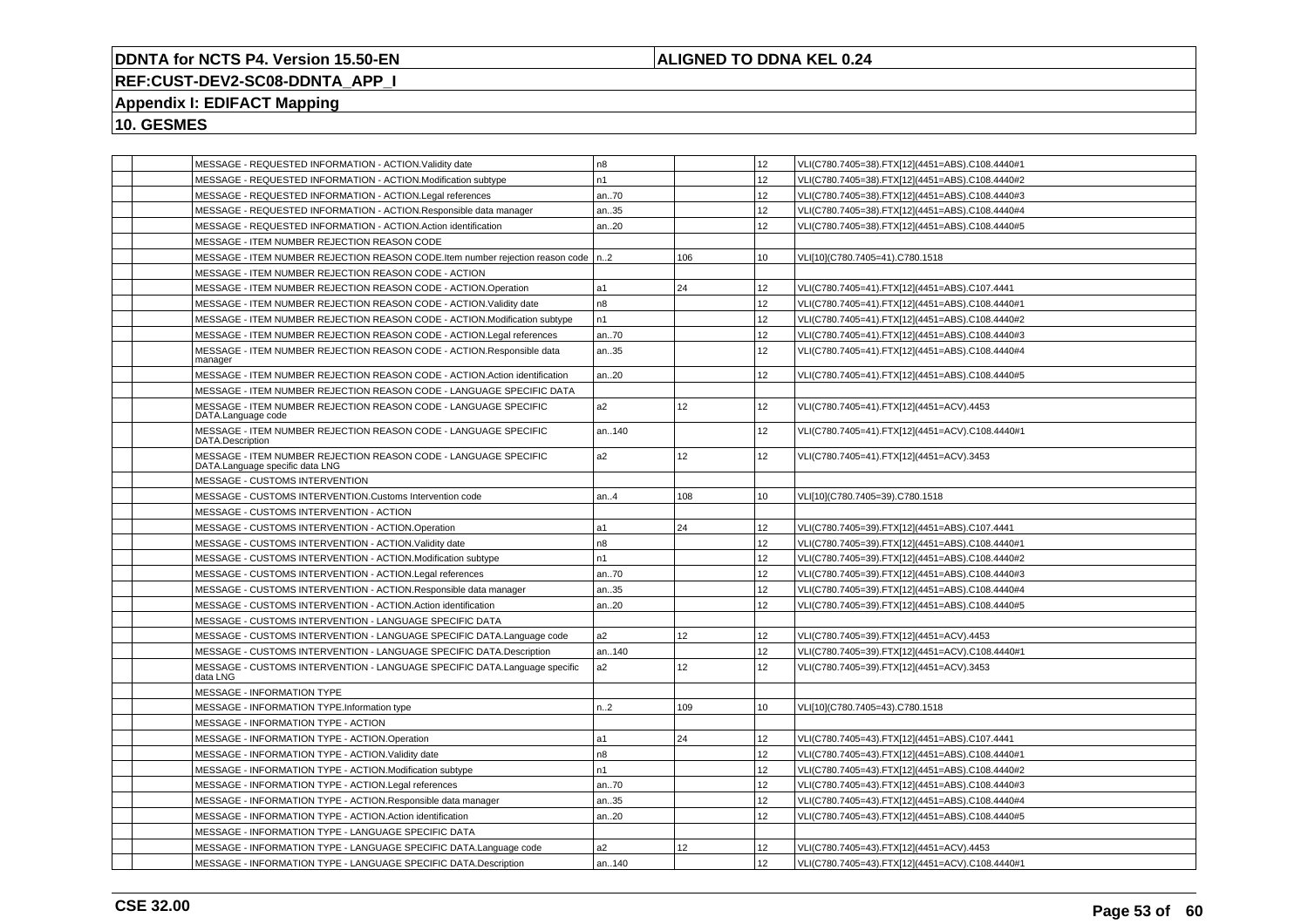## **ALIGNED TO DDNA KEL 0.24**

# **REF:CUST-DEV2-SC08-DDNTA\_APP\_I**

## **Appendix I: EDIFACT Mapping**

|  | MESSAGE - INFORMATION TYPE - LANGUAGE SPECIFIC DATA.Language specific data<br>LNG | a <sub>2</sub> | 12 | 12 | VLI(C780.7405=43).FTX[12](4451=ACV).3453        |
|--|-----------------------------------------------------------------------------------|----------------|----|----|-------------------------------------------------|
|  | MESSAGE - RESPONSE CODE                                                           |                |    |    |                                                 |
|  | MESSAGE - RESPONSE CODE.Response Code                                             | n2             | 29 | 10 | VLI[10](C780.7405=44).C780.1518                 |
|  | MESSAGE - RESPONSE CODE - LANGUAGE SPECIFIC DATA                                  |                |    |    |                                                 |
|  | MESSAGE - RESPONSE CODE - LANGUAGE SPECIFIC DATA.Language code                    | a2             | 12 | 12 | VLI(C780.7405=44).FTX[12](4451=ACV).4453        |
|  | MESSAGE - RESPONSE CODE - LANGUAGE SPECIFIC DATA.Description                      | an140          |    | 12 | VLI(C780.7405=44).FTX[12](4451=ACV).C108.4440#1 |
|  | MESSAGE - RESPONSE CODE - LANGUAGE SPECIFIC DATA.Language specific data LNG       | l a2           | 12 | 12 | VLI(C780.7405=44).FTX[12](4451=ACV).3453        |
|  | MESSAGE - RESPONSE CODE - ACTION                                                  |                |    |    |                                                 |
|  | MESSAGE - RESPONSE CODE - ACTION.Operation                                        |                | 24 | 12 | VLI(C780.7405=44).FTX[12](4451=ABS).C107.4441   |
|  | MESSAGE - RESPONSE CODE - ACTION. Validity date                                   | n8             |    | 12 | VLI(C780.7405=44).FTX[12](4451=ABS).C108.4440#1 |
|  | MESSAGE - RESPONSE CODE - ACTION.Modification subtype                             |                |    | 12 | VLI(C780.7405=44).FTX[12](4451=ABS).C108.4440#2 |
|  | MESSAGE - RESPONSE CODE - ACTION.Legal references                                 | an70           |    | 12 | VLI(C780.7405=44).FTX[12](4451=ABS).C108.4440#3 |
|  | MESSAGE - RESPONSE CODE - ACTION.Responsible data manager                         | an35           |    | 12 | VLI(C780.7405=44).FTX[12](4451=ABS).C108.4440#4 |
|  | MESSAGE - RESPONSE CODE - ACTION Action identification                            | an20           |    | 12 | VLI(C780.7405=44).FTX[12](4451=ABS).C108.4440#5 |
|  |                                                                                   |                |    |    |                                                 |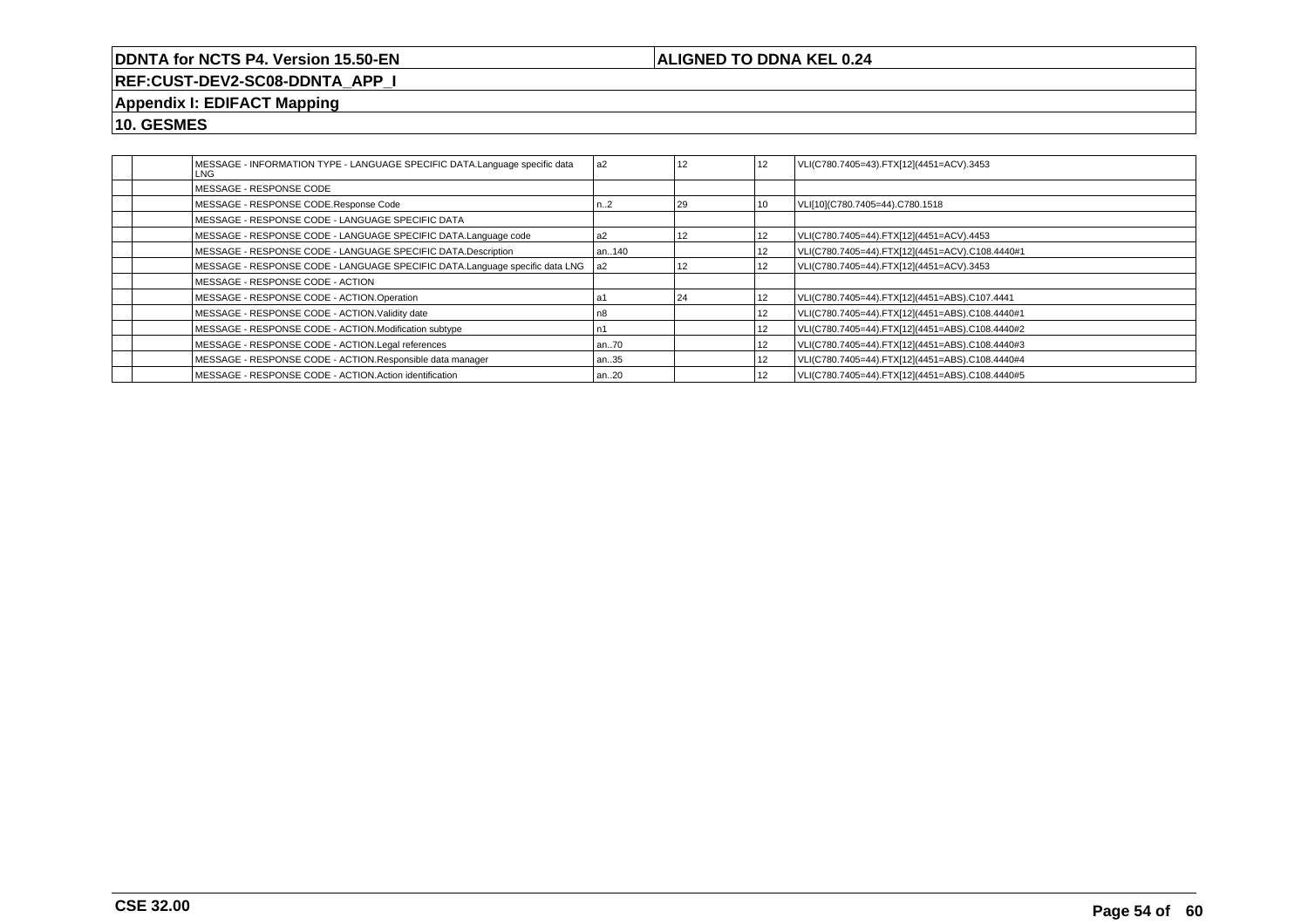## **ALIGNED TO DDNA KEL 0.24**

**REF:CUST-DEV2-SC08-DDNTA\_APP\_I**

**Appendix I: EDIFACT Mapping**

**11. PARTTC**

| <b>SAD Box Message Element</b>                                                           | <b>Data</b><br><b>Type</b> | <b>Codelist</b> |                 | <b>Pos EDIFACT Mapping</b>                                                   |
|------------------------------------------------------------------------------------------|----------------------------|-----------------|-----------------|------------------------------------------------------------------------------|
| <b>MESSAGE</b>                                                                           |                            |                 |                 |                                                                              |
| MESSAGE.Syntax identifier                                                                | a4                         | 21              | $\Omega$        | UNB[0].S001.0001                                                             |
| MESSAGE.Syntax version number                                                            | n <sub>1</sub>             | 22              | $\Omega$        | UNB[0].S001.0002                                                             |
| MESSAGE.Message sender                                                                   | an35                       |                 | $\Omega$        | UNB[0].S002.0004                                                             |
| MESSAGE.Sender identification code qualifier                                             | an4                        |                 | $\Omega$        | UNB[0].S002.0007                                                             |
| MESSAGE.Message recipient                                                                | an35                       |                 | $\Omega$        | UNB[0].S003.0010                                                             |
| MESSAGE.Recipient identification code qualifier                                          | an4                        |                 | $\Omega$        | UNB[0].S003.0007                                                             |
| MESSAGE.Date of preparation                                                              | n <sub>6</sub>             |                 | $\Omega$        | UNB[0].S004.0017                                                             |
| MESSAGE. Time of preparation                                                             | n4                         |                 | $\Omega$        | UNB[0].S004.0019                                                             |
| MESSAGE.Interchange control reference                                                    | an14                       |                 | $\Omega$        | UNB[0].0020                                                                  |
| MESSAGE.Interchange control reference                                                    | l an14                     |                 | 32              | UNZ[32].0020                                                                 |
| MESSAGE.Recipient's reference/password                                                   | an14                       |                 | $\Omega$        | UNB[0].S005.0022                                                             |
| MESSAGE.Recipient's reference/password qualifier                                         | lan2                       |                 | $\Omega$        | UNB[0].S005.0025                                                             |
| MESSAGE.Application reference                                                            | an14                       |                 | $\Omega$        | UNB[0].0026                                                                  |
| MESSAGE.Priority                                                                         | l a1                       |                 | $\Omega$        | UNB[0].0029                                                                  |
| MESSAGE.Acknowledgement request                                                          | n <sub>1</sub>             | 27              | $\Omega$        | UNB[0].0031                                                                  |
| MESSAGE.Communications agreement id                                                      | an35                       |                 | $\Omega$        | UNB[0].0032                                                                  |
| MESSAGE.Test indicator                                                                   | n1                         | 27              | $\Omega$        | UNB[0].0035                                                                  |
| MESSAGE.Message identification                                                           | l an14                     |                 |                 | UNH[1](S009.0065=PARTTC)(S009.0052=D)(S009.0054=96B)(S009.0051=EC).0062      |
| MESSAGE.Message identification                                                           | an14                       |                 | 31              | UNT[31].0062                                                                 |
| MESSAGE.Message type                                                                     | an6                        | 60              |                 | UNH[1](S009.0065=PARTTC)(S009.0052=D)(S009.0054=96B)(S009.0051=EC).S009.0057 |
| <b>MESSAGE - HEADER</b>                                                                  |                            |                 |                 |                                                                              |
| MESSAGE - HEADER.Period from date                                                        | n <sub>8</sub>             |                 | 3               | DTM[3](C507.2005=200).C507.2380                                              |
| MESSAGE - HEADER.Period to date                                                          | n8                         |                 | 3               | DTM[3](C507.2005=201).C507.2380                                              |
| MESSAGE - HEADER.Extraction                                                              | n <sub>1</sub>             | 27              | વ               | DTM[3](C507.2005=202).C507.2380                                              |
| MESSAGE - CUSTOMS OFFICE INFORMATION                                                     |                            |                 |                 |                                                                              |
| MESSAGE - CUSTOMS OFFICE INFORMATION.Reference number                                    | l an8                      |                 | 12              | NAD[12](3035=EU).C080.3036#1                                                 |
| MESSAGE - CUSTOMS OFFICE INFORMATION.Reference number main office                        | an <sub>8</sub>            |                 | 12              | NAD[12](3035=EU).C080.3036#4                                                 |
| MESSAGE - CUSTOMS OFFICE INFORMATION. Reference number higher authority                  | l an8                      |                 | 12 <sup>2</sup> | NAD[12](3035=EU).C080.3036#2                                                 |
| MESSAGE - CUSTOMS OFFICE INFORMATION.Reference number take-over                          | an <sub>8</sub>            |                 | 12              | NAD[12](3035=EU).C080.3036#3                                                 |
| MESSAGE - CUSTOMS OFFICE INFORMATION.Reference number Competent Authority of<br>Enguiry  | l an8                      |                 | 12 <sup>2</sup> | NAD[12](3035=EU).C080.3036#5                                                 |
| MESSAGE - CUSTOMS OFFICE INFORMATION.Reference number Competent Authority of<br>Recovery | an <sub>8</sub>            |                 | 12              | NAD[12](3035=EU).C058.3124#1                                                 |
| MESSAGE - CUSTOMS OFFICE INFORMATION.Country code                                        | a <sub>2</sub>             | 70              | 12              | NAD[12](3035=EU).3207                                                        |
| MESSAGE - CUSTOMS OFFICE INFORMATION.UN/LOCODE id                                        | a3                         |                 | 12              | NAD[12](3035=EU).C082.3039                                                   |
| MESSAGE - CUSTOMS OFFICE INFORMATION.Region code                                         | an3                        |                 | 12              | NAD[12](3035=EU).3164                                                        |
| MESSAGE - CUSTOMS OFFICE INFORMATION.NCTS entry date                                     | n8                         |                 | 13              | NAD(3035=EU).DTM[13](C507.2005=146).C507.2380                                |
| MESSAGE - CUSTOMS OFFICE INFORMATION.Nearest office                                      | an175                      |                 | 15              | NAD(3035=EU).FTX[15](4451=AAI).C108.4440#1                                   |
| MESSAGE - CUSTOMS OFFICE INFORMATION.Nearest office LNG                                  | a2                         | 12              | 15              | NAD(3035=EU).FTX[15](4451=AAI).3453                                          |
| MESSAGE - CUSTOMS OFFICE INFORMATION. Postal code                                        | an9                        |                 | 12              | NAD[12](3035=EU).3251                                                        |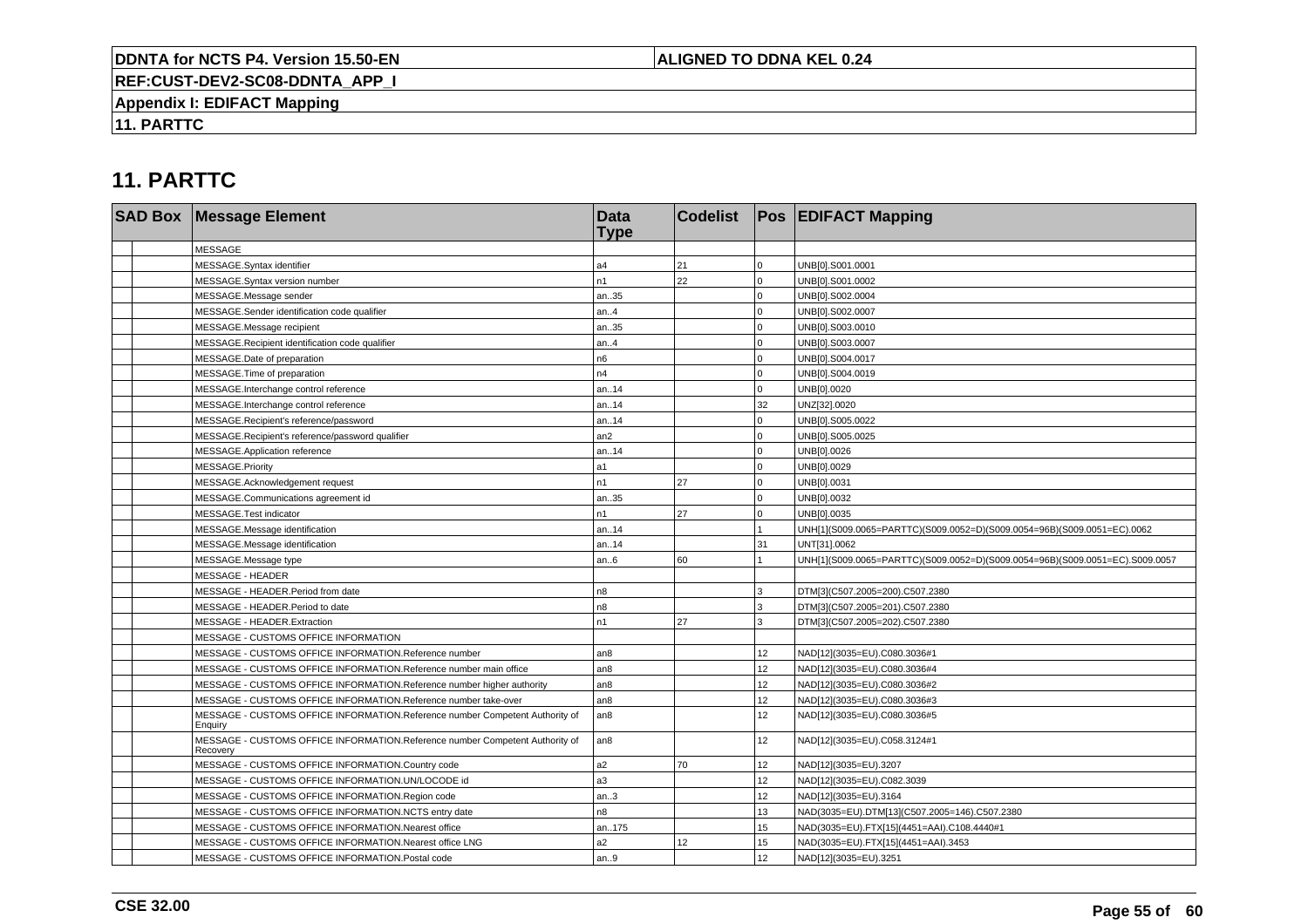## **ALIGNED TO DDNA KEL 0.24**

# **REF:CUST-DEV2-SC08-DDNTA\_APP\_I**

## **Appendix I: EDIFACT Mapping**

|  | MESSAGE - CUSTOMS OFFICE INFORMATION.Phone number                                                                              | an35           |     | 21 | NAD(3035=EU).CTA(3139=IC).COM[21](C076.3155=TE).C076.3148 |
|--|--------------------------------------------------------------------------------------------------------------------------------|----------------|-----|----|-----------------------------------------------------------|
|  | MESSAGE - CUSTOMS OFFICE INFORMATION. Fax number                                                                               | an35           |     | 21 | NAD(3035=EU).CTA(3139=IC).COM[21](C076.3155=FX).C076.3148 |
|  | MESSAGE - CUSTOMS OFFICE INFORMATION. Telex number                                                                             | an35           |     | 21 | NAD(3035=EU).CTA(3139=IC).COM[21](C076.3155=TL).C076.3148 |
|  | MESSAGE - CUSTOMS OFFICE INFORMATION.E-mail address                                                                            | an70           |     | 21 | NAD(3035=EU).CTA(3139=IC).COM[21](C076.3155=EM).C076.3148 |
|  | MESSAGE - CUSTOMS OFFICE INFORMATION.Geo info code                                                                             | an.6           | 15  | 12 | NAD[12](3035=EU).C059.3042#1                              |
|  | MESSAGE - CUSTOMS OFFICE INFORMATION. Trader dedicated                                                                         | n <sub>1</sub> | 27  | 18 | NAD(3035=EU).RFF[18](C506.1153=ADZ).C506.1154             |
|  | MESSAGE - CUSTOMS OFFICE INFORMATION - ACTION                                                                                  |                |     |    |                                                           |
|  | MESSAGE - CUSTOMS OFFICE INFORMATION - ACTION.Operation                                                                        | a <sub>1</sub> | 24  | 15 | NAD(3035=EU).FTX[15](4451=ABS).C107.4441                  |
|  | MESSAGE - CUSTOMS OFFICE INFORMATION - ACTION. Validity date                                                                   | n8             |     | 15 | NAD(3035=EU).FTX[15](4451=ABS).C108.4440#1                |
|  | MESSAGE - CUSTOMS OFFICE INFORMATION - ACTION.Modification subtype                                                             | n1             |     | 15 | NAD(3035=EU).FTX[15](4451=ABS).C108.4440#2                |
|  | MESSAGE - CUSTOMS OFFICE INFORMATION - ACTION.Action identification                                                            | an20           |     | 15 | NAD(3035=EU).FTX[15](4451=ABS).C108.4440#5                |
|  | MESSAGE - CUSTOMS OFFICE INFORMATION - (DEDICATED) TRADER                                                                      |                |     |    |                                                           |
|  | MESSAGE - CUSTOMS OFFICE INFORMATION - (DEDICATED) TRADER.Name                                                                 | an35           |     | 20 | NAD(3035=EU).CTA[20](3139=AX).C056.3412                   |
|  | MESSAGE - CUSTOMS OFFICE INFORMATION - (DEDICATED) TRADER.Language code                                                        | a2             | 12  | 21 | NAD(3035=EU).CTA(3139=AX).COM[21](C076.3155=EI).C076.3148 |
|  | MESSAGE - CUSTOMS OFFICE INFORMATION - (DEDICATED) TRADER.TIN                                                                  | an17           |     | 20 | NAD(3035=EU).CTA[20](3139=AX).C056.3413                   |
|  | MESSAGE - CUSTOMS OFFICE INFORMATION - CUSTOMS OFFICE SPECIFIC NOTES                                                           |                |     |    |                                                           |
|  | MESSAGE - CUSTOMS OFFICE INFORMATION - CUSTOMS OFFICE SPECIFIC<br>NOTES.Specific notes code                                    | an.6           | 67  | 15 | NAD(3035=EU).FTX[15](4451=ACB).C107.4441                  |
|  | MESSAGE - CUSTOMS OFFICE INFORMATION - CUSTOMS OFFICE LSD                                                                      |                |     |    |                                                           |
|  | MESSAGE - CUSTOMS OFFICE INFORMATION - CUSTOMS OFFICE LSD.Language code                                                        | a2             | 12  | 24 | NAD(3035=EU).TOD[24](4055=5).4215                         |
|  | MESSAGE - CUSTOMS OFFICE INFORMATION - CUSTOMS OFFICE LSD.Customs office<br>usual name                                         | an35           |     | 24 | NAD(3035=EU).TOD[24](4055=5).C100.4052#1                  |
|  | MESSAGE - CUSTOMS OFFICE INFORMATION - CUSTOMS OFFICE LSD.Customs office<br>usual name LNG                                     | a2             | 12  | 24 | NAD(3035=EU).TOD[24](4055=5).C100.1131                    |
|  | MESSAGE - CUSTOMS OFFICE INFORMATION - CUSTOMS OFFICE LSD. Street and<br>number                                                | an35           |     | 24 | NAD(3035=EU).TOD[24](4055=5).C100.4052#2                  |
|  | MESSAGE - CUSTOMS OFFICE INFORMATION - CUSTOMS OFFICE LSD.Street and<br>number LNG                                             | a2             | 12  | 24 | NAD(3035=EU).TOD[24](4055=5).C100.3055                    |
|  | MESSAGE - CUSTOMS OFFICE INFORMATION - CUSTOMS OFFICE LSD.City                                                                 | an35           |     | 26 | NAD(3035=EU).TOD(4055=5).LOC[26](3227=89).C517.3224       |
|  | MESSAGE - CUSTOMS OFFICE INFORMATION - CUSTOMS OFFICE LSD.City LNG                                                             | a <sub>2</sub> | 12  | 26 | NAD(3035=EU).TOD(4055=5).LOC[26](3227=89).C517.3225       |
|  | MESSAGE - CUSTOMS OFFICE INFORMATION - CUSTOMS OFFICE LSD. Prefix-suffix level                                                 | an1            | 53  | 26 | NAD(3035=EU).TOD(4055=5).LOC[26](3227=89).C553.3233       |
|  | MESSAGE - CUSTOMS OFFICE INFORMATION - CUSTOMS OFFICE LSD. Prefix-suffix flag                                                  | n <sub>1</sub> | 27  | 26 | NAD(3035=EU).TOD(4055=5).LOC[26](3227=89).C553.3232       |
|  | MESSAGE - CUSTOMS OFFICE INFORMATION - CUSTOMS OFFICE LSD.Prefix-suffix name   an35                                            |                |     | 26 | NAD(3035=EU).TOD(4055=5).LOC[26](3227=89).C519.3222       |
|  | MESSAGE - CUSTOMS OFFICE INFORMATION - CUSTOMS OFFICE LSD. Prefix-suffix name a2<br>LNG                                        |                | 12  | 26 | NAD(3035=EU).TOD(4055=5).LOC[26](3227=89).C519.3223       |
|  | MESSAGE - CUSTOMS OFFICE INFORMATION - CUSTOMS OFFICE LSD. Space to add                                                        | n1             | 27  | 24 | NAD(3035=EU).TOD[24](4055=5).C100.4053                    |
|  | MESSAGE - CUSTOMS OFFICE INFORMATION - CUSTOMS OFFICE TIMETABLE                                                                |                |     |    |                                                           |
|  | MESSAGE - CUSTOMS OFFICE INFORMATION - CUSTOMS OFFICE TIMETABLE.Season<br>code                                                 | n1             |     | 24 | NAD(3035=EU).TOD[24](4055=1).4215                         |
|  | MESSAGE - CUSTOMS OFFICE INFORMATION - CUSTOMS OFFICE TIMETABLE. Season<br>name                                                | an35           |     | 24 | NAD(3035=EU).TOD[24](4055=1).C100.4052#1                  |
|  | MESSAGE - CUSTOMS OFFICE INFORMATION - CUSTOMS OFFICE TIMETABLE.Season<br>name LNG                                             | a2             | 12  | 24 | NAD(3035=EU).TOD[24](4055=1).C100.4053                    |
|  | MESSAGE - CUSTOMS OFFICE INFORMATION - CUSTOMS OFFICE TIMETABLE.Season<br>start date                                           | n8             |     | 25 | NAD(3035=EU).TOD(4055=1).DTM[25](C507.2005=194).C507.2380 |
|  | MESSAGE - CUSTOMS OFFICE INFORMATION - CUSTOMS OFFICE TIMETABLE.Season<br>end date                                             | n8             |     | 25 | NAD(3035=EU).TOD(4055=1).DTM[25](C507.2005=206).C507.2380 |
|  | MESSAGE - CUSTOMS OFFICE INFORMATION - CUSTOMS OFFICE TIMETABLE -<br>CUSTOMS OFFICE TIMETABLE LINE                             |                |     |    |                                                           |
|  | MESSAGE - CUSTOMS OFFICE INFORMATION - CUSTOMS OFFICE TIMETABLE -<br>CUSTOMS OFFICE TIMETABLE LINE.Day in the week (begin day) | n1             | 105 | 26 | NAD(3035=EU).TOD(4055=1).LOC[26](3227=22).C517.1131       |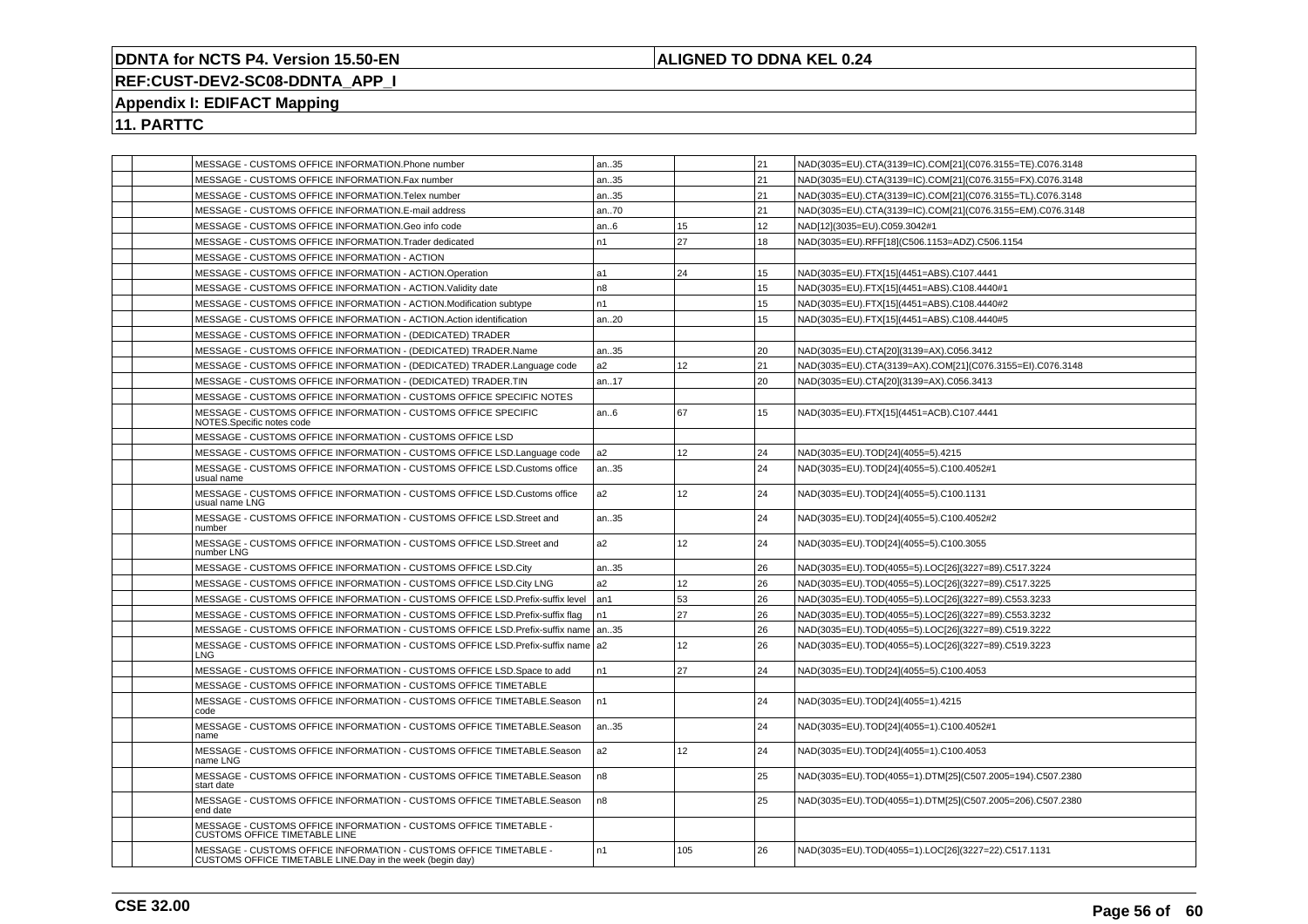## **ALIGNED TO DDNA KEL 0.24**

# **REF:CUST-DEV2-SC08-DDNTA\_APP\_I**

## **Appendix I: EDIFACT Mapping**

|  | MESSAGE - CUSTOMS OFFICE INFORMATION - CUSTOMS OFFICE TIMETABLE -<br>CUSTOMS OFFICE TIMETABLE LINE.Opening hours time first period from                       | n4             |                 | 26              | NAD(3035=EU).TOD(4055=1).LOC[26](3227=22).C517.3225               |
|--|---------------------------------------------------------------------------------------------------------------------------------------------------------------|----------------|-----------------|-----------------|-------------------------------------------------------------------|
|  | MESSAGE - CUSTOMS OFFICE INFORMATION - CUSTOMS OFFICE TIMETABLE -<br>CUSTOMS OFFICE TIMETABLE LINE.Opening hours time first period to                         | n4             |                 | 26              | NAD(3035=EU).TOD(4055=1).LOC[26](3227=22).C517.3224               |
|  | MESSAGE - CUSTOMS OFFICE INFORMATION - CUSTOMS OFFICE TIMETABLE -<br>CUSTOMS OFFICE TIMETABLE LINE.Day in the week (end day)                                  | n1             | 105             | 26              | NAD(3035=EU).TOD(4055=1).LOC[26](3227=22).C519.1131               |
|  | MESSAGE - CUSTOMS OFFICE INFORMATION - CUSTOMS OFFICE TIMETABLE -<br>CUSTOMS OFFICE TIMETABLE LINE.Opening hours time second period from                      | n4             |                 | 26              | NAD(3035=EU).TOD(4055=1).LOC[26](3227=22).C519.3223               |
|  | MESSAGE - CUSTOMS OFFICE INFORMATION - CUSTOMS OFFICE TIMETABLE -<br>CUSTOMS OFFICE TIMETABLE LINE.Opening hours time second period to                        | n4             |                 | 26              | NAD(3035=EU).TOD(4055=1).LOC[26](3227=22).C519.3222               |
|  | MESSAGE - CUSTOMS OFFICE INFORMATION - CUSTOMS OFFICE TIMETABLE -<br>CUSTOMS OFFICE TIMETABLE LINE - CUSTOMS OFFICE ROLE / TRAFFIC<br>COMPETENCE              |                |                 |                 |                                                                   |
|  | MESSAGE - CUSTOMS OFFICE INFORMATION - CUSTOMS OFFICE TIMETABLE -<br>CUSTOMS OFFICE TIMETABLE LINE - CUSTOMS OFFICE ROLE / TRAFFIC<br>COMPETENCE.Role         | an.3           | 56              | 27              | NAD(3035=EU).TOD(4055=1).LOC(3227=22).FTX[27](4451=ADA).4453      |
|  | MESSAGE - CUSTOMS OFFICE INFORMATION - CUSTOMS OFFICE TIMETABLE -<br>CUSTOMS OFFICE TIMETABLE LINE - CUSTOMS OFFICE ROLE / TRAFFIC<br>COMPETENCE.Traffic type | an.3           | 20              | 27              | NAD(3035=EU).TOD(4055=1).LOC(3227=22).FTX[27](4451=ADA).C107.4441 |
|  | MESSAGE - COUNTRY/REGION                                                                                                                                      |                |                 |                 |                                                                   |
|  | MESSAGE - COUNTRY/REGION.Country code                                                                                                                         | a <sub>2</sub> | 70              | 12 <sup>2</sup> | NAD[12](3035=N2).3229                                             |
|  | MESSAGE - COUNTRY/REGION.Country/region code                                                                                                                  | an.3           |                 | 12 <sup>2</sup> | NAD[12](3035=N2).3207                                             |
|  | MESSAGE - COUNTRY/REGION - ACTION                                                                                                                             |                |                 |                 |                                                                   |
|  | MESSAGE - COUNTRY/REGION - ACTION.Operation                                                                                                                   | a1             | 24              | 15 <sub>1</sub> | NAD(3035=N2).FTX[15](4451=ABS).C107.4441                          |
|  | MESSAGE - COUNTRY/REGION - ACTION.Validity date                                                                                                               | n <sub>8</sub> |                 | 15              | NAD(3035=N2).FTX[15](4451=ABS).C108.4440#1                        |
|  | MESSAGE - COUNTRY/REGION - ACTION.Modification subtype                                                                                                        | n1             |                 | 15              | NAD(3035=N2).FTX[15](4451=ABS).C108.4440#2                        |
|  | MESSAGE - COUNTRY/REGION - ACTION.Action identification                                                                                                       | an20           |                 | 15              | NAD(3035=N2).FTX[15](4451=ABS).C108.4440#5                        |
|  | MESSAGE - COUNTRY/REGION - COUNTRY/REGION LSD                                                                                                                 |                |                 |                 |                                                                   |
|  | MESSAGE - COUNTRY/REGION - COUNTRY/REGION LSD.Language code                                                                                                   | a2             | 12 <sup>°</sup> | 15              | NAD(3035=N2).FTX[15](4451=ACV).3453                               |
|  | MESSAGE - COUNTRY/REGION - COUNTRY/REGION LSD.Country/region name                                                                                             | an35           |                 | 15              | NAD(3035=N2).FTX[15](4451=ACV).C108.4440#1                        |
|  | MESSAGE - COUNTRY/REGION - COUNTRY/REGION LSD.Country/region name LNG                                                                                         | a2             | 12              | 15              | NAD(3035=N2).FTX[15](4451=ACV).C108.4440#2                        |
|  | MESSAGE - COUNTRY/REGION - COUNTRY/REGION HOLIDAYS                                                                                                            |                |                 |                 |                                                                   |
|  | MESSAGE - COUNTRY/REGION - COUNTRY/REGION HOLIDAYS.Variable holiday date                                                                                      | n1             | 27              | 24              | NAD(3035=N2).TOD[24](4055=6).C100.3055                            |
|  | MESSAGE - COUNTRY/REGION - COUNTRY/REGION HOLIDAYS.Day                                                                                                        | an2            |                 | 24              | NAD(3035=N2).TOD[24](4055=6).C100.4053                            |
|  | MESSAGE - COUNTRY/REGION - COUNTRY/REGION HOLIDAYS.Month                                                                                                      | an2            | 26              | 24              | NAD(3035=N2).TOD[24](4055=6).C100.1131                            |
|  | MESSAGE - COUNTRY/REGION - COUNTRY/REGION HOLIDAYS.Year                                                                                                       | n4             |                 | 24              | NAD(3035=N2).TOD[24](4055=6).C100.4052#1                          |
|  | MESSAGE - COUNTRY/REGION - COUNTRY/REGION HOLIDAYS - COUNTRY/REGION<br><b>HOLIDAYS LSD</b>                                                                    |                |                 |                 |                                                                   |
|  | MESSAGE - COUNTRY/REGION - COUNTRY/REGION HOLIDAYS - COUNTRY/REGION<br>HOLIDAYS LSD.Language code                                                             | a2             | 12              | 26              | NAD(3035=N2).TOD(4055=6).LOC[26](3227=89).5479                    |
|  | MESSAGE - COUNTRY/REGION - COUNTRY/REGION HOLIDAYS - COUNTRY/REGION<br>HOLIDAYS LSD.Public holiday name                                                       | an35           |                 | 26              | NAD(3035=N2).TOD(4055=6).LOC[26](3227=89).C517.3224               |
|  | MESSAGE - COUNTRY/REGION - COUNTRY/REGION HOLIDAYS - COUNTRY/REGION<br>HOLIDAYS LSD.Public holiday name LNG                                                   | a2             | 12 <sup>°</sup> | 26              | NAD(3035=N2).TOD(4055=6).LOC[26](3227=89).C517.3225               |
|  | MESSAGE - COUNTRY HOLIDAYS                                                                                                                                    |                |                 |                 |                                                                   |
|  | MESSAGE - COUNTRY HOLIDAYS.Country code                                                                                                                       | a2             | 70              | 12 <sup>2</sup> | NAD[12](3035=N1).3207                                             |
|  | MESSAGE - COUNTRY HOLIDAYS - ACTION                                                                                                                           |                |                 |                 |                                                                   |
|  | MESSAGE - COUNTRY HOLIDAYS - ACTION.Operation                                                                                                                 | a1             | 24              | 15              | NAD(3035=N1).FTX[15](4451=ABS).C107.4441                          |
|  | MESSAGE - COUNTRY HOLIDAYS - ACTION. Validity date                                                                                                            | n8             |                 | 15              | NAD(3035=N1).FTX[15](4451=ABS).C108.4440#1                        |
|  | MESSAGE - COUNTRY HOLIDAYS - ACTION.Modification subtype                                                                                                      | n1             |                 | 15              | NAD(3035=N1).FTX[15](4451=ABS).C108.4440#2                        |
|  | MESSAGE - COUNTRY HOLIDAYS - ACTION.Action identification                                                                                                     | an.20          |                 | 15              | NAD(3035=N1).FTX[15](4451=ABS).C108.4440#5                        |
|  | MESSAGE - COUNTRY HOLIDAYS - COUNTRY HOLIDAYS DATA                                                                                                            |                |                 |                 |                                                                   |
|  |                                                                                                                                                               |                |                 |                 |                                                                   |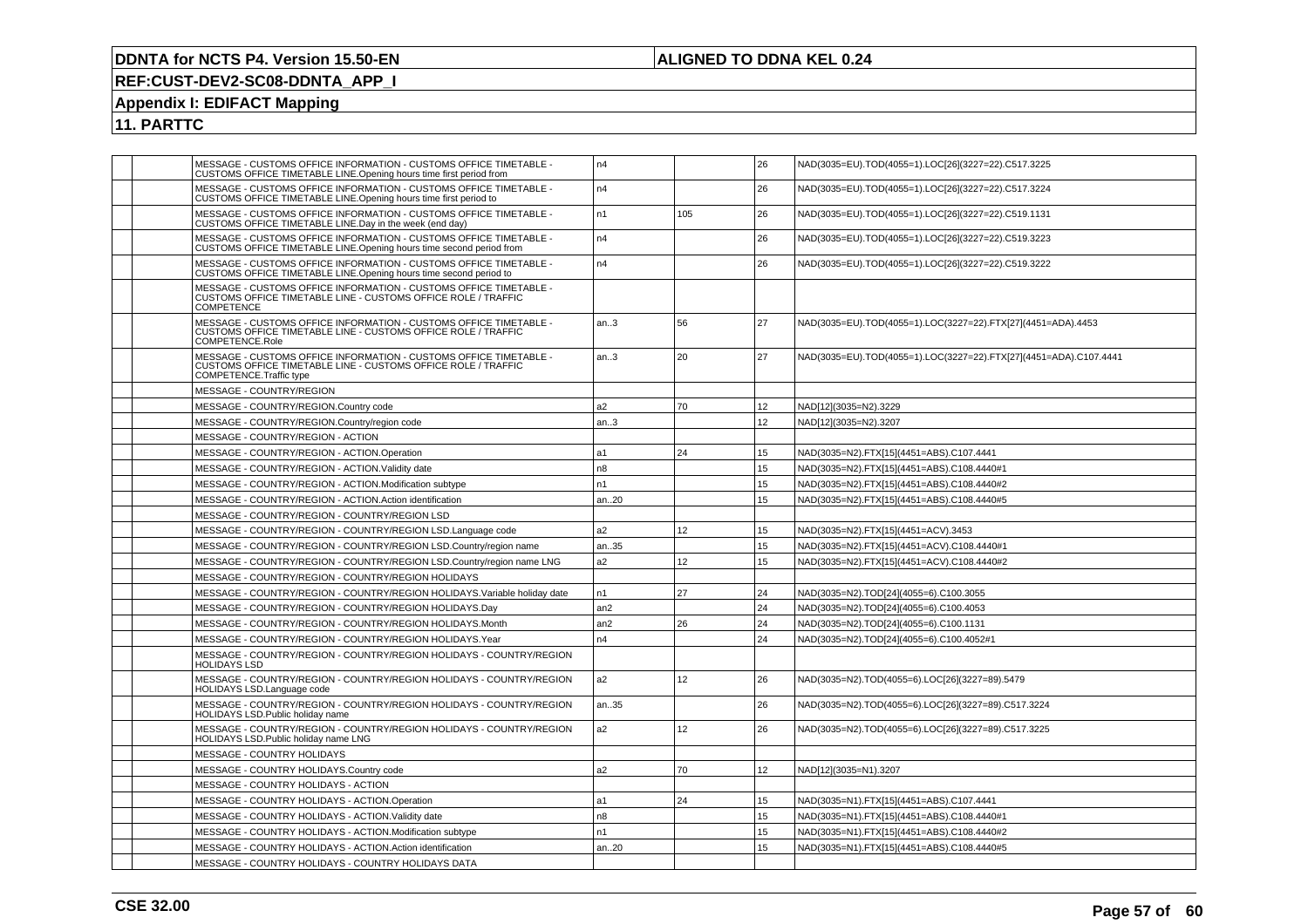## **ALIGNED TO DDNA KEL 0.24**

**REF:CUST-DEV2-SC08-DDNTA\_APP\_I**

## **Appendix I: EDIFACT Mapping**

|  | MESSAGE - COUNTRY HOLIDAYS - COUNTRY HOLIDAYS DATA.Variable holiday date                               | n1    |    | 24 | NAD(3035=N1).TOD[24](4055=6).C100.3055              |
|--|--------------------------------------------------------------------------------------------------------|-------|----|----|-----------------------------------------------------|
|  | MESSAGE - COUNTRY HOLIDAYS - COUNTRY HOLIDAYS DATA.Day                                                 | l an2 |    | 24 | NAD(3035=N1).TOD[24](4055=6).C100.4053              |
|  | MESSAGE - COUNTRY HOLIDAYS - COUNTRY HOLIDAYS DATA.Month                                               | l an2 | 26 | 24 | NAD(3035=N1).TOD[24](4055=6).C100.1131              |
|  | IMESSAGE - COUNTRY HOLIDAYS - COUNTRY HOLIDAYS DATA.Year                                               | 114   |    | 24 | NAD(3035=N1).TOD[24](4055=6).C100.4052#1            |
|  | IMESSAGE - COUNTRY HOLIDAYS - COUNTRY HOLIDAYS DATA - COUNTRY HOLIDAYS<br><b>IDATA LSD</b>             |       |    |    |                                                     |
|  | MESSAGE - COUNTRY HOLIDAYS - COUNTRY HOLIDAYS DATA - COUNTRY HOLIDAYS   a2<br>DATA LSD.Language code   |       |    | 26 | NAD(3035=N1).TOD(4055=6).LOC[26](3227=89).5479      |
|  | IMESSAGE - COUNTRY HOLIDAYS - COUNTRY HOLIDAYS DATA - COUNTRY HOLIDAYS<br>DATA LSD.Public holiday name | lan35 |    | 26 | NAD(3035=N1).TOD(4055=6).LOC[26](3227=89).C517.3224 |
|  | DATA LSD. Public holiday name LNG                                                                      |       |    | 26 | NAD(3035=N1).TOD(4055=6).LOC[26](3227=89).C517.3225 |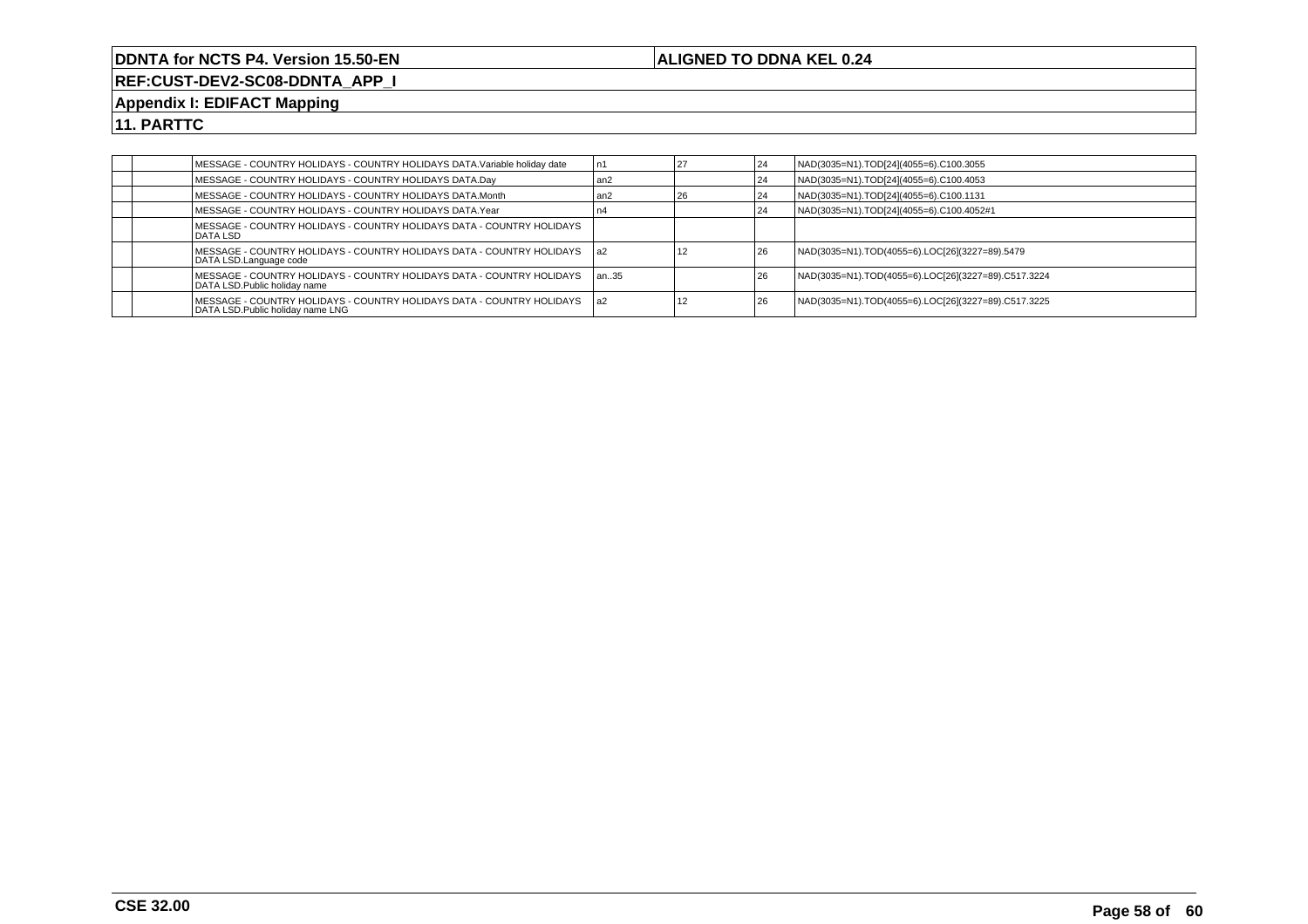## **ALIGNED TO DDNA KEL 0.24**

**REF:CUST-DEV2-SC08-DDNTA\_APP\_I**

**Appendix I: EDIFACT Mapping**

**12. SANCRT**

# **12. SANCRT**

| <b>SAD Box Message Element</b>                   | <b>Data</b><br><b>Type</b> | <b>Codelist</b> |             | <b>Pos EDIFACT Mapping</b>                                                   |
|--------------------------------------------------|----------------------------|-----------------|-------------|------------------------------------------------------------------------------|
| <b>MESSAGE</b>                                   |                            |                 |             |                                                                              |
| MESSAGE.Syntax identifier                        | a <sub>4</sub>             | 21              | $\mathbf 0$ | UNB[0].S001.0001                                                             |
| MESSAGE.Syntax version number                    | n <sub>1</sub>             | 22              | $\Omega$    | UNB[0].S001.0002                                                             |
| MESSAGE.Message sender                           | an35                       |                 | $\Omega$    | UNB[0].S002.0004                                                             |
| MESSAGE.Sender identification code qualifier     | an.4                       |                 | $\Omega$    | UNB[0].S002.0007                                                             |
| MESSAGE.Message recipient                        | an35                       |                 | $\mathbf 0$ | UNB[0].S003.0010                                                             |
| MESSAGE.Recipient identification code qualifier  | an.4                       |                 | $\Omega$    | UNB[0].S003.0007                                                             |
| MESSAGE.Date of preparation                      | n6                         |                 | $\Omega$    | UNB[0].S004.0017                                                             |
| MESSAGE. Time of preparation                     | n4                         |                 | $\Omega$    | UNB[0].S004.0019                                                             |
| MESSAGE.Interchange control reference            | an14                       |                 | $\Omega$    | UNB[0].0020                                                                  |
| MESSAGE.Interchange control reference            | an14                       |                 | 78          | UNZ[78].0020                                                                 |
| MESSAGE.Recipient's reference/password           | an14                       |                 | $\Omega$    | UNB[0].S005.0022                                                             |
| MESSAGE.Recipient's reference/password qualifier | an <sub>2</sub>            |                 | $\Omega$    | UNB[0].S005.0025                                                             |
| MESSAGE.Application reference                    | an14                       |                 | $\Omega$    | UNB[0].0026                                                                  |
| MESSAGE.Priority                                 | l a1                       |                 | $\Omega$    | UNB[0].0029                                                                  |
| MESSAGE.Acknowledgement request                  | n1                         | 27              | $\Omega$    | UNB[0].0031                                                                  |
| MESSAGE.Communications agreement id              | an35                       |                 | $\mathbf 0$ | UNB[0].0032                                                                  |
| MESSAGE.Test indicator                           | n <sub>1</sub>             | 27              | $\mathbf 0$ | UNB[0].0035                                                                  |
| MESSAGE.Message identification                   | an14                       |                 |             | UNH[1](S009.0065=SANCRT)(S009.0052=D)(S009.0054=96B)(S009.0051=UN).0062      |
| MESSAGE.Message identification                   | an14                       |                 | 77          | UNT[77].0062                                                                 |
| MESSAGE.Message type                             | an.6                       | 60              |             | UNH[1](S009.0065=SANCRT)(S009.0052=D)(S009.0054=96B)(S009.0051=UN).S009.0057 |
| MESSAGE.Common access reference                  | an35                       |                 |             | UNH[1](S009.0065=SANCRT)(S009.0052=D)(S009.0054=96B)(S009.0051=UN).0068      |
| MESSAGE.Message sequence number                  | n.2                        |                 |             | UNH[1](S009.0065=SANCRT)(S009.0052=D)(S009.0054=96B)(S009.0051=UN).S010.0070 |
| MESSAGE.First and last transfer                  | la1                        | 28              |             | UNH[1](S009.0065=SANCRT)(S009.0052=D)(S009.0054=96B)(S009.0051=UN).S010.0073 |
| MESSAGE - (PRINCIPAL) TRADER                     |                            |                 |             |                                                                              |
| MESSAGE - (PRINCIPAL) TRADER.Name                | an35                       |                 | 14          | NAD[14](3035=AF).C080.3036#1                                                 |
| MESSAGE - (PRINCIPAL) TRADER.Street and number   | an35                       |                 | 14          | NAD[14](3035=AF).C059.3042#1                                                 |
| MESSAGE - (PRINCIPAL) TRADER.Postal code         | an.9                       |                 | 14          | NAD[14](3035=AF).3251                                                        |
| MESSAGE - (PRINCIPAL) TRADER.City                | an35                       |                 | 14          | NAD[14](3035=AF).3164                                                        |
| MESSAGE - (PRINCIPAL) TRADER.Country code        | a2                         | 8               | 14          | NAD[14](3035=AF).3207                                                        |
| MESSAGE - (PRINCIPAL) TRADER.NAD LNG             | a <sub>2</sub>             | 12              | 14          | NAD[14](3035=AF).3229                                                        |
| MESSAGE - (PRINCIPAL) TRADER.TIN                 | an17                       |                 | 14          | NAD[14](3035=AF).C082.3039                                                   |
| MESSAGE - (PRINCIPAL) TRADER.Holder ID TIR       | an17                       |                 | 14          | NAD[14](3035=AF).C080.3036#2                                                 |
| MESSAGE - GUARANTOR                              |                            |                 |             |                                                                              |
| MESSAGE - GUARANTOR.Name                         | an35                       |                 | 14          | NAD[14](3035=SX).C080.3036#1                                                 |
| MESSAGE - GUARANTOR.Street and number            | an35                       |                 | 14          | NAD[14](3035=SX).C059.3042#1                                                 |
| MESSAGE - GUARANTOR.Postal code                  | an.9                       |                 | 14          | NAD[14](3035=SX).3251                                                        |
| MESSAGE - GUARANTOR.City                         | an35                       |                 | 14          | NAD[14](3035=SX).3164                                                        |
| MESSAGE - GUARANTOR.Country code                 | a <sub>2</sub>             | 70              | 14          | NAD[14](3035=SX).3207                                                        |
| MESSAGE - GUARANTOR.NAD LNG                      | a2                         | 12              | 14          | NAD[14](3035=SX).3229                                                        |
| MESSAGE - GUARANTOR.TIN                          | an17                       |                 | 14          | NAD[14](3035=SX).C082.3039                                                   |